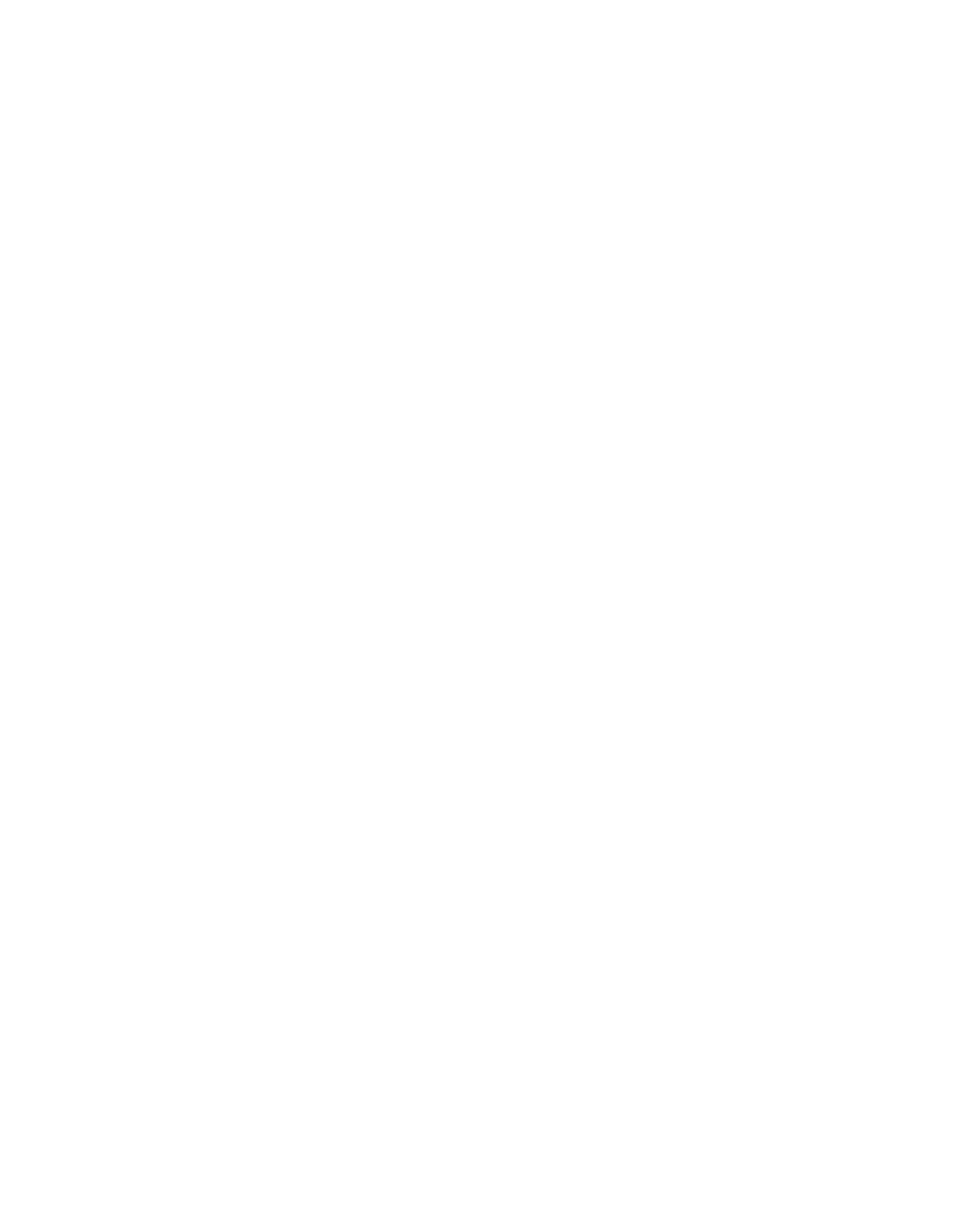# **TABLE OF CONTENTS**

| а.             |                                                                                                                                                                             |  |
|----------------|-----------------------------------------------------------------------------------------------------------------------------------------------------------------------------|--|
| b.<br>C.       | Application of Federal, State, and Local Laws, Regulations, and Directives.  15                                                                                             |  |
| d.<br>е.       | Subrecipient's Primary Responsibility to Comply with Federal/State Requirements16<br>Subrecipient's Responsibility to Extend Federal/State Requirements to Other Entities16 |  |
| f.<br>g.<br>h. | Changes in Project Performance (i.e., Disputes, Breaches, Defaults, or Litigation)  18                                                                                      |  |
|                |                                                                                                                                                                             |  |
| а.<br>b.       |                                                                                                                                                                             |  |
| c.<br>d.       |                                                                                                                                                                             |  |
| е.<br>f.       |                                                                                                                                                                             |  |
| g.             |                                                                                                                                                                             |  |
|                |                                                                                                                                                                             |  |
| a.<br>b.       |                                                                                                                                                                             |  |
|                |                                                                                                                                                                             |  |
| a.<br>b.       |                                                                                                                                                                             |  |
| c.<br>d.       |                                                                                                                                                                             |  |
|                |                                                                                                                                                                             |  |
|                |                                                                                                                                                                             |  |
| a.<br>b.       |                                                                                                                                                                             |  |
| c.<br>d.       |                                                                                                                                                                             |  |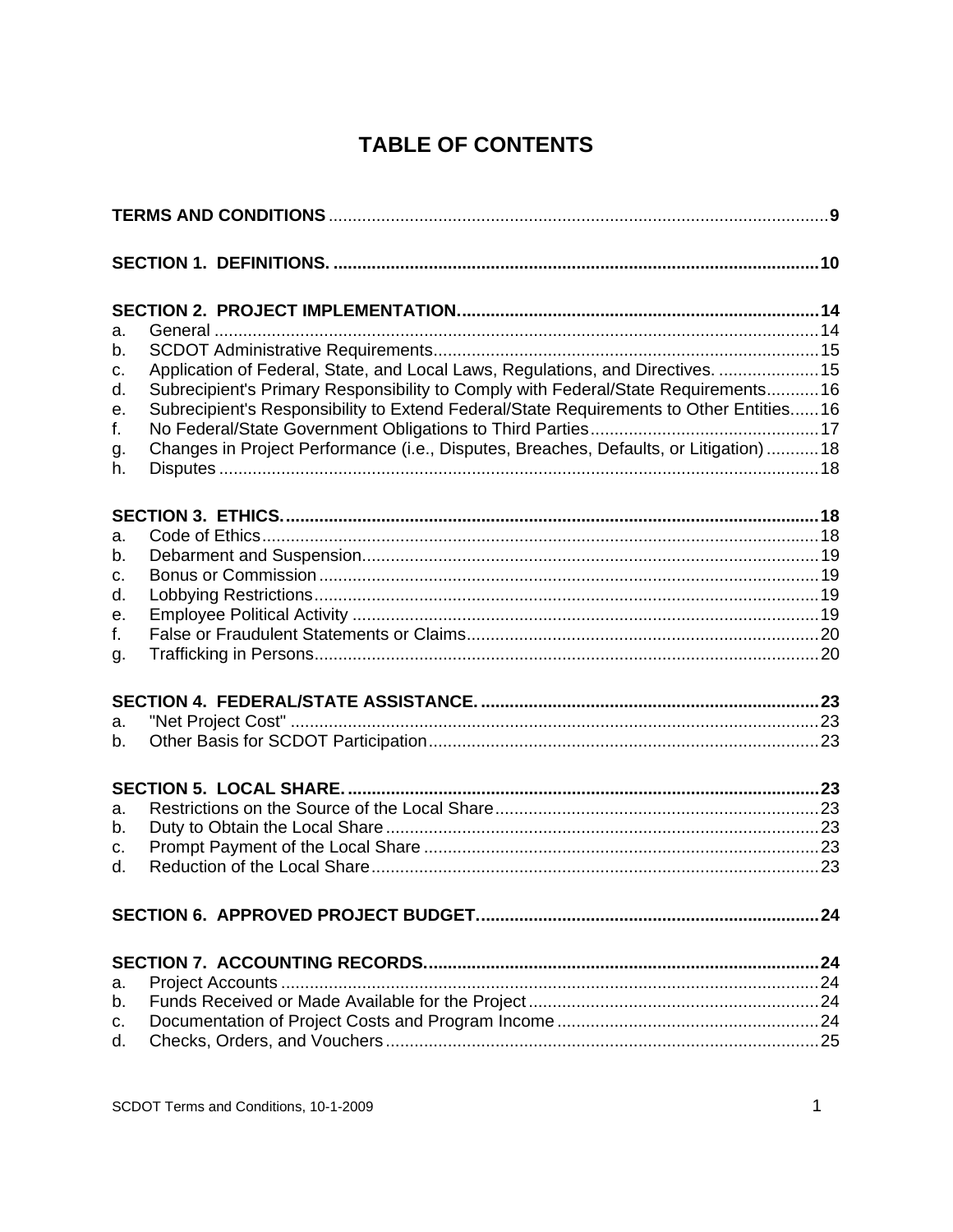| a. |                                                                                |                |
|----|--------------------------------------------------------------------------------|----------------|
| b. | U.S. Office of Management and Budget (U.S. OMB) Special Reporting Provisions25 |                |
| c. |                                                                                |                |
| d. |                                                                                |                |
| е. |                                                                                |                |
| f. |                                                                                |                |
|    |                                                                                |                |
| a. |                                                                                |                |
| b. |                                                                                |                |
| c. |                                                                                |                |
| d. |                                                                                |                |
| е. |                                                                                |                |
| f. |                                                                                |                |
| g. | Federal/State Claims, Excess Payments, Disallowed Costs, Including Interest 33 |                |
| h. |                                                                                |                |
|    | SECTION 10. PROJECT COMPLETION, AUDIT, SETTLEMENT, AND CLOSEOUT. 34            |                |
| a. |                                                                                |                |
| b. |                                                                                |                |
| c. |                                                                                |                |
| d. |                                                                                |                |
|    |                                                                                |                |
|    |                                                                                |                |
| а. | Nondiscrimination in Federal/State Public Transportation Programs36            |                |
| b. |                                                                                |                |
| c. |                                                                                |                |
| d. |                                                                                |                |
| е. |                                                                                |                |
| f. |                                                                                |                |
| g. |                                                                                |                |
| h. | Drug or Alcohol Abuse-Confidentiality and Other Civil Rights Protections38     |                |
| i. |                                                                                |                |
| j. |                                                                                |                |
| k. |                                                                                |                |
|    |                                                                                |                |
| a. |                                                                                |                |
| b. | Governmental and Private Nonprofit Providers of Nonemergency Transportation 39 |                |
| C. |                                                                                |                |
|    | SECTION 14. PREFERENCE FOR UNITED STATES PRODUCTS AND SERVICES. 40             |                |
| a. |                                                                                |                |
| b. |                                                                                |                |
|    | SCDOT Terms and Conditions, 10-1-2010                                          | $\overline{2}$ |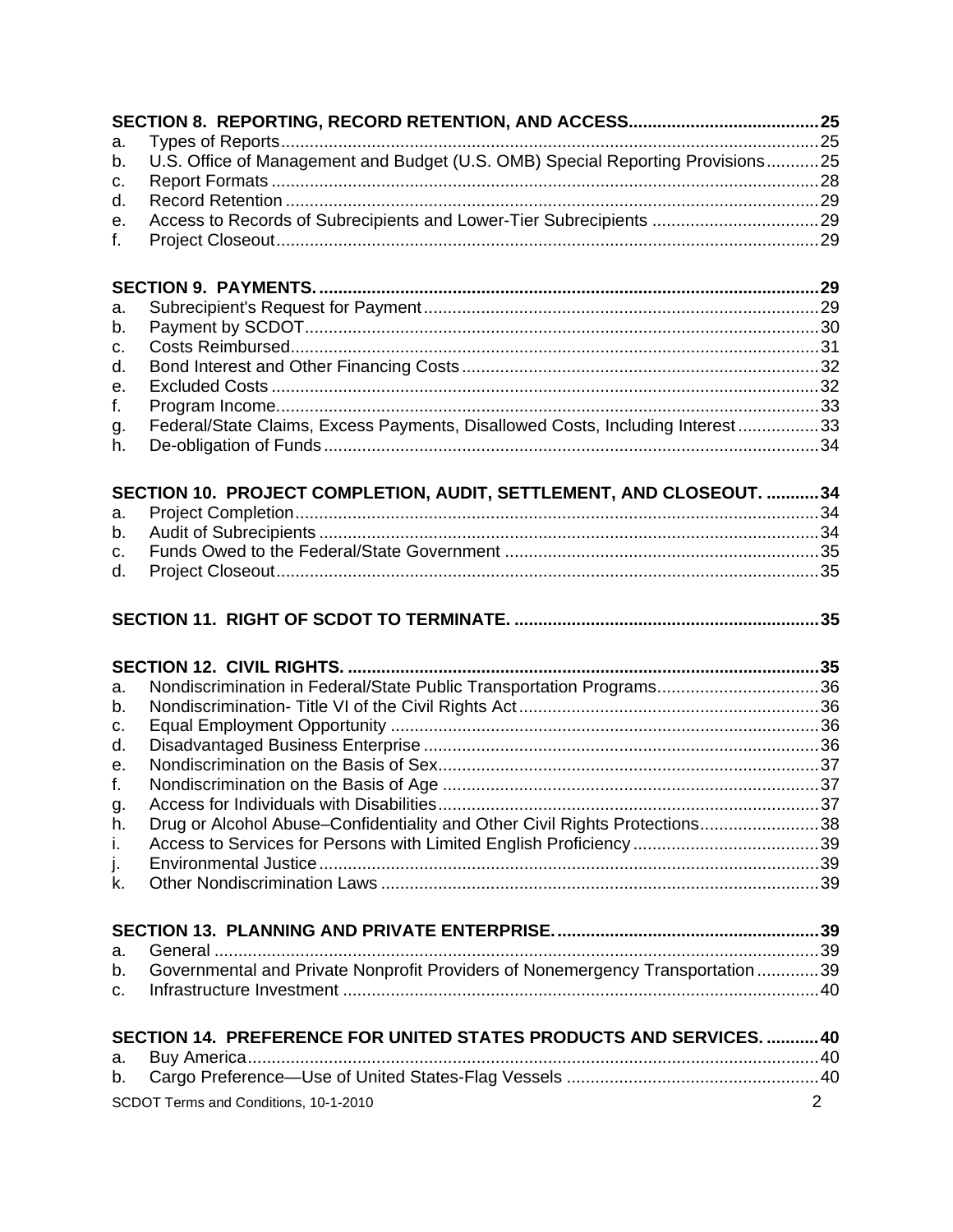| C.      |                                                                                    |  |
|---------|------------------------------------------------------------------------------------|--|
|         |                                                                                    |  |
| а.      |                                                                                    |  |
| b.      |                                                                                    |  |
| c.      |                                                                                    |  |
| d.      |                                                                                    |  |
| е.      |                                                                                    |  |
| f.      |                                                                                    |  |
| g.      |                                                                                    |  |
| h.      |                                                                                    |  |
| Τ.      |                                                                                    |  |
| J.      |                                                                                    |  |
| k.      |                                                                                    |  |
| I.      |                                                                                    |  |
| m.      | National Intelligent Transportation Systems Architecture and Standards 42          |  |
| n.      |                                                                                    |  |
| о.      |                                                                                    |  |
| p.      |                                                                                    |  |
| q.      |                                                                                    |  |
| r.      |                                                                                    |  |
| S.      |                                                                                    |  |
| t.      |                                                                                    |  |
| u.      |                                                                                    |  |
| v.      |                                                                                    |  |
|         |                                                                                    |  |
| a.      |                                                                                    |  |
| b.      |                                                                                    |  |
|         |                                                                                    |  |
|         |                                                                                    |  |
| a.      |                                                                                    |  |
| b.      |                                                                                    |  |
| $C_{1}$ |                                                                                    |  |
|         |                                                                                    |  |
| a.      |                                                                                    |  |
| b.      |                                                                                    |  |
| c.      |                                                                                    |  |
| d.      | Special Federal/State Rights in Data for Research, Development, Demonstration, and |  |
|         |                                                                                    |  |
| e       |                                                                                    |  |
| f.      |                                                                                    |  |
| g.      |                                                                                    |  |
| h.      |                                                                                    |  |
| i.      |                                                                                    |  |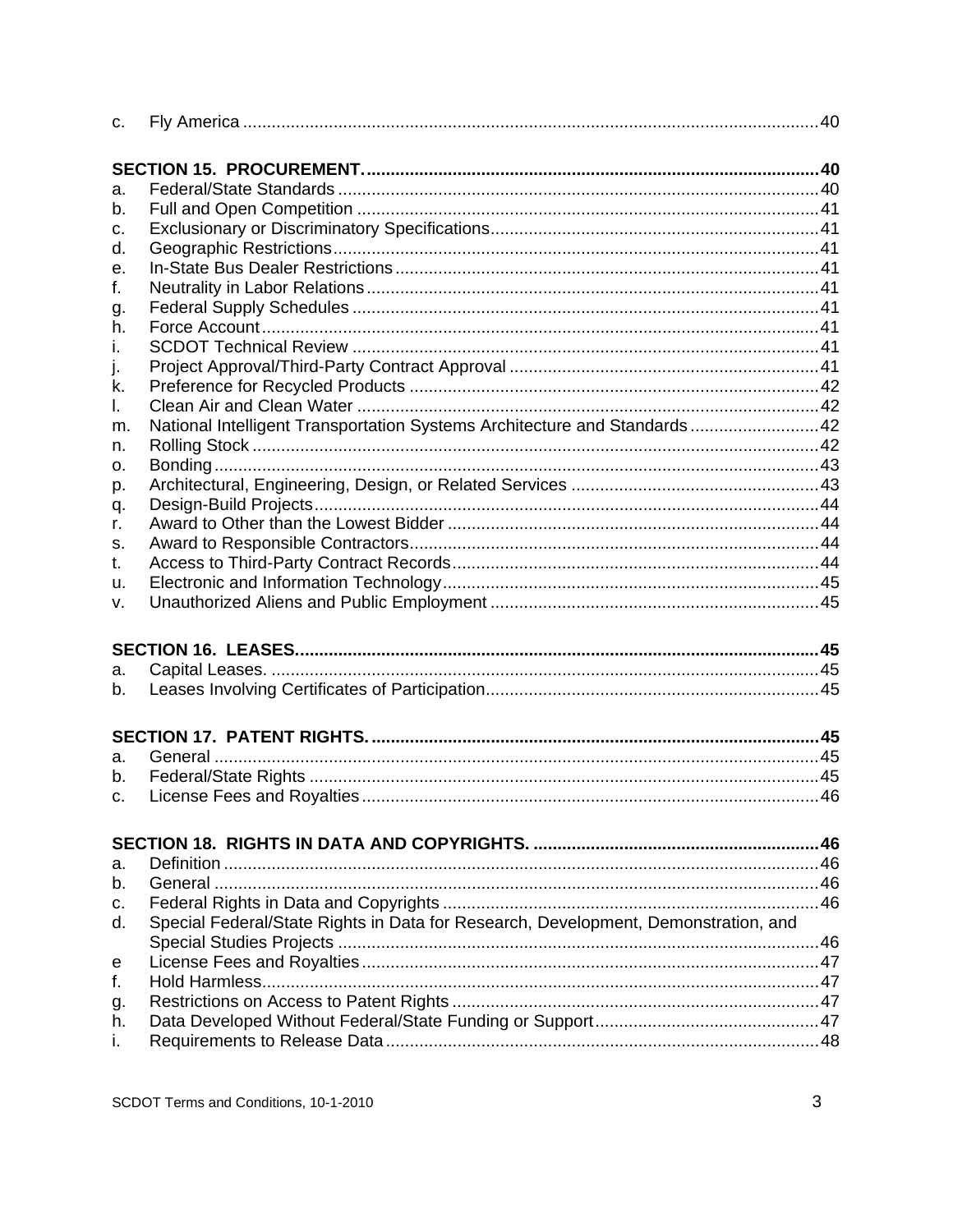|              | SECTION 19. USE OF REAL PROPERTY, EQUIPMENT, AND SUPPLIES.  48             |    |
|--------------|----------------------------------------------------------------------------|----|
| a.           |                                                                            |    |
| b.           |                                                                            |    |
| c.           |                                                                            |    |
| d.           |                                                                            |    |
| е.           |                                                                            |    |
| f.           |                                                                            |    |
| g.           |                                                                            |    |
| h.           |                                                                            |    |
| $\mathbf{L}$ |                                                                            |    |
| j.           |                                                                            |    |
| k.           |                                                                            |    |
| I.           |                                                                            |    |
|              |                                                                            |    |
| а.           |                                                                            |    |
| b.           |                                                                            |    |
|              |                                                                            |    |
|              |                                                                            |    |
| a.           |                                                                            |    |
| b.           |                                                                            |    |
| C.           |                                                                            |    |
|              |                                                                            |    |
|              |                                                                            |    |
| a.           |                                                                            |    |
| b.           |                                                                            |    |
| c.           |                                                                            |    |
| d.           |                                                                            |    |
|              |                                                                            |    |
|              |                                                                            |    |
| a.           | Drafting, Review, and Approval of Construction Plans and Specifications 53 |    |
| b.           |                                                                            |    |
| C.           |                                                                            |    |
| d.           |                                                                            | 53 |
| e.           |                                                                            |    |
|              |                                                                            |    |
|              |                                                                            |    |
| a.           |                                                                            |    |
| b.           |                                                                            |    |
| C.           |                                                                            |    |
| d.           |                                                                            |    |
|              |                                                                            |    |
|              |                                                                            |    |
| a.           |                                                                            |    |
| b.           |                                                                            |    |
| $C_{1}$      |                                                                            |    |
| d.           |                                                                            |    |
|              | $\overline{4}$<br>SCDOT Terms and Conditions, 10-1-2010                    |    |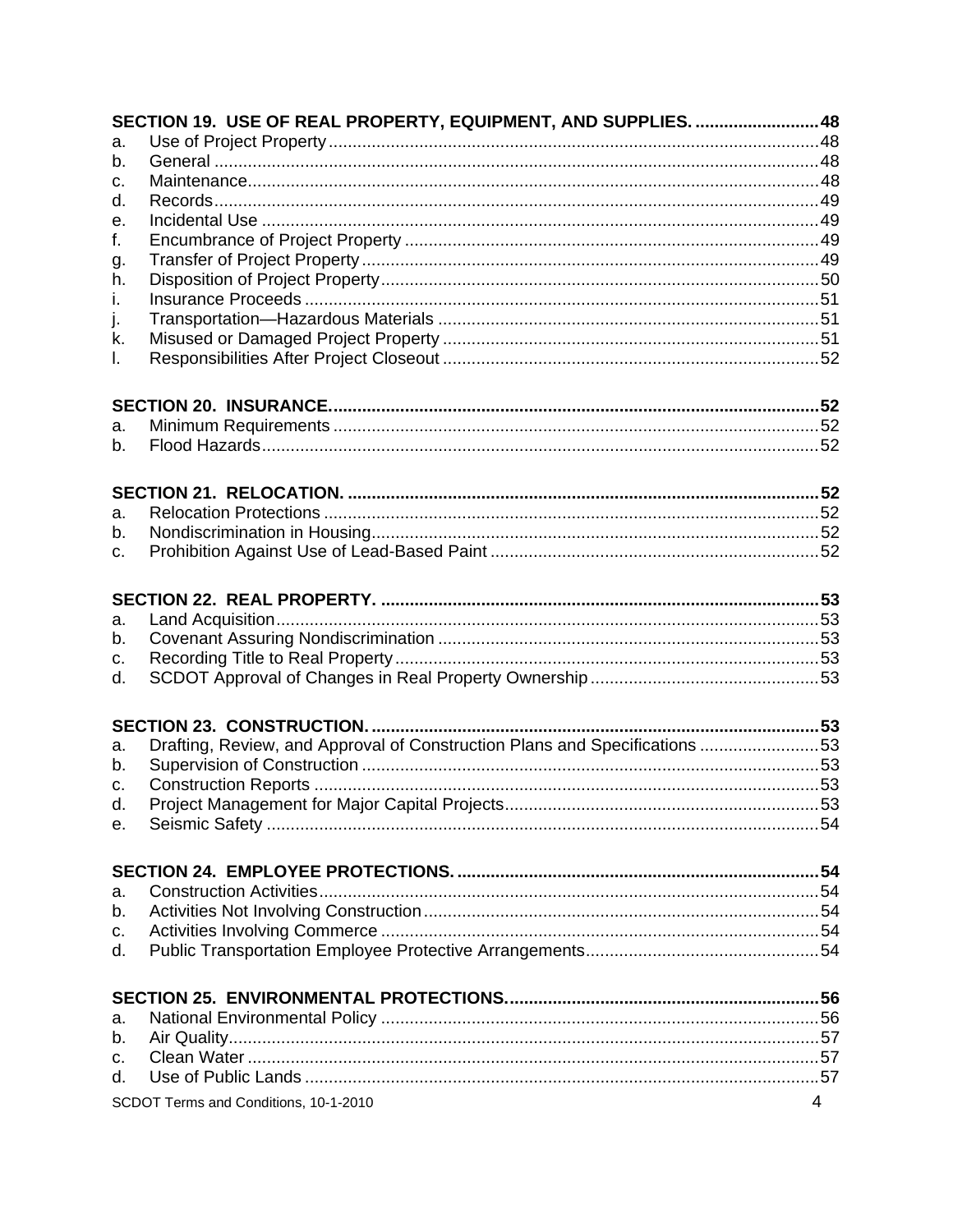| e.             |                                                                  |    |
|----------------|------------------------------------------------------------------|----|
| f.             |                                                                  |    |
| g.             |                                                                  |    |
| h.             |                                                                  |    |
| i.             |                                                                  |    |
| j.<br>k.       |                                                                  |    |
| L.             |                                                                  |    |
|                |                                                                  |    |
|                |                                                                  |    |
|                |                                                                  |    |
|                |                                                                  |    |
|                |                                                                  |    |
|                |                                                                  |    |
|                |                                                                  |    |
|                |                                                                  |    |
|                |                                                                  |    |
|                |                                                                  |    |
|                | SECTION 31. GEOGRAPHIC INFORMATION AND RELATED SPATIAL DATA. 60  |    |
|                |                                                                  |    |
|                |                                                                  |    |
| a.             |                                                                  |    |
| b.             |                                                                  |    |
|                |                                                                  |    |
| a.             |                                                                  |    |
| b.             |                                                                  |    |
| $C_{1}$        |                                                                  |    |
|                |                                                                  |    |
|                | SECTION 34. STATE SAFETY OVERSIGHT OF RAIL FIXED GUIDEWAY PUBLIC |    |
| <b>SYSTEMS</b> |                                                                  | 62 |
|                |                                                                  |    |
|                |                                                                  |    |
|                |                                                                  |    |
|                |                                                                  |    |
| a.             |                                                                  |    |
| b.             |                                                                  |    |
|                |                                                                  |    |
|                | SECTION 37. PROTECTION OF SENSITIVE SECURITY INFORMATION.  63    |    |
|                |                                                                  |    |
|                | SECTION 38. SPECIAL NOTIFICATION REQUIREMENTS FOR STATES 63      |    |
|                |                                                                  |    |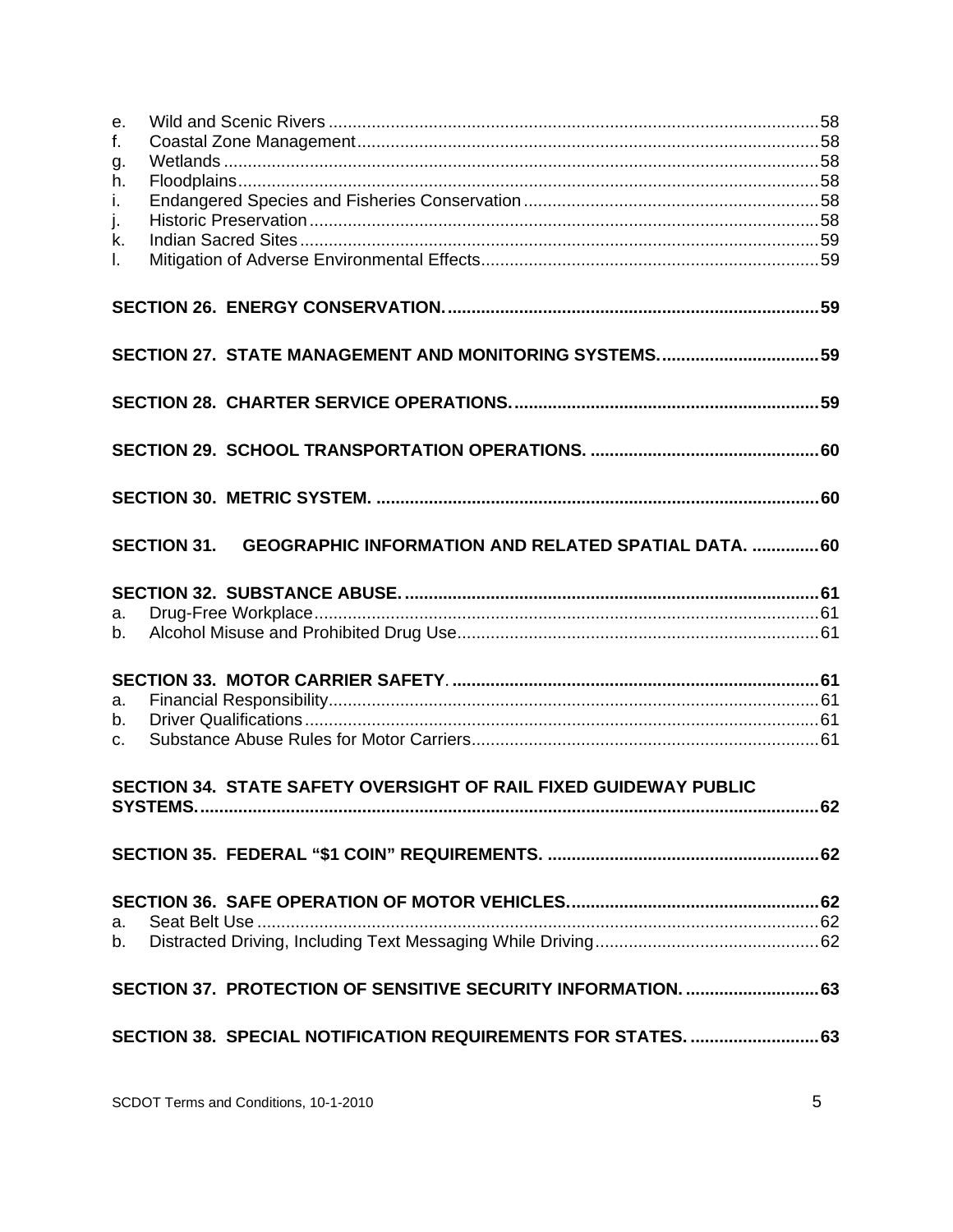# SECTION 39. SPECIAL PROVISIONS FOR THE URBANIZED AREA FORMULA PROGRAM.

# SECTION 40. SPECIAL PROVISIONS FOR THE ELDERLY INDIVIDUALS AND INDIVIDUALS WITH DISABILITIES FORMULA PROGRAM AND PILOT PROGRAM............. 65

| SECTION 41. SPECIAL PROVISIONS FOR THE NEW FREEDOM PROGRAM. 66 |  |
|----------------------------------------------------------------|--|
|                                                                |  |
|                                                                |  |

# SECTION 42. SPECIAL PROVISIONS FOR THE NONURBANIZED AREA FORMULA

| SECTION 43. SPECIAL PROVISIONS FOR THE CLEAN FUELS GRANT PROGRAM 68 |  |
|---------------------------------------------------------------------|--|
|                                                                     |  |
|                                                                     |  |

| SECTION 44. SPECIAL PROVISIONS FOR RESEARCH, DEVELOPMENT, |  |
|-----------------------------------------------------------|--|
|                                                           |  |
|                                                           |  |
|                                                           |  |
|                                                           |  |
|                                                           |  |
|                                                           |  |

# SECTION 45. SPECIAL PROVISIONS FOR THE MEDICAL TRANSPORTATION

|  |  |  | SECTION 46. SPECIAL PROVISIONS FOR THE NATIONAL TECHNICAL ASSISTANCE |  |
|--|--|--|----------------------------------------------------------------------|--|
|  |  |  |                                                                      |  |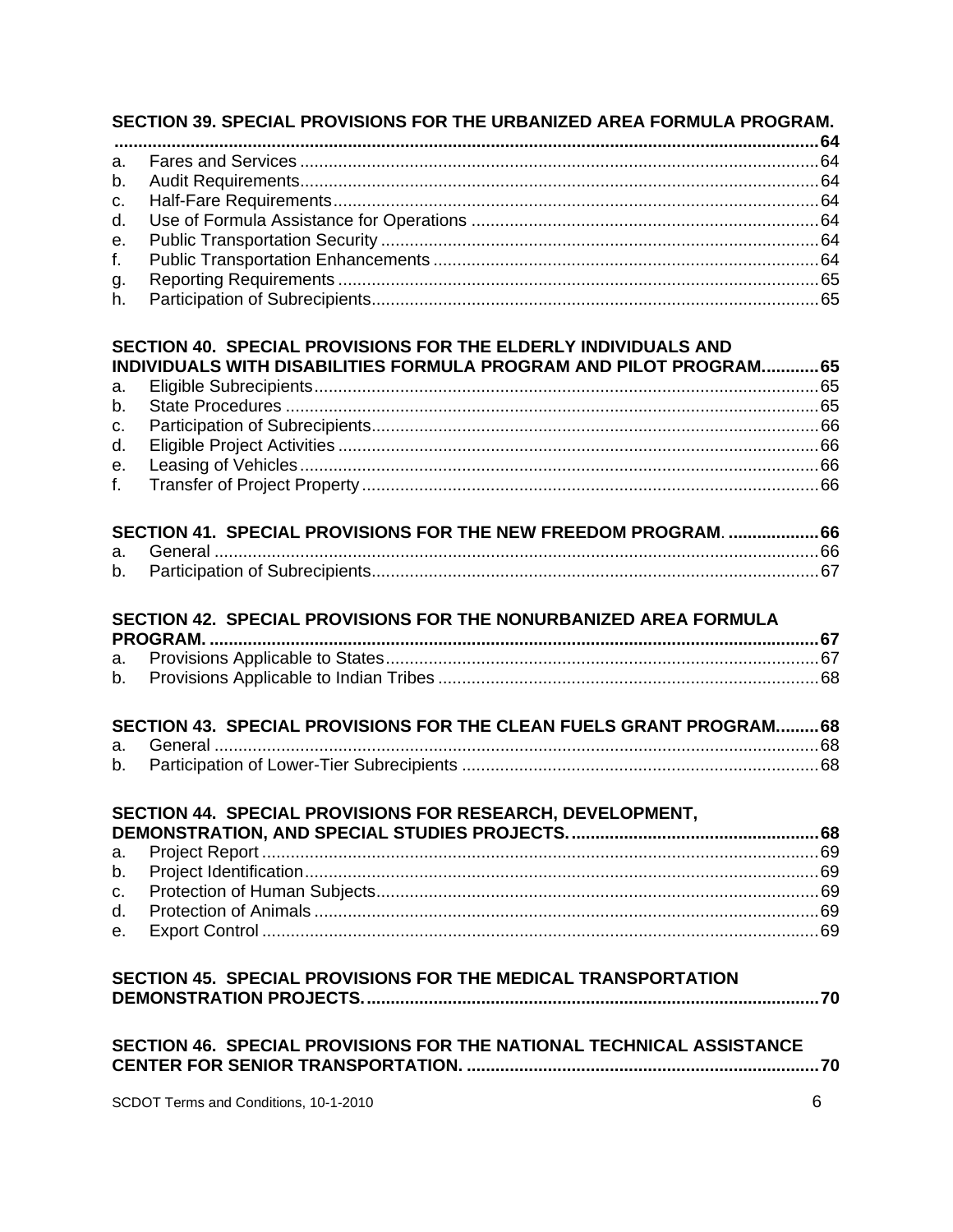|          | SECTION 47. SPECIAL PROVISIONS FOR HUMAN RESOURCES FELLOWSHIPS. 70       |  |
|----------|--------------------------------------------------------------------------|--|
| a.       |                                                                          |  |
| b.       |                                                                          |  |
|          | SECTION 48. SPECIAL PROVISIONS FOR JOB ACCESS AND REVERSE COMMUTE        |  |
|          |                                                                          |  |
| a.       |                                                                          |  |
| b.       |                                                                          |  |
|          | SECTION 49. SPECIAL PROVISIONS FOR THE PAUL S. SARBANES TRANSIT IN PARKS |  |
| a.       |                                                                          |  |
| b.       |                                                                          |  |
|          |                                                                          |  |
|          | SECTION 50. SPECIAL PROVISIONS FOR OVER-THE-ROAD BUS ACCESSIBILITY       |  |
|          |                                                                          |  |
| a.       |                                                                          |  |
| b.       |                                                                          |  |
| C.<br>d. |                                                                          |  |
|          |                                                                          |  |
|          | SECTION 51. SPECIAL PROVISIONS FOR STATE INFRASTRUCTURE BANK PROJECTS.   |  |
|          |                                                                          |  |
| a.<br>b. | Limitations on Accessing Federal Assistance in the Transit Account 72    |  |
|          |                                                                          |  |
|          |                                                                          |  |
|          |                                                                          |  |
|          |                                                                          |  |
| a.       |                                                                          |  |
| b.       |                                                                          |  |
| c.       |                                                                          |  |
|          |                                                                          |  |
| e.       |                                                                          |  |
| f.       |                                                                          |  |
| g.       |                                                                          |  |
| h.       |                                                                          |  |
| i.       |                                                                          |  |
| j.       |                                                                          |  |
| k.       |                                                                          |  |
| I.       |                                                                          |  |
|          | SECTION 54. SPECIAL PROVISIONS FOR JOINT FTA - FRA RECOVERY ACT PROJECTS |  |
|          |                                                                          |  |
| a.       |                                                                          |  |
| b.       |                                                                          |  |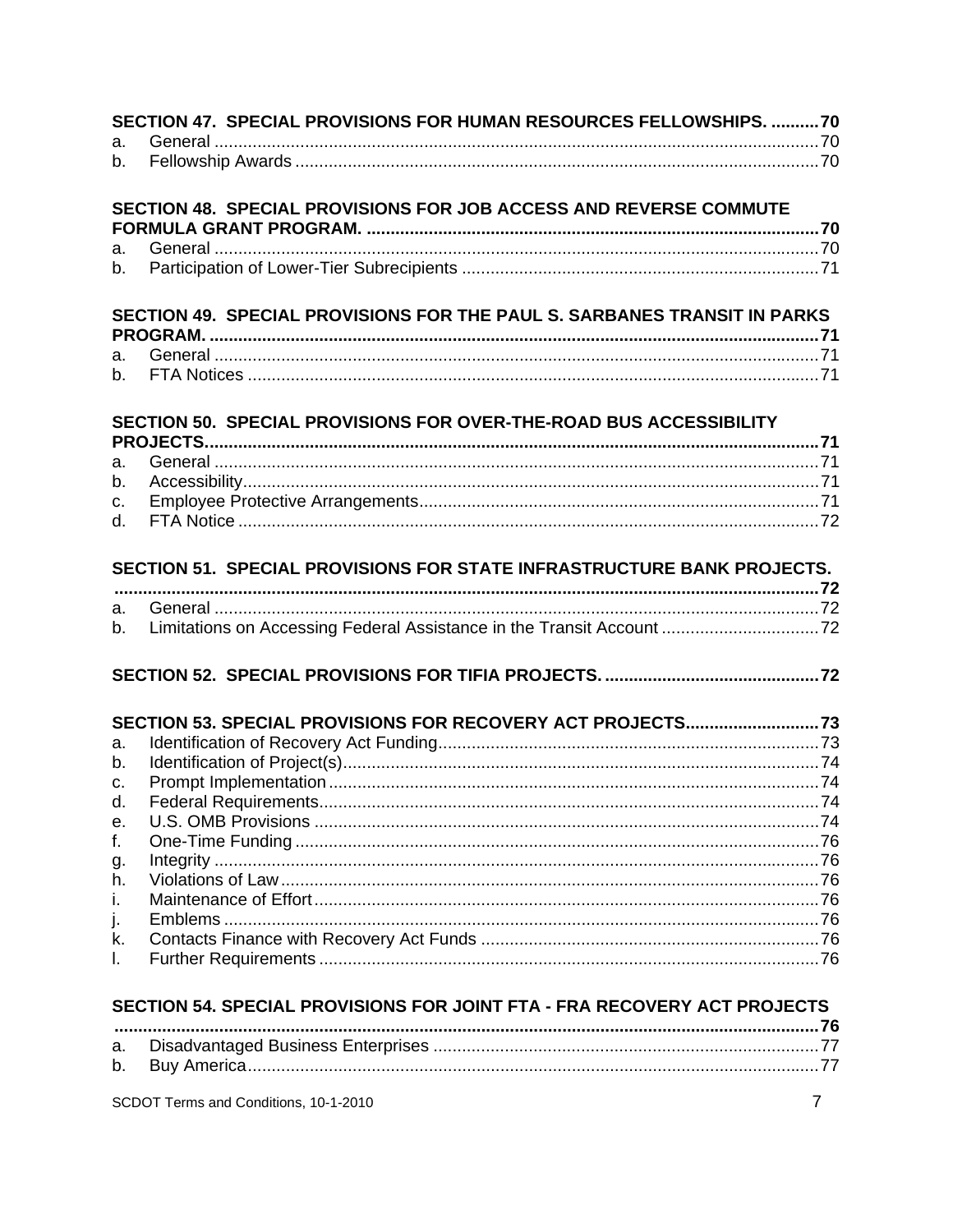| $C_{\cdot}$<br>d.<br>$e_{1}$<br>f.<br>g.<br>h.<br>Ĺ. |                                                                    |  |
|------------------------------------------------------|--------------------------------------------------------------------|--|
|                                                      |                                                                    |  |
|                                                      | SECTION 56. DISPUTES, BREACHES, DEFAULTS, OR OTHER LITIGATION.  78 |  |
| $a_{-}$                                              |                                                                    |  |
| $b_{-}$                                              |                                                                    |  |
| $C_{\cdot}$                                          |                                                                    |  |
| d.                                                   |                                                                    |  |
| $e_{1}$                                              |                                                                    |  |
|                                                      |                                                                    |  |
|                                                      |                                                                    |  |
|                                                      |                                                                    |  |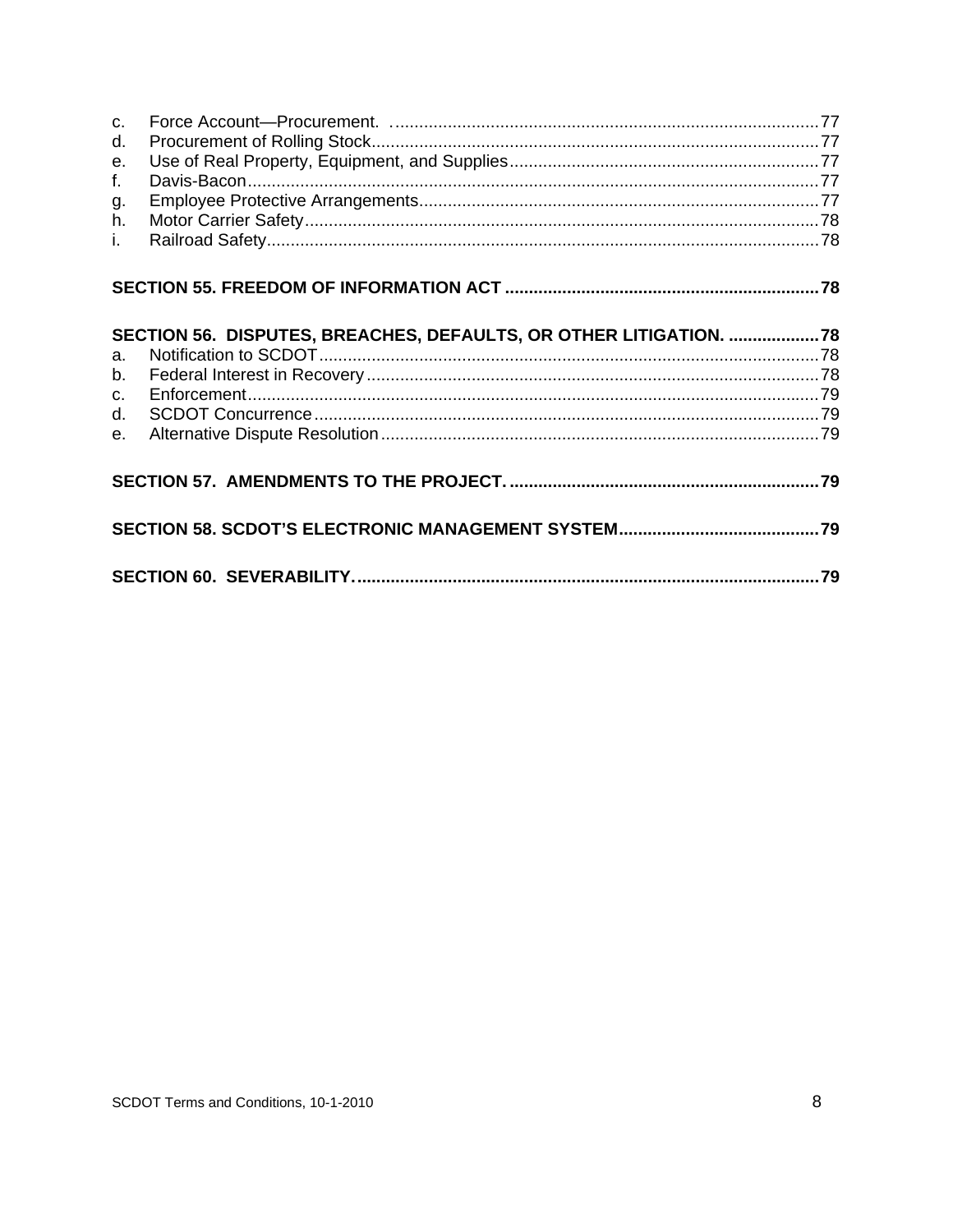#### **SOUTH CAROLINA DEPARTMENT OF TRANSPORTATION**

#### **TERMS AND CONDITIONS**

This is the official South Carolina Department of Transportation (SCDOT) Terms and Conditions that contain the standard terms and conditions governing the administration of a Project supported with Federal assistance awarded by the Federal Transit Administration (FTA) through a Grant Agreement with the Subrecipient, or supported by FTA through a Transportation Infrastructure Loan, Loan Guarantee, or Line of Credit with the Recipient. These Terms and Conditions apply to Federal assistance authorized by Federal public transportation laws at 49 U.S.C. chapter 53; Title 23, United States Code (Highways); the Safe, Accountable, Flexible, Efficient Transportation Equity Act: A Legacy for Users (SAFETEA-LU), Pub. L. 109-59, August 10, 2005, as amended by the SAFETEA-LU Technical Corrections Act, 2008, Pub. L. 110-244,

June 6, 2008; the Transportation Equity Act for the 21<sup>st</sup> Century (TEA-21), Pub. L. 105-178, June 9, 1998, as amended; the National Capital Transportation Act of 1969; the D.C. Official Code, §§ 9-1111.01 *et seq*.; or other Federal legislation FTA administers to the extent FTA so determines.

SCDOT and the Subrecipient understand and agree that not every provision of these Terms and Conditions will apply to every Subrecipient or every Project for which SCDOT provides Federal/State assistance through a Grant Agreement. The type of Project, the Federal laws and regulations authorizing Federal assistance for the Project, and the legal status of the Subrecipient as a "State," "local government," private non-profit entity, or private for-profit entity will determine which Federal laws, regulations, and directives apply. Federal laws, regulations, and directives that do not apply will not be enforced. Nevertheless, the Subrecipient understands and agrees that it must comply with all applicable Federal laws and regulations, and follow applicable Federal directives, except to the extent that SCDOT determines otherwise in writing. Any violation of a Federal law or regulation, or failure to follow a Federal directive applicable to the Subrecipient or its Project may result in penalties to the violating party.

These Terms and Conditions do not have an Expiration Date. The provisions of these Terms and Conditions will continue to apply to the Project unless or until modified or superseded by Federal laws, regulations, or directives effective at a later date, or Grant Agreements issued at a later date.

Thus, in consideration of the mutual covenants, promises, and representations herein, SCDOT and the Subrecipient agree as follows: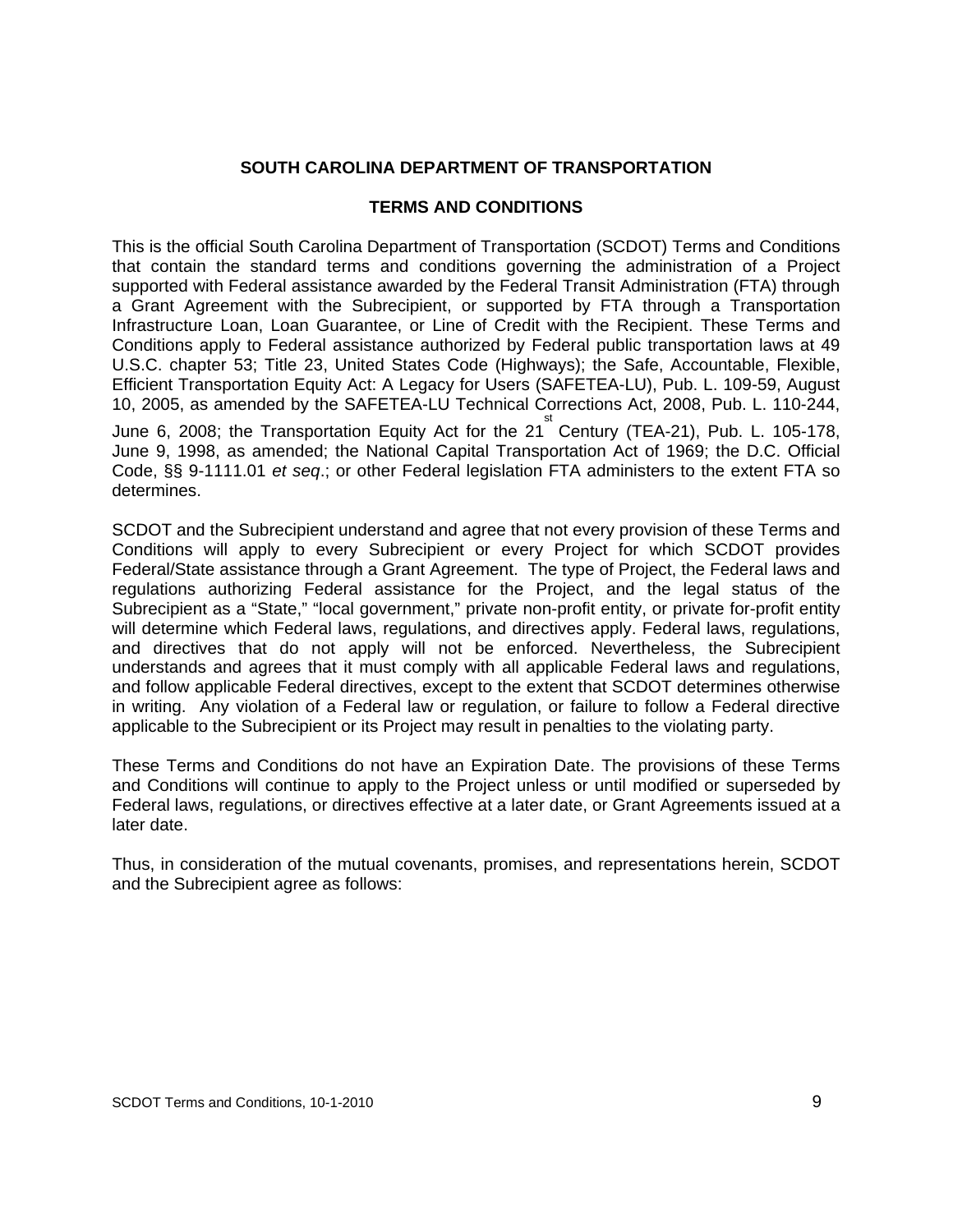#### **Section 1. Definitions.**

As used in these Terms and Conditions, the terms shall, unless another meaning is clearly indicated by the context, have the following defined meanings:

- a. **ACTUAL EXPENDITURE, ACTUAL PROGRAM EXPENDITURE, ACTUAL COST** means the dollar amount of a disbursement actually made by the **SUBRECIPIENT**, whether allowable or unallowable.
- b. **ALLOWABLE EXPENDITURE, ALLOWABLE COST** means the dollar amount of a disbursement made by the **SUBRECIPIENT** in the provision of service under a grant agreement.
- c. **APPLICANT** means any public or private entity that applies to SCDOT for Federal and/or State financial assistance.
- d. **APPLICATION** means the signed and dated proposal as may be amended for Federal and/or State financial assistance for the project, together with all explanatory supporting, and supplementary documents filed with SCDOT by or on behalf of the **SUBRECIPIENT**, which has been accepted and approved by SCDOT**.**
- e. **APPROVAL, AUTHORIZATION, CONCURRENCE, WAIVER** means a conscious written statement (transmitted in typewritten hard copy or electronically) by an authorized official of SCDOT granting permission to perform or omit an act required pursuant to the Grant Agreement, which action may not be performed or omitted without such permission. An approval, authorization, concurrence, or waiver permitting the performance or omission of a specific action does not constitute permission to perform or omit similar actions unless such permission is clearly stated. Oral permission or interpretations shall have no legal force or effect.
- f. **APPROVED PROJECT BUDGET** means the most recently dated statement, approved by SCDOT, of the estimated total cost of the Project or Program, the items to be deducted from such total in order to calculate the estimated Net Project Cost, the maximum amount of Federal and State assistance for which the **SUBRECIPIENT** is currently eligible, the specific items (including contingencies specified) for which the total may be spent, and the estimated cost of each of such items.
- g**. BUDGETED EXPENDITURE, BUDGETED PROGRAM EXPENDITURE, BUDGETED COST** means the dollar amount allocated for expenditure under the grant agreement.
- h. **CAPITAL COST** means costs of long-term assets of a **SUBRECIPIENT,** such as real property, buildings, vehicles, etc.
- i. **CHARTER SERVICE** refers to transportation provided exclusively to a group of persons or passengers for a common trip purpose and does so under a single contract with a fixed charge. It also includes an itinerary specified in advance of the trip or modified during the trip at the discretion of the group. An easy way to analyze the service requested and/or provided is to look at the element of "control".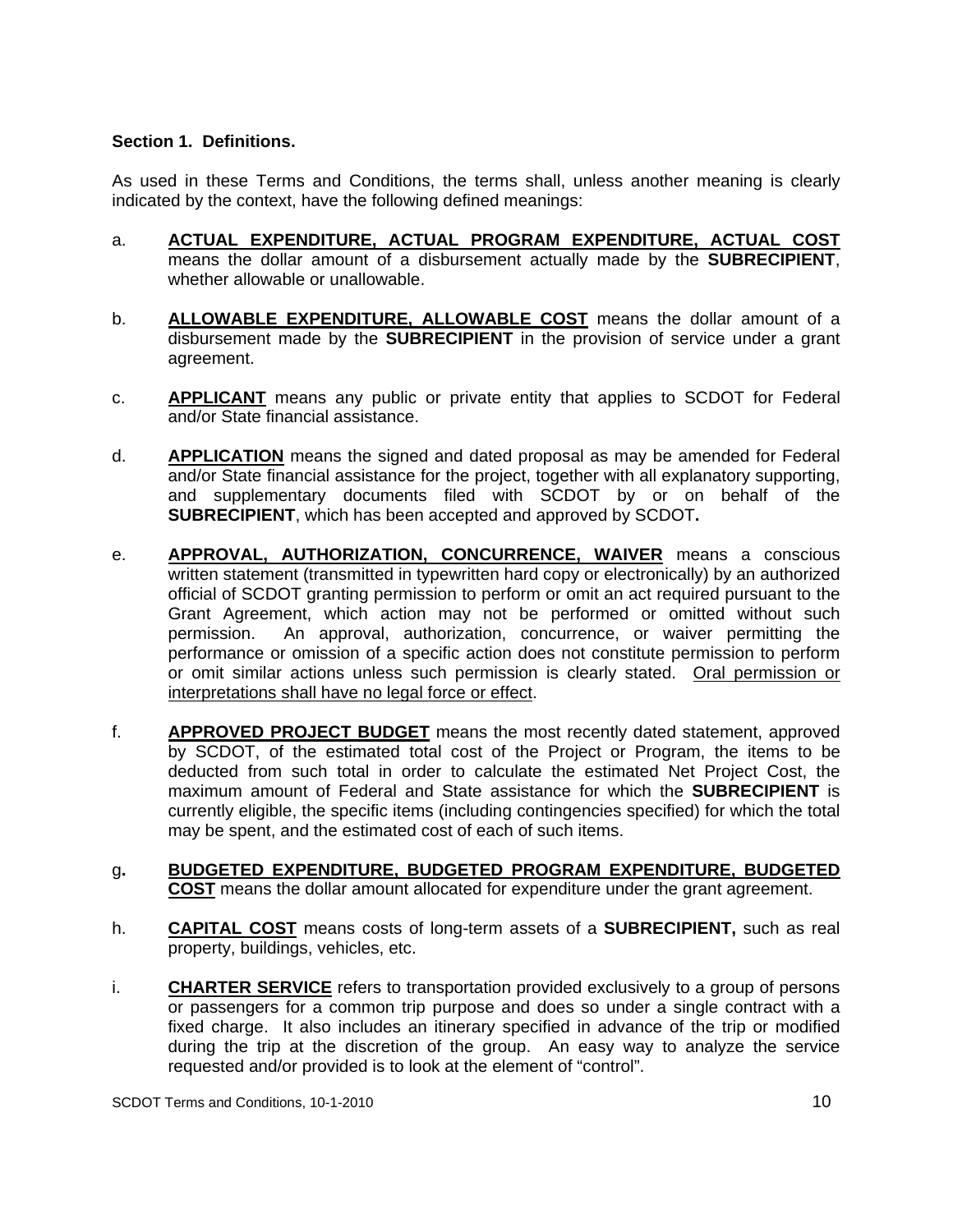- j. **DBE** is the acronym for Disadvantaged Business Enterprise.
- k. **DEMAND RESPONSE** means that routing and scheduling are flexible within a designated area and period. Advance notice to the provider of 24 hours is required. Service is generally curbside to vehicle. Clients are picked up at many different locations and transported to many different destinations. Unit of service may be a zone, a passenger mile, or a passenger trip.
- l. **DEMONSTRATION VAN** means a four-wheeled vehicle manufactured for use on public highways for the transportation of seven (7) to fifteen (15) passengers and used for marketing vanpooling, and/or as a temporary back-up van for an established vanpool.
- m. **ELDERLY AND HANDICAPPED** refers to special transportation services for members of these groups.
- n. **EQUIPMENT** means all tangible personal property that has a useful life of more than one (1) year and an acquisition cost that exceeds \$5,000 per unit. Includes rolling stock and all other movable items used in the provision of public transportation service.
- o. **FEDERAL GOVERNMENT** means the United States of America, or its cognizant agency, the Department of Transportation (DOT), or its operating administration, the Federal Transit Administration (FTA) or Federal Highways Administration (FHWA).
- p. **FEDERAL/STATE DIRECTIVE**, for purposes of the Grant Agreement, includes any Executive Order of the President of the United States, and any Federal/State document, irrespective of whether it takes the form of a published policy, administrative practice, circular, guideline, guidance document, or letter signed by the head of a Federal/State agency or his or her designee, that provides instructions about a Federal/State program, including application processing procedures, program management, or other similar matters. The term "Federal/State Directive" encompasses "SCDOT Directives," "U.S. DOT Directives," and similar documents issued by other agencies of the Federal/State Government.
- q. **FIXED ROUTE** means service available on a permanent route with no deviations. The schedule is fixed and the vehicle stops only along the established route.
- r. **FTA** is the acronym for the Federal Transit Administration of the U. S. Department of Transportation (U.S. DOT).
- s. **GENERALLY ACCEPTED ACCOUNTING PRINCIPLES** means those objective accounting principles ordinarily employed by skilled accountants and agreed upon by authoritative writers, practitioners of recognized professional standing, the American Institute of Certified Public Accountants and other recognized professional bodies.
- t. **GRANT AGREEMENT** means the instrument by which SCDOT awards Federal assistance to a specific Subrecipient to support a particular Project in which SCDOT does not take an active role. The Grant Agreement consists of the FTA Award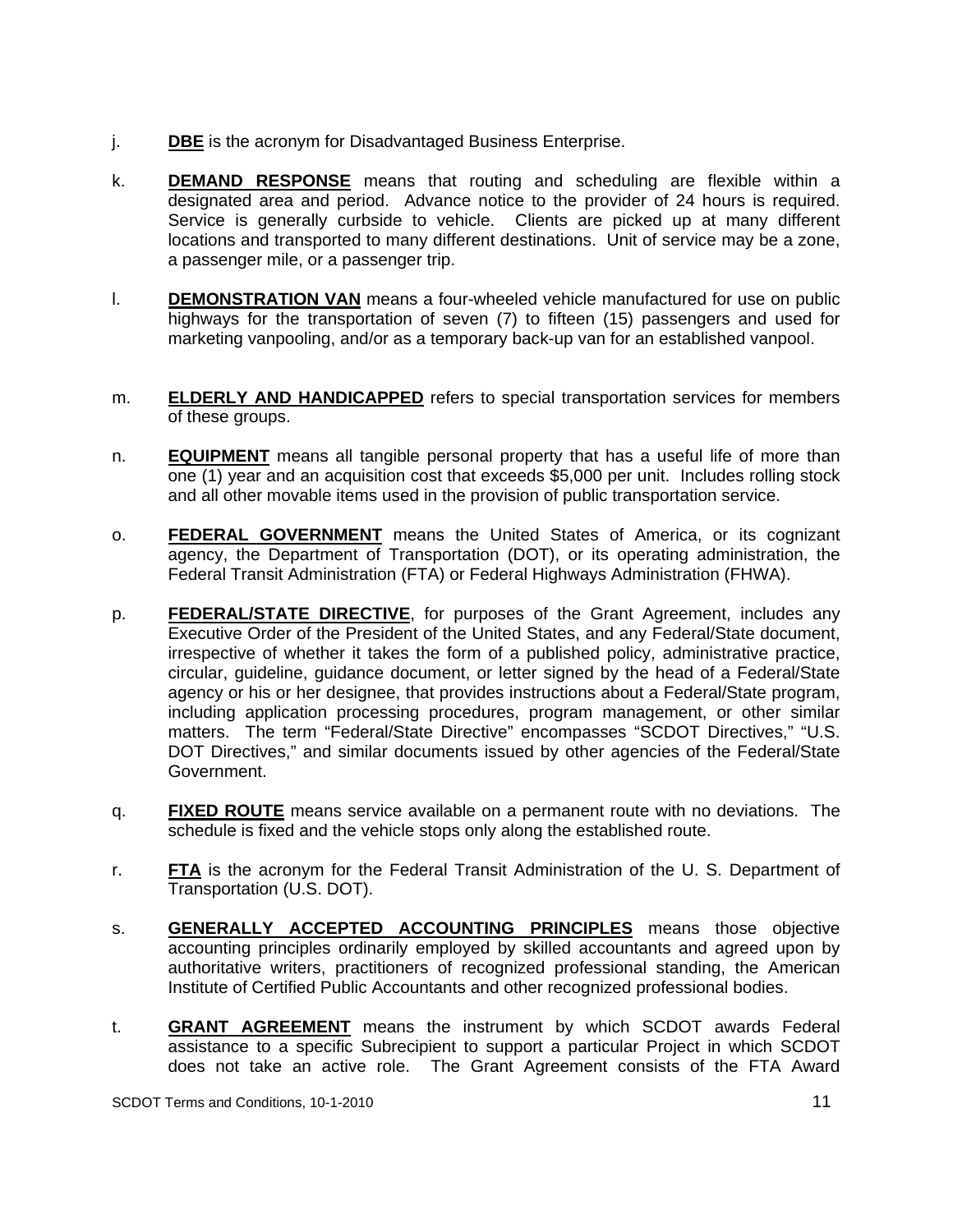establishing the specific parameters of the Project, an execution statement signed by the Subrecipient, and may include additional special conditions, special requirements, or special provisions. The latest applicable Terms and Conditions are incorporated by reference and made part of the Grant Agreement, except to the extent SCDOT determines otherwise in writing.

- u. **NONURBANIZED, RURAL, AND SMALL URBAN AREAS** means an area designated by the Bureau of Census meeting certain criteria of population size and contiguity with a population of less than 50,000.
- v. **OPT** is the acronym for the Office of Public Transit, which acts as SCDOT'S agent for the administration of Federal/State and State public transportation funds.
- w. **PARCEL DELIVERY** means the delivery of packages, meals, documents, etc. Meal delivery will be billed as charter service. Other parcels will be carried on a space available basis and will be billed at the rate for the route upon which they are carried.
- x. **PASSENGER MILE** means a unit of service equal to a single eligible Subrecipient being transported one mile.
- y. **PROJECT** means the task or set of tasks set forth for in the Approved Project Budget, which the **SUBRECIPIENT** carries out pursuant to the Grant Agreement.
- z. **PROJECT AREA** means the geographic area described in the Grant Agreement.
- aa. **PUBLIC TRANSPORTATION** means transportation by a conveyance that provides regular and continuing general or special transportation to the public, but does not include school bus, charter, or intercity bus transportation or intercity passenger rail transportation provided by the entity described in 49 U.S.C. chapter 243 (Amtrak or a successor to Amtrak). The term "public transportation" also includes "mass transportation" and "transit."
- bb. **REPAIR PARTS** means batteries, tires, water pumps, generators, etc., which do not significantly extend the life of a vehicle.
- cc. **ROLLING STOCK** means a vehicle used for passenger transport.
- dd. **ROUTE DEVIATION** means service provided along a designated route under a flexible schedule with designated stops, that also provides for door-to-door or stop pick-ups at a limited distance off the designated route, usually no more than one mile from the designated route.
- ee. **SCDOT** is the acronym for the South Carolina Department of Transportation.
- ff. **SECRETARY** means the U.S. DOT Secretary or his or her duly authorized designee.
- gg. **SERVICE TYPE** refers to Charter (general, parcel, and meal delivery), Fixed Route, Demand Response, and Subscription (Regular, Group, and Long Trip) transportation services.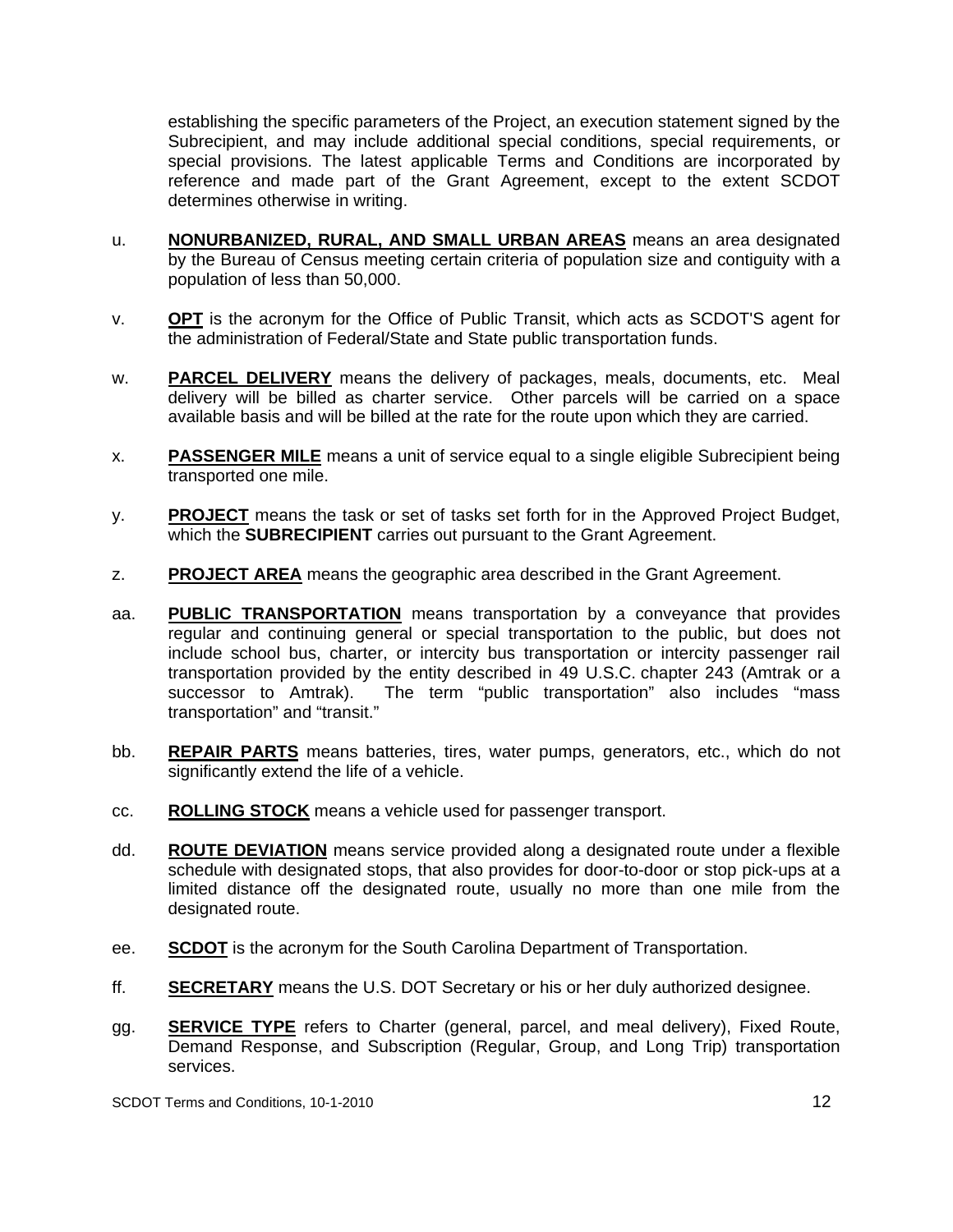- hh. **SUBRECIPIENT** means any entity that receives Federal and/or State financial assistance from SCDOT for the accomplishment of the Project. The term **"SUBRECIPIENT"** also includes any entity to which Federal and/or State funds have been received from SCDOT and passed through for the accomplishment of the Project.
- ii. **SUBSCRIPTION GROUP** means this service applies when three or more clients per a single Contracting Entity are assembled at a single pick-up point and included on a regular subscription route. Unit of service is a zone or a passenger mile.
- jj. **SUBSCRIPTION SERVICE** means a scheduled service along a variable route. The route and scheduling will vary as clients are added and subtracted. Service is generally door-to-door. Clients are picked up at many different locations and transported to a few destinations. Unit of service may be a zone, a passenger mile, or a passenger trip.
- kk. **SUPPLIES** mean all tangible personal property other than equipment.
- ll. **THIRD-PARTY CONTRACT** means a contract or purchase order awarded by SCDOT OR **SUBRECIPIENT** to a vendor or contractor, financed in whole or in part with Federal/State assistance.
- mm. **THIRD-PARTY SUBCONTRACT** means a subcontract at any tier entered into by the third-party contractor or third-party subcontractor, financed in whole or in part with Federal/State assistance originally derived from SCDOT.
- nn. **TRANSIT** means transportation by a conveyance, either publicly or privately owned, that provides regular and continuing general or special public transportation to the public, but does not include school bus, charter, or sightseeing transportation. The term "transit" also includes "mass transportation" and "public transportation."
- oo. **UNALLOWABLE EXPENDITURE, UNALLOWABLE PROGRAM EXPENDITURE, UNALLOWABLE COST** means the dollar amount of disbursement made by the **SUBRECIPIENT** which is not reasonably necessary to provide services or which is defined as unallowable by applicable Federal and State rules and regulations including OMB Circular A-87 or Part II (Scope of Services) whichever is more stringent, or which has not been included in the latest approved project budget.
- pp. **UNIT, UNIT OF SERVICE** means the zone, passenger mile, passenger trip, vehicle mile, vehicle hour.
- qq. **URBANIZED AREA** means an area designated by the Bureau of Census meeting certain criteria of population size and contiguity with a population of 50,000 or more.
- rr. **U.S. DOT** is the acronym for the United States Department of Transportation, including its operating administrations.
- ss. **VANPOOL** means a group of commuters who share a vanpool vehicle with one or more members as designated drivers driving in exchange for paying no fare or reduced fare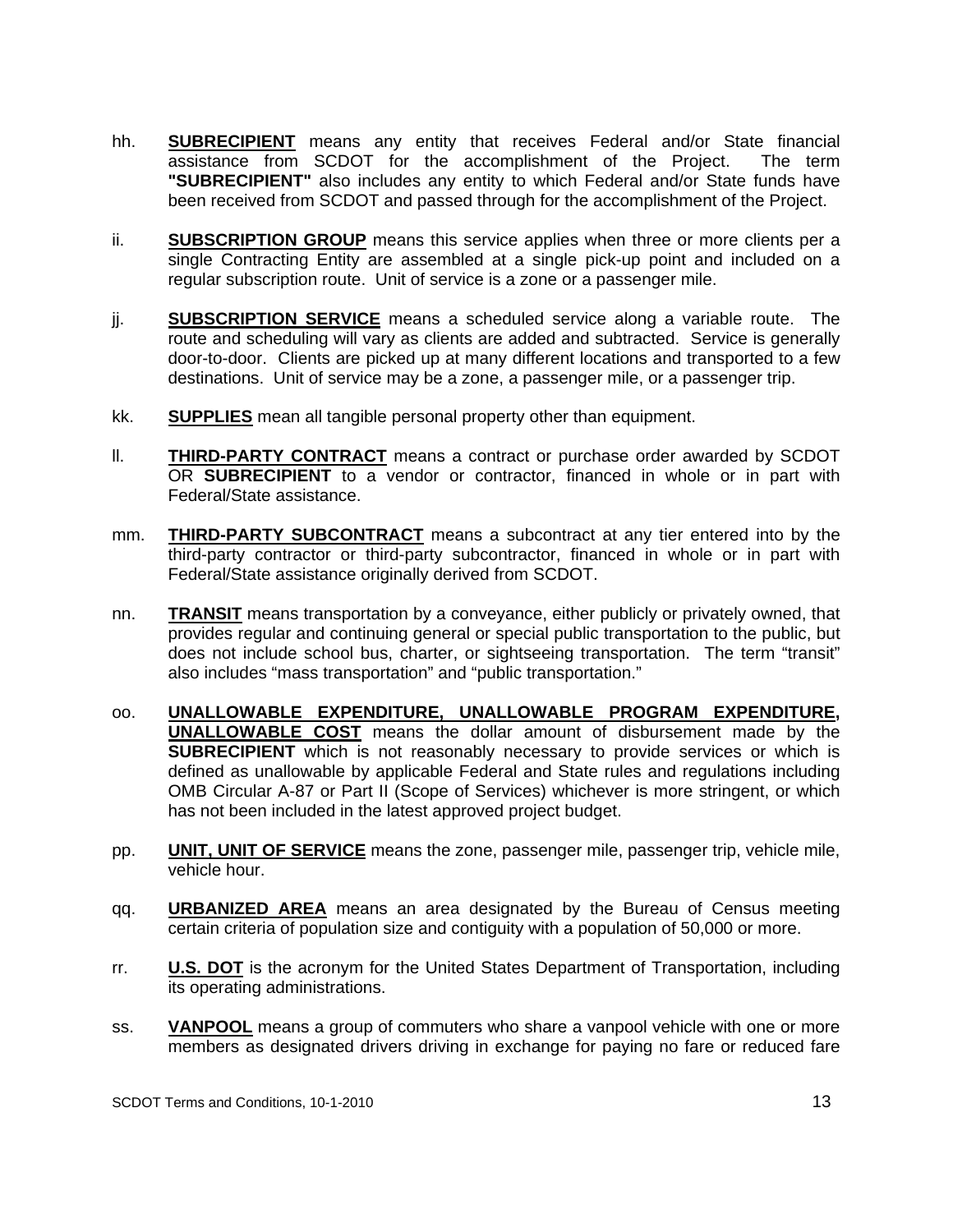and the fares of the remaining members calculated to recover all operating, maintenance, and depreciation costs.

- tt. **VANPOOL FARES** means the proportionate user fee paid by the members of a vanpool and which cover all costs of depreciation, operating, and maintenance costs.
- uu. **VANPOOL VEHICLE** means a four-wheeled vehicle manufactured for use on public highways for transportation of 7-15 passengers.
- vv. **VEHICLE HOUR** means the time of one vehicle's use in transportation service for one hour.
- ww. **VEHICLE MILE** means the movement of one vehicle the distance of one mile in transportation service.
- xx. **ZONE** means the unit of service, which refers to an imaginary line, which divides an area into geographic zones with an assigned charge for trips, which originate and terminate completely within a zone, and for trips between any pair of zones.

#### **Section 2. Project Implementation.**

a. General. The Subrecipient agrees to carry out the Project as follows:

 (1) Project Description. Because the "Project Description" in the SCDOT Scope of Services section of the Grant Agreement provides only a brief description of the Project or Projects to be funded, the Subrecipient agrees to perform the work as described in the "Project Description" and in its application that is incorporated by reference in the approved Grant Agreement for the Project.

 (2) Effective Date. The effective date of the Grant Agreement or Amendment thereto is the date on which SCDOT's Authorized Official awards Federal/State assistance as shown on the Grant Agreement or Amendment thereto. The Subrecipient agrees to commence Project work promptly after receiving notice that SCDOT has awarded Federal/State assistance for the Project.

 (3) Subrecipient's Capacity. The Subrecipient agrees to maintain sufficient legal, financial, technical, and managerial capability to: (1) plan, manage, and complete the Project and provide for the use of Project property; (2) carry out the safety and security aspects of the Project; and (3) comply with the terms of the Grant Agreement providing Federal/State assistance for the Project, the Approved Project Budget, the Project schedules, the Subrecipient's annual Certifications and Assurances to SCDOT, and all applicable Federal/State laws, regulations, and directives, except to the extent that SCDOT determines otherwise in writing.

 (4) Completion Dates. The Subrecipient agrees to complete the Project in a timely manner. Nevertheless, except as otherwise specified, milestone dates and other Project completion dates are to be treated as good faith estimates rather than precise and firm legal requirements.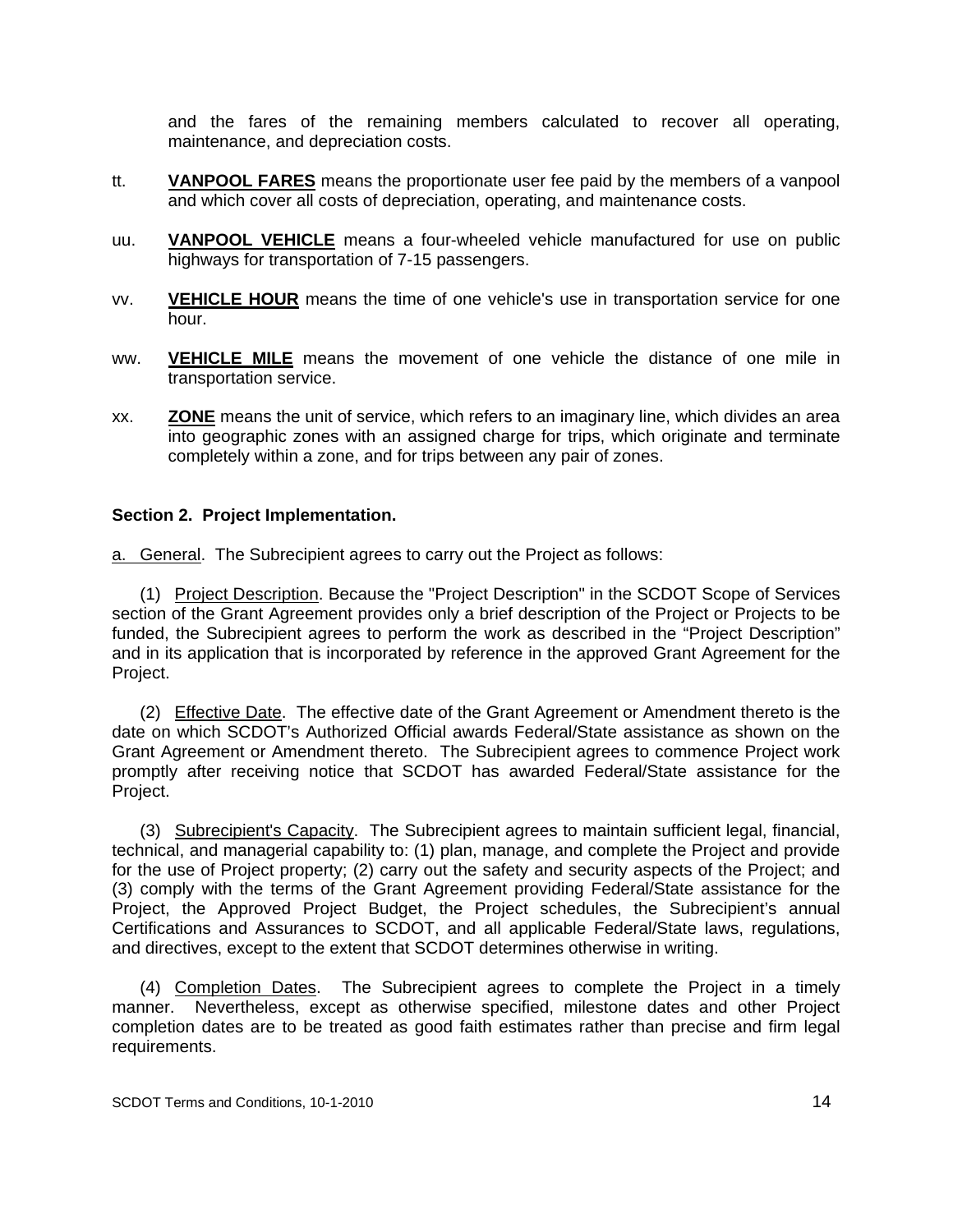b. SCDOT Administrative Requirements. The Subrecipient agrees to comply with the Federal/State administrative requirements that apply to the category in which it belongs:

 (1) State, Local, or Indian Tribal Government. U.S. DOT regulations, "Uniform Administrative Requirements for Grants and Cooperative Agreements to State and Local Governments," 49 C.F.R. Part 18, apply to a Subrecipient that is a state, local, or Indian tribal government.

 (2) Institution of Higher Education or Nonprofit Organization. U.S. DOT regulations, "Uniform Administrative Requirements for Grants and Agreements with Institutions of Higher Education, Hospitals, and Other Non-Profit Organizations," 49 C.F.R. Part 19, apply to a Subrecipient that is an institution of higher education or a nonprofit organization.

 (3) Private For-Profit Organization. Unless SCDOT determines otherwise in writing, U.S. DOT regulations, "Uniform Administrative Requirements for Grants and Agreements with Institutions of Higher Education, Hospitals, and Other Non-profit Organizations," 49 C.F.R. Part 19, apply to a Subrecipient that is a private for-profit organization.

#### c. Application of Federal, State, and Local Laws, Regulations, and Directives.

 (1) Federal/State Laws, Regulations, and Directives. The Subrecipient agrees that Federal/State laws and regulations control Project award and implementation. The Subrecipient also agrees that Federal/State directives, as defined in these Terms and Conditions, set forth Federal/State terms applicable to the Project, except to the extent that SCDOT determines otherwise in writing. Thus, SCDOT strongly encourages adherence to applicable Federal/State directives. The Subrecipient understands and agrees that, unless SCDOT has provided express written approval of an alternative procedure or course of action differing from a procedure or course of action set forth in the applicable Federal/State directive, the Subrecipient may incur a violation of the terms of its Grant Agreement if it implements an alternative procedure or course of action not approved by SCDOT.

The Subrecipient understands and agrees that Federal/State laws, regulations, and directives applicable to the Project and to the Subrecipient on the date on which SCDOT Authorized Official awards Federal/State assistance for the Project may be modified from time to time. In particular, new Federal/State laws, regulations, and directives may become effective after the date on which the Subrecipient executes the Grant Agreement for the Project, and might apply to that Grant Agreement. The Subrecipient agrees that the most recent of such Federal/State laws, regulations, and directives will govern the administration of the Project at any particular time, except to the extent that SCDOT determines otherwise in writing.

SCDOT's written determination may take the form of a Special Condition, Special Requirement, Special Provision, or Condition of Award within the Grant Agreement for the Project, a change to a SCDOT or FTA directive, or a letter to the Subrecipient signed by the Secretary of Transportation or his or her duly authorized designee, the text of which modifies or otherwise conditions a specific provision of the Grant Agreement. To accommodate changing Federal/State requirements, the Subrecipient agrees to include in each agreement with each lower-tier subrecipient and each third-party contractor implementing the Project notice that Federal/State laws, regulations, and directives may change and that the changed requirements will apply to the Project, except to the extent that SCDOT determines otherwise in writing. All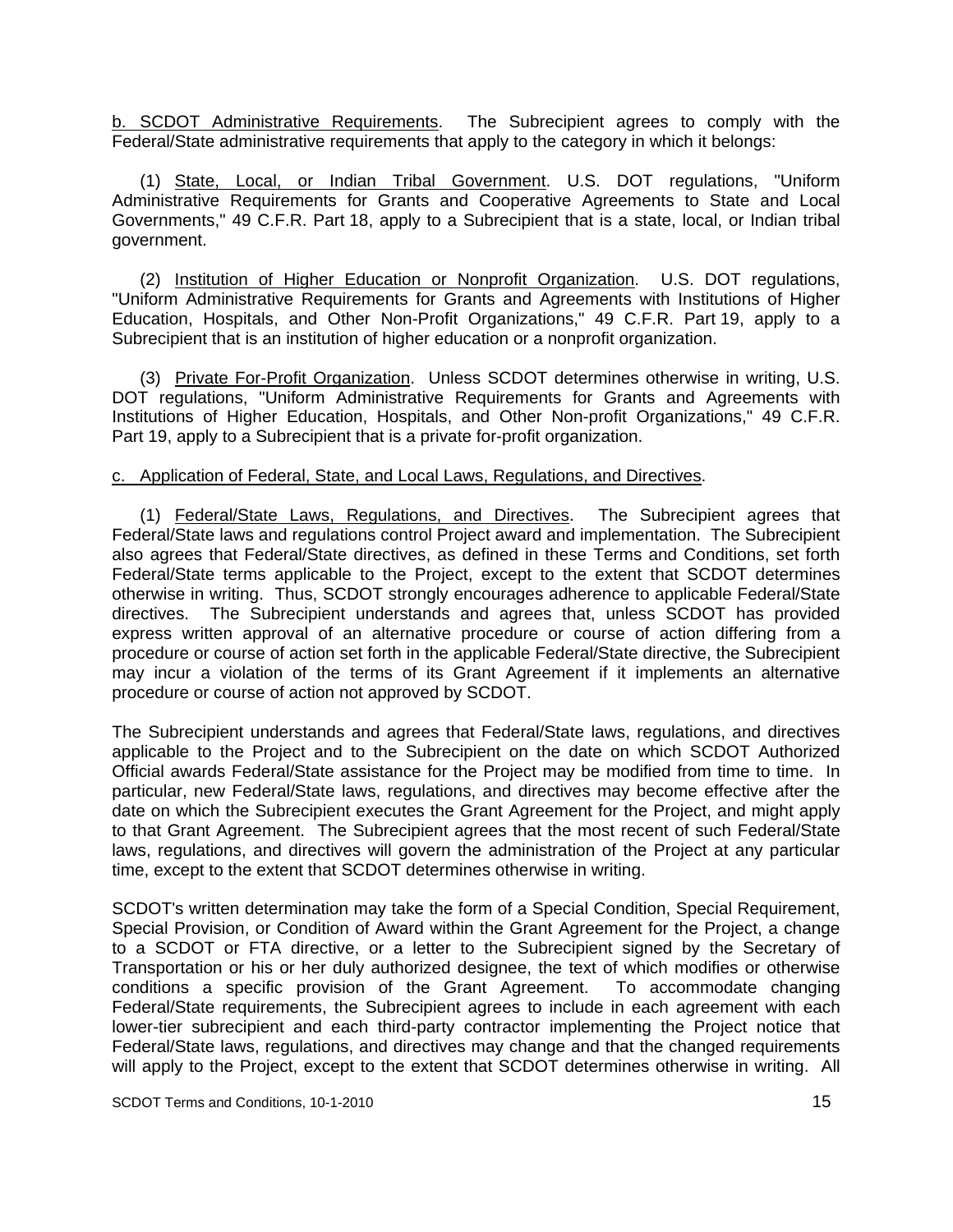standards or limits in the Grant Agreement are minimum requirements, unless modified by SCDOT.

 (2) State, Territorial, and Local Law. Should a Federal law pre-empt a State, territorial, or local law, regulation, or ordinance, the Subrecipient must comply with the Federal law. Nevertheless, no provision of the Grant Agreement requires the Subrecipient to observe or enforce compliance with any provision, perform any other act, or do any other thing in contravention of State, territorial, or local law, regulation, or ordinance. Thus, if compliance with any provision of the Grant Agreement violates or would require the Subrecipient to violate any State, territorial, or local law, regulation, or ordinance, the Subrecipient agrees to notify SCDOT immediately in writing. Should this occur, SCDOT and the Subrecipient agree that they will make appropriate arrangements to proceed with or, if necessary, terminate the Project expeditiously.

d. Subrecipient's Primary Responsibility to Comply with Federal/State Requirements. Irrespective of involvement by any other participant in the Project, the Subrecipient agrees that it, rather than the participant, is ultimately responsible for compliance with all applicable Federal/State laws, regulations, and directives, and the underlying Grant Agreement, except to the extent that SCDOT determines otherwise in writing.

 (1) Significant Participation by a Third-party Contractor. Although the Subrecipient may enter into a third-party contract in which the third-party contractor agrees to provide property or services in support of the Project, or even carry out Project activities normally performed by the Subrecipient (such as in a turnkey contract), the Subrecipient agrees that it, rather than the third-party contractor, is ultimately responsible to SCDOT for compliance with all applicable Federal/State laws, regulations, and directives, except to the extent that SCDOT determines otherwise in writing.

 (2) Significant Participation by a Lower-tier Subrecipient. Although the Subrecipient may delegate any or almost all Project responsibilities to one or more lower-tier subrecipients, the Subrecipient agrees that it, rather than the lower-tier subrecipient, is ultimately responsible for compliance with all applicable Federal/State laws, regulations, and directives, except to the extent that SCDOT determines otherwise in writing.

 (3) Exceptions. The Subrecipient, however, is relieved of the requirement to comply with Federal/State requirements when the Federal/State Government, through appropriate official action, relieves the Subrecipient of a portion of or all responsibility to the Federal/State Government.

#### e. Subrecipient's Responsibility to Extend Federal/State Requirements to Other Entities.

 (1) Entities Affected. Only entities that are signatories to the Grant Agreement for the Project are parties to that Grant Agreement. To achieve compliance with certain Federal/State laws, regulations, or directives, however, other Project participants (such as lower-tier subrecipients and third-party contractors) will necessarily be affected. Accordingly, the Subrecipient agrees to take the appropriate measures necessary to ensure that all Project participants comply with applicable Federal/State laws, regulations, and directives affecting Project implementation, except to the extent SCDOT determines otherwise in writing. In addition, if an entity other than the Subrecipient is expected to fulfill responsibilities typically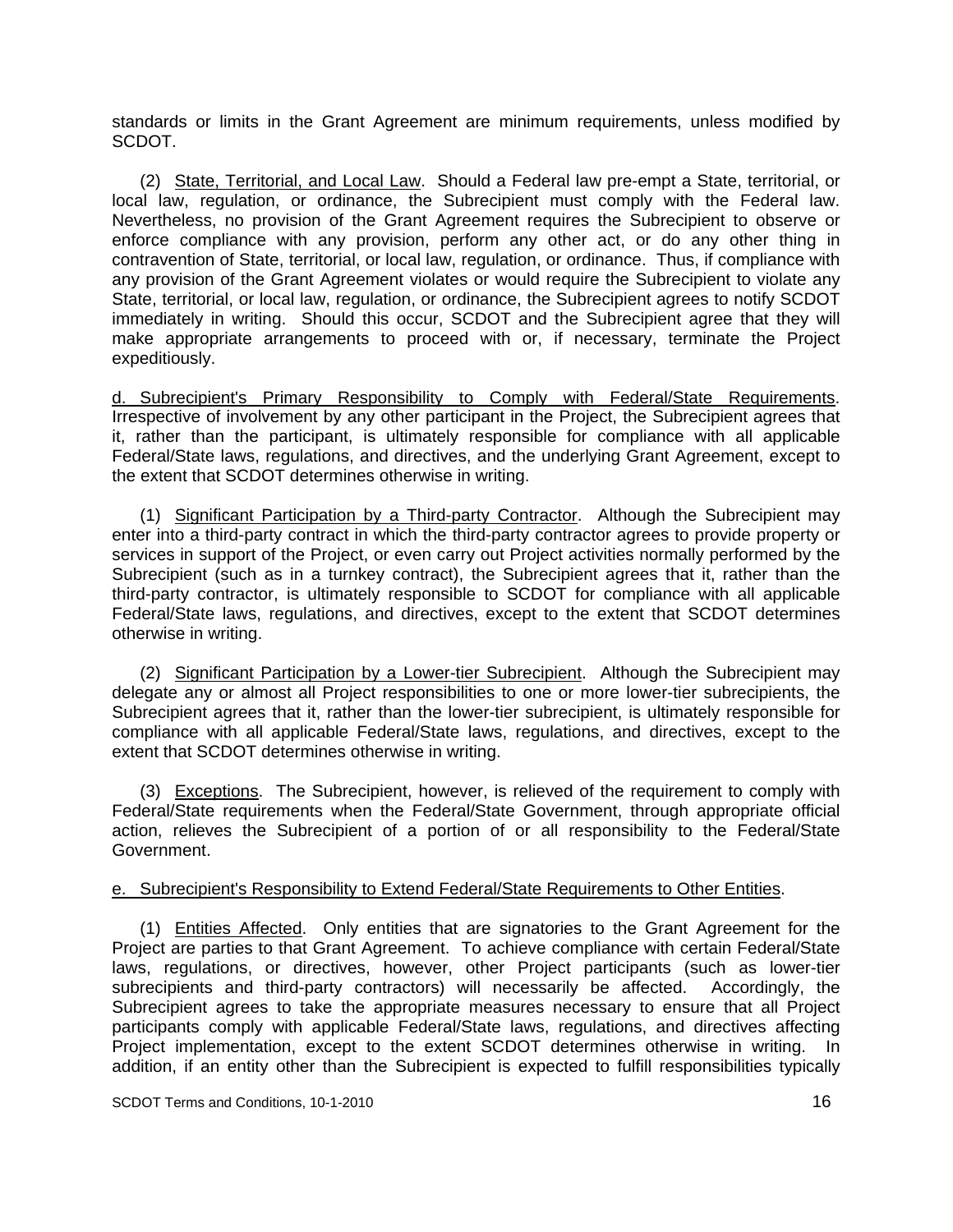performed by the Subrecipient, the Subrecipient agrees to assure that the entity carries out the Subrecipient's responsibilities as set forth in the Grant Agreement for the Project.

 (2) Documents Affected. The applicability provisions of Federal/State laws, regulations, and directives determine the extent to which those provisions affect a Project participant. Thus, the Subrecipient agrees to include adequate provisions to ensure that each Project participant complies with those Federal/State laws, regulations, and directives, except to the extent that SCDOT determines otherwise in writing. In addition, the Subrecipient also agrees to require its third-party contractors and lower-tier subrecipients to include adequate provisions to ensure compliance with applicable Federal/State laws, regulations, and directives in each lower-tier subcontract and subagreement for the Project, except to the extent that SCDOT determines otherwise in writing. Additional requirements include the following:

 (a) Third-Party Contracts. Because Project activities performed by a third-party contractor must comply with all applicable Federal/State laws, regulations, and directives, except to the extent SCDOT determines otherwise in writing, the Subrecipient agrees to include appropriate clauses in each third-party contract stating the third-party contractor's responsibilities under Federal/State laws, regulations, and directives, including any provisions directing the third-party contractor to extend applicable requirements to its subcontractors at the lowest tier necessary. When the third-party contract requires the third-party contractor to undertake responsibilities for the Project usually performed by the Subrecipient, the Subrecipient agrees to include in that third-party contract those requirements applicable to the Subrecipient imposed by the Grant Agreement and extend those requirements throughout each tier except as SCDOT determines otherwise in writing. Additional guidance pertaining to thirdparty contracting is contained in the FTA's "Best Practices Procurement Manual." SCDOT cautions, however, that FTA's "Best Practices Procurement Manual" focuses mainly on thirdparty procurement processes and may omit certain other Federal/State requirements applicable to the work to be performed.

 (b) Subagreements. Because Project activities performed by a lower-tier subrecipient must comply with all applicable Federal/State laws, regulations, and directives, except to the extent that SCDOT determines otherwise in writing, the Subrecipient agrees as follows:

1. Written Subagreement. The Subrecipient agrees to enter into a written agreement with each lower-tier subrecipient (subagreement) stating the terms and conditions of assistance by which the Project will be undertaken and completed.

 2. Compliance with Federal/State Requirements. The Subrecipient agrees to implement the Project in a manner that will not compromise the Subrecipient's compliance with Federal/State laws, regulations, and directives applicable to the Project and the Subrecipient's obligations under the Grant Agreement. Therefore, the Subrecipient agrees to include in each subagreement appropriate clauses directing the lower-tier subrecipient to comply with those requirements applicable to the Subrecipient imposed by the Grant Agreement and extend those requirements as necessary to any lower level subagreement or any third-party contractor at each tier, except as SCDOT determines otherwise in writing.

f. No Federal/State Government Obligations to Third Parties. In connection with performance of the Project, the Subrecipient agrees that, absent the Federal/State Government's express written consent, the Federal/State Government shall not be subject to any obligations or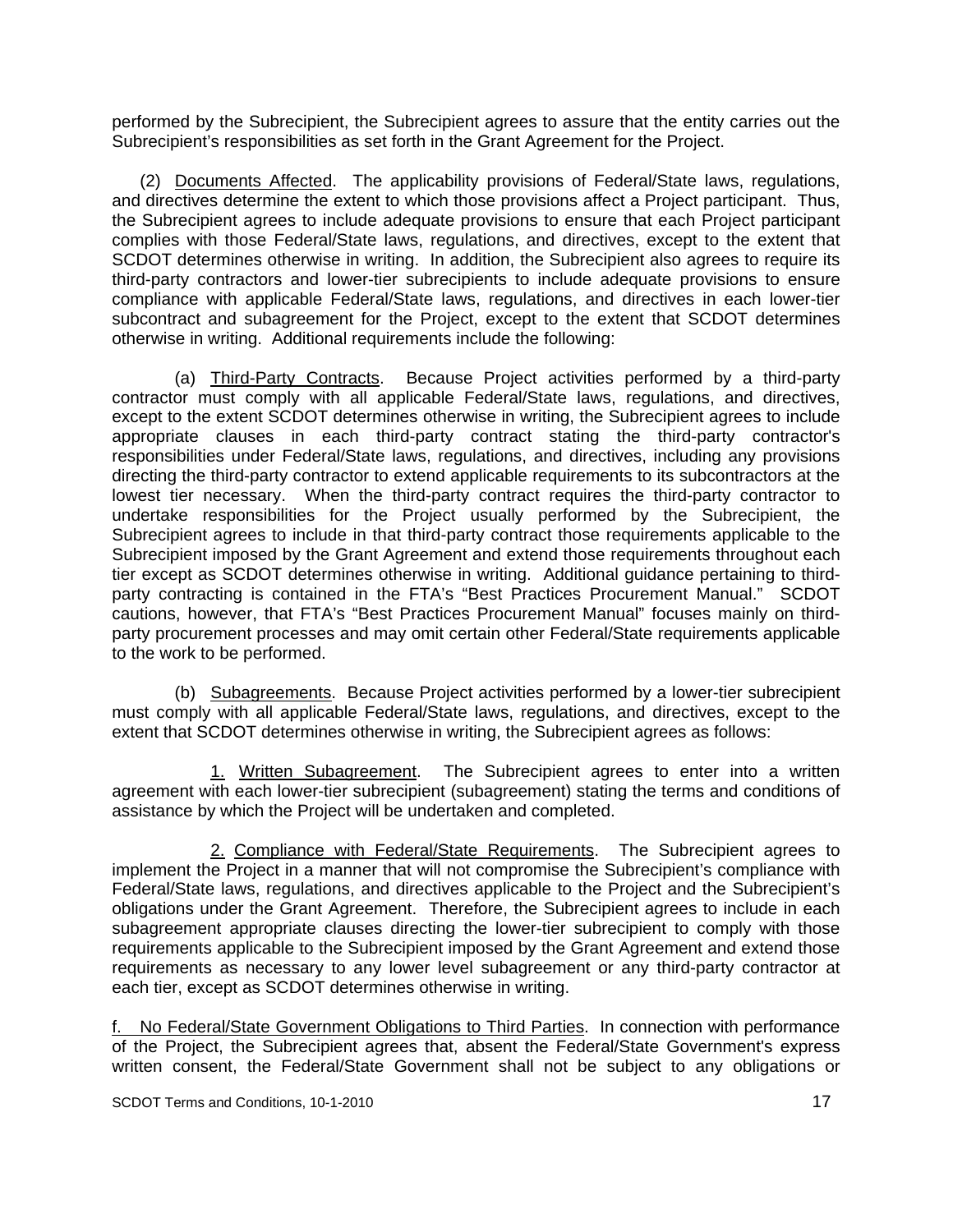liabilities to any lower-tier subrecipient, lessee, third-party contractor, or other person or entity that is not a party to the Grant Agreement. Notwithstanding that the Federal/State Government may have concurred in or approved any solicitation, subagreement, lease, or third-party contract at any tier, the Federal/State Government has no obligations or liabilities to such entity, including any lower-tier subrecipient, lessee, or third-party contractor.

g. Changes in Project Performance (i.e., Disputes, Breaches, Defaults, or Litigation). The Subrecipient agrees to notify SCDOT immediately, in writing, of any change in local law, conditions (including its legal, financial, or technical capacity), or any other event that may adversely affect the Subrecipient's ability to perform the Project as provided in the Grant Agreement. The Subrecipient also agrees to notify SCDOT immediately, in writing, of any current or prospective major dispute, breach, default, or litigation that may adversely affect the Federal/State Government's interests in the Project or the Federal/State Government's administration or enforcement of Federal/State laws or regulations; and agrees to inform SCDOT, also in writing, before naming the Federal/State Government as a party to litigation for any reason, in any forum. At a minimum, the Subrecipient agrees to send each notice to SCDOT required by this subsection to the Deputy Secretary of Intermodal and Freight Programs for SCDOT.

h. Disputes. In any dispute concerning a question of fact in connection with the Grant Agreement, the decision of the Secretary of Transportation in the matter shall be final and conclusive for both parties. Appeals from the decision of the Secretary of Transportation shall be in accordance with procedures for contract appeals.

#### **Section 3. Ethics.**

a. Code of Ethics. The Subrecipient agrees to maintain a written code or standards of conduct that shall govern the actions of its officers, employees, board members, or agents engaged in the award or administration of leases, third-party contracts or subagreements financed with Federal/State assistance. The Subrecipient agrees that its code or standards of conduct shall specify that its officers, employees, board members, or agents may neither solicit nor accept gratuities, favors, or anything of monetary value from any present or potential third-party contractor at any tier or Subrecipient at any tier or agent thereof. Such a conflict would arise when an employee, officer, board member, or agent, including any member of his or her immediate family, partner, or organization that employs, or intends to employ, any of the parties identified herein has a financial interest in the firm selected for award. The Subrecipient may set *de minimis* rules where the financial interest is not substantial, or the gift is an unsolicited item of nominal intrinsic value. The Subrecipient agrees that its code or standards shall also prohibit its officers, employees, board members, or agents from using their respective positions in a manner that presents a real or apparent personal or organizational conflict of interest or personal gain. As permitted by State or local law or regulations, the Subrecipient agrees that its code or standards of conduct shall include penalties, sanctions, or other disciplinary actions for violations by its officers, employees, board members, or their agents, or its third-party contractors or lower-tier subrecipients or their agents.

 (1) Personal Conflicts of Interest. The Subrecipient agrees that its code or standards of conduct shall prohibit the Subrecipient's employees, officers, board members, or agents from participating in the selection, award, or administration of any third-party contract, or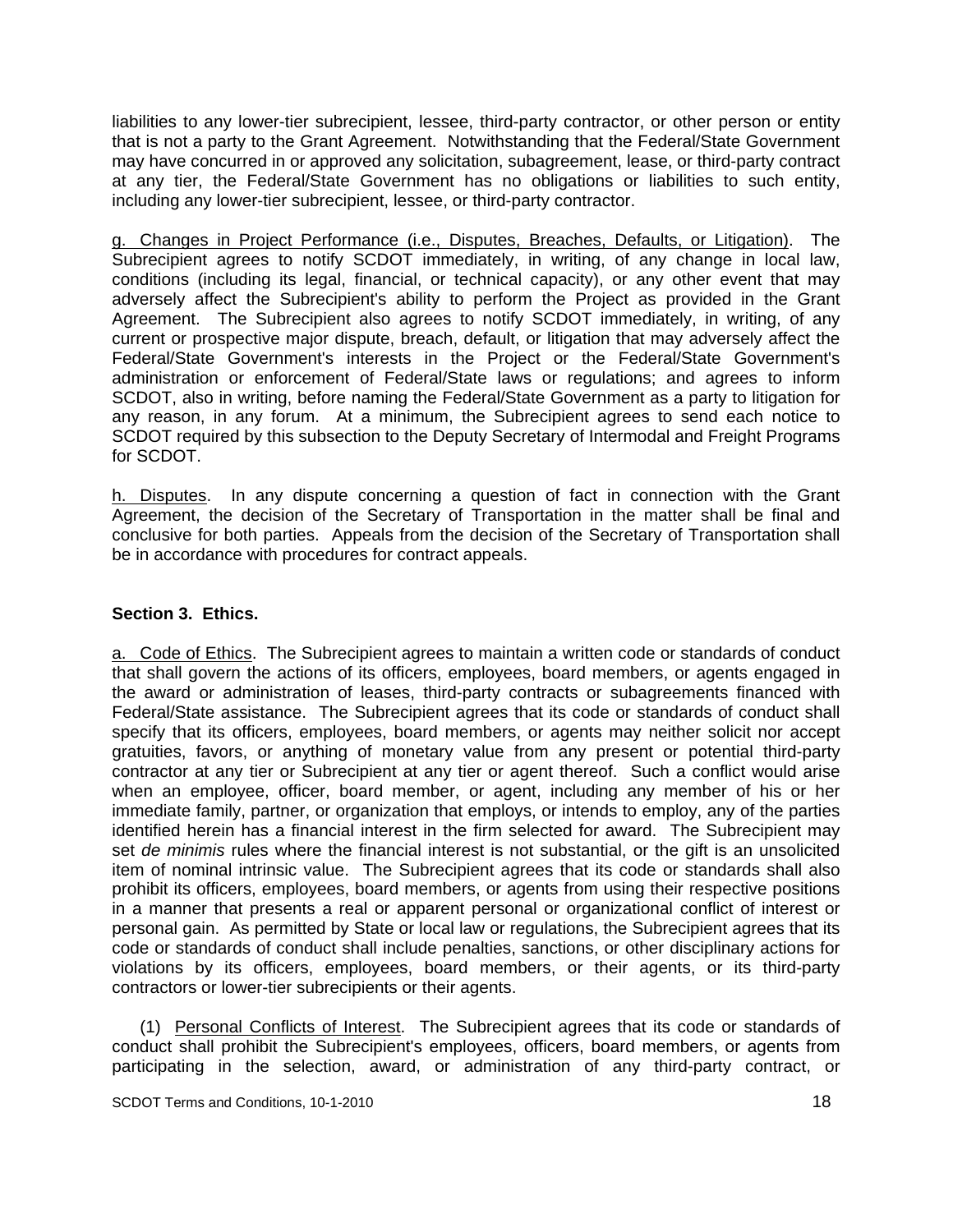subagreement supported by Federal/State assistance, if a real or apparent conflict of interest would be involved. Such a conflict would arise when an employee, officer, board member, or agent, including any member of his or her immediate family, partner, or organization that employs, or intends to employ, any of the parties listed herein has a financial interest in the firm selected for award.

 (2) Organizational Conflicts of Interest. The Subrecipient agrees that its code or standards of conduct shall include procedures for identifying and preventing real and apparent organizational conflicts of interest. An organizational conflict of interest exists when the nature of the work to be performed under a proposed third-party contract or subagreement may, without some restrictions on future activities, result in an unfair competitive advantage to the third-party contractor or lower-tier subrecipient or impair its objectivity in performing the contract work.

b. Debarment and Suspension. The Subrecipient agrees to comply, and assures the compliance of each lessee or third-party contractor at any tier of the Project, with Executive Orders Nos. 12549 and 12689, "Debarment and Suspension," 31 U.S.C. § 6101 note, and U.S. DOT regulations, "Nonprocurement Suspension and Debarment," 2 C.F.R. Part 1200, which adopt and supplement the provisions of U.S. Office of Management and Budget (U.S. OMB), "Guidelines to Agencies on Governmentwide Debarment and Suspension (Nonprocurement)," 2 C.F.R. Part 180. To the extent required by these U.S. DOT regulations and U.S. OMB guidance, the Subrecipient agrees to, and assures that its subrecipients, lessees, third-party contractors, and other participant at any tier of the Project will, review the "Excluded Parties Listing System" at http://epls.gov/ before entering into any third subagreement, lease, third-party contract, or other arrangement in connection with the Project and will include a similar term or condition in each of its lower tier covered transactions.

c. Bonus or Commission. The Subrecipient affirms that it has not paid, and agrees not to pay, any bonus or commission to obtain approval of its Federal/State assistance application for the Project.

d. Lobbying Restrictions. The Subrecipient agrees that:

 (1) In compliance with 31 U.S.C. § 1352(a), it will not use Federal assistance to pay the costs of influencing any officer or employee of a Federal agency, Member of Congress, officer of Congress or employee of a member of Congress, in connection with making or extending the Grant Agreement;

 (2) In addition, it will comply with other applicable Federal laws and regulations prohibiting the use of Federal assistance for activities designed to influence Congress or a State legislature with respect to legislation or appropriations, except through proper, official channels; and

 (3) It will comply, and will assure the compliance of each lower-tier subrecipient, lessee, or third-party contractor, with U.S. DOT regulations, "New Restrictions on Lobbying," 49 C.F.R. Part 20, modified as necessary by 31 U.S.C. § 1352, as amended.

e. Employee Political Activity. To the extent applicable, the Subrecipient agrees to comply with the provisions of the Hatch Act, 5 U.S.C. §§ 1501 through 1508, and 7324 through 7326, and U.S. Office of Personnel Management regulations, "Political Activity of State or Local Officers or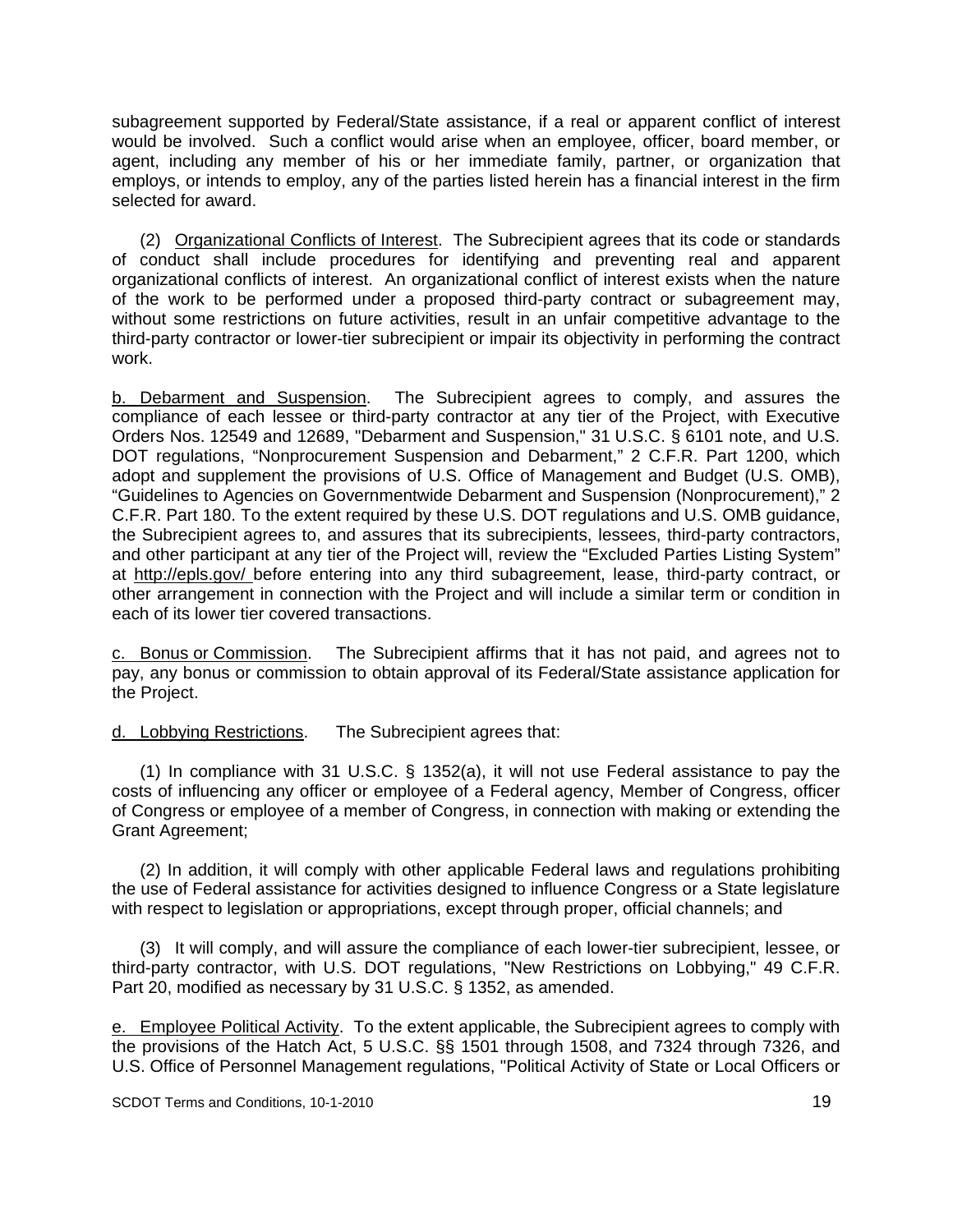Employees," 5 C.F.R. Part 151. The Hatch Act limits the political activities of State and local agencies and their officers and employees, whose principal employment activities are financed in whole or part with Federal funds including a Federal grant, cooperative agreement, or loan. Nevertheless, in accordance with 49 U.S.C. § 5307(k)(2)(B) and 23 U.S.C. § 142(g), the Hatch Act does not apply to a non-supervisory employee of a public transportation system (or of any other agency or entity performing related functions) receiving FTA/SCDOT assistance to whom the Hatch Act would not otherwise apply.

f. False or Fraudulent Statements or Claims. The Subrecipient acknowledges and agrees that:

 (1) Civil Fraud. The Program Fraud Civil Remedies Act of 1986, as amended, 31 U.S.C. §§ 3801 *et seq*., and U.S. DOT regulations, "Program Fraud Civil Remedies," 49 C.F.R. Part 31, apply to its activities in connection with the Project. By executing the Grant Agreement, the Subrecipient certifies or affirms the truthfulness and accuracy of each statement it has made, it makes, or it may make in connection with the Project. In addition to other penalties that may apply, the Subrecipient also understands that if it makes a false, fictitious, or fraudulent claim, statement, submission, certification, assurance, or representation to the Federal/State Government concerning the Project, the Federal/State Government reserves the right to impose on the Subrecipient the penalties of the Program Fraud Civil Remedies Act of 1986, as amended, to the extent the Federal/State Government deems appropriate.

 (2) Criminal Fraud. If the Subrecipient makes a false, fictitious, or fraudulent claim, statement, submission, certification, assurance, or representation to the Federal/State Government or includes a false, fictitious, or fraudulent statement or representation in any agreement with the Federal/State Government in connection with a Project authorized under 49 U.S.C. Chapter 53 or any other Federal/State law, the Federal/State Government reserves the right to impose on the Subrecipient the penalties of 49 U.S.C. § 5323(l), 18 U.S.C. § 1001 or other applicable Federal/State law to the extent the Federal/State Government deems appropriate.

g. Trafficking in Persons. To the extent applicable, the Subrecipient agrees to comply with, and assures the compliance of each lower-tier subrecipient with the requirements of the subsection 106(g) of the Trafficking Victims Protection Act of 2000 (TVPA), as amended, 22 U.S.C. § 7104(g), and the provisions of this Subsection 3.g of these Terms and Conditions consistent with U.S. OMB guidance, "Trafficking in Persons: Grants and Cooperative Agreements," 2 C.F.R. Part 175:

(1) Definitions. For purposes of this Subsection 3.g, the Subrecipient agrees that:

(a) Employee means either:

1. An individual who is employed by the Subrecipient and who is participating in the Grant Agreement for the Project; or

2. Another person who is participating in the Grant Agreement for the Project and who is not compensated by the Subrecipient including, but not limited to, a volunteer or individual whose services are contributed by a third-party as an in-kind contribution toward cost sharing or matching requirements of the Grant Agreement and these Terms and Conditions.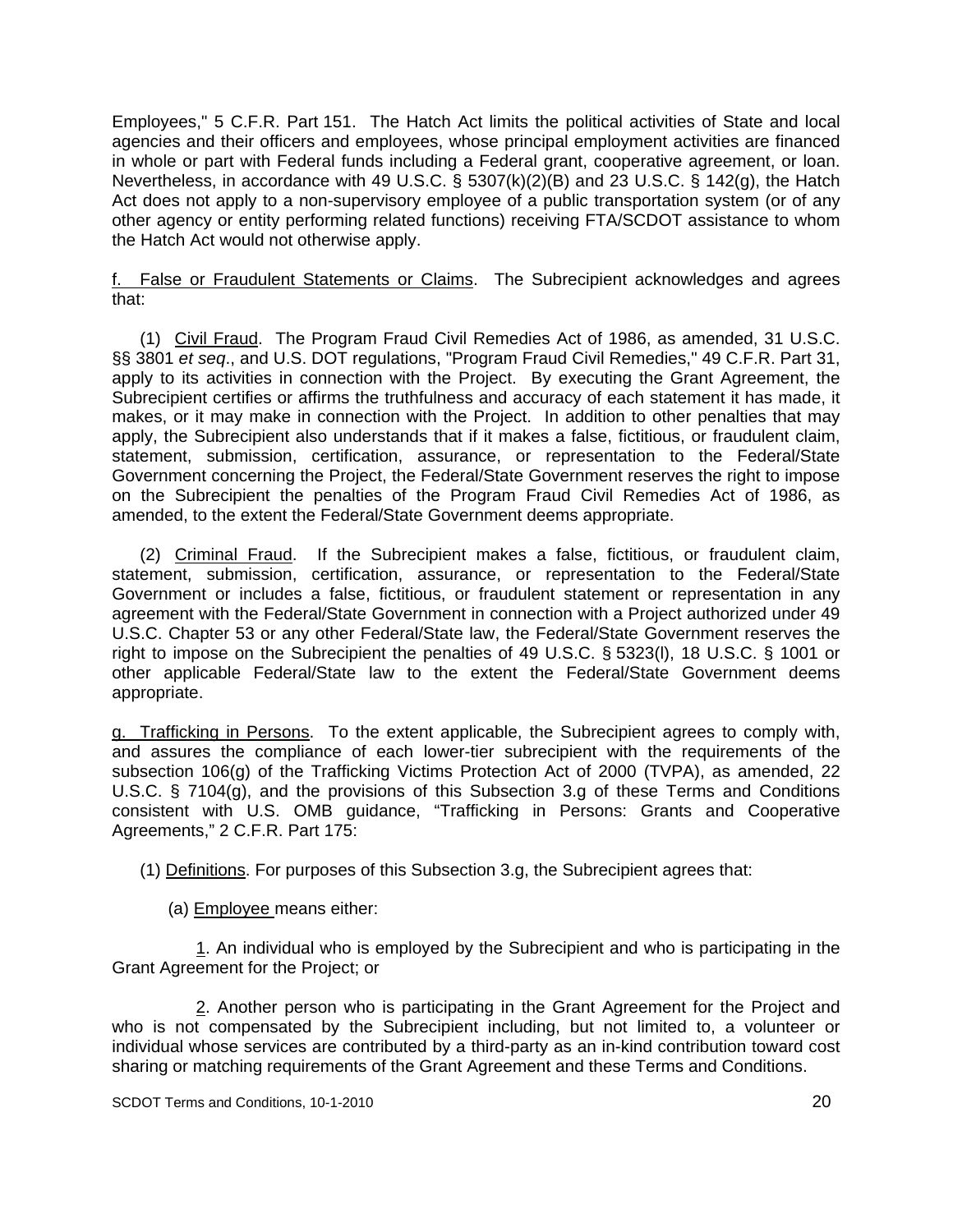(b) Forced labor means labor obtained by any of the following methods: the recruitment, harboring, transportation, provision, or obtaining of a person for labor or services, through the use of force, fraud, or coercion for the purpose of subjection to involuntary servitude, peonage, debt bondage, or slavery.

(c) Private entity:

1. Means any entity other than a State, local government, Indian tribe, or foreign public entity, as those terms are defined in 2 C.F.R. § 175.25.

2. Includes a for-profit organization, and also a nonprofit organization, including any nonprofit institution of higher education, hospital, or tribal organization other than one included in the definition of Indian tribe at 2 C.F.R. § 175.25(b).

(d) Severe forms of trafficking in persons has the meaning given at section 103 of the TVPA, as amended, 22 U.S.C. § 7102.

(e) Commercial sex act has the meaning given at section 103 of the TVPA, as amended, 22 U.S.C. § 7102.

(f) Coercion has the meaning given at section 103 of the TVPA, as amended, 22 U.S.C. § 7102.

(2) Provisions Applicable to Each Subrecipient. The Subrecipient agrees:

(a) To inform SCDOT immediately of any information it receives from any source alleging a violation of a prohibition in Subsection 3.g(3)(a) of these Terms and Conditions below.

(b) That SCDOT may unilaterally terminate its Federal/State assistance for the Grant Agreement for the Project as provided in Subsection 3.g(3)(b) or 3.g(4) of these Terms and Conditions. SCDOT's right to terminate unilaterally:

1. Implements subsection 106(g) of the TVPA, as amended, 22 U.S.C. § 7104(g), and

2. Is in addition to all other remedies for noncompliance that are available to the Federal Government under these Terms and Conditions.

(c) To include the requirements of Subsection 3.g(3)(a) of these Terms and Conditions in any subagreement it enters into with a private entity, as defined in Subsection 3.g(1)(c) of these Terms and Conditions.

(3) Provisions Applicable to a Subrecipient that is a Private Entity. A Subrecipient that is a private entity as defined in Subsection 3.g(1)(c) of these Terms and Conditions agrees that:

(a) It, its employees, its subrecipients and its subrecipients' employees that participate in the Grant Agreement for the Project, may not—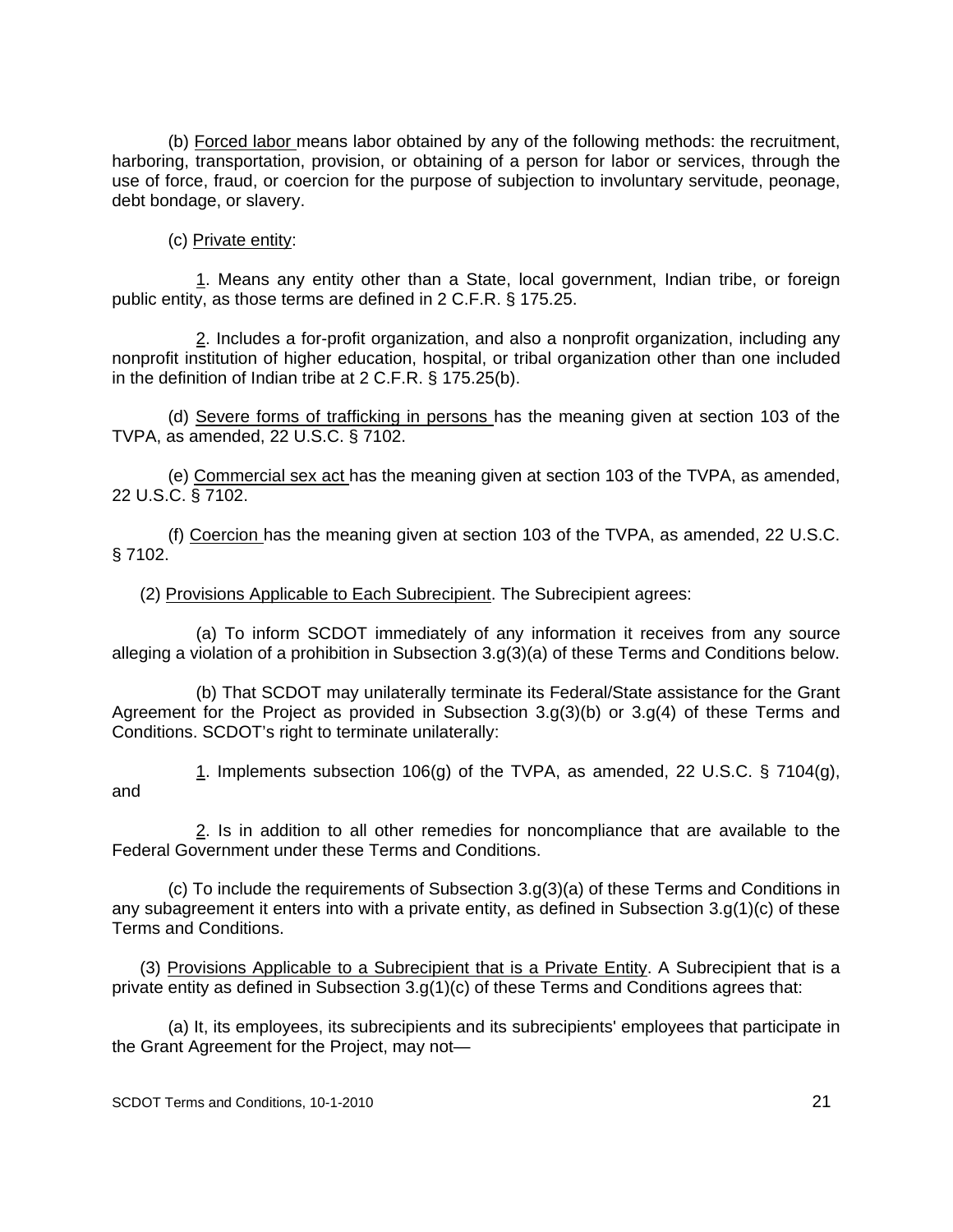1. Engage in severe forms of trafficking in persons during the period of time that the Grant Agreement for the Project is in effect;

2. Procure a commercial sex act during the period of time that the Grant Agreement for the Project is in effect; or

3. Use forced labor in the performance of the Grant Agreement or subagreements for the Project.

(b) SCDOT may unilaterally terminate the Grant Agreement for the Project, without penalty to the Federal/State Government, if the Subrecipient is a private entity—

1. Is determined to have violated a prohibition in Subsection  $3.9(3)(a)$  of these Terms and Conditions, or

2. Has an employee whose conduct is determined by a SCDOT official authorized to terminate the Grant Agreement for the Project to have violated an applicable prohibition in Subsection 3.g(3)(a) of these Terms and Conditions through conduct that is either—

or

a. Associated with his or her participation in the Grant Agreement for the Project;

b. Imputed to the Subrecipient using the standards and due process for imputing the conduct of an individual to an organization that are provided in the U.S. OMB "Guidelines to Agencies on Governmentwide Debarment and Suspension (Nonprocurement)," 2 C.F.R. Part 180, as implemented by U.S. DOT regulations, "Nonprocurement Suspension and Debarment," 2 C.F.R. Part 1200.

(4) Provision Applicable to a Subrecipient Other Than a Private Entity. SCDOT may unilaterally terminate the Grant Agreement for the Project, without penalty to the Federal/State Government, if a subrecipient that is a private entity—

(a) Is determined to have violated an applicable prohibition in Subsection  $3.9(3)(a)$  of these Terms and Conditions; or

(b) Has an employee whose conduct is determined by a SCDOT official authorized to terminate the Grant Agreement for the Project to have violated an applicable prohibition in Subsection 3.g(3)(a) of these Terms and Conditions through conduct that is either—

1. Associated with his or her participation in the Grant Agreement for the Project, or

 2. Imputed to the subrecipient using the standards and due process for imputing the conduct of an individual to an organization that are provided in the U.S. OMB "Guidelines to Agencies on Governmentwide Debarment and Suspension (Nonprocurement)," 2 C.F.R. Part 180, as implemented by U.S. DOT regulations, "Nonprocurement Suspension and Debarment," 2 C.F.R. Part 1200.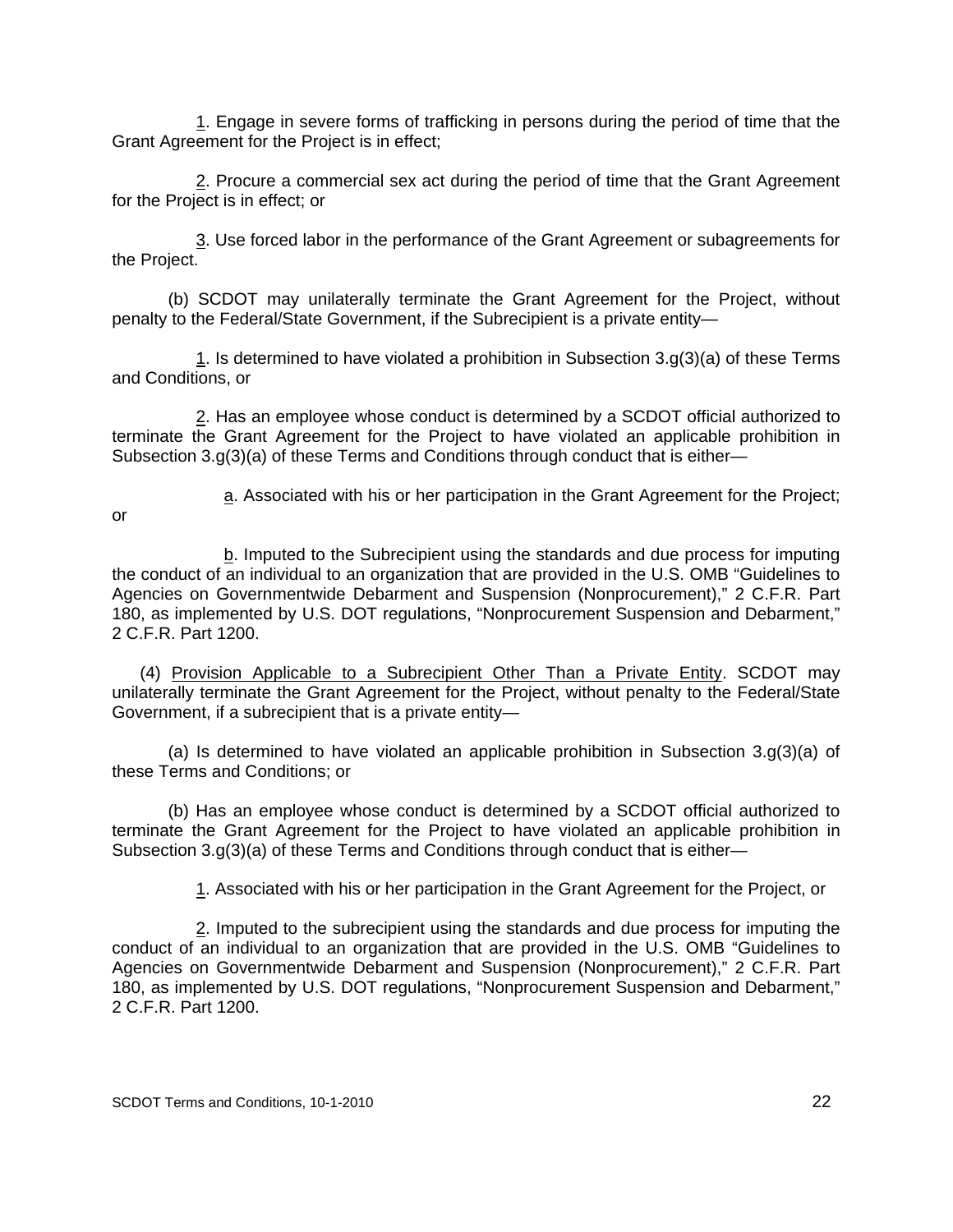#### **Section 4. Federal/State Assistance.**

The Subrecipient agrees that SCDOT will provide Federal/State assistance for the Project equal to "SCDOT Amount Approved," set forth in the Grant Agreement. SCDOT's responsibility to make Federal/State assistance payments is limited to the amounts listed in the Approved Project Budget for the Project.

a. "Net Project Cost". For any Project required by Federal/State law or SCDOT to be financed on the basis of its "Net Project Cost" as defined by 49 U.S.C. § 5302(a)(8), SCDOT intends to provide Federal/State assistance to the Subrecipient for that portion of the Project that cannot reasonably be financed from the Subrecipient's revenues*, i.e*., "Net Project Cost" of the Project.

b. Other Basis for SCDOT Participation. For any Project not required by Federal/State law or SCDOT to be financed on the basis of its "Net Project Cost" as defined by 49 U.S.C. § 5302(a)(8), SCDOT intends to provide Federal/State assistance to the Subrecipient for all or part of the total Project cost that is eligible for Federal/State assistance.

## **Section 5. Local Share.**

A Subrecipient that is required to provide a local share for the Project agrees as follows:

a. Restrictions on the Source of the Local Share. The Subrecipient agrees to provide sufficient funds or approved in-kind resources, together with the Federal/State assistance awarded that will assure payment of the actual cost of each Project activity covered by the Grant Agreement. The Subrecipient agrees that no local share funds provided will be derived from receipts from the use of Project facilities or equipment, revenues of the public transportation system in which such facilities or equipment are used, or other Federal/State funds, except as permitted by Federal/State law or regulation.

b. Duty to Obtain the Local Share. The Subrecipient agrees to complete all proceedings necessary to provide the local share of the Project costs at or before the time the local share is needed for Project costs, except to the extent that SCDOT determines otherwise in writing. The Subrecipient agrees to notify SCDOT of any change in circumstances or commitments that adversely affect its commitment to finance the project costs necessary to complete the Project. In its notification, the Subrecipient agrees to advise SCDOT of what actions it has taken or plans to take to ensure adequate local share resources and shall reaffirm its commitment to SCDOT as set forth in Subsection 5.a of these Terms and Conditions.

c. Prompt Payment of the Local Share. The Subrecipient agrees to provide the proportionate amount of the local share promptly as Project costs are incurred or become due, unless the Federal/State Government determines, in writing, that the local share may be deferred.

d. Reduction of the Local Share. The Subrecipient agrees that no refund or reduction of the local share may be made unless, at the same time, a refund of the proportional amount of the Federal/State assistance provided is made to the Federal/State Government.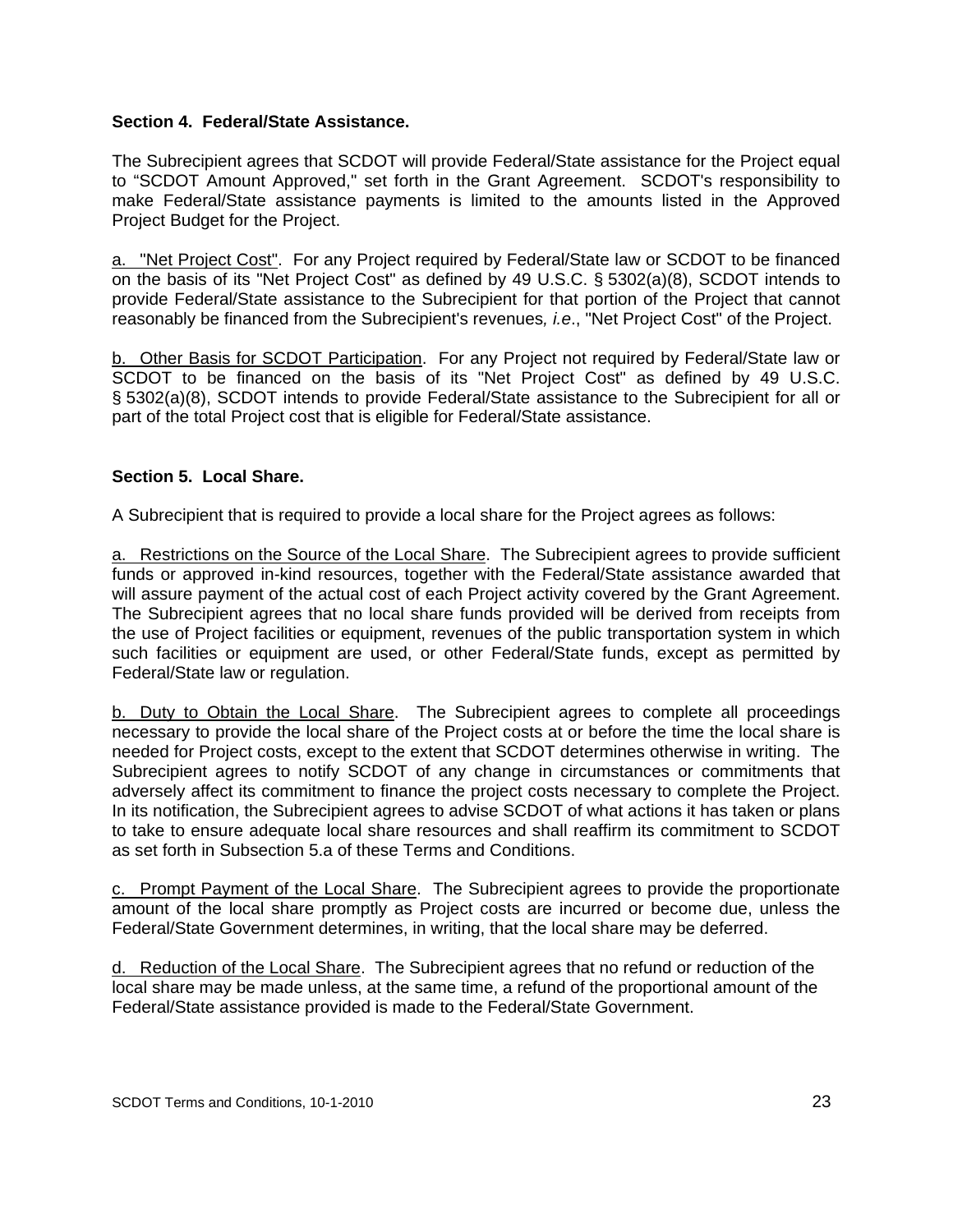#### **Section 6. Approved Project Budget.**

Except to the extent that SCDOT determines otherwise in writing, the Subrecipient agrees as follows: The Subrecipient agrees to prepare a Project budget which, upon approval by SCDOT, is designated the "Approved Project Budget." The Subrecipient agrees to incur obligations and make disbursements of Project funds only as authorized by the latest Approved Project Budget, which will be incorporated by reference and made part the underlying Grant Agreement for the Project. The Subrecipient agree that an amendment to the Approved Project Budget requires the issuance of a formal amendment to the Grant Agreement, except that re-allocation of funds among budget items or fiscal years that does not increase the total amount of the Federal/State assistance awarded for the Project may be made consistent with applicable Federal/State laws, regulations and directives. The Subrecipient agrees to obtain prior written approval for any budget revision that would result in the need for additional funds. The Subrecipient agrees that an award of additional Federal/State assistance will require a new Approved Project Budget. If the Subrecipient estimates that it will have unexpended funds remaining after the end of the performance period of the Project, the Subrecipient agrees to report this to SCDOT at the earliest possible time and ask for disposition instructions.

#### **Section 7. Accounting Records.**

In compliance with applicable Federal/State laws, regulations, and directives, and except to the extent that SCDOT determines otherwise in writing, the Subrecipient agrees as follows:

a. Project Accounts. The Subrecipient agrees to establish and maintain for the Project either a separate set of accounts, or separate accounts within the framework of an established accounting system, that can be identified with the Project. The Subrecipient also agrees to maintain all checks, payrolls, invoices, contracts, vouchers, orders, or other accounting documents related in whole or in part to the Project so that they may be clearly identified, readily accessible, and available to SCDOT upon its request and, to the extent feasible, kept separate from documents not related to the Project.

b. Funds Received or Made Available for the Project. The Subrecipient agrees to deposit in a financial institution all advance Project payments it receives from the Federal/State Government and to record in the Project Account all amounts provided by the Federal/State Government for the Project and all other funds provided for, accruing to, or otherwise received on account of the Project (Project funds) in compliance with applicable Federal/State laws, regulations, and directives, except to the extent that SCDOT determines otherwise in writing. Use of financial institutions owned at least fifty (50) percent by minority group members is encouraged.

c. Documentation of Project Costs and Program Income. The Subrecipient agrees to support all costs charged to the Project, including any approved services or property contributed by the Subrecipient or others, with properly executed payrolls, time records, invoices, contracts, or vouchers, or other appropriate records describing in detail the nature and propriety of the charges, including adequate records to support the costs the Subrecipient has incurred underlying any payment SCDOT has agreed to participate in based on a "payable" milestone. The Subrecipient also agrees to maintain accurate records of all program income derived from Project implementation, except certain income SCDOT determines to be exempt from the general Federal/State program income requirements.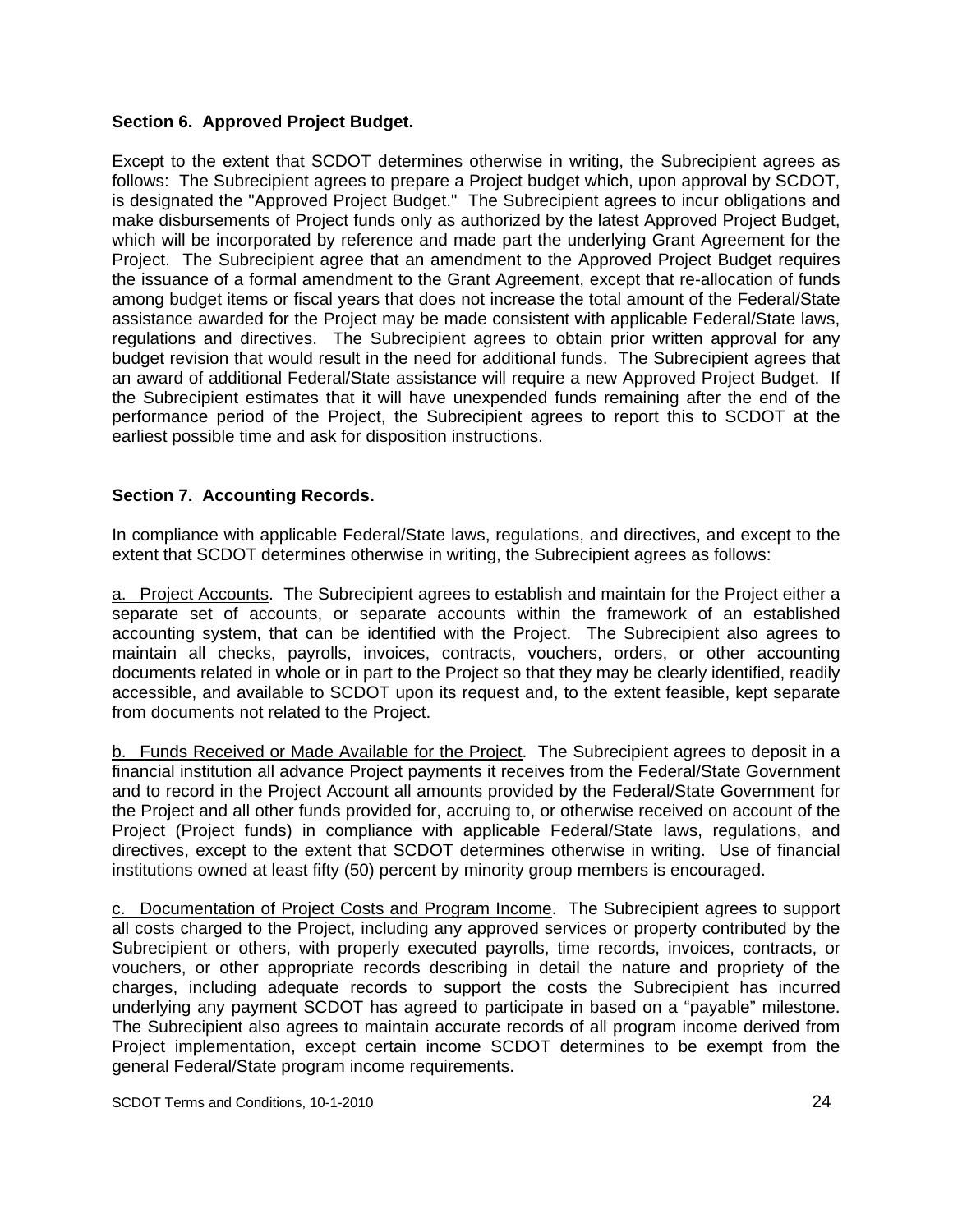d. Checks, Orders, and Vouchers. The Subrecipient agrees that it will not draw checks, drafts, or orders for property or services to be charged against the Project Account until it has received and filed a properly signed voucher describing in proper detail the purpose for the expenditure.

# **Section 8. Reporting, Record Retention, and Access.**

a. Types of Reports. The Subrecipient agrees to submit to SCDOT all reports required by Federal/State laws and regulations, and directives, the Grant Agreement for the project, except to the extent that SCDOT determines otherwise in writing. The Subrecipient also agrees to submit to SCDOT any other reports SCDOT may require.

b. U.S. Office of Management and Budget (U.S. OMB) Special Reporting Provisions. In compliance with the Federal Funding Accountability and Transparency Act of 2006, as amended by the section 6202 of the Department of Defense Appropriations Act for Fiscal Year 2008, Public Law 110-252, June 30, 2008, and further amended by section 872 of the Duncan Hunter National Defense Authorization Act for Fiscal Year 2009, Pub. L. 110-417, U.S. OMB has issued regulatory guidance in Title 2, Code of Federal Regulations, instructing Federal agencies to include special "award terms" in their Federal assistance awards as follows:

(1) Universal Identifier and Central Contractor Registration. In compliance with U.S. OMB guidance, "Universal Identifier and Central Contractor Registration," 2 C.F.R. Part 25, [*75 Fed*  (1) *Reg. 55675, September 14, 2010*], SCDOT is including the following award term in these Terms and Conditions excerpted from "Appendix A" of that guidance:

(a) Requirement for Central Contractor Registration (CCR). Unless exempted from the Central Contractor Registration Requirement (CCR) as provided by 2 C.F.R. § 25.110, SCDOT must maintain the currency of its information in the CCR until it submits its final financial report required under the Federal Grant Agreement or Cooperative Agreement for the Project or receives the final payment under the Project, whichever is later. SCDOT must that it must review and update its information in the CCR at least annually after the initial registration, and more frequently if required by changes in its information or another provision of a Federal or federally assisted agreement, law, regulation, or regulatory guidance that U.S. OMB might issue.

## (b) Requirement for Data Universal Numbering System (DUNS) Numbers. SCDOT:

1. Must notify potential subrecipients that no entity may receive a subaward under the Federal Grant Agreement for the Project unless the entity has provided its DUNS number to SCDOT.

2. Shall make no subaward to an entity unless the entity has provided its DUNS number to SCDOT.

(c) Definitions. For purposes of the provisions of Subsection 8.b(1) of these Terms and Conditions, the Subrecipient agrees that the following definitions apply: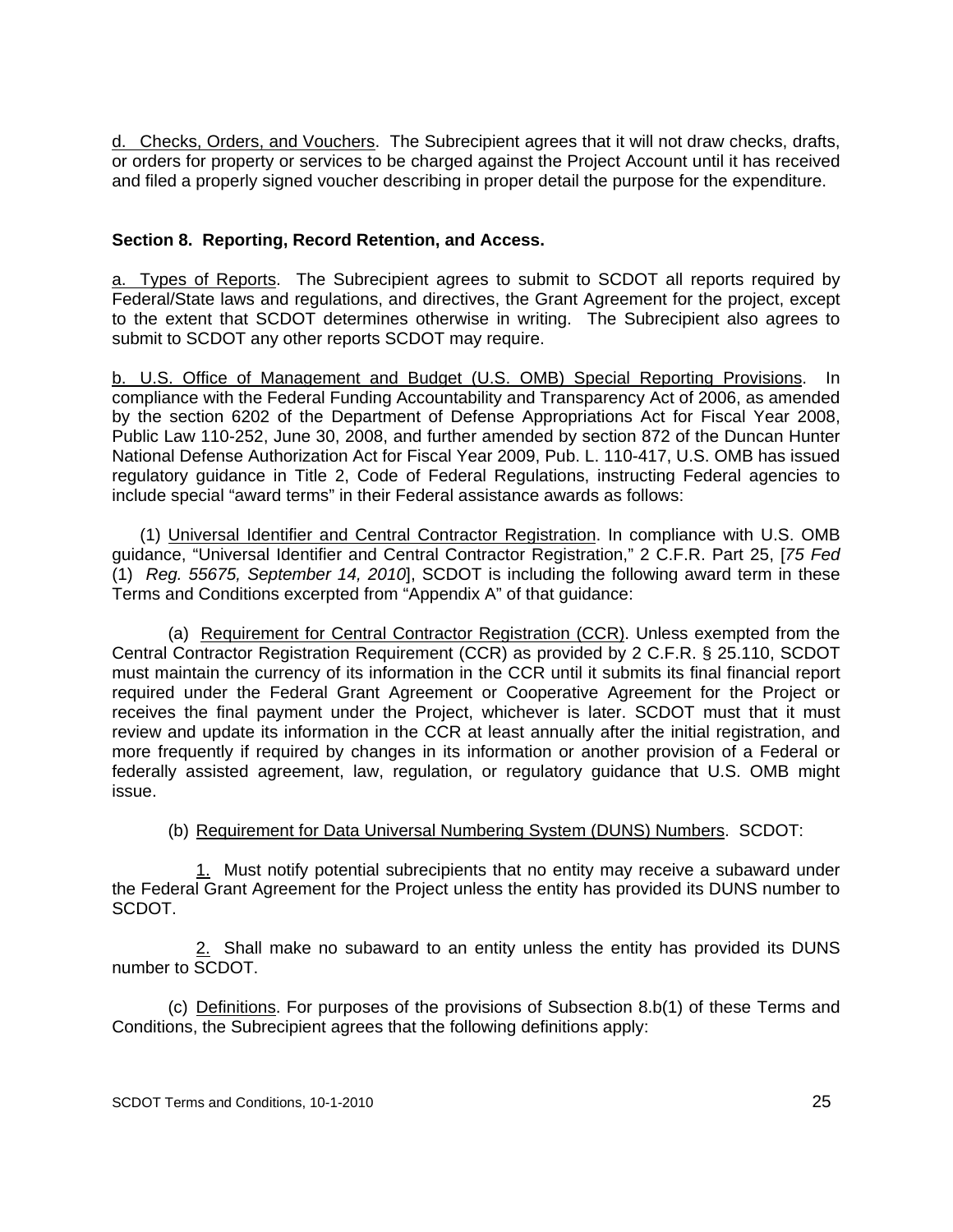1. Central Contractor Registration (CCR) means the Federal repository into which an entity must provide information required for the conduct of business as a recipient. Additional information about registration procedures may be found at the CCR Internet site (currently at http://www.ccr.gov).

2. Data Universal Numbering System (DUNS) number means the nine-digit number established and assigned by Dun and Bradstreet, Inc. (D&B) to uniquely identify business entities. A DUNS number may be obtained from D&B by telephone (currently at 866-705-5711) or the Internet (currently at http://fedgov.dnb.com/webform).

3. Entity, as it is used in this Subsection 8.b(1) of these Terms and Conditions, means all of the following, as defined at 2 C.F.R. Part 25, Subpart C:

- a. A Governmental organization that is a State, local government, or Indian Tribe;
- b. A foreign public entity;
- c. A domestic or foreign nonprofit organization;
- d. A domestic or foreign for-profit organization; and

e. A Federal agency, but only as a subrecipient under an award or subaward to a non-Federal entity.

4. Subaward, as it is used in this Paragraph 8.b(1) of these Terms and Conditions:

a. Means a legal instrument to provide support for the performance of any portion of the substantive Project or Program for which SCDOT received Federal assistance under the Federal Grant Agreement or Cooperative Agreement for the Project and that SCDOT awards to an eligible subrecipient.

b. Does not include SCDOT's procurement of property and services SCDOT has needed to carry out the Project or Program (for further explanation, see Subpart B, Sec. \_\_.210 of U.S. OMB Circular A-133, "Audits of States, Local Governments, and Non-Profit Organizations").

c. May be provided through any legal agreement, including an agreement that SCDOT considers a contract.

5. Subrecipient means an entity that:

a. Receives a subaward from SCDOT under the Federal Grant Agreement or Cooperative Agreement for the Project; and

b. Is accountable to SCDOT for the use of the Federal funds provided by the subaward.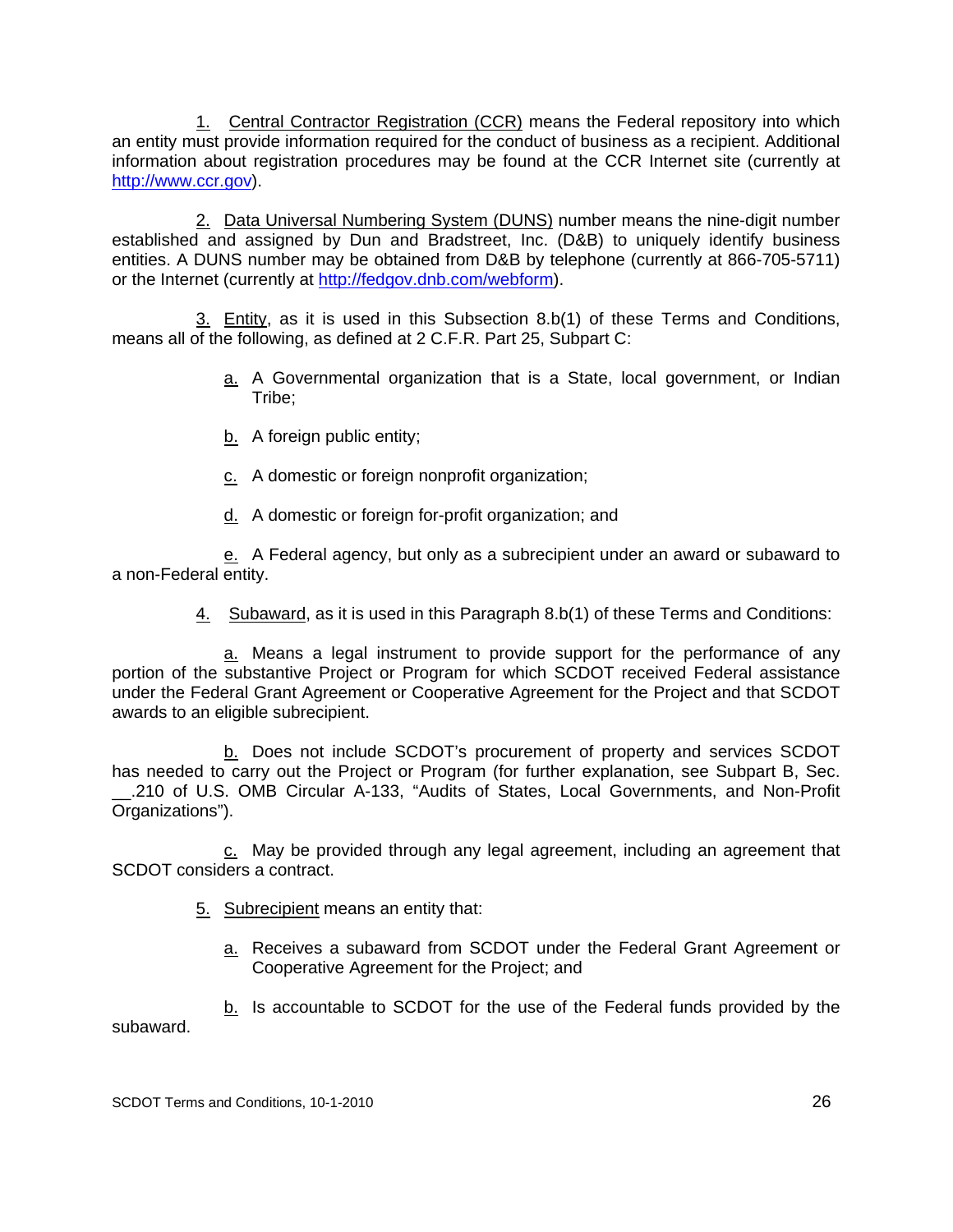(2) Reporting Subawards and Executive Compensation. In compliance with U.S. OMB guidance, "Reporting Subaward and Executive Compensation Information," 2 C.F.R. Part 170, [*75 Fed. Reg. 55670 - 55671, September 14, 2010*], SCDOT is including the following award term in these Terms and Conditions based on "Appendix A" of that guidance:

#### (a) Reporting of first-tier subawards.

1. Applicability. Unless it is exempt as provided in Subparagraph 8.b(2)(d) of these Terms and Conditions, SCDOT must to report each action that obligates \$25,000 or more in Federal funds that does not include Recovery Act funds (as defined in section 1512(a)(2) of the American Recovery and Reinvestment Act of 2009, Pub. L. 111-5) for a subaward to an entity (see definitions in Subparagraph 8.b(2)(e)1 of this Master Agreement).

#### 2. Where and when to report.

a. SCDOT must report each obligating action described in Subparagraph 8.b(2)(a)1 of these Terms and Conditions to http://www.fsrs.gov.

b. For subaward information, SCDOT shall report no later than the end of the month following the month in which the obligation was made. (For example, if the obligation was made on November 7, 2010, the obligation must be reported by no later than December 31, 2010.)

3. What to report. SCDOT shall report the information about each obligating action that the submission instructions posted at http://www.fsrs.gov specify.

## (b) Reporting of Total Compensation of Subrecipient Executives.

1. Applicability and what to report. The Subrecipient agrees to report the names and total compensation of each of the subrecipient's five most highly compensated executives for the subrecipient's preceding completed fiscal year, if:

a. In the subrecipient's preceding fiscal year, the subrecipient received:

i. 80 percent or more of its annual gross revenues from Federal procurement contracts (and subcontracts) and Federal financial assistance subject to the Transparency Act, as defined at 2 C.F.R. § 170.320 (and subawards); and

ii. \$25,000,000 or more in annual gross revenues from Federal procurement contracts (and subcontracts), and Federal financial assistance subject to the Transparency Act (and subawards); and

b. The public does not have access to information about the compensation of the executives through periodic reports filed under section 13(a) or 15(d) of the Securities Exchange Act of 1934, 15 U.S.C. § 78m(a), 78o(d), or section 6104 of the Internal Revenue Code of 1986. (To determine if the public has access to the compensation information, see the U.S. Security and Exchange Commission total compensation filings at http://www.sec.gov/answers/execomp.htm.)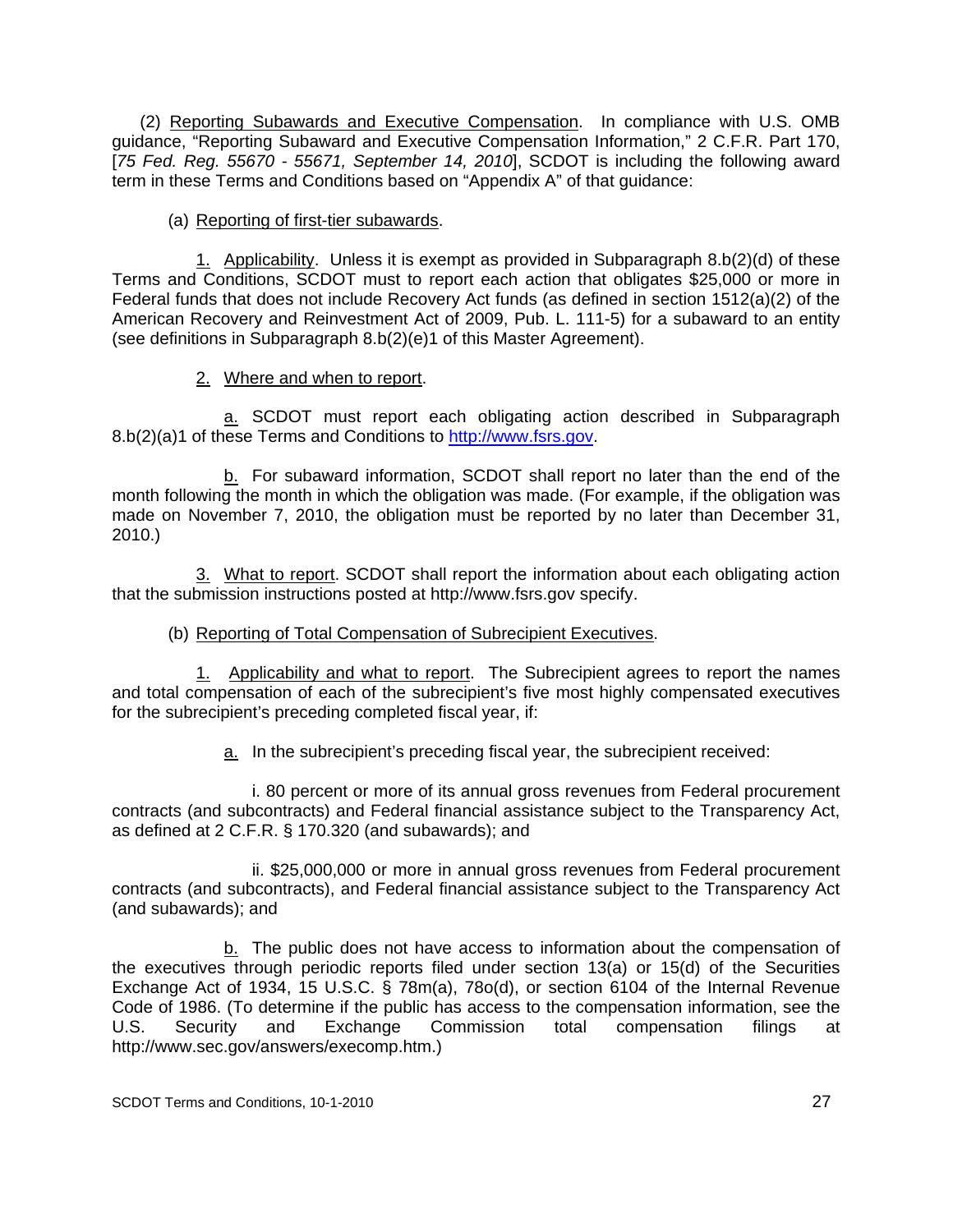2. Where and when to report. The Subrecipient agrees to report subrecipient executive total compensation described in Subparagraph 8.b(2)(b) of these Terms and Conditions:

a. To SCDOT and elsewhere as may be determined by the Federal/State Government.

b. By the end of the month following the month during which SCDOT makes the subaward. For example, if a subaward is obligated on any date during the month of October of a given year (*i.e*., between October 1 and 31), SCDOT must report any required compensation information of the Subrecipient by November 30 of that year.

(c) Definitions. For purposes of this Paragraph 8(b)(2) of these Terms and Conditions:

1. Total compensation means the cash and noncash dollar value earned by the executive during Subrecipient's preceding fiscal year and includes the following (for more information see 17 C.F.R. § 229.402(c)(2)):

a. Salary and bonus.

b. Awards of stock, stock options, and stock appreciation rights. Use the dollar amount recognized for financial statement reporting purposes with respect to the fiscal year in accordance with the Statement of Financial Accounting Standards No. 123 (Revised 2004) (FAS 123R), Shared Based Payments.

c. Earnings for services under non-equity incentive plans. This does not include group life, health, hospitalization or medical reimbursement plans that do not discriminate in favor of executives, and are available generally to all salaried employees.

d. Change in pension value. This is the change in present value of defined benefit and actuarial pension plans.

e. Above-market earnings on deferred compensation which is not tax-qualified.

f. Other compensation, if the aggregate value of all such other compensation (*e.g.* severance, termination payments, value of life insurance paid on behalf of the employee, perquisites or property) for the executive exceeds \$10,000.

 (2) Other Prospective U.S. OMB Reporting Guidance. U.S. OMB has issued proposed guidance, "Recipient Integrity and Performance Matters," to be published at 2 C.F.R. Part 35, containing a mandatory "award term" that, if unchanged, would affect the Recipient when U.S. OMB issues final guidance.

c. Report Formats. The Subrecipient agrees that all reports and other documents or information intended for public availability developed in the course of the Project and required to be submitted to SCDOT must be prepared and submitted in electronic and or typewritten hard copy formats as SCDOT may require. Electronic submissions must comply with the electronic accessibility requirements of Subsections 12.g(9) and 15.u of these Terms and Conditions. SCDOT reserves the right to require records to be submitted in other formats.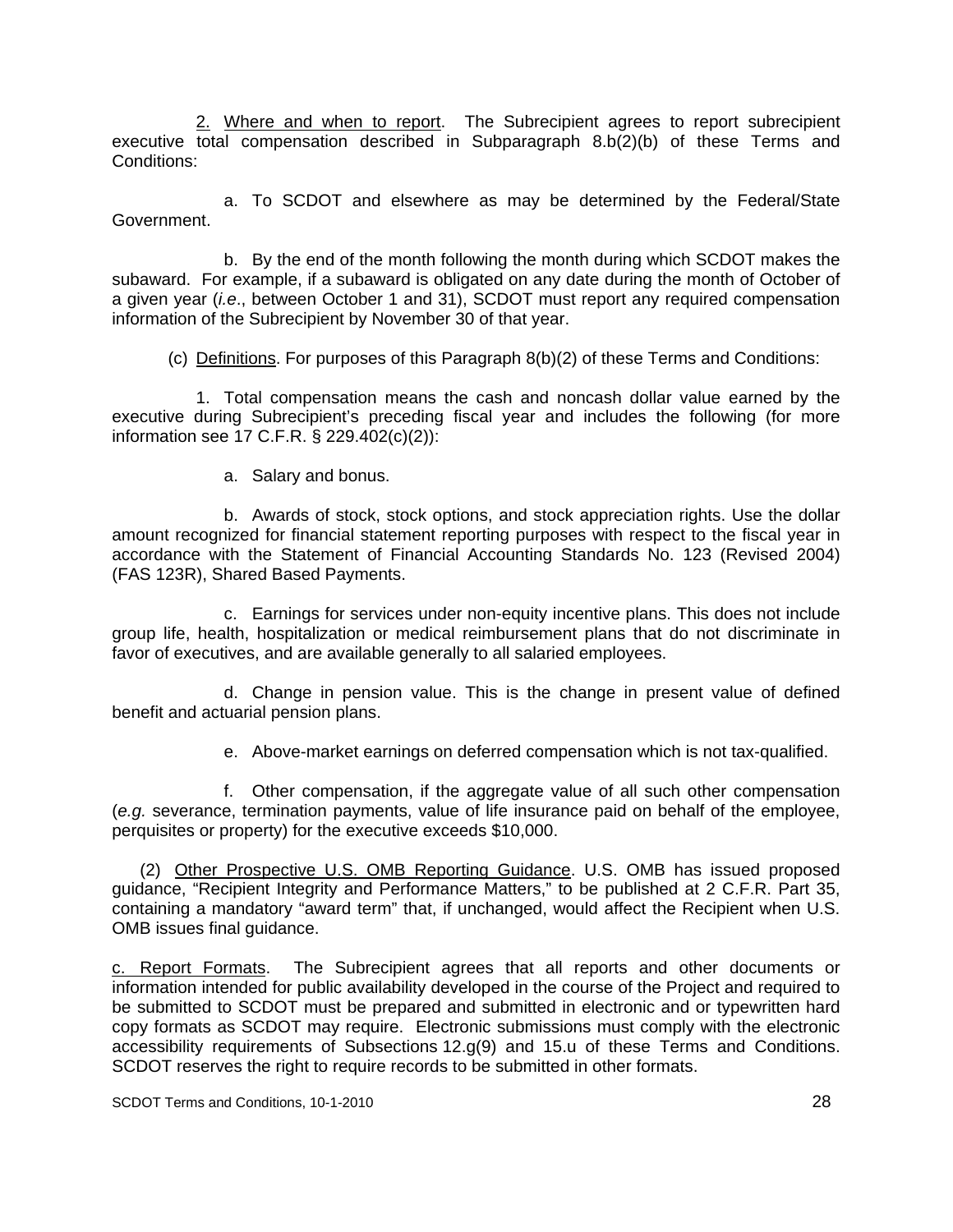d. Record Retention. During the course of the Project and for three years thereafter from the date of transmission of the final expenditure report, the Subrecipient agrees to maintain intact and readily accessible all data, documents, reports, records, contracts, and supporting materials relating to the Project as the Federal/State Government may require.

e. Access to Records of Subrecipients and Lower-Tier Subrecipients. The Subrecipient agrees to permit, and require its lower-tier subrecipients to permit, the U.S. Secretary of Transportation, the Comptroller General of the United States, and, to the extent appropriate, the State, or their authorized representatives, upon their request to inspect all Project work, materials, payrolls, and other data, and to audit the books, records, and accounts of the Subrecipient and its lowertier subrecipients pertaining to the Project, as required by 49 U.S.C. § 5325(g).

f. Project Closeout. The Subrecipient agrees that Project closeout does not alter the reporting and record retention requirements of this Section 8 of these Terms and Conditions.

#### **Section 9. Payments.**

The Subrecipient agrees that it will not seek payment from SCDOT for Project costs until it has executed the Grant Agreement.

a. Subrecipient's Request for Payment. Except to the extent SCDOT determines otherwise in writing, to obtain a Federal/State assistance payment for the Project from SCDOT, the Subrecipient agrees to:

 (1) Demonstrate or certify that it will provide adequate local funds that, when combined with Federal/State payments, will cover all costs to be incurred for the Project. Unless SCDOT determines in writing that the Subrecipient may defer its provision of its local share for the Project, a Subrecipient is required under the terms of Federal law, regulation, directive, and the Grant Agreement to provide a local share for the Project agrees that it will not:

 (a) Request or obtain Federal/State funds exceeding the amount justified by the local share previously provided; or

 (b) Take any action that would cause the proportion of Federal/State funds made available to the Project at any time to exceed the percentage authorized by the Grant Agreement.

 (2) Submit to SCDOT all financial and progress reports required to date by the Grant Agreement.

 (3) Identify the source(s) of Federal/State assistance provided for the Project from which the payment is to be derived.

 (4) File with SCDOT Division of Intermodal and Freight Programs, official documentation, i.e., minutes or a resolution delineating the individual who has authority to sign invoices on behalf of the Subrecipient's organization.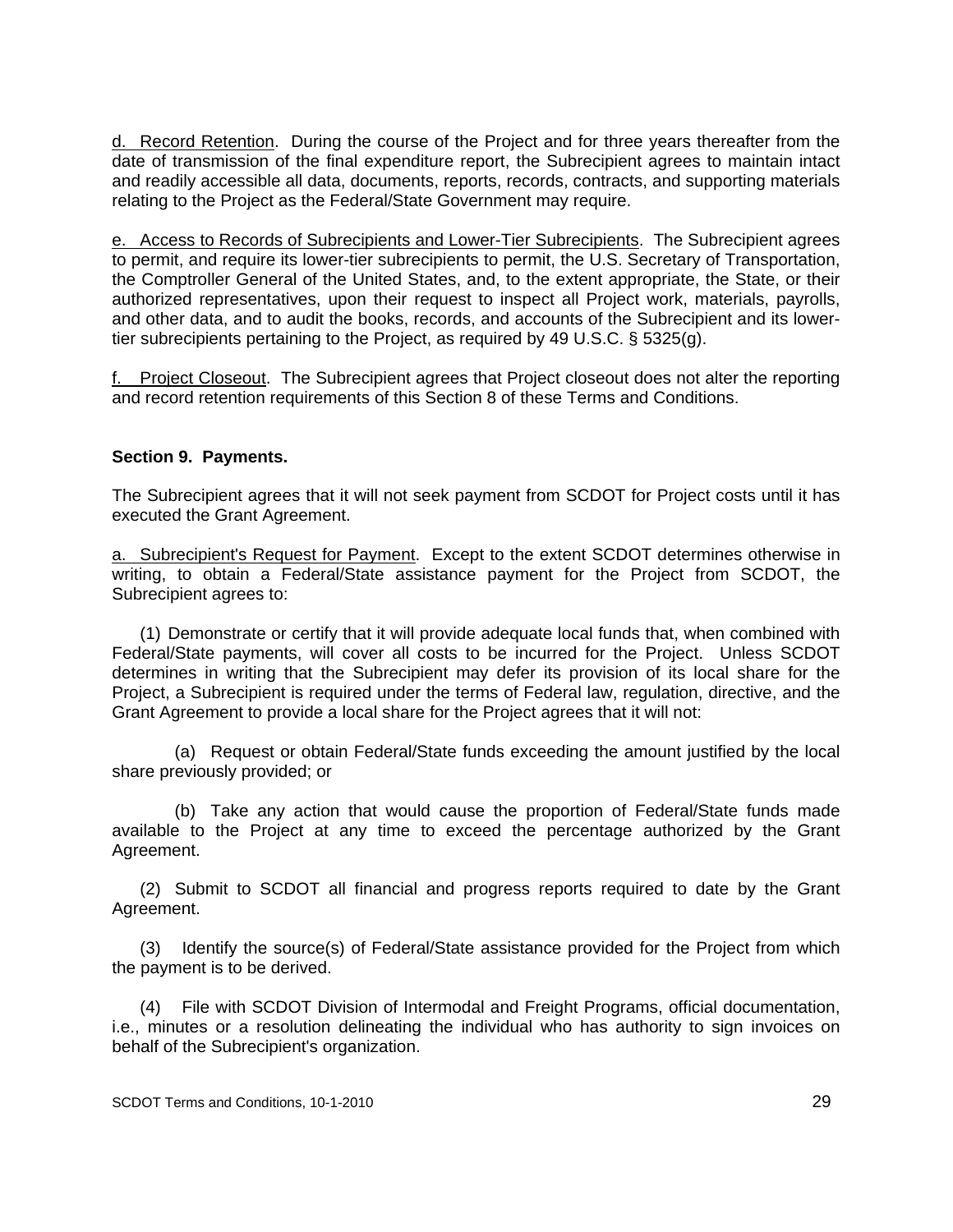(5) Submit invoices for expenditures incurred during the previous month. Invoices should be submitted by the 15<sup>th</sup> of each month for all public providers. MPO's should invoice quarterly.

 (6) Assure that expenditures do not exceed 30 percent of the Grant Agreement amount and do not exceed the period of the availability of funds.

b. Payment by SCDOT. Upon receipt of the Request for Payment Invoice and the required accompanying documentation, and if the Subrecipient is complying with its obligations pursuant to these Terms and Conditions, has satisfied SCDOT of its need for such funds requested, and is making adequate progress towards the timely completion of the Project, the SCDOT will process the invoice . If all of these circumstances are found to exist, SCDOT may reimburse apparent allowable costs incurred through the prior month (or to be incurred during the request period, if eligible) by the Subrecipient up to the maximum amount allowable under the Grant Agreement but not more frequently than once a month. Reimbursement of any cost pursuant to this section shall not constitute a final determination by the SCDOT of the allowability of such cost and shall not constitute a waiver of any violation of the terms of the Grant Agreement committed by the Subrecipient. SCDOT will not make a final determination about the eligibility of any cost until an audit of the project has been completed. In the event that SCDOT determines that the Subrecipient is not currently eligible to receive any or all of the funds requested, it shall promptly notify the Subrecipient stating the reasons for such determination. Project closeout will not alter the Subrecipient's obligation to return any funds due to SCDOT as a result of later refunds, corrections, or other transactions. Unless prohibited by law, the SCDOT reserves the right to offset any funds to be made available under this Project as may be necessary to satisfy any monetary claims that the SCDOT may have outstanding against the Subrecipient.

 (1) The Subrecipient agrees to initiate cash requests only when actually needed for prior month reimbursement or for disbursement required for Project purposes. If funds are received by the Subrecipient prior to disbursing funds, the Subrecipient shall disburse all funds no later than three (3) workdays after receipt of such funds. Failure to disburse funds within three (3) workdays may result in the termination of the Grant Agreement or other remedies authorized by Federal/State law or regulation.

 (2) When a Subrecipient has budgeted travel costs under its Project Budget, expenditures for meetings, conferences, and travel are allowable. Cost must be deemed necessary and reasonable for proper and efficient administration of the project. The Subrecipient must have prior written approval by SCDOT before it can use funds received under the Grant Agreement to pay for out-of-state travel. Approval of the Subrecipient's budget does not in itself constitute prior written approval. The SCDOT shall reimburse the Subrecipient for travel and per diem expenses at rates that are in accordance with the Subrecipient's "local travel policy". The Subrecipient's local travel policy shall be approved by its Board and shall consist of a written statement delineating the rates that the Subrecipient shall use in computing travel and per diem expenses of its employees. The SCDOT may schedule meetings for the purpose of reviewing compliance with the terms of the Grant Agreement. The authorized representative(s) of the Subrecipient shall be required to attend such meetings as often as necessary.

 (3) The Subrecipient agrees to remit interest to SCDOT on any Federal assistance prematurely withdrawal, irrespective of whether that Federal assistance has been deposited in an interest-bearing account. The Subrecipient agrees that a debt for any premature withdrawal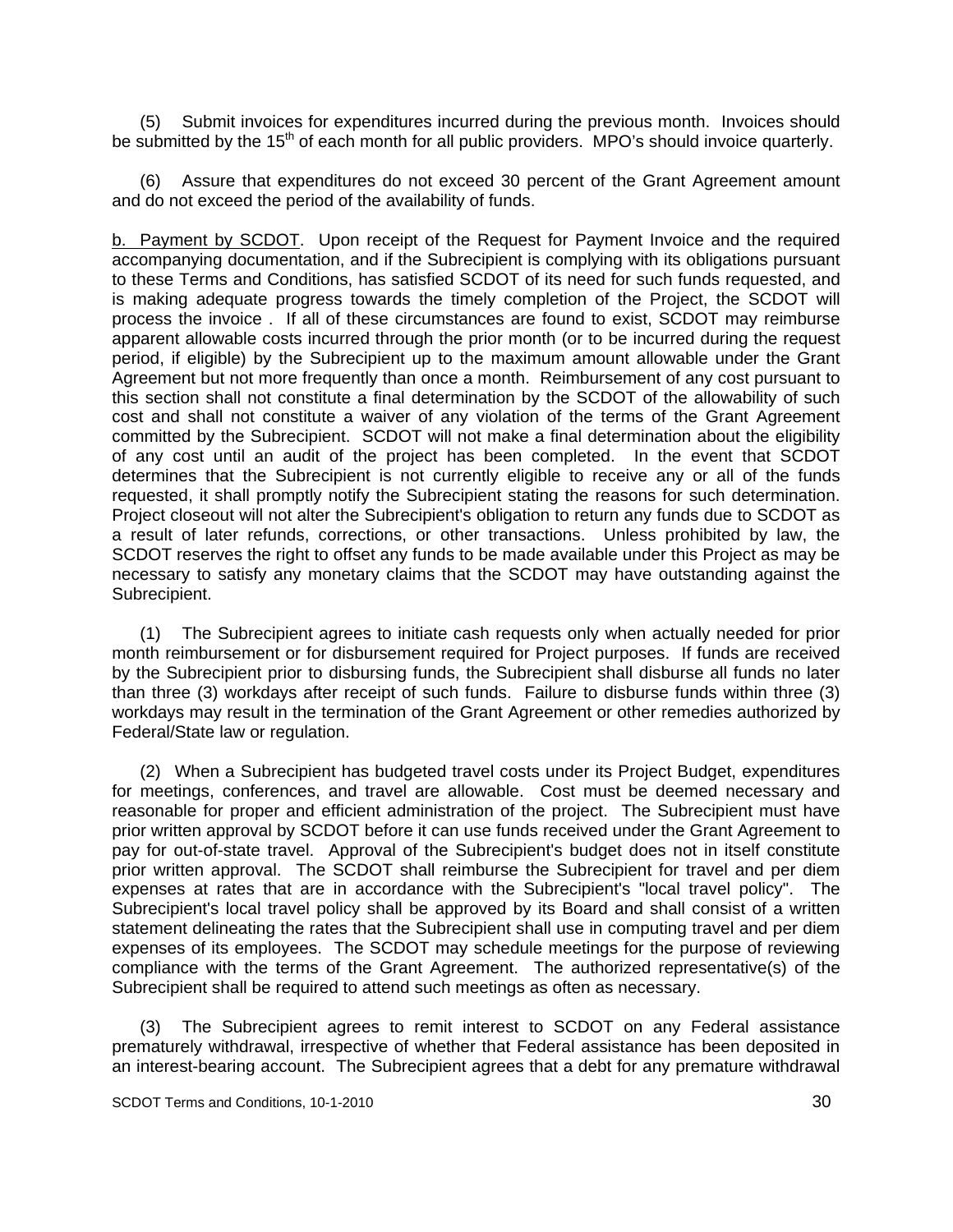of Federal assistance does not qualify as a "claim" covered by the Debt Collection Act of 1982, as amended, 31 U.S.C. §§ 3701 *et seq*., and that the interest provisions of this Subsection 9.b(3) of these Terms and Conditions, rather than the interest provisions of the Debt Collection Act of 1982, as amended, 31 U.S.C. §§ 3701 *et seq*., will determine the amount of interest due on any debt for Federal assistance it has prematurely withdrawn. The Subrecipient agrees to remit to SCDOT the amount of interest calculated in accordance with U.S. Treasury regulations, "Rules and Procedures for Efficient Federal/State Funds Transfer," 31 C.F.R. Part 205, which implements section 5(b) of the Cash Management Improvement Act of 1990, as amended, 31 U.S.C. § 6503(b).

c. Costs Reimbursed. The Subrecipient agrees that Project costs eligible for Federal/State participation must comply with all the following requirements. Except to the extent that SCDOT determines otherwise in writing, to be eligible for reimbursement, Project costs must be:

 (1) Consistent with the Project Description, the Approved Project Budget, and other terms of the Grant Agreement,

(2) Necessary in order to accomplish the Project,

(3) Reasonable for the goods or services purchased,

 (4) Actual net costs to the Subrecipient (*i.e.*, the price paid minus any refunds, rebates, or other items of value received by the Subrecipient that have the effect of reducing the cost actually incurred, excluding program income),

 (5) Incurred for work performed after the Effective Date of the Grant Agreement for the Project, unless SCDOT determines otherwise in writing,

(6) Satisfactorily documented,

 (7) Treated consistently in accordance with accounting principles and procedures approved by SCDOT for the Subrecipient, and with accounting principles and procedures approved by the Subrecipient for its third-party contractors and lower-tier subrecipients,

 (8) Eligible for Federal/State participation under Federal/State law, regulations, or directives, and

 (9) In compliance with U.S. DOT regulations pertaining to allowable costs at 49 C.F.R. § 18.22(b) or 49 C.F.R. § 19.27, which regulations specify the applicability of U.S. OMB circulars and Federal Acquisition Regulation (FAR) provisions as follows:

 (a) U.S. OMB guidance for Grants and Agreements, "Cost Principles for State, Local, and Indian Tribal Governments (OMB Circular A-87)," 2 C.F.R. Part 225, applies to Project costs incurred by a Subrecipient that is a State, local, or Indian tribal government.

 (b) U.S. OMB guidance for Grants and Agreements, "Cost Principles for Educational Institutions (OMB Circular A-21)," 2 C.F.R. Part 220, applies to Project costs incurred by a Subrecipient that is an institution of higher education.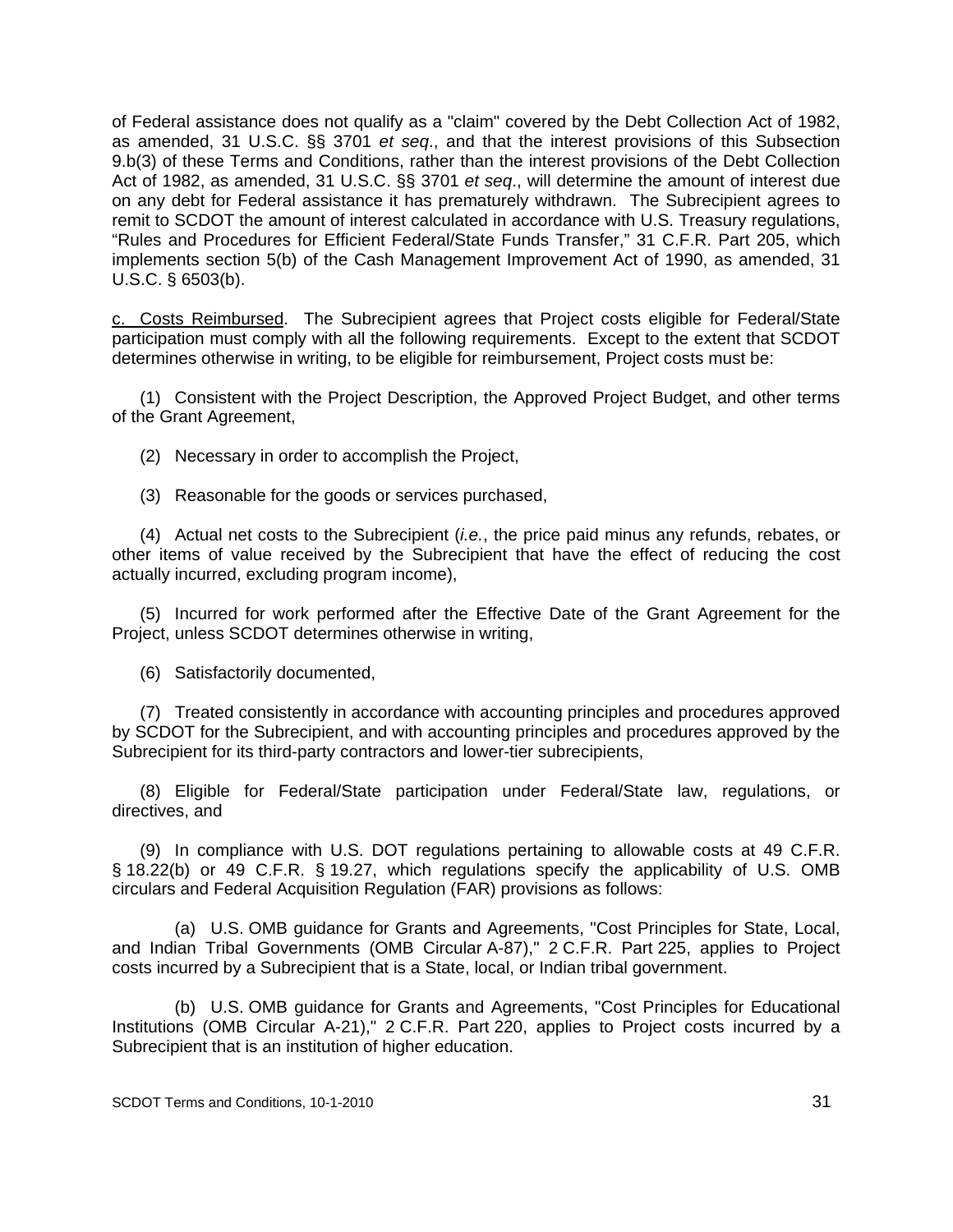(c) U.S. OMB guidance for Grants and Agreements "Cost Principles for Non-profit Organizations (OMB Circular A-122)," 2 C.F.R. Part 230, applies to Project costs incurred by a Subrecipient that is a private nonprofit organization.

 (d) FAR, at 48 C.F.R. Chapter I, Subpart 31.2, "Contracts with Commercial Organizations" applies to Project costs incurred by a Subrecipient that is a for-profit organization.

d. Bond Interest and Other Financing Costs. To the extent permitted by Federal/State law, regulation, or directive, bond interest and other financing costs are allowable. The Subrecipient agrees that SCDOT's participation in Project interest costs will be limited to an amount that does not exceed the most favorable financing terms reasonably available for the Project at the time of borrowing, except to the extent SCDOT determines otherwise in writing.

e. Excluded Costs. The Subrecipient understands and agrees that, except to the extent SCDOT determines otherwise in writing, ineligible costs attributed to the Project will be treated as follows:

 (1) In determining the amount of Federal/State assistance SCDOT will provide, SCDOT will exclude:

 (a) Any Project cost incurred by the Subrecipient before the Effective Date of the Grant Agreement or Amendment thereto, unless otherwise permitted by Federal/State law, regulation, or directive, accompanied by SCDOT's approval in writing;

(b) Any cost that is not included in the latest Approved Project Budget;

 (c) Any cost for Project property or services received in connection with a third-party contract or subagreement with a lower-tier subrecipient that must be approved by SCDOT, or other arrangement required to be, but has not been, concurred in or approved in writing by SCDOT;

 (d) Any ordinary governmental or nonproject operating cost, consistent with the prohibitions of 49 U.S.C. § 5323(h); and

 (e) Any profit or fee sought by the Subrecipient for its services under the Grant Agreement, except to the extent the SCDOT determines otherwise in writing.

 (f) Any cost ineligible for SCDOT participation as provided by applicable Federal/State laws, regulations, or directives, in accordance with applicable Federal/State directives, except to the extend the Federal/State government determines otherwise in writing.

 (2) The Subrecipient understands and agrees that payment to the Subrecipient for any Project cost does not constitute SCDOT's final decision about whether that cost is allowable and eligible for payment and does not constitute a waiver of any violation by the Subrecipient of the terms of the Grant Agreement. The Subrecipient acknowledges that SCDOT will not make a final determination about the allowability and eligibility of any cost until an audit of the Project has been completed. If SCDOT determines that the Subrecipient is not entitled to receive any portion of the Federal/State assistance the Subrecipient has requested or provided, SCDOT will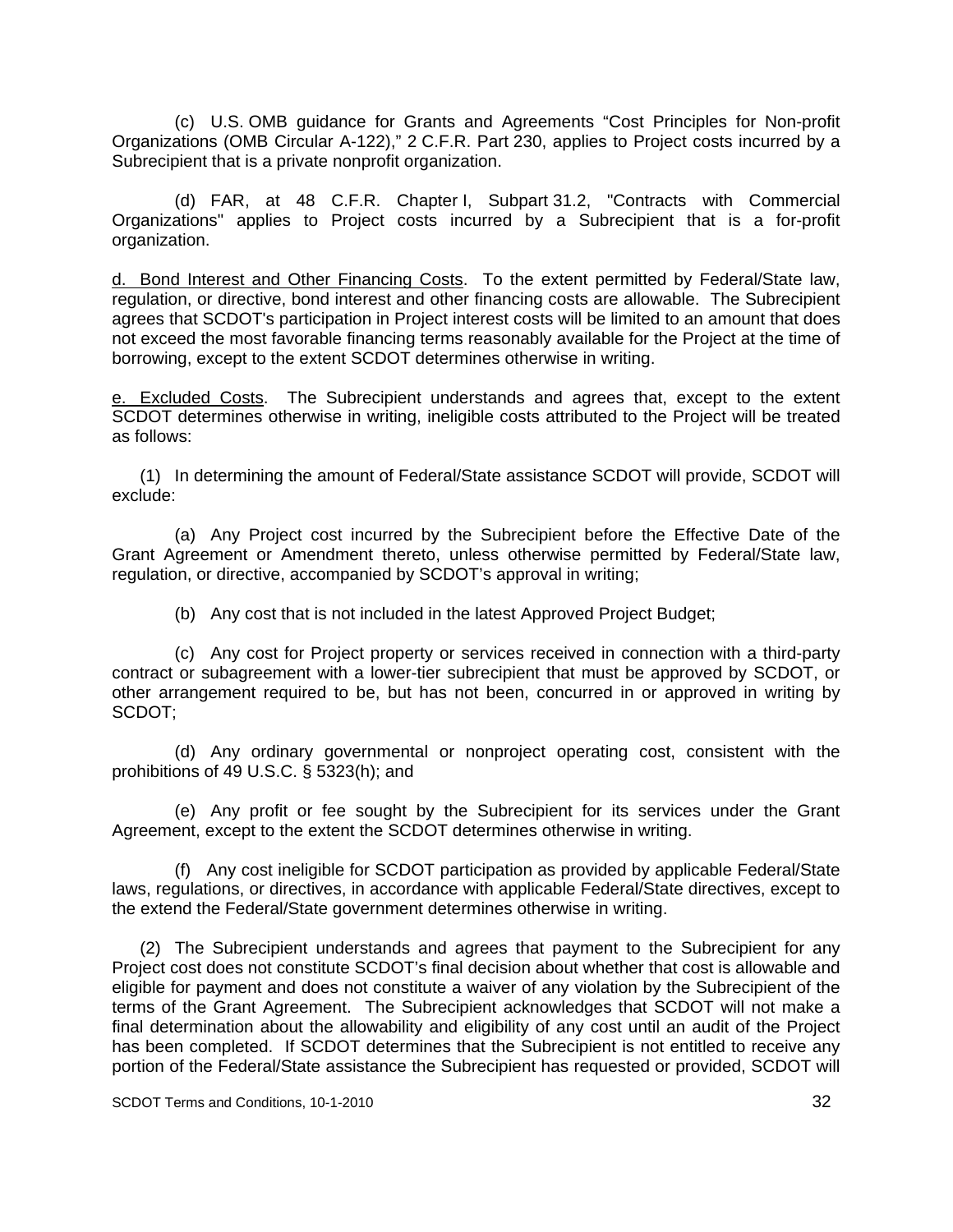notify the Subrecipient in writing, stating its reasons. The Subrecipient agrees that Project closeout will not alter the Subrecipient's responsibility to return any funds due SCDOT as a result of later refunds, corrections, or other transactions; nor will Project closeout alter SCDOT's right to disallow costs and recover funds on the basis of a later audit or other review. Unless prohibited by Federal/State law or regulation, SCDOT may recover any Federal/State assistance funds made available for the Project as necessary to satisfy any outstanding monetary claims that SCDOT may have against the Subrecipient.

#### f. Program Income.

(1) State, Local, or Indian Tribal Governments. In addition to uses of program income authorized under 49 C.F.R. § 18.25, SCDOT reserves the right, after having entered into the Grant Agreement for the Project, to permit a Subrecipient that must comply with 49 C.F.R. Part 18 to add program income to the funds SCDOT and the Subrecipient have committed to that Grant Agreement, and use that program income for the purposes of and under the conditions of that Grant Agreement.

(2) Institutions of Higher Education, Private Non-Profit Organizations, and Private For-Profit Organizations. In addition to uses of program income permitted under 49 C.F.R. § 19.24, SCDOT reserves the right, after having entered into the Grant Agreement for the Project, to permit a Subrecipient that must comply with 49 C.F.R. Part 19 to add the program income to the funds SCDOT and the Subrecipient have committed to that Grant Agreement, and use that program income to further eligible project or program objectives.

 (3) Costs Associated With Program Income. Except to the extent SCDOT determines otherwise in writing, the costs incident to the earning program income may be deducted from the Subrecipient's gross income to determine program income, provided these costs have not been charged to the Grant Agreement.

## g. Federal/State Claims, Excess Payments, Disallowed Costs, Including Interest.

 (1) Subrecipient's Responsibility to Pay. Upon notification to the Subrecipient that specific amounts are owed to SCDOT, whether for excess payments of Federal/State assistance, disallowed costs, or funds recovered from third parties or elsewhere, the Subrecipient agrees to remit to SCDOT promptly the amounts owed, including applicable interest, penalties and administrative charges.

 (2) Amount of Interest. The Subrecipient agrees that whether the amount due SCDOT is treated as a Federal/State claim or is treated as a debt determines how interest is calculated thereon and becomes due. Thus, Subrecipient agrees to remit interest to SCDOT in accordance with the following:

 (a) Federal/State Claims against the Subrecipient. For claims pursuant to the Debt Collection Act of 1982, as amended, 31 U.S.C. §§ 3701 *et seq.,* the Subrecipient agrees that the amount of interest owed to SCDOT will be determined in accordance with the provisions of joint U.S. Treasury/U.S. DOJ regulations, "Standards for the Administrative Collection of Claims," at 31 C.F.R. § 901.9(a) through (g) or common law interest authorized by 31 C.F.R. § 901.9(i), whichever is applicable.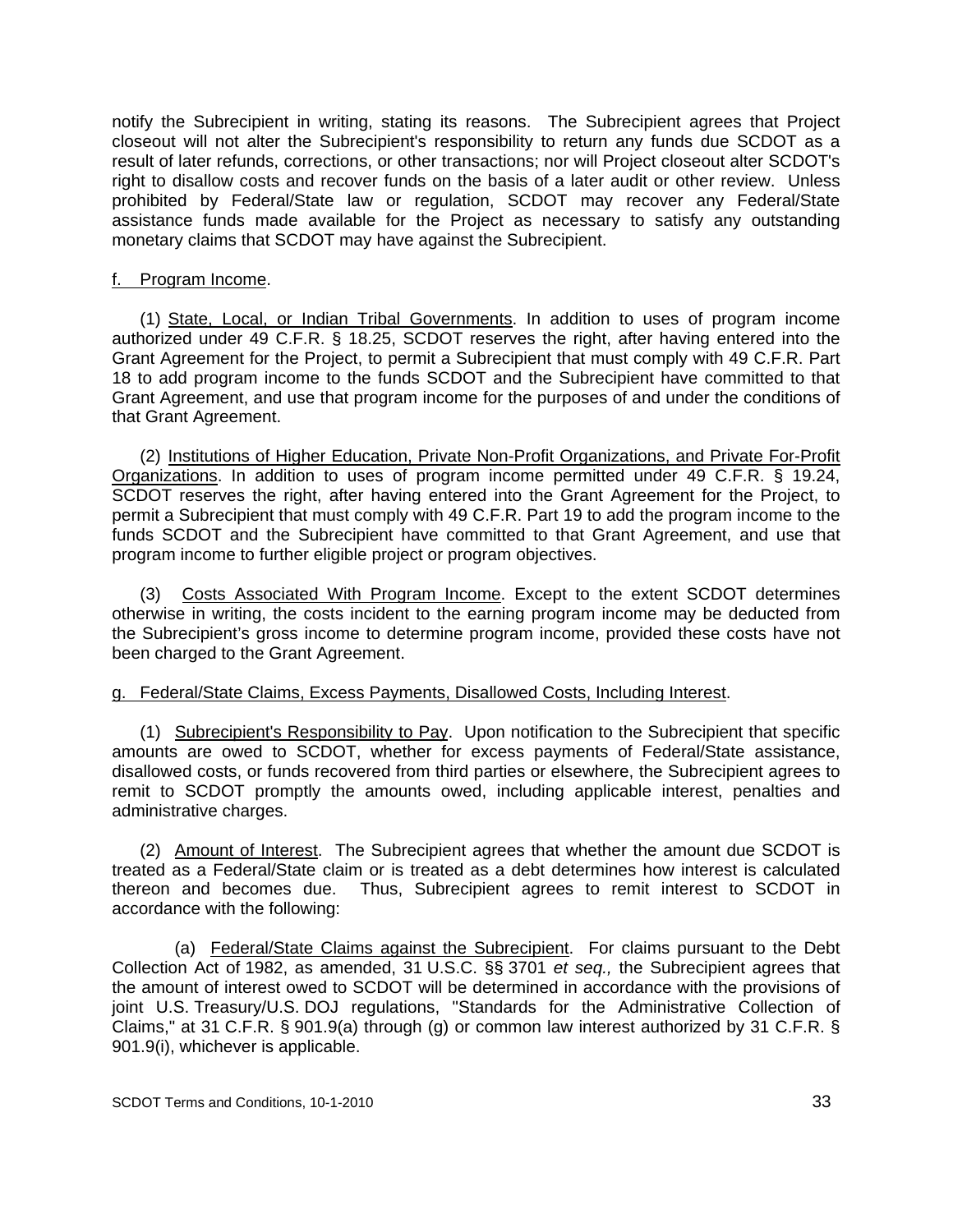(b) Excess Payments. For excess payments made by SCDOT to the Subrecipient that do not qualify as a "claim" for purposes of the Debt Collection Act of 1982, as amended, 31 U.S.C. §§ 3701 *et seq*., the Subrecipient agrees that the amount of interest owed to SCDOT will be determined in accordance with joint U.S. Treasury/U.S. DOJ regulations, "Standards for the Administrative Collection of Claims," at 31 C.F.R. § 901.9(i), or otherwise as SCDOT may determine.

 (c) Disallowed Costs. The Subrecipient agrees that a debt for a disallowed cost might, in certain cases, qualify as a "claim" for purposes of the Debt Collection Act of 1982, as amended, 31 U.S.C. §§ 3701 *et seq*. Whether or not the disallowed cost qualifies as a "claim" under that Act, the Subrecipient agrees to pay either interest and related charges for disallowed costs as determined by SCDOT in accordance with joint U.S. Treasury/U.S. DOJ regulations, "Standards for the Administrative Collection of Claims," at 31 C.F.R. § 901.9(a) through (g) or common law interest authorized by 31 C.F.R. § 901.9(i), whichever is applicable.

h. De-obligation of Funds. The Subrecipient agrees that SCDOT may de-obligate unexpended Federal/State funds before Project closeout.

#### **Section 10. Project Completion, Audit, Settlement, and Closeout.**

a. Project Completion. Within thirty (30) calendar days following Project completion or termination by SCDOT, the Subrecipient agrees to submit.

(1) a final line-item budget, which shows actual, cost incurred;

(2) a final Request for Payment Invoice (Form 600) and Financial Status Report Supplement (Form 601-S) to request payment for any remaining eligible expenses, if appropriate;

(3) a check made payable to the South Carolina Department of Transportation for funds received but not disbursed; and

(4) copies of any technical studies or other documents produced as a result of the grant, if not already submitted.

SCDOT shall then proceed to close the Project. A final payment transmitting any amount due the Subrecipient, including retainage, shall be forwarded to the Subrecipient.

b. Audit of Subrecipients. Except to the extent SCDOT determines otherwise in writing, the Subrecipient acknowledges and agrees as follows:

 (1) Audit Requirements. The Subrecipient agrees to have performed financial and compliance audits required by the Single Audit Act Amendments of 1996, 31 U.S.C. §§ 7501 *et seq*. As provided by 49 C.F.R. § 19.26, these financial and compliance audits must comply with the provisions of OMB Circular A-133, Revised, "Audits of States, Local Governments, and Non-Profit Organizations," the latest OMB A-133 Compliance Supplement for U.S. DOT, and any further revision or supplement thereto. The Subrecipient also agrees to obtain any other audits required by SCDOT. The Subrecipient agrees that these audits will be conducted in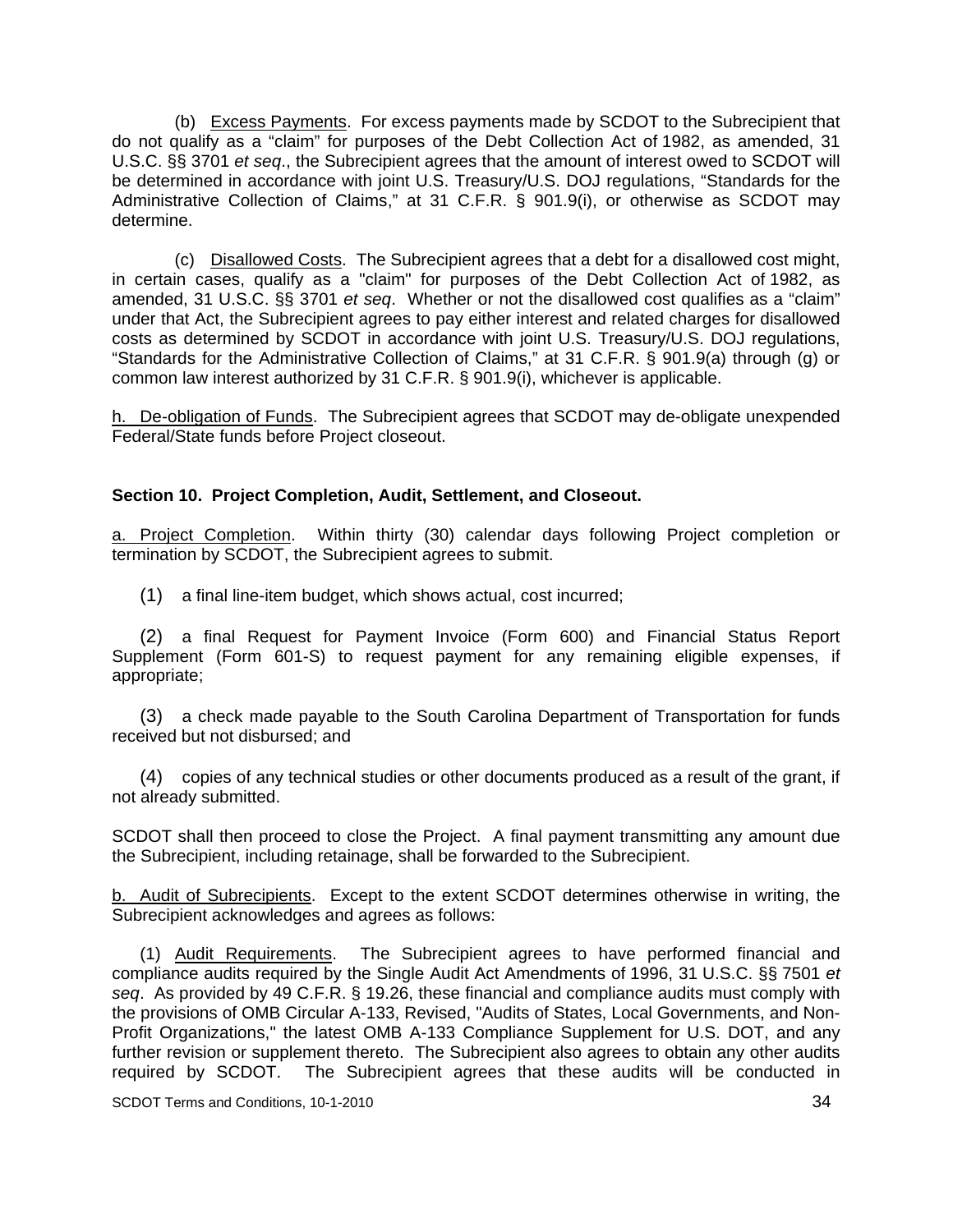accordance with U.S. Government Accountability Office, (U.S. GAO) "Government Auditing Standards." The Subrecipient agrees that Project closeout will not alter the Subrecipient's audit responsibilities.

 (2) Audit Costs. Audit costs for Project administration and management are allowable to the extent authorized by U.S. OMB guidance for Grants and Agreements, "Cost Principles for State, Local, and Indian Tribal Governments (OMB Circular A-87)," 2 C.F.R. Part 225, US OMB guidance for Grants and Agreements, "Cost Principles for Educational Institutions (OMB Circular A-21)," 2 C.F.R. Part 220, U.S. OMB guidance for Grants and Agreements "Cost Principles for Non-profit Organizations (OMB Circular A-122)," or the FAR at 48 C.F.R. Chapter I, Subpart 31.2, whichever is applicable.

c. Funds Owed to the Federal/State Government. The Subrecipient agrees to remit to the SCDOT any excess payments made to the Subrecipient, any costs disallowed by SCDOT, and any amounts recovered by the Subrecipient from third parties or from other sources, as well as any penalties and any interest required by Subsection 9.g(2) of these Terms and Conditions.

d. Project Closeout. Project closeout occurs when SCDOT notifies the Subrecipient that SCDOT has closed the Project, and either forwards the final Federal/State assistance payment or acknowledges that the Subrecipient has remitted the proper refund. The Subrecipient agrees that Project closeout by SCDOT does not invalidate any continuing requirements imposed by the Grant Agreement, or SCDOT's final notification or acknowledgment.

# **Section 11. Right of SCDOT to Terminate.**

Upon written notice, the Subrecipient agrees that SCDOT may suspend or terminate all or any part of the Federal/State assistance to be provided if the Subrecipient has violated the terms of the Grant Agreement or if SCDOT determines that the purposes of the laws authorizing the Project would not be adequately served by the continuation of Federal/State assistance for the Project. Any failure to make reasonable progress on the Project or violation of the Grant Agreement that endangers substantial performance of the Project shall provide sufficient grounds for SCDOT to terminate the Grant Agreement. In general, termination of Federal/State assistance for the Project will not invalidate obligations properly incurred by the Subrecipient before the termination date to the extent those obligations cannot be canceled. If, however, SCDOT determines that the Subrecipient has willfully misused Federal/State assistance by failing to make adequate progress, failing to make reasonable and appropriate use of Project property, or failing to comply with the terms of the Grant Agreement, SCDOT reserves the right to require the Subrecipient to refund the entire amount of Federal/State assistance provided for the Project or any lesser amount as SCDOT may determine. Expiration of period of performance specified in the Grant Agreement, by itself, does not constitute the expiration or termination of the Grant Agreement.

## **Section 12. Civil Rights.**

The Subrecipient agrees to comply with all applicable civil rights laws, regulations and directives, except to the extent that SCDOT determines otherwise in writing. These include, but are not limited to, the following: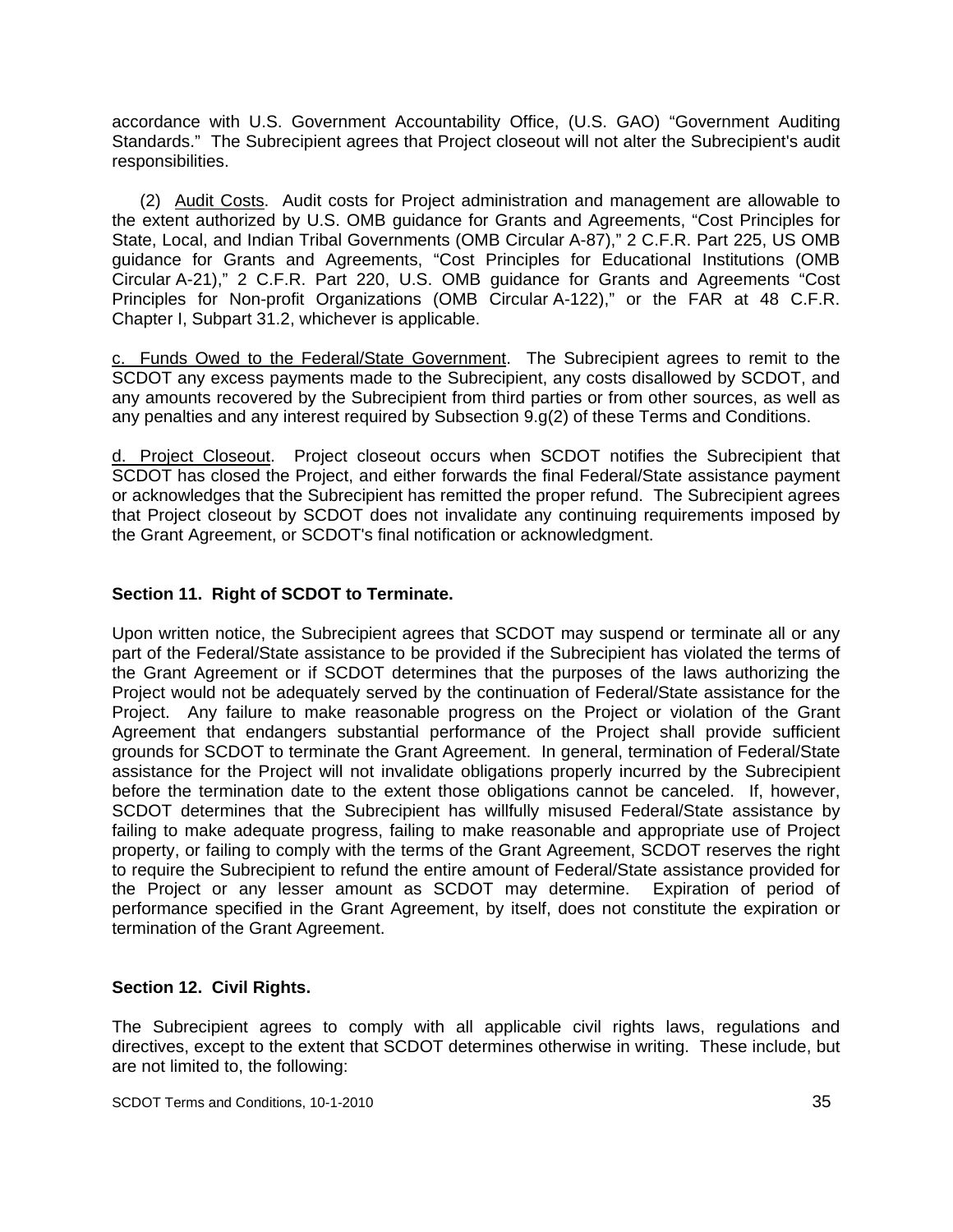a. Nondiscrimination in Federal/State Public Transportation Programs. The Subrecipient agrees to comply, and assures the compliance of each third-party contractor at any tier and each subrecipient at any tier of the Project, with the provisions of 49 U.S.C. § 5332, which prohibit discrimination on the basis of race, color, creed, national origin, sex, or age, and prohibits discrimination in employment or business opportunity.

b. Nondiscrimination- Title VI of the Civil Rights Act. The Subrecipient agrees to comply, and assures the compliance of each third-party contractor at any tier and each subrecipient at any tier of the Project, with all provisions prohibiting discrimination on the basis of race, color, or national origin of Title VI of the Civil Rights Act of 1964, as amended, 42 U.S.C. §§ 2000d *et seq*., and with U.S. DOT regulations, "Nondiscrimination in Federally-Assisted Programs of the Department of Transportation – Effectuation of Title VI of the Civil Rights Act," 49 C.F.R. Part 21. Except to the extent SCDOT determines otherwise in writing, the Subrecipient agrees to follow all applicable provisions of the most recent edition of FTA Circular 4702.1A, "Title VI and Title VI--Dependent Guidelines for Federal Transit Administration Recipients," and any other applicable Federal directives that may be issued.

c. Equal Employment Opportunity. The Subrecipient agrees to comply, and assures the compliance of each third-party contractor at any tier of the Project and each subrecipient at any tier of the Project, with all equal employment opportunity (EEO) provisions of 49 U.S.C. § 5332, with Title VII of the Civil Rights Act of 1964, as amended, 42 U.S.C. § 2000e *et seq*., and implementing Federal/State regulations and any subsequent amendments thereto. Except to the extent SCDOT determines otherwise in writing, the Subrecipient also agrees to comply with any applicable Federal/State EEO directives that may be issued. Accordingly:

 (1) General. The Subrecipient agrees that it will not discriminate against any employee or applicant for employment because of race, color, creed, sex, disability, age, or national origin. The Subrecipient agrees to take affirmative action to ensure that applicants are employed and that employees are treated during employment without regard to their race, color, creed, sex, disability, age, or national origin. Such action shall include, but not be limited to, employment, upgrading, demotion or transfer, recruitment or recruitment advertising, layoff or termination; rates of pay or other forms of compensation; and selection for training, including apprenticeship.

 (2) Equal Employment Opportunity Requirements for Construction Activities. For activities determined by the U.S. Department of Labor (U.S. DOL) to qualify as "construction," the Subrecipient agrees to comply and assures the compliance of each third-party contractor at any tier or subrecipient at any tier of the Project, with all applicable equal employment opportunity requirements of U.S. DOL regulations, "Office of Federal Contract Compliance Programs, Equal Employment Opportunity, Department of Labor," 41 C.F.R. Parts 60 *et seq.*; with implementing Executive Order No. 11246, "Equal Employment Opportunity," as amended by Executive Order No. 11375, "Amending Executive Order No. 11246 Relating to Equal Employment Opportunity," 42 U.S.C. § 2000(e) note, and also with any Federal/State laws, regulations, and directives affecting construction undertaken as part of the Project.

d. Disadvantaged Business Enterprise. To the extent authorized by Federal/State law, the Subrecipient agrees to facilitate participation by DBEs in the Project and assures that each third-party contractor at any tier of the Project and each subrecipient at any tier of the Project will facilitate participation by DBEs in the Project to the extent applicable as follows: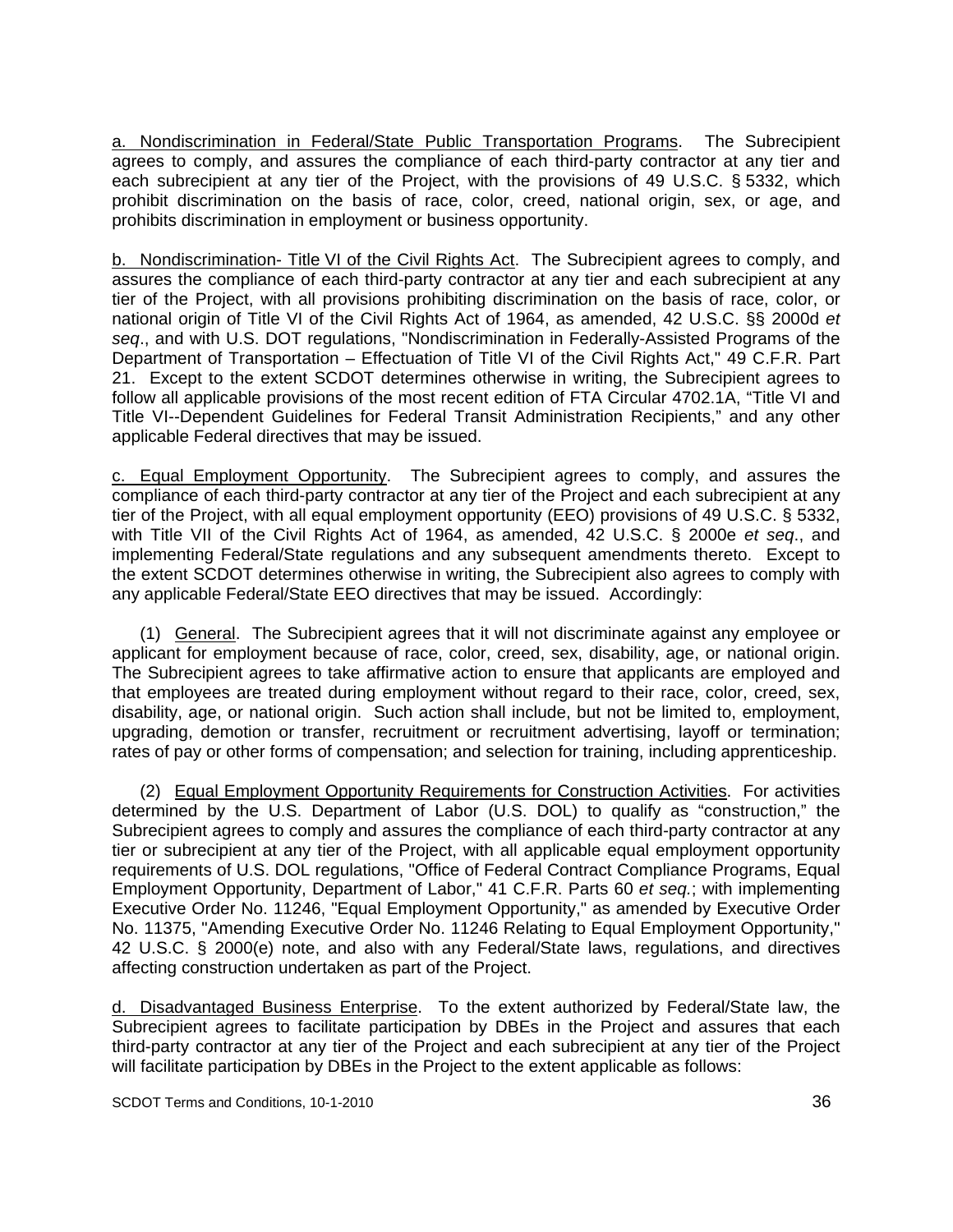(1) The Subrecipient agrees and assures that it will comply with section 1101(b) of SAFETEA-LU, 23 U.S.C. § 101 note, and U.S. DOT regulations, "Participation by Disadvantaged Business Enterprises in Department of Transportation Financial Assistance Programs," 49 C.F.R. Part 26.

(2) The Subrecipient agrees and assures that it shall not discriminate on the basis of race, color, sex, or national origin in the award and performance of any third-party contract, or subagreement supported with Federal/State assistance derived from SCDOT in the administration of its DBE program and will comply with the requirements of 49 C.F.R. Part 26. The Subrecipient agrees to take all necessary and reasonable steps set forth in 49 C.F.R. Part 26 to ensure nondiscrimination in the award and administration of all third-party contracts and subagreements supported with Federal/State assistance derived from SCDOT. As required by 49 C.F.R. Part 26, the Subrecipient's DBE program, if any, is incorporated by reference and made part of the Grant Agreement. The Subrecipient agrees that implementation of this DBE program is a legal obligation, and that failure to carry out that DBE program shall be treated as a violation of the Grant Agreement and these Terms and Conditions. Upon notification by SCDOT to the Subrecipient of its failure to implement its approved DBE program, SCDOT may impose sanctions as provided for under 49 C.F.R. Part 26 and may, in appropriate cases, refer the matter for enforcement under 18 U.S.C. § 1001, and/or the Program Fraud Civil Remedies Act, 31 U.S.C. §§ 3801 *et seq*.

e. Nondiscrimination on the Basis of Sex. The Subrecipient agrees to comply with all applicable requirements of Title IX of the Education Amendments of 1972, as amended, 20 U.S.C. §§ 1681 *et seq.*, and with implementing Federal regulations, "Nondiscrimination on the Basis of Sex in Education Programs or Activities Receiving Federal Financial Assistance," 49 C.F.R. Part 25, and other Federal/State regulations that prohibit discrimination on the basis of sex.

f. Nondiscrimination on the Basis of Age. The Subrecipient agrees to comply with all applicable requirements of:

 (1) The Age Discrimination Act of 1975, as amended, 42 U.S.C. §§ 6101 *et seq*., and with implementing U.S. Health and Human Services regulations, "Nondiscrimination on the Basis of Age in Programs or Activities Receiving Federal Financial Assistance," 45 C.F.R. Part 90, which prohibit discrimination against individuals on the basis of age in the administration of programs or activities receiving Federal financial assistance.

 (2) The Age Discrimination in Employment Act (ADEA) 29 U.S.C. §§ 621 through 634 and with implementing U.S. Equal Employment Opportunity Commission (U.S. EEOC) regulations, "Age Discrimination in Employment Act," 29 C.F.R. Part 1625, which prohibits discrimination against individuals on the basis of age.

g. Access for Individuals with Disabilities. The Subrecipient agrees to comply with 49 U.S.C. § 5301(d), which states the Federal policy that elderly individuals and individuals with disabilities have the same right as other individuals to use public transportation services and facilities, and that special efforts shall be made in planning and designing those services and facilities to implement transportation accessibility rights for elderly individuals and individuals with disabilities. The Subrecipient also agrees to comply with all applicable provisions of section 504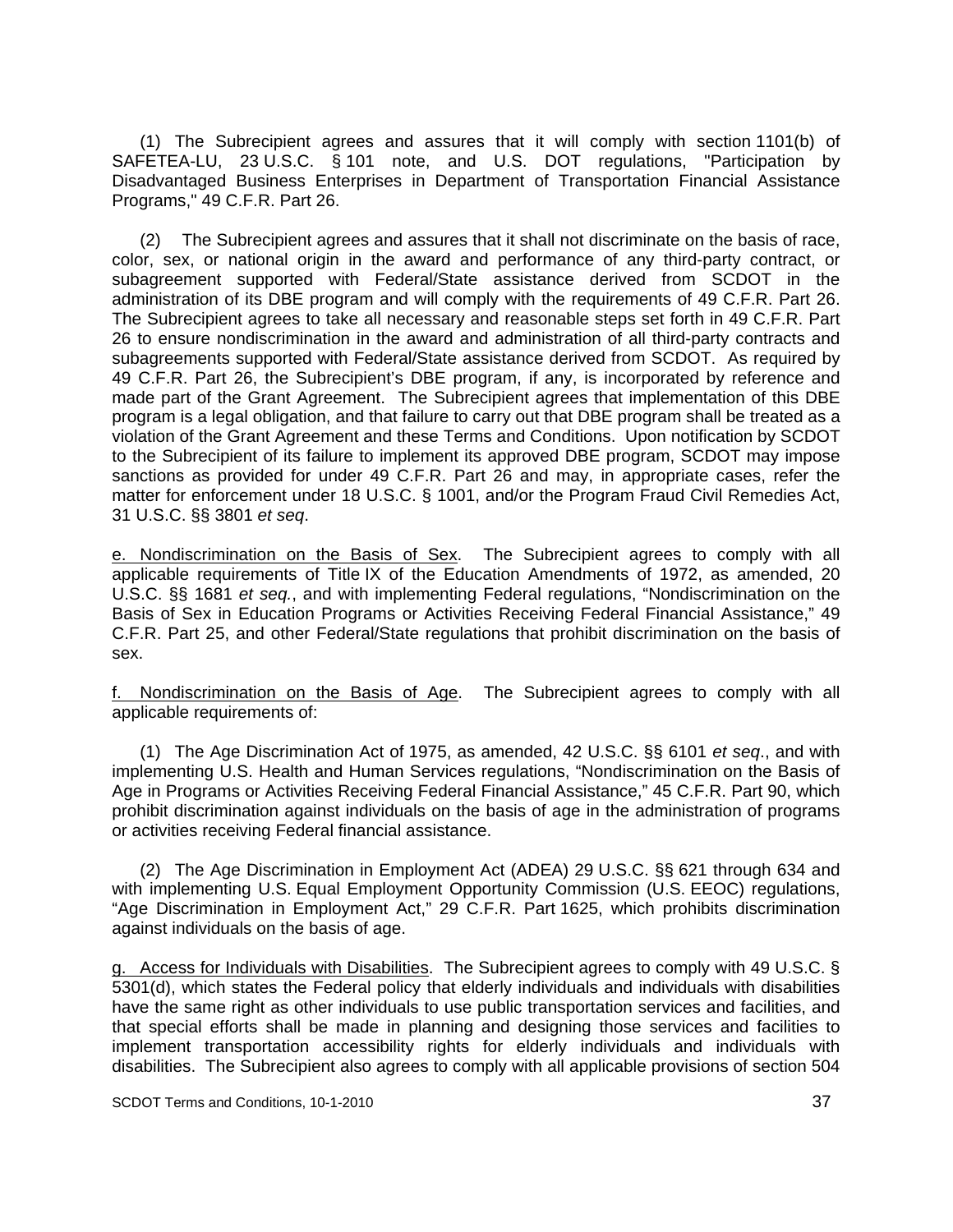of the Rehabilitation Act of 1973, as amended, with 29 U.S.C. § 794, which prohibits discrimination on the basis of disability; with the Americans with Disabilities Act of 1990 (ADA), as amended, 42 U.S.C. §§ 12101 *et seq*., which requires that accessible facilities and services be made available to individuals with disabilities; and with the Architectural Barriers Act of 1968, as amended, 42 U.S.C. §§ 4151 *et seq*., which requires that buildings and public accommodations be accessible to individuals with disabilities; and with other laws and amendments thereto pertaining to access for individuals with disabilities that may be applicable. In addition, the Subrecipient agrees to comply with applicable Federal/State regulations and directives and any subsequent amendments thereto, and agrees to follow applicable Federal implementing directives, except to the extent SCDOT determines otherwise in writing. Among those regulations and directives are:

 (1) U.S. DOT regulations, "Transportation Services for Individuals with Disabilities (ADA)," 49 C.F.R. Part 37;

 (2) U.S. DOT regulations, "Nondiscrimination on the Basis of Handicap in Programs and Activities Receiving or Benefiting from Federal/State Financial Assistance," 49 C.F.R. Part 27;

 (3) Joint U.S. Architectural and Transportation Barriers Compliance Board (U.S. ATBCB)/U.S. DOT regulations, "Americans With Disabilities (ADA) Accessibility Specifications for Transportation Vehicles," 36 C.F.R. Part 1192 and 49 C.F.R. Part 38;

 (4) U.S. DOJ regulations, "Nondiscrimination on the Basis of Disability in State and Local Government Services," 28 C.F.R. Part 35;

 (5) U.S. DOJ regulations, "Nondiscrimination on the Basis of Disability by Public Accommodations and in Commercial Facilities," 28 C.F.R. Part 36;

 (6) U.S. General Services Administration (U.S. GSA) regulations, "Accommodations for the Physically Handicapped," 41 C.F.R. Subpart 101-19;

 (7) U.S. Equal Employment Opportunity Commission, "Regulations to Implement the Equal Employment Provisions of the Americans with Disabilities Act," 29 C.F.R. Part 1630;

 (8) U.S. Federal Communications Commission regulations, "Telecommunications Relay Services and Related Customer Premises Equipment for the Hearing and Speech Disabled," 47 C.F.R. Part 64, Subpart F;

 (9) U.S. ATBCB regulations, "Electronic and Information Technology Accessibility Standards," 36 C.F.R. Part 1194;

 (10) FTA regulations, "Transportation for Elderly and Handicapped Persons," 49 C.F.R. Part 609; and

 (11) Federal/State civil rights and nondiscrimination directives implementing the foregoing regulations.

h. Drug or Alcohol Abuse–Confidentiality and Other Civil Rights Protections. To the extent

SCDOT Terms and Conditions, 10-1-2010 38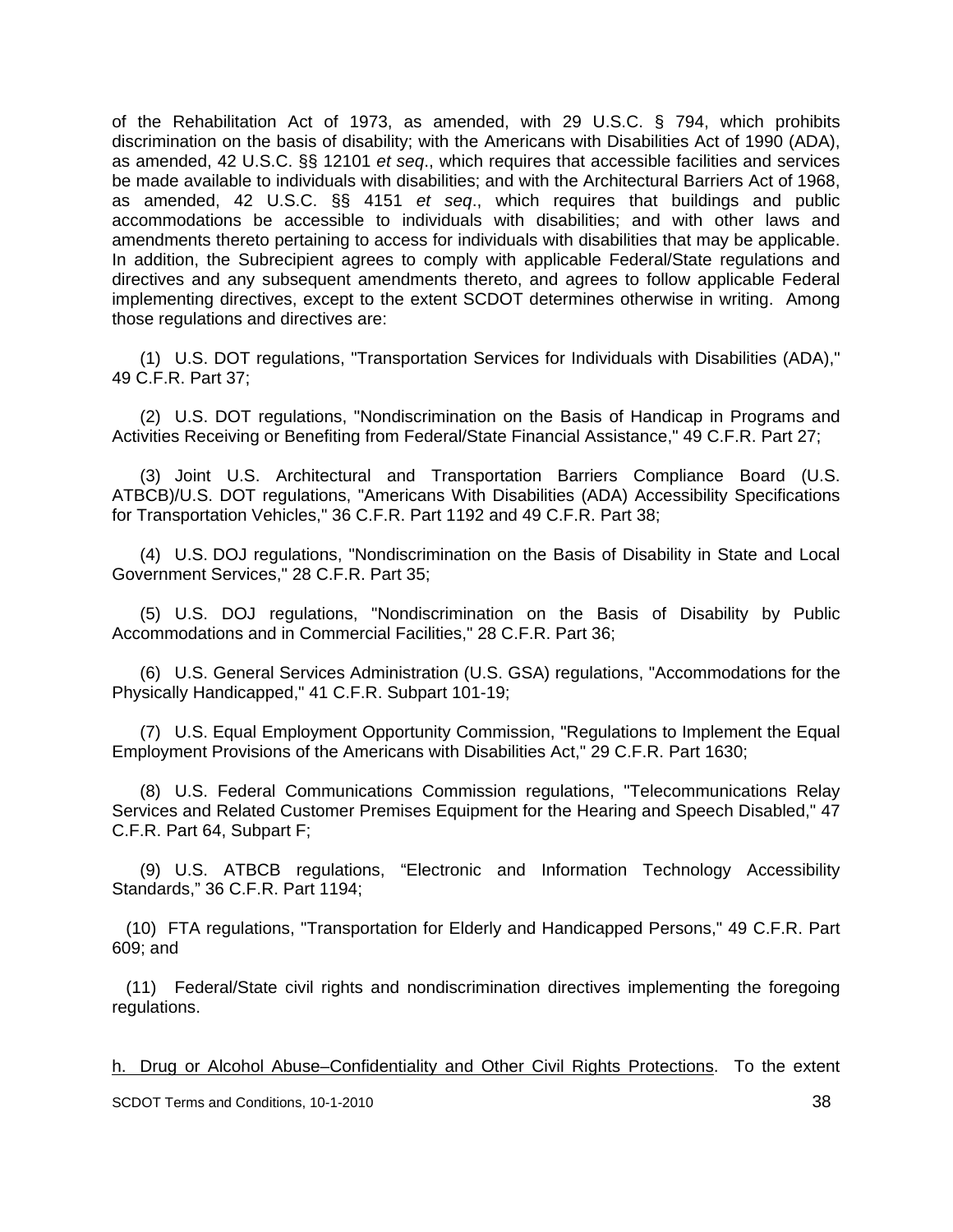applicable, the Subrecipient agrees to comply with the confidentiality and civil rights protections of the Drug Abuse Office and Treatment Act of 1972, as amended, 21 U.S.C. §§ 1101 *et seq*., with the Comprehensive Alcohol Abuse and Alcoholism Prevention, Treatment and Rehabilitation Act of 1970, as amended, 42 U.S.C. §§ 4541 *et seq*., and with the Public Health Service Act of 1912, as amended, 42 U.S.C. §§ 290dd though 290dd-2, and any amendments to these laws.

i. Access to Services for Persons with Limited English Proficiency. To the extent applicable and except to the extent that SCDOT determines otherwise in writing, the Subrecipient agrees to comply with the policies of Executive Order No. 13166, "Improving Access to Services for Persons with Limited English Proficiency," 42 U.S.C. § 2000d-1 note, and with the provisions of U.S. DOT Notice, "DOT Policy Guidance Concerning Recipients' Responsibilities to Limited English Proficiency (LEP) Persons," 70 *Fed. Reg*. 74087, December 14, 2005.

Environmental Justice. The Subrecipient agrees to comply with the policies of Executive Order No. 12898, "Federal Actions to Address Environmental Justice in Minority Populations and Low-Income Populations," 42 U.S.C. § 4321 note; and DOT Order 5620.3, "Department of Transportation Actions To Address Environmental Justice In Minority Populations and Low-Income Populations," 62 *Fed. Reg.* 18377 *et seq*., April 15, 1997, except to the extent that SCDOT determines otherwise in writing.

k. Other Nondiscrimination Laws. The Subrecipient agrees to comply with all applicable provisions of other Federal/State laws, regulations, and directives pertaining to and prohibiting discrimination that are applicable, except to the extent SCDOT determines otherwise in writing.

## **Section 13. Planning and Private Enterprise.**

a. General. To the extent applicable, the Subrecipient agrees to implement the Project in a manner consistent with the plans developed in compliance with the Federal/State planning and private enterprise provisions of the following:

(1) 49 U.S.C. §§ 5303, 5304, 5306, and 5323(a)(1);

 (2) Joint FHWA/FTA regulations, "Statewide Transportation Planning; Metropolitan Transportation Planning," 23 C.F.R. Part 450 and 49 C.F.R. Part 613, and any subsequent amendments thereto; and

 (3) FTA regulations, "Major Capital Investment Projects," 49 C.F.R. Part 611, to the extent that those regulations are consistent with the SAFETEA-LU amendments to the public transportation planning and private enterprise laws and, when promulgated, any subsequent amendments to those regulations, and the latest FTA "Guidance on New Starts/Small Starts Policies and Procedures."

b. Governmental and Private Nonprofit Providers of Nonemergency Transportation. In addition to providing opportunities to participate in planning as described in Subsection 13.a of these Terms and Conditions, to the extent feasible, the Subrecipient agrees to comply with the provisions of 49 U.S.C. § 5323(k), which afford governmental agencies and nonprofit organizations that receive Federal assistance for nonemergency transportation from

SCDOT Terms and Conditions, 10-1-2010 39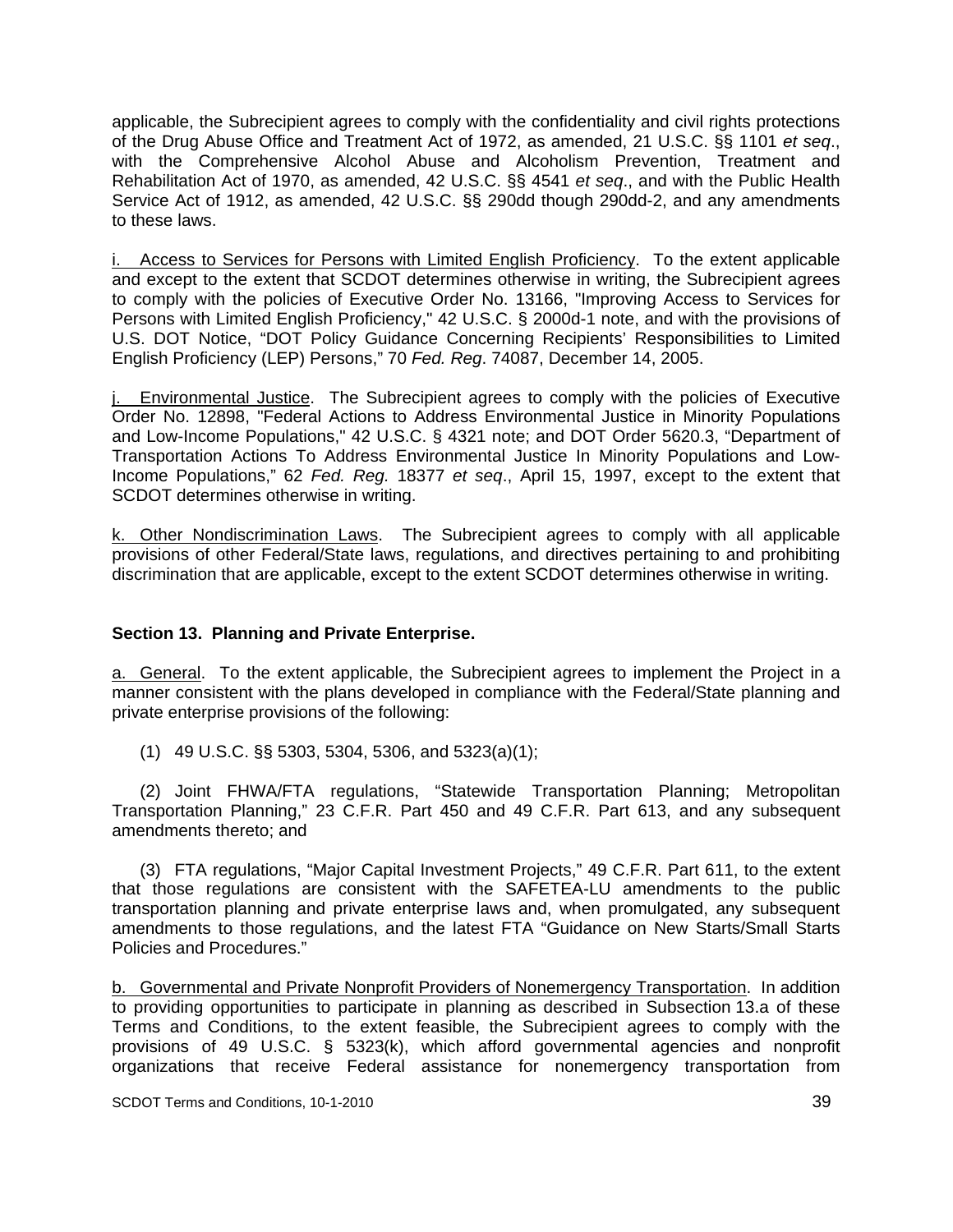Federal/State Government sources (other than U.S. DOT) an opportunity to be included in the design, coordination, and planning of transportation services.

c. Infrastructure Investment. During the implementation of the Project, the Subrecipient agrees to take into consideration the recommendations of Executive Order No. 12803, "Infrastructure Privatization," 31 U.S.C. § 501 note, and Executive Order No. 12893, "Principles for Federal Infrastructure Investments," 31 U.S.C. § 501 note.

## **Section 14. Preference for United States Products and Services.**

To the extent applicable, the Subrecipient agrees to comply with the following U.S. domestic preference requirements:

a. Buy America. The Subrecipient agrees to comply with 49 U.S.C. § 5323(j) and FTA regulations, "Buy America Requirements," 49 C.F.R. Part 661, and any amendments thereto.

b. Cargo Preference—Use of United States-Flag Vessels. The Subrecipient agrees to comply with 46 U.S.C. § 55305 and U.S. Maritime Administration regulations, "Cargo Preference-U.S.-Flag Vessels," 46 C.F.R. Part 381, to the extent those regulations apply to the Project.

c. Fly America. The Subrecipient understands and agrees that the Federal/State Government will not participate in the costs of international air transportation of any individuals involved in or property acquired for the Project, unless that air transportation is provided by U.S.-flag air carriers to the extent service by U.S.-flag air carriers is available, in accordance with the section 5 of the International Air Transportation Fair Competitive Practices Act of 1974, as amended, 49 U.S.C. § 40118, and with U.S. GSA regulations, "Use of United States Flag Air Carriers," 41 C.F.R. §§ 301-10.131 through 301-10.143.

#### **Section 15. Procurement.**

To the extent applicable, the Subrecipient agrees to comply with the following third-party procurement provisions:

a. Federal/State Standards. The Subrecipient agrees to conduct procurements in accordance with the South Carolina Procurement Code, S.C. Code Ann. §§ 35-10 *et seq.*, and to comply with the third-party procurement requirements of 49 U.S.C. chapter 53 and other applicable Federal laws in effect now or as subsequently enacted; with U.S. DOT third-party procurement regulations of 49 C.F.R. § 18.36 or at 49 C.F.R. §§ 19.40 through 19.48, and with other applicable Federal regulations pertaining to third-party procurements and later amendments thereto. The Subrecipient also agrees to follow the provisions of the most recent edition and revisions to FTA Circular 4220.1F, "Third Party Contracting Guidance," except to the extent SCDOT determines otherwise in writing. The Subrecipient agrees that it may not use Federal/State assistance to support its third-party procurements, unless there is satisfactory compliance with Federal/State laws and regulations. Although the FTA "Best Practices Procurement Manual" provides additional contracting information, the Subrecipient understands and agrees that the FTA "Best Practices Procurement Manual" is focused on third-party procurement processes and examples and may omit certain Federal requirements applicable to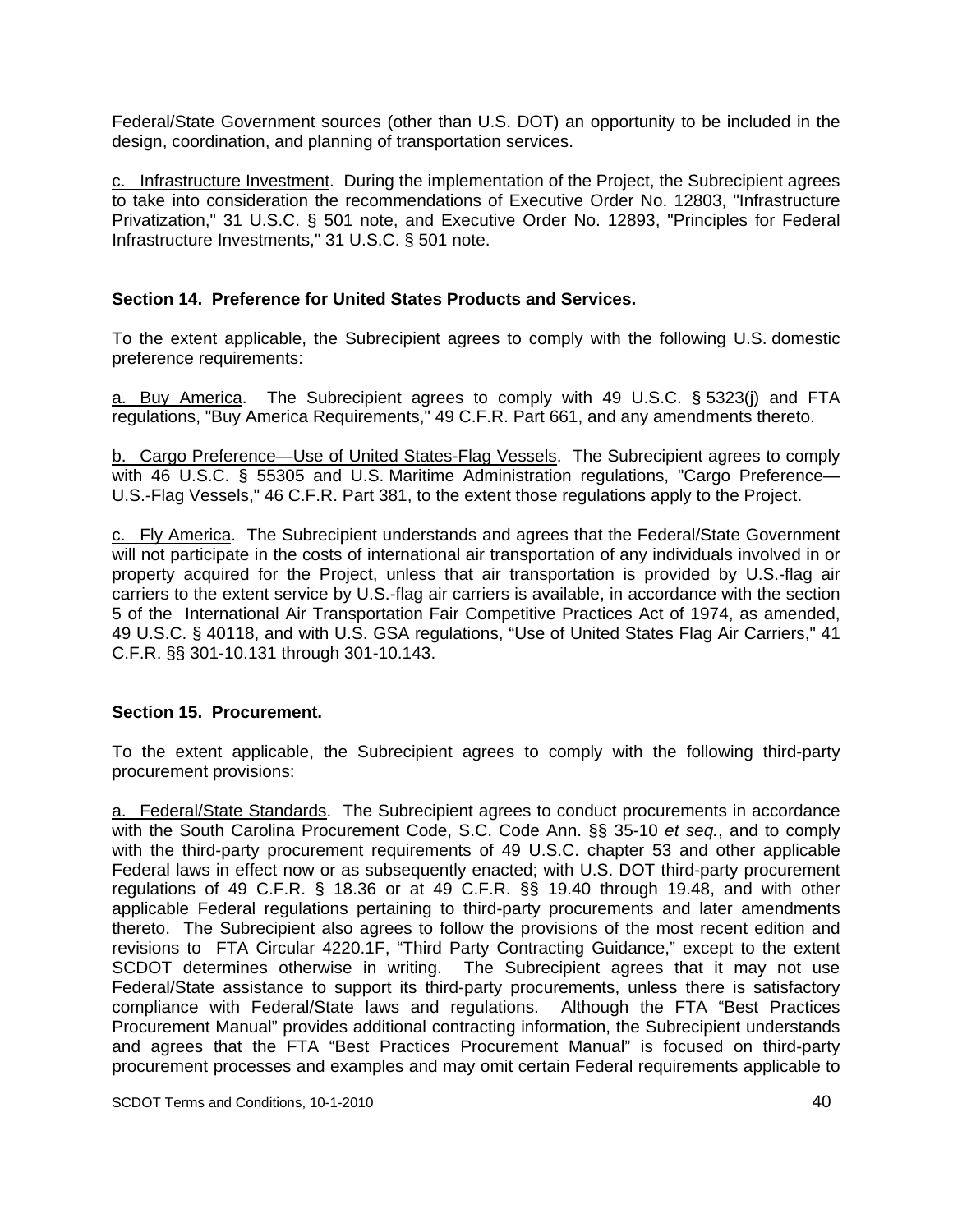specific third-party contracts.

b. Full and Open Competition. In accordance with 49 U.S.C. § 5325(a), the Subrecipient agrees to conduct all procurement transactions in a manner that provides full and open competition as determined by SCDOT.

c. Exclusionary or Discriminatory Specifications. Apart from inconsistent requirements imposed by Federal/State laws or regulations, the Subrecipient agrees to comply with the requirements of 49 U.S.C. § 5325(h) by not expending or otherwise using any Federal /State assistance awarded by SCDOT to support a procurement using exclusionary or discriminatory specifications.

d. Geographic Restrictions. The Subrecipient agrees that it will not use any State or local geographic preference, except State or local geographic preferences expressly mandated or as permitted by SCDOT. For example, in procuring architectural, engineering, or related services, however, the contractor's geographic location may be a selection criterion, provided that a sufficient number of qualified firms are eligible to compete.

e. In-State Bus Dealer Restrictions. In accordance with 49 U.S.C. § 5325(i), the Subrecipient agrees that any State law requiring buses to be purchased through in-state dealers will not apply to acquisitions of vehicles financed with Federal assistance authorized under 49 U.S.C. chapter 53.

f. Neutrality in Labor Relations. Executive Order No. 13502, "Use of Project Labor Agreements [PLA] for Federal Construction Projects," February 6, 2009, 41 U.S.C. § 251 note, has rescinded Executive Order No. 13202, "Preservation of Open Competition and Government Neutrality Towards Government Contractors' Labor Relations on Federal and Federally Funded Construction Projects," February 17, 2001, as amended by Executive Order No. 13208, April 6, 2001, 41 U.S.C. § 251 note. As a result, Subrecipient is no longer prohibited from requiring affiliations with a labor organization, such as project labor agreements, as a condition for award of any third-party contract or subcontract at any tier for construction or construction management services, except to the extent that the Federal/State Government determines otherwise in writing.

g. Federal Supply Schedules. State, local, or nonprofit Subrecipients may not use Federal Supply Schedules to acquire federally FTA assisted property or services except to the extent permitted by U.S. GSA, U.S. DOT, and FTA or otherwise permitted by other Federal laws or regulations and in accordance with applicable Federal directives or determinations.

h. Force Account. The Subrecipient agrees that SCDOT may determine the extent to which Federal assistance may be used to participate in force account costs.

SCDOT Technical Review. The Subrecipient agrees to permit SCDOT to review and approve the Subrecipient's technical specifications and requirements for vehicles, equipment and professional services (e.g. consulting service) prior to the release of bid solicitations.

j. Project Approval/Third-Party Contract Approval. Except to the extent SCDOT determines otherwise in writing, the Subrecipient agrees that SCDOT's award of Federal assistance for the Project does not, by itself, constitute pre-approval of any non-competitive third-party contract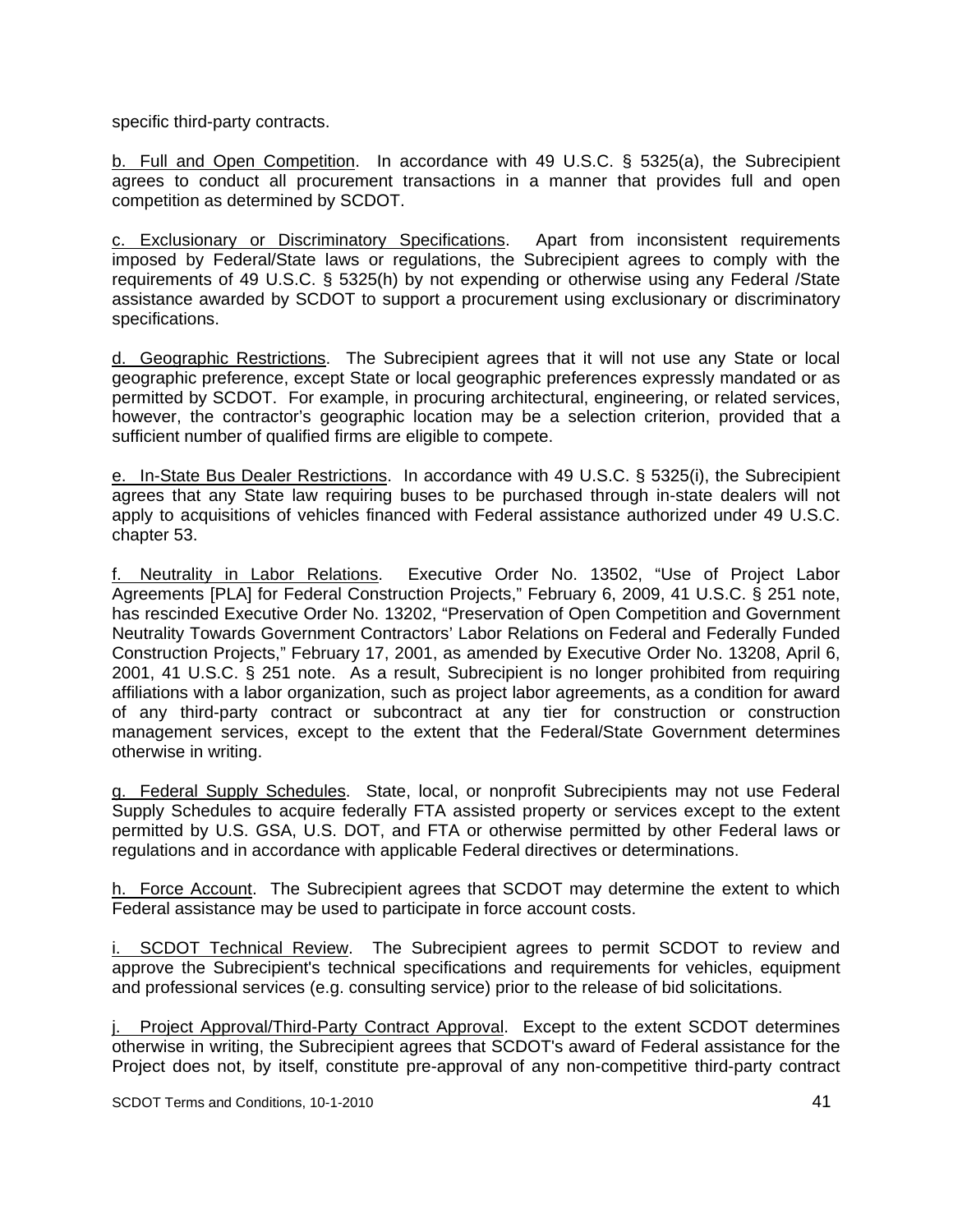associated with the Project.

k. Preference for Recycled Products. To the extent applicable, the Subrecipient agrees to comply with U.S. Environmental Protection Agency (U.S. EPA), regulations, "Comprehensive Procurement Guideline for Products Containing Recovered Materials," 40C.F.R. Part 247, which implements section 6002 of the Resource Conservation and Recovery Act, as amended, 42 U.S.C. § 6962, and with subsequent Federal/State regulations that may be promulgated. Accordingly, the Subrecipient agrees to provide a competitive preference for products and services that conserve natural resources, protect the environment, and are energy efficient, except to the extent that SCDOT determines otherwise in writing.

l. Clean Air and Clean Water. The Subrecipient agrees to include in each third-party contract and each subagreement exceeding \$100,000 adequate provisions to ensure that each Project participant will agree to:

 (1) Report the use of facilities placed on or likely to be placed on the U.S. EPA "List of Violating Facilities,"

- (2) Refrain from using any violating facilities,
- (3) Report violations to SCDOT and the Regional U.S. EPA Office, and
- (4) Comply with the inspection and other applicable requirements of:

 (a) Section 306 of the Clean Air Act, as amended, 42 U.S.C. § 7606, and other applicable provisions of the Clean Air Act, as amended, 42 U.S.C. §§ 7401 through 7671q; and

 (b) Section 508 of the Clean Water Act, as amended, 33 U.S.C. § 1368, and other applicable requirements of the Clean Water Act, as amended, 33 U.S.C. §§ 1251 through 1377.

m. National Intelligent Transportation Systems Architecture and Standards. To the extent applicable, the Subrecipient agrees to conform to the National Intelligent Transportation Systems (ITS) Architecture and Standards as required by SAFETEA-LU § 5307(c), 23 U.S.C. § 512 note, and comply with FTA Notice, "FTA National ITS Architecture Policy on Transit Projects" 66 *Fed. Reg.* 1455 *et seq*., January 8, 2001, and any subsequent further implementing directives, except to the extent SCDOT determines otherwise in writing.

n. Rolling Stock. In acquiring rolling stock, the Subrecipient agrees as follows:

 (1) Method of Acquisition. In compliance with 49 U.S.C. § 5325(f), the Subrecipient agrees that any third-party contract award it makes for rolling stock will be based on initial capital costs, or on performance, standardization, life cycle costs, and other factors, or on a competitive procurement process.

(2) Multi-year Options. In accordance with 49 U.S.C.  $\S$  5325(e)(1), a Subrecipient procuring rolling stock financed with Federal assistance under 49 U.S.C. chapter 53 may not enter into a multi-year contract with options, exceeding five (5) years after the date of the original contract, to purchase additional rolling stock and replacement parts.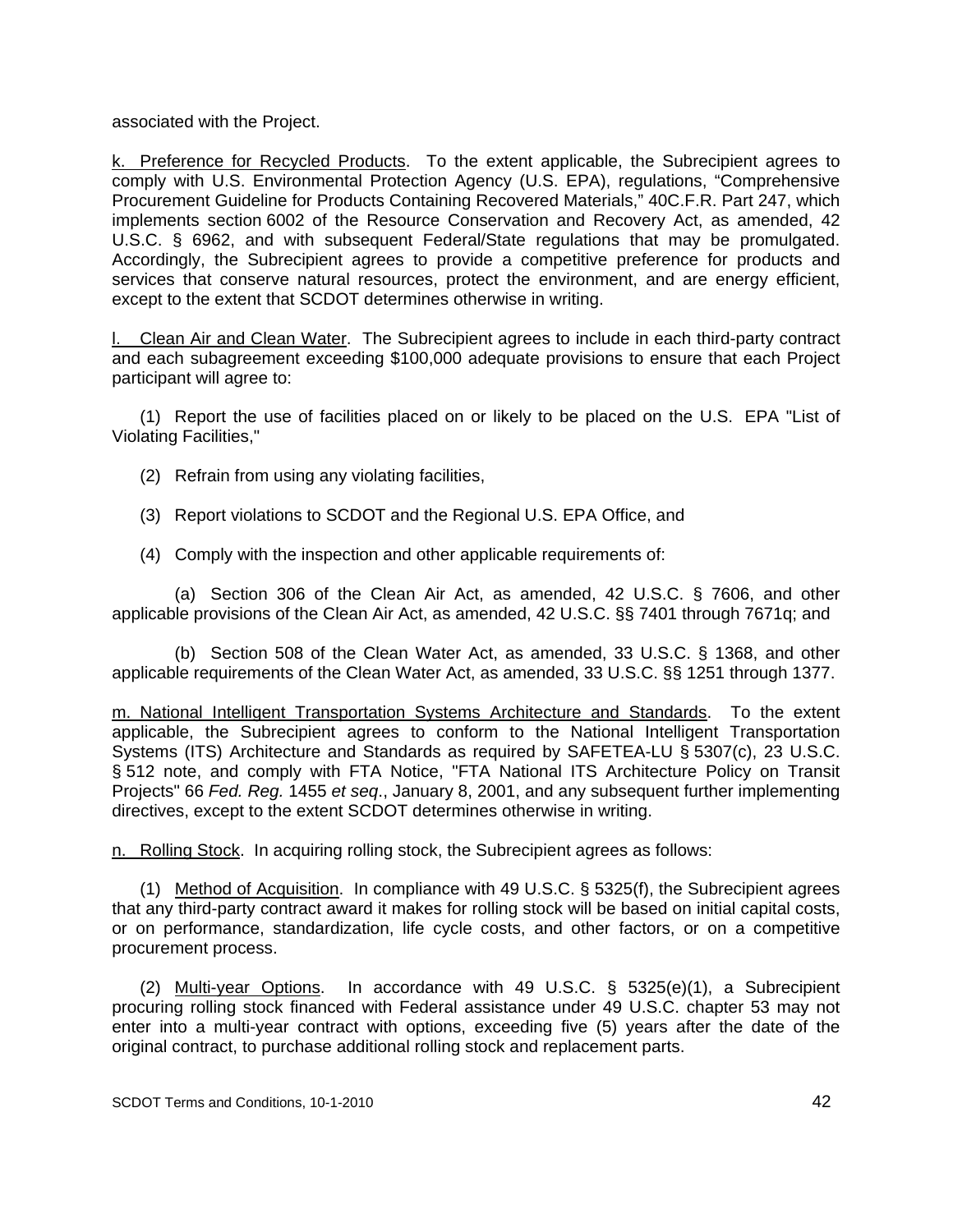(3) Pre-Award and Post-Delivery Requirements. The Subrecipient agrees to comply with the requirements of 49 U.S.C. § 5323(m) and FTA regulations, "Pre-Award and Post-Delivery Audits of Rolling Stock Purchases," 49 C.F.R. Part 663 and any amendments thereto.

 (4) Bus Testing. To the extent applicable, the Subrecipient agrees to comply with the requirements of 49 U.S.C. § 5318(e) and FTA regulations, "Bus Testing," 49 C.F.R. Part 665, and any amendments to those regulations that may be promulgated.

o. Bonding. Except to the extent that SCDOT determines otherwise in writing, the Subrecipient agrees to comply with the following bonding requirements, as applicable:

 (1) Construction Activities. The Subrecipient agrees to provide bid guarantee, contract performance, and payment bonds to the extent deemed adequate by SCDOT and applicable Federal regulations, and comply with any other construction bonding provisions as SCDOT may determine.

 (2) Other Activities. The Subrecipient agrees to comply with any other bonding requirements or restrictions as SCDOT may determine.

p. Architectural, Engineering, Design, or Related Services. In compliance with 49 U.S.C. § 5325(b), the Subrecipient agrees to comply with the following requirements pertaining to the procurement of architectural, engineering, or related services that will be financed with funds authorized under 49 U.S.C. chapter 53 or required by Federal law to be administered in accordance with 49 U.S.C. chapter 53:

 (1) When procuring architectural, engineering, or related services, the Subrecipient agrees that it and its subcontractors at any tier will:

 (a) Negotiate for architectural engineering or related services in the same manner as a contract for architectural engineering, or related services is negotiated under chapter 11 of Title 40, United States Code, or

 (b) Comply with an equivalent State qualifications-based requirement for contracting for architectural, engineering, and design services, provided the State has adopted by law such requirement before August 10, 2005.

 (2) Upon awarding a contract for architectural engineering or related services, the Subrecipient agrees that it and its subcontractors at any tier will:

 (a) Perform and audit the third-party contract or the third-party subcontract in compliance with the cost principles of the FAR as set forth in 48 C.F.R. Part 31.

 (b) Accept the indirect cost rates established by a cognizant Federal or State government agency in accordance with the FAR for one-year applicable accounting periods, if those rates are not currently under dispute.

 (c) Apply the firm's indirect cost rates, without any limitation by administrative or de facto ceilings, for purposes of contract estimation, negotiation, administration, reporting, and contract payment, after the firm's indirect cost rates are accepted as described in Subsection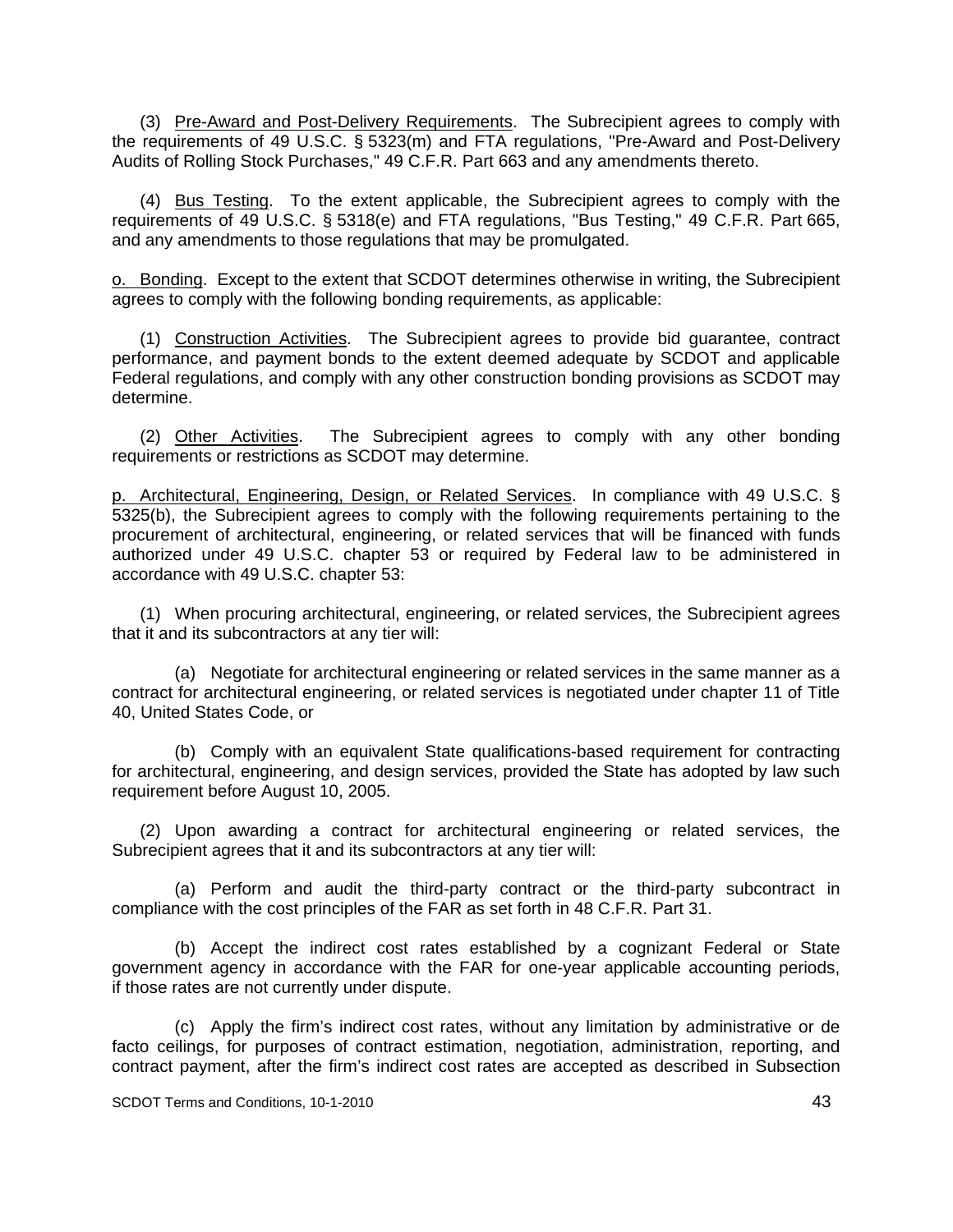15.p(2)(b) of these Terms and Conditions.

(d) In compliance with 49 U.S.C.  $\S$  5325(b)(2)(D), the Subrecipient agrees and assures that it and the members of any group of entities sharing cost or rate data described in Subsection 15.p(2)(c) of these Terms and Conditions shall:

1. Notify any affected firm before requesting or using that data,

 2. Maintain the confidentiality of that data and assure that it is not accessible or provided to others, and

 3. Not disclose that data under any circumstances if doing so is prohibited by 49 U.S.C. § 5325(b) or other law.

q. Design-Build Projects. In accordance with 49 U.S.C. § 5325(d)(2), the Subrecipient may use design-build procurements to implement its Projects after it has complied with requirements established by the Federal Government, whether through Federal regulations or through Federal directives, except to the extent SCDOT determines otherwise in writing.

r. Award to Other than the Lowest Bidder. In accordance with 49 U.S.C. § 5325(c), a Subrecipient may award a third-party contract to other than the lowest bidder, if the award furthers an objective (such as improved long-term operating efficiency and lower long-term costs) consistent with the purposes of 49 U.S.C. chapter 53, and any implementing Federal regulations or directives that FTA may issue, except to the extent SCDOT determines otherwise in writing.

s. Award to Responsible Contractors. In compliance with 49 U.S.C. § 5325(j), the Subrecipient agrees to award third-party contracts only to those contractors possessing the ability to successfully perform under the terms of the proposed procurement, and before awarding a third-party contract, the Subrecipient agrees to consider:

(1) The integrity of the third-party contractor,

(2) The third-party contractor's compliance with public policy,

 (3) The third-party contractor's past performance, including the performance reported in Contractor Performance Assessment Reports required by 49 U.S.C. § 5309(l)(2), if any, and

(4) The third-party contractor's financial and technical resources.

t. Access to Third-Party Contract Records. The Subrecipient agrees to require its third-party contractors and third-party subcontractors, at as many tiers as required, to provide to SCDOT, U.S. Secretary of Transportation and the Comptroller General of the United States or their duly authorized representatives, access to all third-party contract records to the extent required by 49 U.S.C. § 5325(g). The Subrecipient further agrees to require its third-party contractors and third-party subcontractors, to provide sufficient access to third-party procurement records as needed for compliance with Federal/State regulations or to assure proper Project management as determined by SCDOT.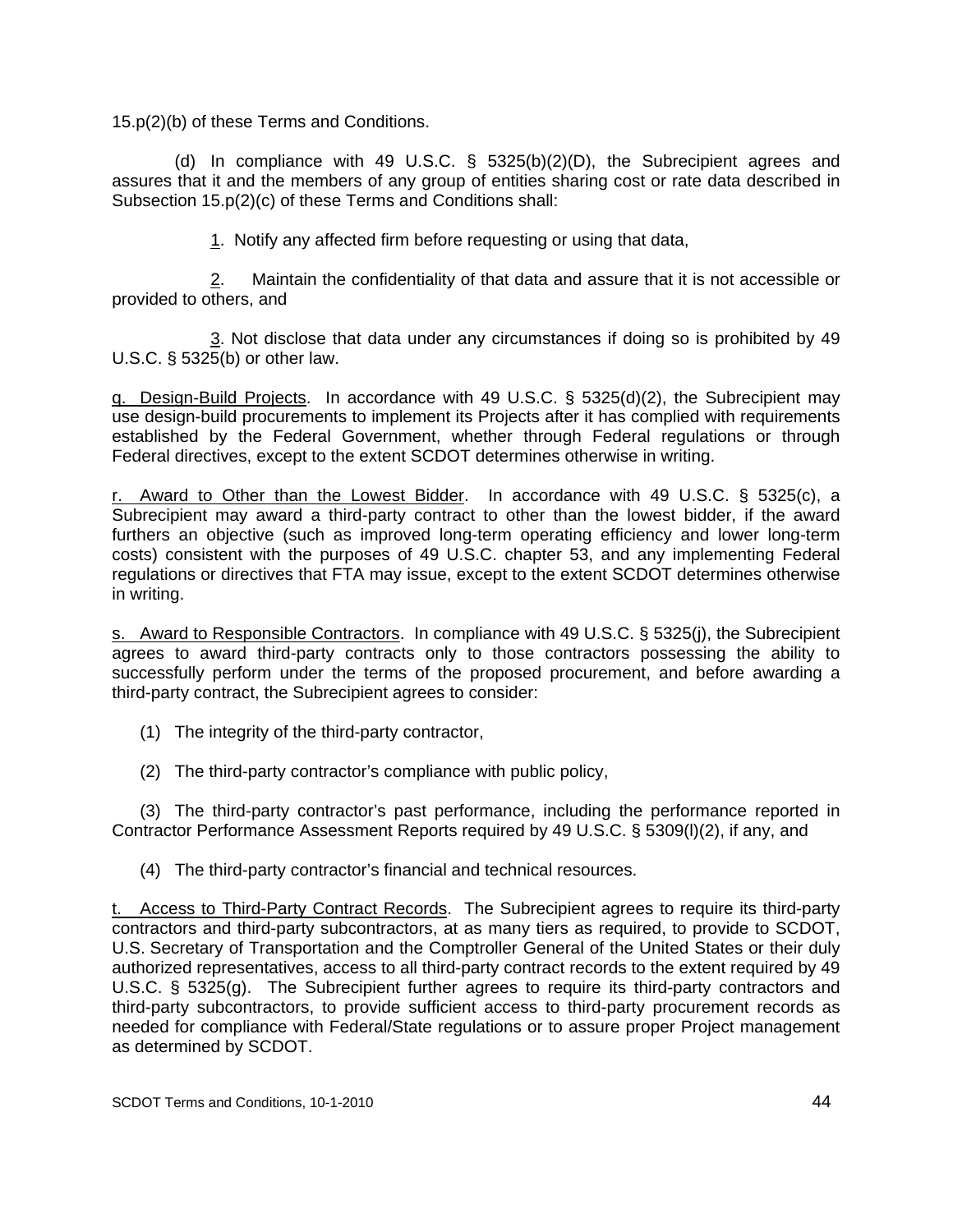u. Electronic and Information Technology. When using Federal assistance to procure reports or information to be delivered to the Subrecipient for distribution to SCDOT, among others, the Subrecipient agrees to include in its specifications a requirement that the reports or information will be prepared using electronic or information technology capable of assuring that the reports or information, when provided to SCDOT, will meet the applicable accessibility standards of section 508 of the Rehabilitation Act of 1973, as amended, 29 U.S.C. § 794d, and U.S. ATBCB regulations, "Electronic and Information Technology Accessibility Standards," 36 C.F.R. Part 1194.

v. Unauthorized Aliens and Public Employment. The Subrecipient agrees to comply with the requirements of the "South Carolina Illegal Immigration Reform Act," Code of Laws of South Carolina, 1976, as amended, §§ 8-14-10, *et seq*. As required by this Act, a public employer may not enter into a service contract, unless the contractor agrees to verify that the new employees are legally present in the United States. Further guidance on this requirement can be found at http://www.scdot.org/getting/illegal-immigration-act.shtml.

## **Section 16. Leases.**

a. Capital Leases. To the extent applicable, the Subrecipient agrees to comply with FTA regulations, "Capital Leases," 49 C.F.R. Part 639, and any revision thereto.

b. Leases Involving Certificates of Participation. The Subrecipient agrees to obtain SCDOT concurrence before entering into any leasing arrangement involving the issuance of certificates of participation in connection with the acquisition of any capital asset.

## **Section 17. Patent Rights.**

a. General. If any invention, improvement, or discovery of the Subrecipient or any Subrecipient or any third-party contractor at any tier is conceived or first actually reduced to practice in the course of or under the Project, and that invention, improvement, or discovery is patentable under the laws of the United States of America or any foreign country, the Subrecipient agrees to notify SCDOT immediately and provide a detailed report in a format satisfactory to SCDOT.

b. Federal/State Rights. The Subrecipient agrees that its rights and responsibilities, and those of each Subrecipient and each third-party contractor at any tier, pertaining to that invention, improvement, or discovery will be determined in accordance with applicable Federal laws, regulations, including any waiver thereof. Absent a determination in writing to the contrary by SCDOT, the Subrecipient agrees to transmit to SCDOT those rights due the Federal/State Government in any invention, improvement, or discovery resulting from that subagreement, third-party contract, or third-party subcontract, as specified in 35 U.S.C. §§ 200 *et seq*., and U.S. Department of Commerce regulations, "Rights to Inventions Made by Nonprofit Organizations and Small Business Firms Under Government Grants, Contracts and Cooperative Agreements," 37 C.F.R. Part 401, irrespective of the status of the Subrecipient, lower-tier subrecipient, or third-party contractor (*i.e.*, a large business, small business, State government, State instrumentality, local government, Indian tribe, nonprofit organization, institution of higher education, or individual).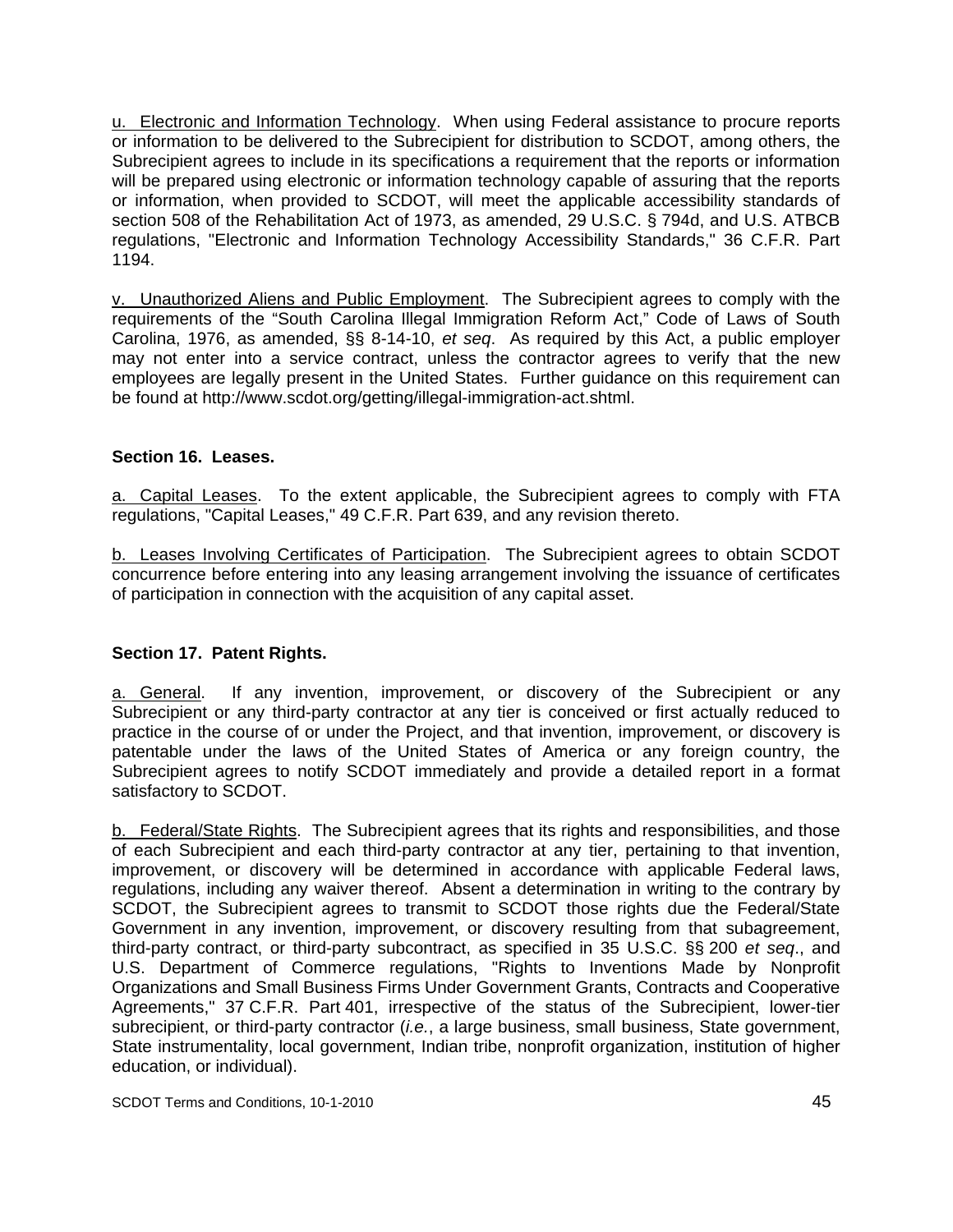c. License Fees and Royalties. SCDOT considers income earned from license fees and royalties for patents, patent applications, and inventions produced under the Project to be program income. Except to the extent SCDOT determines otherwise in writing, as provided in 49 C.F.R. Parts 18 and 19, the Subrecipient has no obligation to the Federal/State Government with respect to that program income, apart from compliance with 35 U.S.C. §§ 200 *et seq*., which applies to patent rights developed under a research project.

### **Section 18. Rights in Data and Copyrights.**

a. Definition. The term "subject data," as used in this Section 18 of these Terms and Conditions means recorded information, whether or not copyrighted, that is delivered or specified to be delivered under the Grant Agreement for the Project. Examples include, but are not limited to: computer software, standards, specifications, engineering drawings and associated lists, process sheets, manuals, technical reports, catalog item identifications, and related information. "Subject data" does not include financial reports, cost analyses, or similar information used for Project administration.

b. General. The following restrictions apply to all subject data first produced in the performance of the Grant Agreement for the Project:

 (1) Except for its own internal use, the Subrecipient may not publish or reproduce subject data in whole or in part, or in any manner or form, nor may the Subrecipient authorize others to do so, without the prior written consent of SCDOT, unless SCDOT has previously released or approved the release of such data to the public.

 (2) The restrictions on publication of Subsection 18.b(1) of these Terms and Conditions, however, do not apply to a Grant Agreement with an institution of higher learning.

c. Federal Rights in Data and Copyrights. The Subrecipient agrees to provide to the Federal/State Government a royalty-free, non-exclusive and irrevocable license to reproduce, publish, or otherwise use, and to authorize others to use, for Federal/State Government purposes the subject data described in this Subsection 18.c of these Terms and Conditions. As used herein, "for Federal/State Government purposes," means use only for the direct purposes of the Federal/State Government. Without the copyright owner's consent, the Federal Government may not provide or otherwise extend to other parties the Federal/States Government's license to:

 (1) Any subject data developed under the Grant Agreement for the Project, or under a subagreement or third-party contract supported with Federal/State assistance derived from the Grant Agreement for the Project, whether or not a copyright has been obtained; and

 (2) Any rights of copyright to which a Subrecipient, lower-tier subrecipient, or a third-party contractor purchases ownership with Federal/State assistance.

d. Special Federal/State Rights in Data for Research, Development, Demonstration, and Special Studies Projects. In general, SCDOT's purpose in providing Federal/State assistance for a research, development, demonstration, or special studies Project is to increase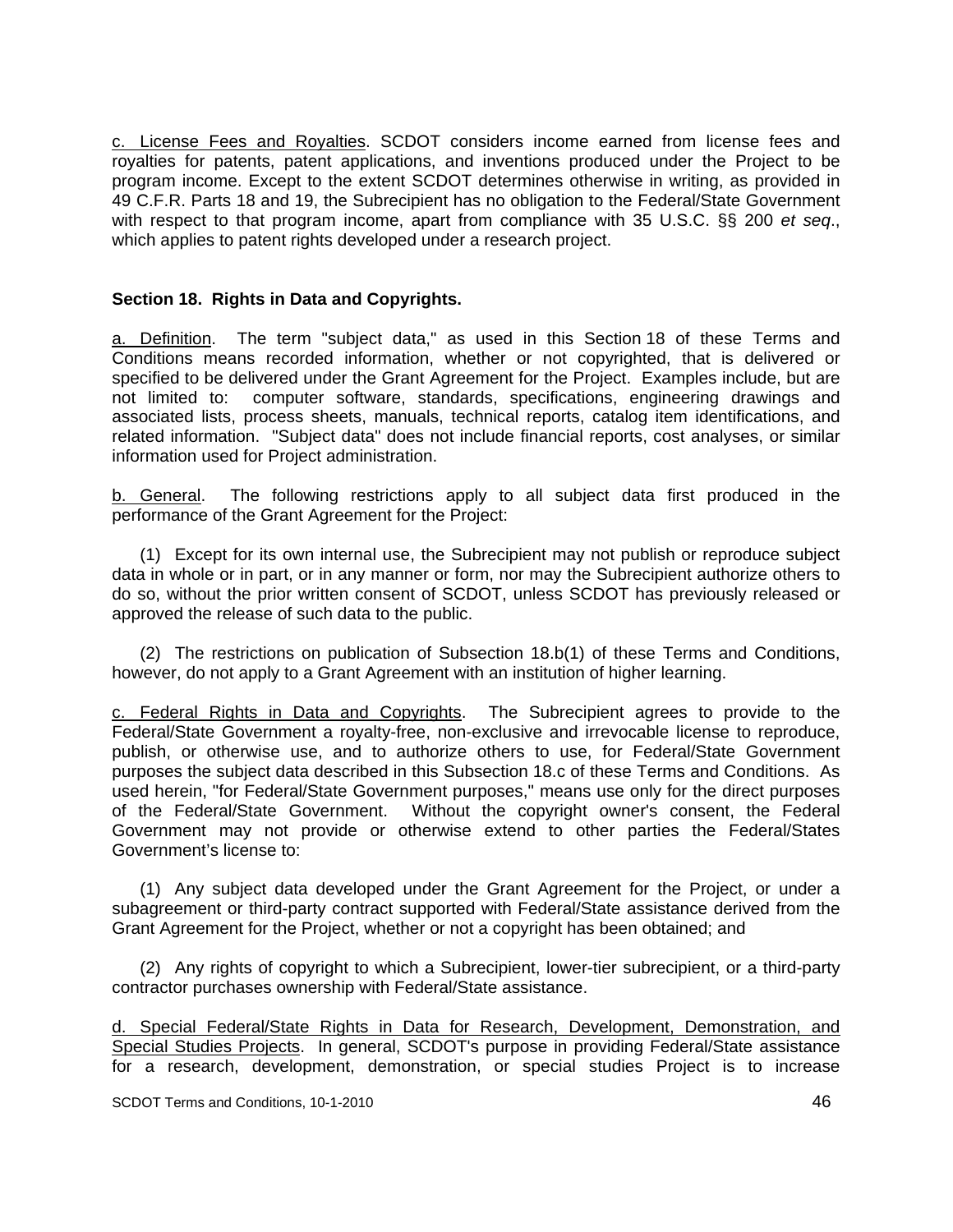transportation knowledge, rather than limit the benefits of the Project to Project participants. Therefore, when the Project is completed, the Subrecipient agrees to provide a Project report that SCDOT may publish or make available for publication on the Internet. In addition, the Subrecipient agrees to provide other reports pertaining to the Project that SCDOT may request. The Subrecipient agrees to identify clearly any specific confidential, privileged, or proprietary information it submits to SCDOT. In addition, except to the extent that SCDOT determines otherwise in writing, the Subrecipient of Federal/State assistance to support a research, development, demonstration, or a special studies Project agrees that, in addition to the rights in data and copyrights that it must provide to the Federal/State Government as set forth in Subsection 18.c of these Terms and Conditions, SCDOT may make available to any SCDOT Subrecipient, at any tier, third-party contractor, or third-party subcontractor, of the Project, either SCDOT's license in the copyright to the subject data or a copy of the subject data. If the Project is not completed for any reason whatsoever, all data developed under the Project shall become subject data as defined in Subsection 18.a of these Terms and Conditions and shall be delivered as SCDOT may direct. This Subsection 18.d, however, does not apply to adaptations of automatic data processing equipment or programs for the Subrecipient's use when the costs thereof are financed with Federal/State funds for capital Projects.

e License Fees and Royalties. SCDOT considers income earned from license fees and royalties for copyrighted material, or trademarks produced under the Project to be program income. Except to the extent SCDOT determines otherwise in writing, as provided in 49 C.F.R. Parts 18 and 19, the Subrecipient has no obligation to the Federal/State Government with respect to that program income, apart from compliance with 35 U.S.C. §§ 200 *et seq*., which applies to patent rights developed under a research project.

f. Hold Harmless. Except as prohibited or otherwise limited by State law or except to the extent that SCDOT determines otherwise in writing, upon request by the SCDOT, the Subrecipient agrees to indemnify, save, and hold harmless the Federal/State Government and its officers, agents, and employees acting within the scope of their official duties against any liability, including costs and expenses, resulting from any willful or intentional violation by the Subrecipient of proprietary rights, copyrights, or right of privacy, arising out of the publication, translation, reproduction, delivery, use, or disposition of any data furnished under the Project. The Subrecipient shall not be required to indemnify the Federal/State Government for any such liability caused by the wrongful acts of Federal/State employees or agents.

g. Restrictions on Access to Patent Rights. Nothing in Section 18 of these Terms and Conditions pertaining to rights in data shall either imply a license to the Federal/State Government under any patent or be construed to affect the scope of any license or other right otherwise granted to the Federal/State Government under any patent.

h. Data Developed Without Federal/State Funding or Support. In connection with the Project, the Subrecipient may find it necessary to provide data to SCDOT developed without any Federal/State funding or support by the Federal/State Government. The requirements of Subsections 18.b, 18.c, and 18.d of these Terms and Conditions do not apply to data developed without Federal/State funding or support, even though that data may have been used in connection with the Project. Nevertheless, the Subrecipient understands and agrees that the Federal/State Government will not be able to protect data from unauthorized disclosure unless that data is clearly marked "Proprietary" or "Confidential."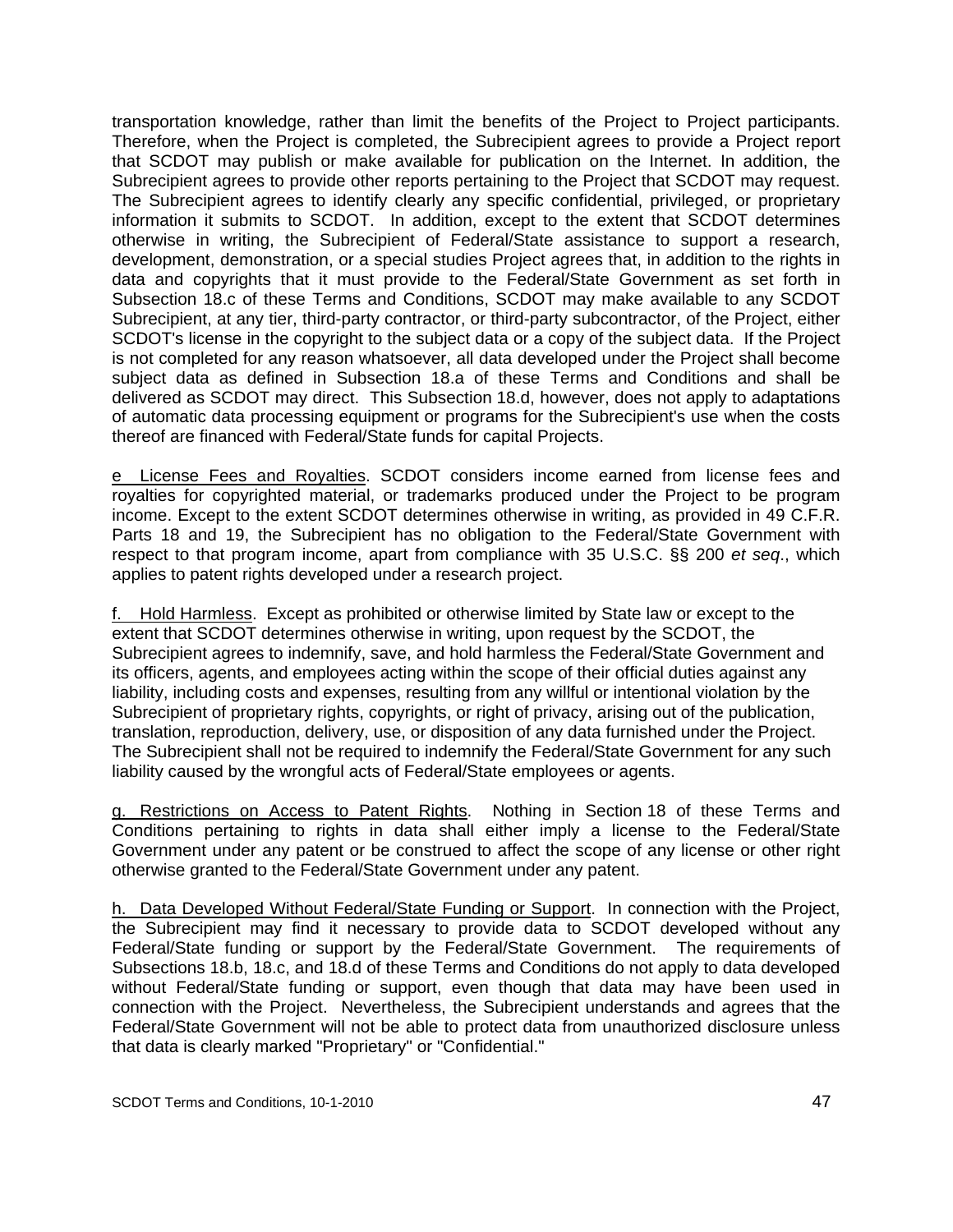Requirements to Release Data. To the extent required by U.S. DOT requlations, "Uniform Administrative Requirements for Grants and Agreements with Institutions of Higher Education, Hospitals, and Other Non-Profit Organizations," at 49 C.F.R. § 19.36(d), or subsequent Federal/State laws or regulations, the Subrecipient understands and agrees that the data and information it submits to SCDOT may be required to be released in accordance with the provisions of the Freedom of Information Act (or another Federal/State law or regulation providing access to such records).

# **Section 19. Use of Real Property, Equipment, and Supplies.**

The Subrecipient understands and agrees that the Federal/State Government retains a Federal/State interest in any real property, equipment, and supplies financed with Federal/State assistance (Project property) until, and to the extent, that the Federal/State Government relinquishes its Federal/State interest in that Project property. With respect to any Project property financed with Federal/State assistance under these Terms and Conditions, the Subrecipient agrees to comply with the following provisions of these Terms and Conditions, except to the extent SCDOT determines otherwise in writing:

a. Use of Project Property. The Subrecipient agrees to maintain continuing control of the use of Project property to the extent satisfactory to SCDOT. The Subrecipient agrees to use Project property for appropriate Project purposes (which may include joint development purposes that generate program income, both during and after the award period and used to support public transportation activities) for the duration of the useful life of that property, as required by SCDOT. Should the Subrecipient unreasonably delay or fail to use Project property during the useful life of that property, the Subrecipient agrees that it may be required to return the entire amount of the Federal/State assistance expended on that property. The Subrecipient further agrees to notify SCDOT immediately when any Project property is withdrawn from Project use or when any Project property is used in a manner substantially different from the representations the Subrecipient has made in its Application or in the Project Description for the Grant Agreement for the Project.

b. General. A Subrecipient that is a State, local, or Indian tribal government agrees to comply with the property management standards of 49 C.F.R. §§ 18.31 through 18.34, including any amendments thereto, and with other applicable Federal/State regulations and directives. A Subrecipient that is an institution of higher education or private nonprofit entity, agrees to comply with the property management standards of 49 C.F.R. §§ 19.30 through 19.37, including any amendments thereto, and with other applicable Federal/State regulations and directives. Any exception to the requirements of 49 C.F.R. §§ 18.31 through 18.34, or the requirements of 49 C.F.R. §§ 19.30 through 19.37, requires the express approval of SCDOT in writing. A Subrecipient that is a for-profit entity agrees to comply with property management standards satisfactory to SCDOT. The Subrecipient also agrees to comply with SCDOT's reimbursement requirements for premature dispositions of certain Project equipment, as set forth in Subsection 19.g of these Terms and Conditions.

c. Maintenance. The Subrecipient agrees to maintain Project property in good operating order, in compliance with any applicable Federal/State laws, regulations or directives that may be issued, except to the extent that SCDOT determines otherwise in writing.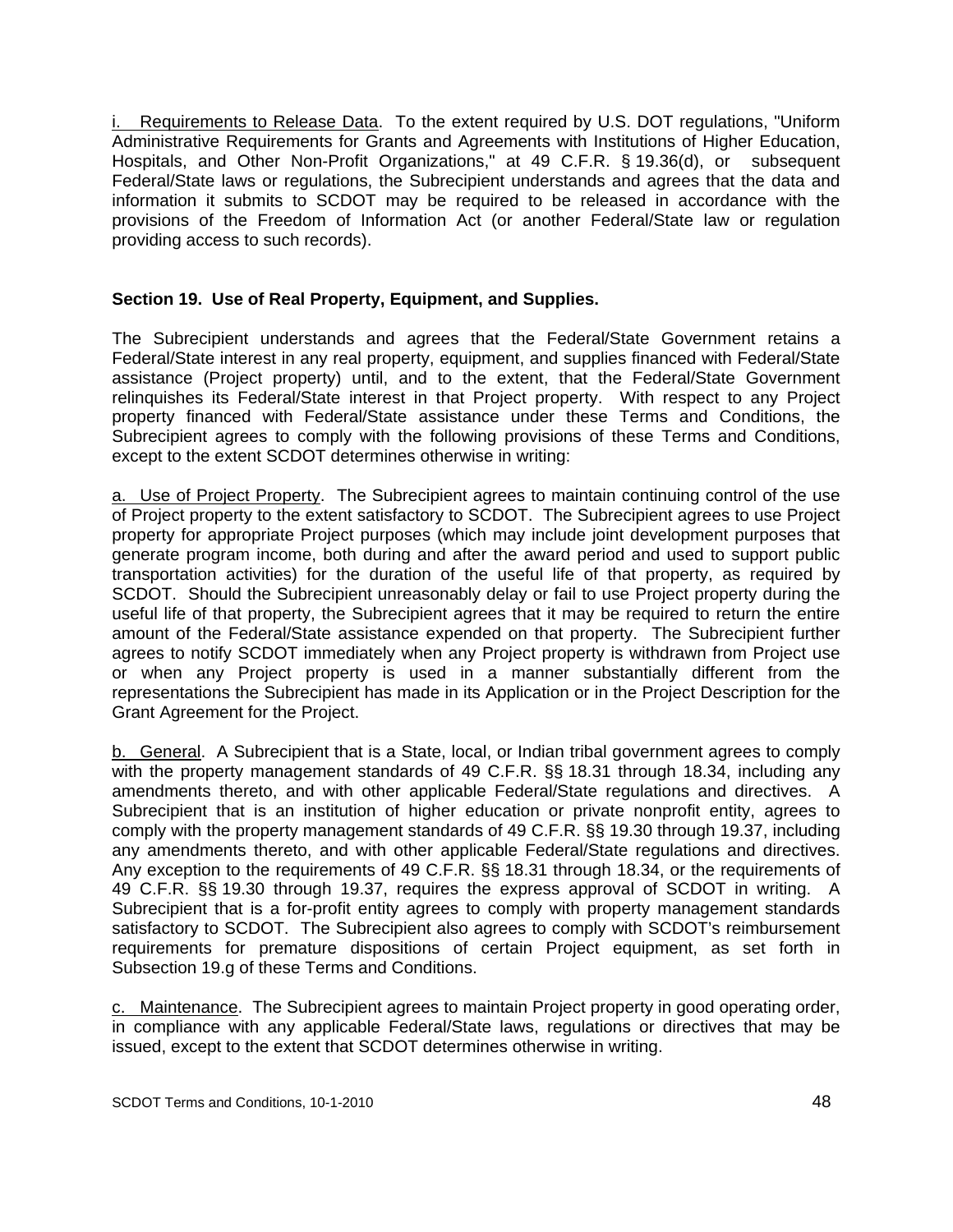d. Records. The Subrecipient agrees to keep satisfactory records pertaining to the use of Project property, and submit to SCDOT upon request such information as may be required to assure compliance with this Section 19 of these Terms and Conditions.

e. Incidental Use. The Subrecipient agrees that:

 (1) General. Any incidental use of Project property will not exceed that permitted under applicable Federal/State laws, regulations, and directives.

 (2) Alternative Fueling Facilities. In accordance with 49 U.S.C. § 5323(p), any incidental use of its federally financed alternative fueling facilities and equipment by nontransit public entities and private entities will be permitted, only if:

 (a) The incidental use does not interfere with the Subrecipient's Project or public transportation operations;

 (b) The Subrecipient fully recaptures all costs related to the incidental use from the nontransit public entity or private entity;

 (c) The Subrecipient uses revenues received from the incidental use in excess of costs for planning, capital, and operating expenses that are incurred in providing public transportation; and

(d) Private entities pay all applicable excise taxes on fuel.

f. Encumbrance of Project Property. Unless SCDOT approves otherwise in writing, the Subrecipient agrees to maintain satisfactory continuing control of Project property as follows:

 (1) Written Transactions. Absent the express consent of SCDOT, the Subrecipient agrees that it will not execute any transfer of title, lease, lien, pledge, mortgage, encumbrance, thirdparty contract, subagreement, grant anticipation note, alienation, innovative finance arrangement (such as a cross border lease, leveraged lease, or otherwise), or any other obligation pertaining to Project property, that in any way would affect the continuing Federal/State interest in that Project property.

 (2) Oral Transactions. Absent the express consent of SCDOT, the Subrecipient agrees that it will not obligate itself to any third-party with respect to Project property in any manner that would adversely affect the continuing Federal/State interest in any Project property.

 (3) Other Actions. The Subrecipient agrees that it will not take any action that would either adversely affect the Federal/State interest or adversely impair the Subrecipient's continuing control of the use of Project property.

g. Transfer of Project Property. The Subrecipient understands and agrees as follows:

 (1) Subrecipient Request. The Subrecipient may transfer any Project property financed with Federal/State assistance authorized under 49 U.S.C. chapter 53 to a local governmental authority to be used for any public purpose with no further obligation to SCDOT, provided the transfer is approved by SCDOT and FTA and conforms with the requirements of 49 U.S.C.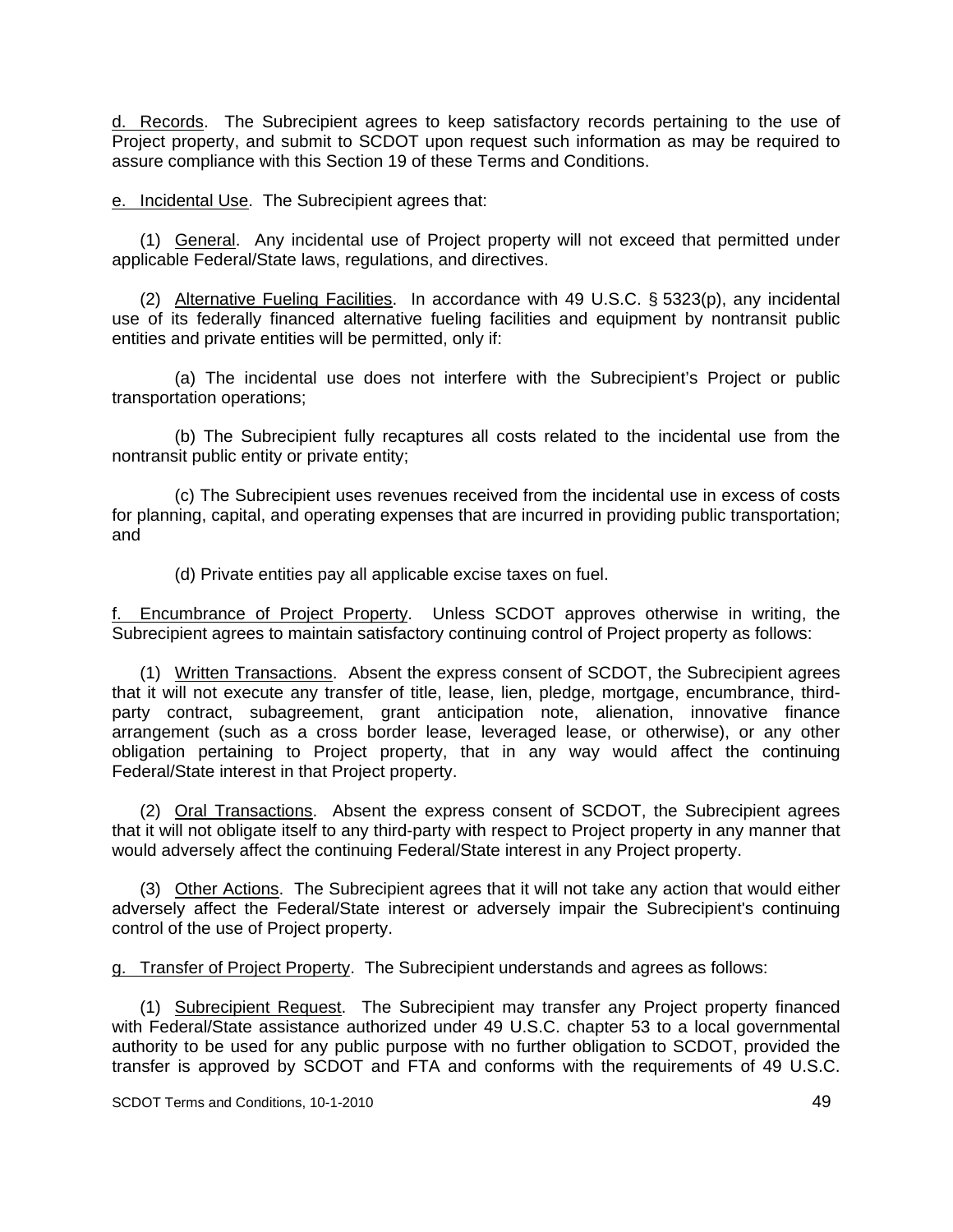§§ 5334(h)(1) through 5334(h)(3).

 (2) SCDOT Direction. The Subrecipient agrees that SCDOT may direct the disposition of, and even require the Subrecipient to transfer title to, any Project property financed with Federal/State assistance awarded for the Grant Agreement.

 (3) Leasing Project Property to Another Party. Unless SCDOT has determined or determines otherwise in writing, if the Subrecipient leases any Project property to another party, the Subrecipient agrees to retain ownership of the leased Project property, and assures that the lessee will use the Project property appropriately, either through a written lease between the Subrecipient and lessee, or another similar document. Upon request by SCDOT, the Subrecipient agrees to provide a copy of any relevant documents.

h. Disposition of Project Property. With prior SCDOT approval, the Subrecipient may sell, transfer, or lease Project property and use the proceeds to reduce the gross project cost of other eligible capital public transportation projects to the extent permitted by 49 U.S.C. § 5334(h)(4). The Subrecipient also agrees that SCDOT may establish the useful life of Project property, and that it will use Project property continuously and appropriately throughout the useful life of that property.

 (1) Project Property Whose Useful Life Has Expired. When the useful life of Project property has expired, the Subrecipient agrees to comply with SCDOT's disposition requirements.

 (2) Project Property Prematurely Withdrawn from Use. For Project property withdrawn from appropriate use before its useful life has expired, the Subrecipient agrees as follows:

 (a) Notification Requirement. The Subrecipient agrees to notify SCDOT immediately when any Project property is prematurely withdrawn from appropriate use, whether by planned withdrawal, misuse, or casualty loss.

 (b) Calculating the Fair Market Value of Prematurely Withdrawn Project Property. The Subrecipient agrees that the Federal/State Government retains an interest in the fair market value of Project property prematurely withdrawn from appropriate use. The amount of the Federal/State interest in the Project property shall be determined on the basis of the ratio of the Federal/State assistance made available for the property to the actual cost of the property. The Subrecipient agrees that the fair market value of Project property prematurely withdrawn from use will be calculated as follows:

 1. Equipment and Supplies. Unless otherwise determined in writing by SCDOT, the Subrecipient agrees that the fair market value of Project equipment and supplies shall be calculated by straight-line depreciation of that property, based on the useful life of the equipment or supplies as established or approved by SCDOT. The fair market value of Project equipment and supplies shall be the value immediately before the occurrence prompting the withdrawal of the equipment or supplies from appropriate use. In the case of Project equipment or supplies lost or damaged by fire, casualty, or natural disaster, the fair market value shall be calculated on the basis of the condition of the equipment or supplies immediately before the fire, casualty, or natural disaster, irrespective of the extent of insurance coverage. As authorized by 49 C.F.R. § 18.32(b), a State may use its own disposition procedures, provided that those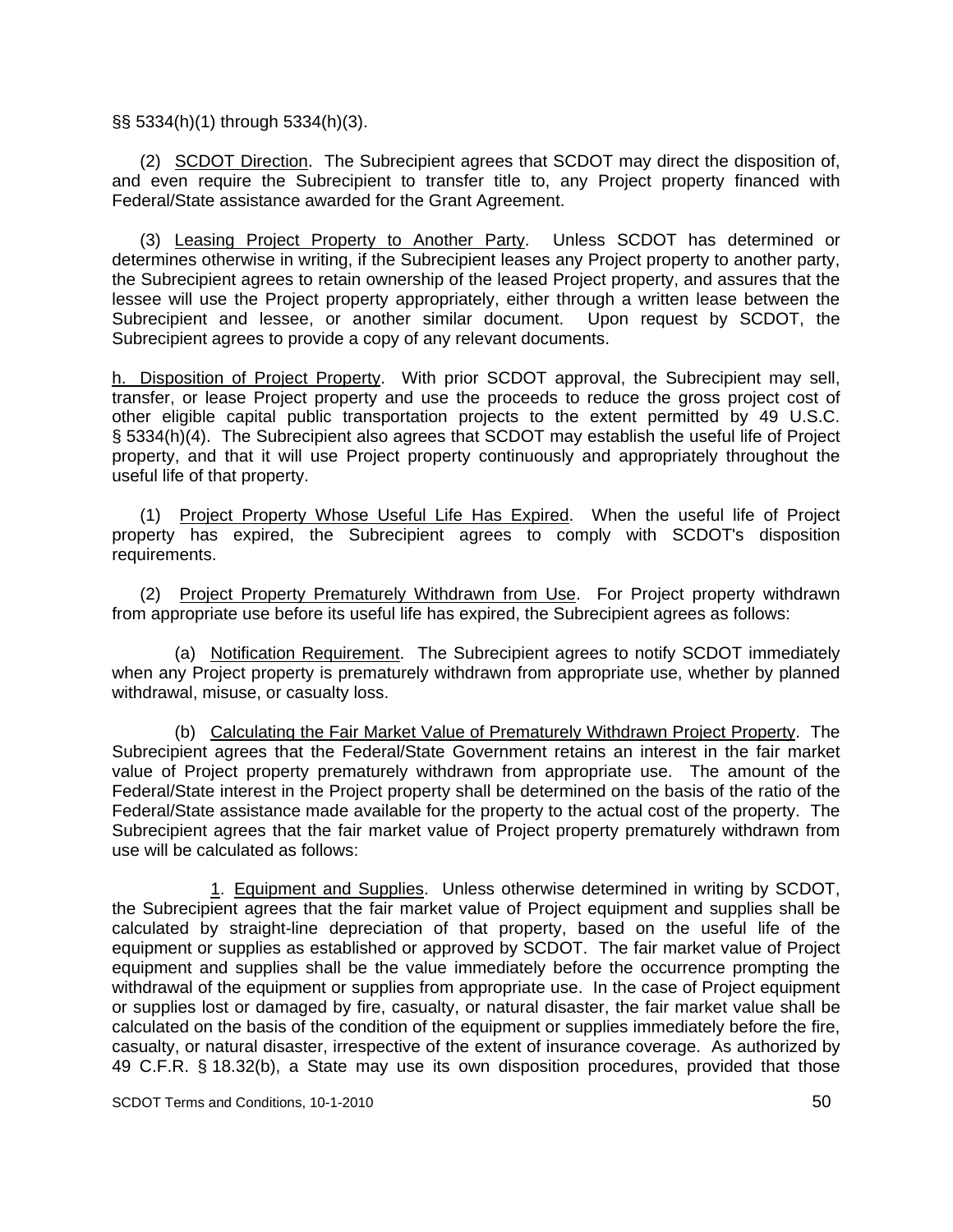procedures comply with the laws of that State.

 2. Real Property. The Subrecipient agrees that the fair market value of real property financed under the Project shall be determined by SCDOT either on the basis of competent appraisal based on an appropriate date approved by SCDOT, as provided by 49 C.F.R. Part 24, by straight line depreciation of improvements to real property coupled with the value of the land as determined by SCDOT on the basis of appraisal, or other Federal/State law or regulations that may be applicable.

 3. Exceptional Circumstances. The Subrecipient agrees that SCDOT or the Federal Government may require the use of another method to determine the fair market value of withdrawn Project property. In unusual circumstances, the Subrecipient may request that another reasonable valuation method be used including, but not limited to, accelerated depreciation, comparable sales, or established market values. In determining whether to approve such a request, SCDOT may consider any action taken, omission made, or unfortunate occurrence suffered by the Subrecipient pertaining to the preservation of Project property no longer used for appropriate purposes.

 (c) Financial Obligations to the Federal/State Government. Unless otherwise approved in writing by SCDOT, the Subrecipient agrees to remit to SCDOT the Federal/State interest in the fair market value of any Project property prematurely withdrawn from appropriate use. In the case of fire, casualty, or natural disaster, the Subrecipient may fulfill its obligations to remit the Federal/State interest by either:

 1. Investing an amount equal to the remaining Federal/State interest in like-kind property that is eligible for assistance within the scope of the Project that provided Federal/State assistance for the property that has been prematurely withdrawn from use; or

 2. Returning to SCDOT an amount equal to the remaining Federal/State interest in the withdrawn Project property.

i. Insurance Proceeds. If the Subrecipient receives insurance proceeds as a result of damage or destruction to the Project property, the Subrecipient agrees to:

 (1) Apply those insurance proceeds to the cost of replacing the damaged or destroyed Project property taken out of service, or

 (2) Return to SCDOT an amount equal to the remaining Federal/State interest in the damaged or destroyed Project property.

j. Transportation—Hazardous Materials. The Subrecipient agrees to comply with applicable requirements of U.S. Pipeline and Hazardous Materials Safety Administration regulations, "Shippers - General Requirements for Shipments and Packagings," 49 C.F.R. Part 173, in connection with the transportation of any hazardous materials.

k. Misused or Damaged Project Property. If any damage to Project property results from abuse or misuse occurring with the Subrecipient's knowledge and consent, the Subrecipient agrees to restore the Project property to its original condition or refund the value of the Federal/State interest in that property, as SCDOT may require.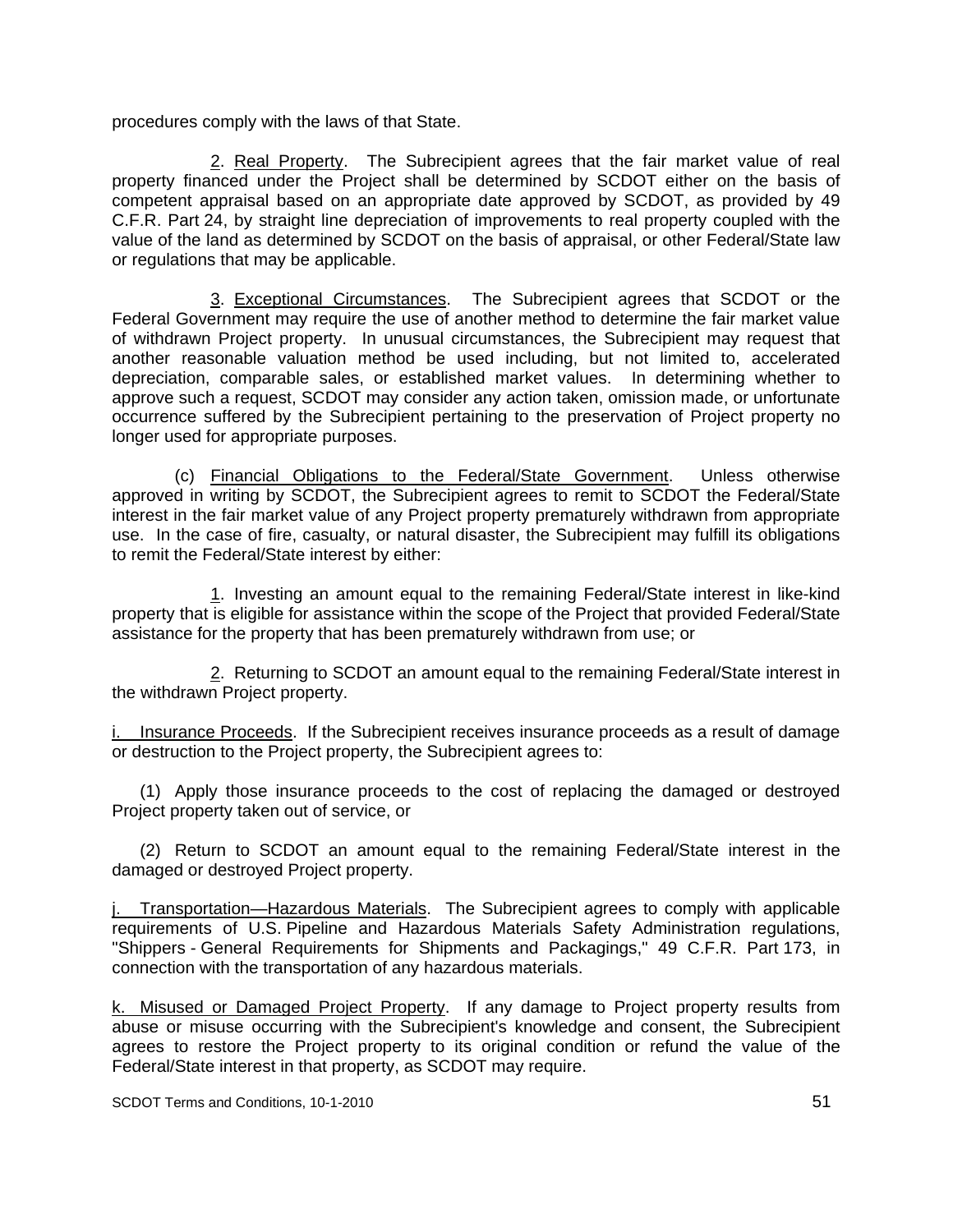l. Responsibilities After Project Closeout. The Subrecipient agrees that Project closeout will not change the Subrecipient's Project property management responsibilities as stated in Section 19 of these Terms and Conditions, and as may be set forth in subsequent Federal/State laws, regulations, and directives, except to the extent SCDOT determines otherwise in writing.

## **Section 20. Insurance.**

In addition to other insurance requirements that may apply, the Subrecipient agrees as follows:

a. Minimum Requirements. At a minimum, the Subrecipient agrees to comply with the insurance requirements normally imposed by the State and local laws, regulations, and ordinances, except to the extent that SCDOT determines otherwise in writing.

b. Flood Hazards. To the extent applicable, the Subrecipient agrees to comply with the flood insurance purchase provisions of section 102(a) of the Flood Disaster Protection Act of 1973, 42 U.S.C. § 4012a(a), with respect to any Project activity involving construction or an acquisition having an insurable cost of \$10,000 or more.

## **Section 21. Relocation.**

When relocation of individuals or businesses is required, the Subrecipient agrees as follows:

a. Relocation Protections. The Subrecipient agrees to comply with 49 U.S.C. § 5324(a), which requires compliance with the Uniform Relocation Assistance and Real Property Acquisition Policies Act of 1970, as amended, 42 U.S.C. §§ 4601 *et seq.*; and U.S. DOT regulations, "Uniform Relocation Assistance and Real Property Acquisition for Federal and Federally Assisted Programs," 49 C.F.R. Part 24, which provide for fair and equitable treatment of persons displaced as a result of Federal and federally assisted programs. These requirements apply to relocation in connection with all interests in real property acquired for the Project purposes irrespective of Federal participation in the costs of that real property.

b. Nondiscrimination in Housing. In carrying out its responsibilities to provide housing that may be required for compliance with Federal relocation requirements for individuals, the Subrecipient agrees to comply with Title VIII of the Civil Rights Act of 1968, as amended, 42 U.S.C. §§ 3601 *et seq*., and with Executive Order No. 12892, "Leadership and Coordination of Fair Housing in Federal Programs: Affirmatively Furthering Fair Housing," 42 U.S.C. § 3608 note, except to the extent the Federal/State Government determines otherwise in writing.

c. Prohibition Against Use of Lead-Based Paint. In undertaking construction or rehabilitation of residential structures on behalf of individuals affected by real property acquisition in connection with the Project, the Subrecipient agrees that it will not use lead-based paint, consistent with the prohibitions of section 401(b) of the Lead-Based Paint Poisoning Prevention Act, 42 U.S.C. § 4831(b), and the provisions of U.S. Housing and Urban Development regulations, "Lead-based Paint Poisoning in Certain Residential Structures," 24 C.F.R. Part 35.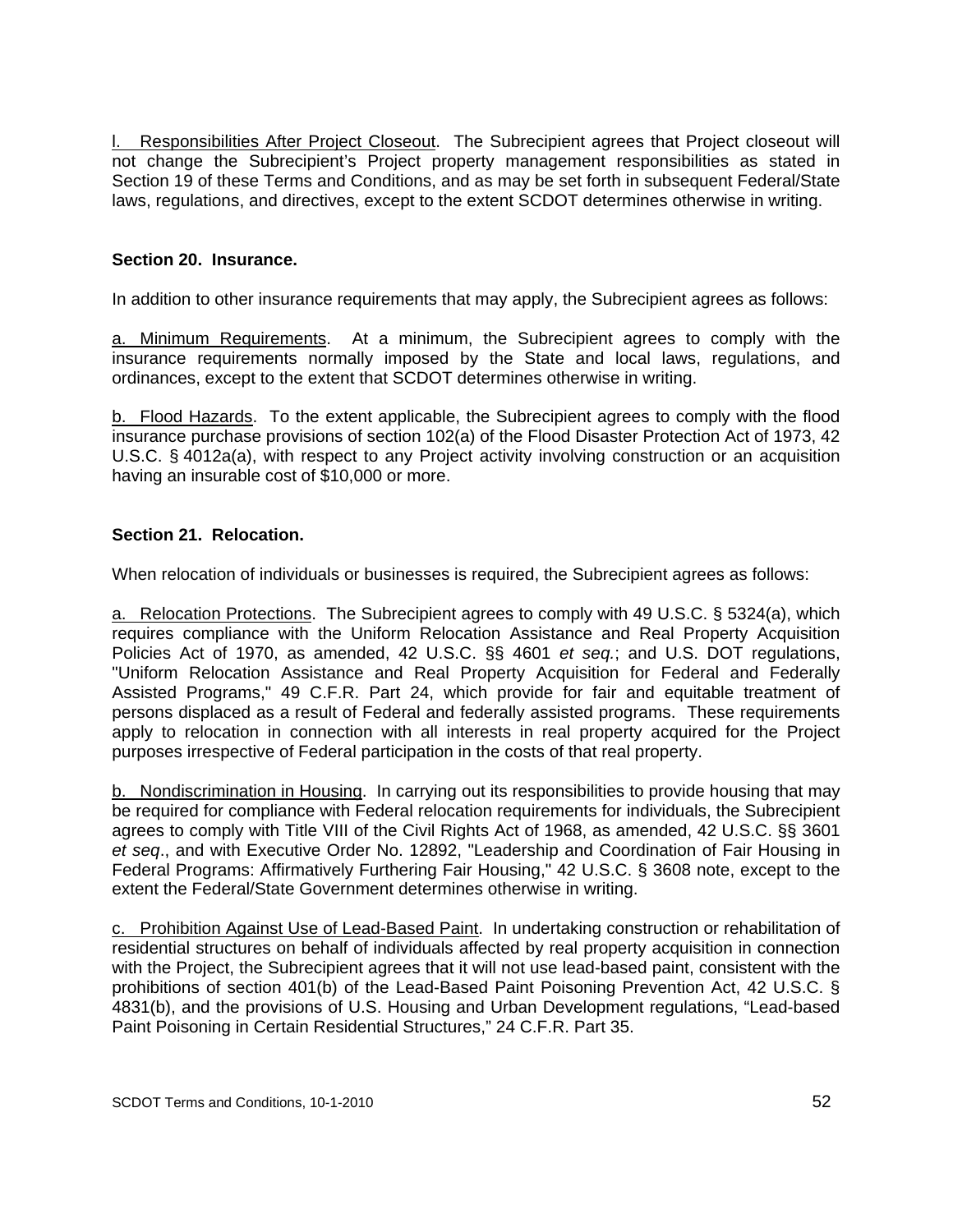## **Section 22. Real Property.**

For real property acquired with Federal/State assistance, the Subrecipient agrees as follows:

a. Land Acquisition. The Subrecipient agrees to comply with 49 U.S.C. § 5324(a), which requires compliance with the Uniform Relocation Assistance and Real Property Acquisition Policies Act of 1970, as amended, 42 U.S.C. §§ 4601 *et seq*.; and with U.S. DOT regulations, "Uniform Relocation Assistance and Real Property Acquisition for Federal and Federally Assisted Programs," 49 C.F.R. Part 24, which provides for fair and equitable treatment of persons whose property is acquired as a result of a Federal or federally assisted program. These requirements apply to all interests in real property acquired for Project purposes regardless of Federal participation in the cost of that real property.

b. Covenant Assuring Nondiscrimination. The Subrecipient agrees to include a covenant in the title of the real property acquired for the Project to assure nondiscrimination during the useful life of the Project.

c. Recording Title to Real Property. To the extent required by SCDOT, the Subrecipient agrees to record the Federal/State interest in title to real property used in connection with the Project.

d. SCDOT Approval of Changes in Real Property Ownership. The Subrecipient agrees that it will not dispose of, modify the use of, or change the terms of the real property title of, or any other interest in the site and facilities used in the Project without permission and instructions from SCDOT.

## **Section 23. Construction.**

Except to the extent SCDOT determines otherwise in writing, the Subrecipient agrees as follows:

a. Drafting, Review, and Approval of Construction Plans and Specifications. The Subrecipient agrees to comply with SCDOT requests pertaining to the drafting, review, and approval of construction plans and specifications.

b. Supervision of Construction. The Subrecipient agrees to provide and maintain competent and adequate engineering supervision at the construction site to ensure that the completed work conforms to the approved plans and specifications.

c. Construction Reports. The Subrecipient agrees to provide progress reports and other data and information as may be required by FTA or SCDOT.

d. Project Management for Major Capital Projects. To the extent applicable, the Subrecipient agrees to comply with FTA regulations, "Project Management Oversight," 49 C.F.R. Part 633, and any amendments thereto, and follow the most recent edition of FTA Circular 5800.1, "Safety and Security Management Guidance for Major Capital Projects," and any later versions thereto that FTA may issue.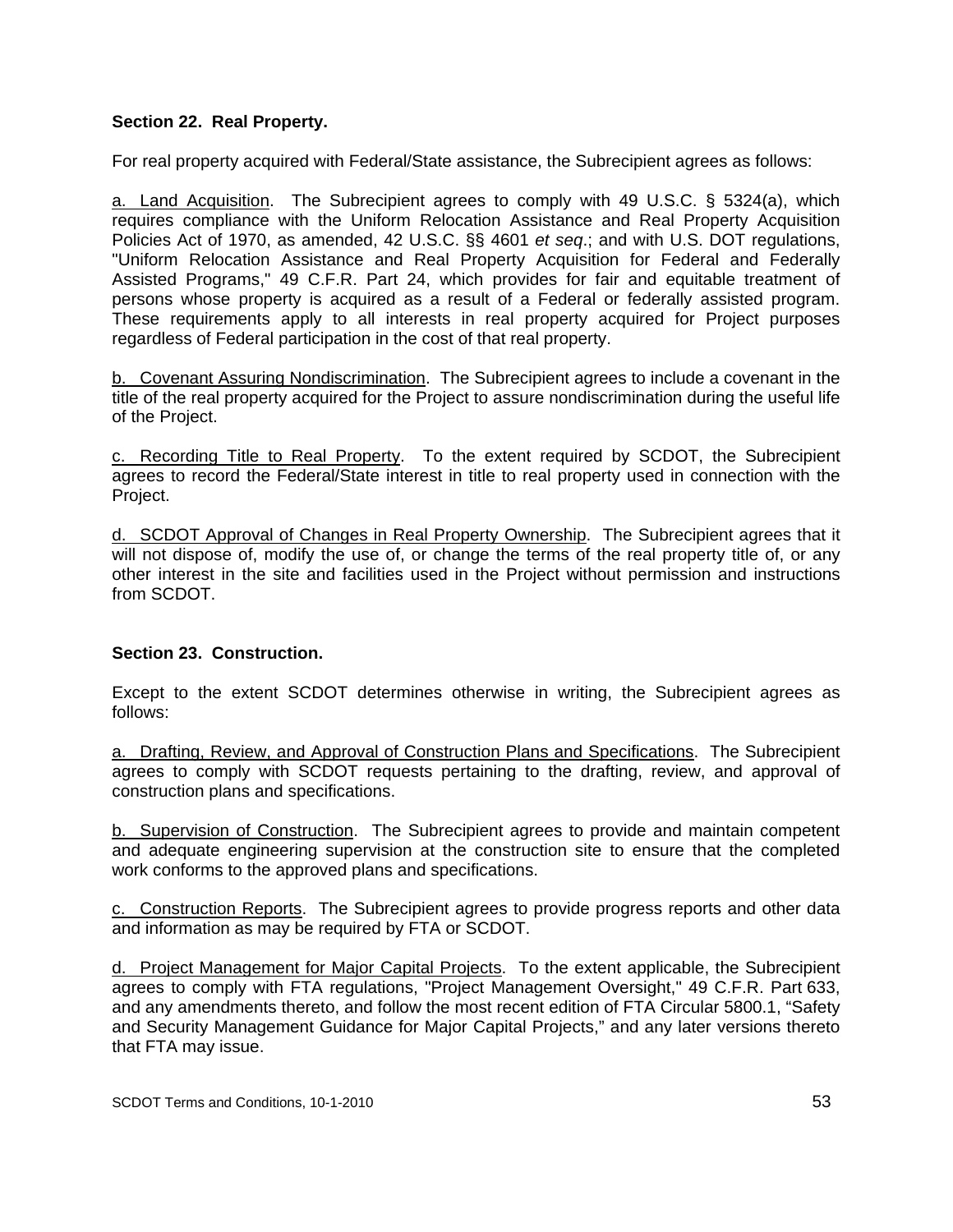e. Seismic Safety. The Subrecipient agrees to comply with the Earthquake Hazards Reduction Act of 1977, as amended, 42 U.S.C. §§ 7701 *et seq*., in accordance with Executive Order No. 12699, "Seismic Safety of Federal and Federally-Assisted or Regulated New Building Construction," 42 U.S.C. § 7704 note, and comply with implementing U.S. DOT regulations, "Seismic Safety," 49 C.F.R. Part 41 (specifically, 49 C.F.R. § 41.117).

### **Section 24. Employee Protections.**

a. Construction Activities. The Subrecipient agrees to comply, and assures the compliance of each third-party contractor and each subrecipient at any tier of the Project, with the following laws and regulations providing protections for construction employees:

 (1) Davis-Bacon Act, as amended, *40* U.S.C. §§ 3141 *et seq.*, pursuant to SCDOT enabling legislation requiring compliance with the Davis-Bacon Act at 49 U.S.C. § 5333(a), and implementing U.S. DOL regulations, "Labor Standards Provisions Applicable to Contracts Governing Federally Financed and Assisted Construction (also Labor Standards Provisions Applicable to Nonconstruction Contracts Subject to the Contract Work Hours and Safety Standards Act)," 29 C.F.R. Part 5;

 (2) Contract Work Hours and Safety Standards Act, as amended, 40 U.S.C. §§ 3701 *et seq.,* specifically, the wage and hour requirements of section 102 of that Act at 40 U.S.C. § 3702, and implementing U.S. DOL regulations, "Labor Standards Provisions Applicable to Contracts Governing Federally Financed and Assisted Construction (also Labor Standards Provisions Applicable to Nonconstruction Contracts Subject to the Contract Work Hours and Safety Standards Act)," 29 C.F.R. Part 5; and the safety requirements of section 107 of that Act at 40 U.S.C. § 3704, and implementing U.S. DOL regulations, "Safety and Health Regulations for Construction," 29 C.F.R. Part 1926; and

 (3) Copeland "Anti-Kickback" Act, as amended*,* 18 U.S.C. § 874, and 40 U.S.C. § 3145, and implementing U.S. DOL regulations, "Contractors and Subcontractors on Public Building or Public Work Financed in Whole or in part by Loans or Grants from the United States," 29 C.F.R. Part 3.

b. Activities Not Involving Construction. The Subrecipient agrees to comply, and assures the compliance of each third-party contractor and each subrecipient at any tier of the Project, with the employee protection requirements for nonconstruction employees of the Contract Work Hours and Safety Standards Act, as amended, 40 U.S.C. §§ 3701 *et seq.,* in particular with the wage and hour requirements of section 102 of that Act at 40 U.S.C. § 3702, and with implementing U.S. DOL regulations, "Labor Standards Provisions Applicable to Contracts Governing Federally Financed and Assisted Construction (also Labor Standards Provisions Applicable to Nonconstruction Contracts Subject to the Contract Work Hours and Safety Standards Act)," 29 C.F.R. Part 5.

Activities Involving Commerce. The Subrecipient agrees that the Fair Labor Standards Act, 29 U.S.C. §§ 201 *et seq*., applies to employees performing Project work involving commerce.

d. Public Transportation Employee Protective Arrangements. If the Grant Agreement for the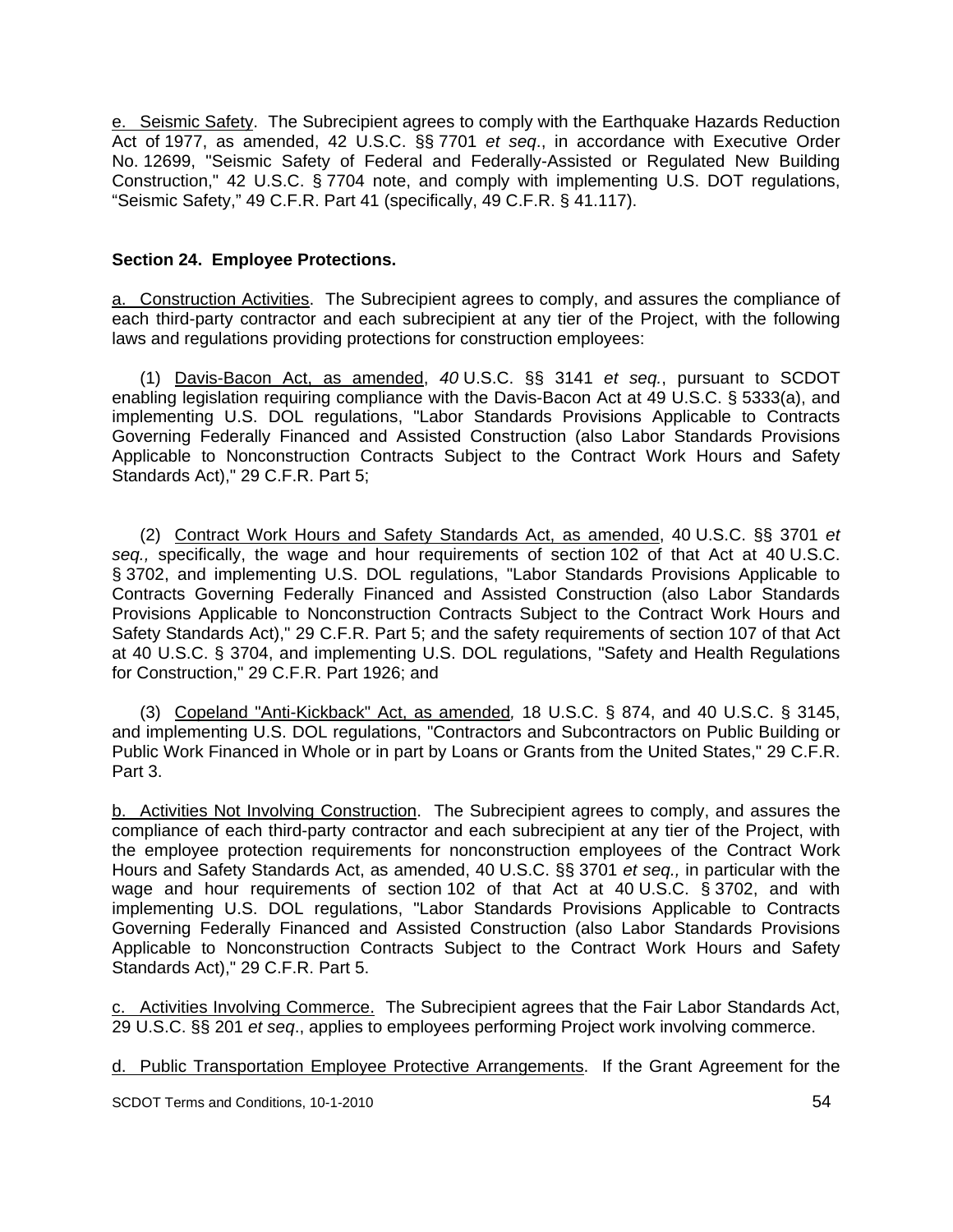Project indicates that public transportation employee protective arrangements required by U.S. DOL apply to public transportation operations performed in connection with the Project, the Subrecipient agrees to comply with the applicable requirements for its Project as follows:

 (1) Standard Public Transportation Employee Protective Arrangements. To the extent that the Project involves public transportation operations and as required by Federal law, the Subrecipient agrees to implement the Project in accordance with the terms and conditions that the U.S. Secretary of Labor has determined to be fair and equitable to protect the interests of any employees affected by the Project and that comply with the requirements of 49 U.S.C. § 5333(b), and in accordance with the U.S. DOL guidelines, "Section 5333(b), Federal Transit Law," 29 C.F.R. Part 215 and any amendments thereto. These terms and conditions are identified in U.S. DOT's certification of public transportation employee protective arrangements to SCDOT, the date of which appears in the Grant Agreement for the Project. The Subrecipient agrees to implement the Project in accordance with the conditions stated in that U.S. DOL certification. That certification and any documents cited therein are incorporated by reference and made part of the Grant Agreement for the Project. The requirements of this Subsection 24.d(1) of these Terms and Conditions do not apply to Projects for elderly individuals or individuals with disabilities that are authorized by 49 U.S.C. § 5310(a)(2) or subsection 3012(b) of SAFETEA-LU, Projects for nonurbanized areas authorized by 49 U.S.C. § 5311; or Projects for the over-the-road bus accessibility program authorized by section 3038 of TEA-21, as amended by sections 3039 of SAFETEA-LU, 49 U.S.C. § 5310 note. Separate requirements for those Projects are contained in Subsections 24.d(2),(3), and (4), respectively, of these Terms and Conditions.

 (2) Public Transportation Employee Protective Arrangements for Elderly Individuals and Individuals with Disabilities for the Elderly Individuals and Individuals with Disabilities Formula Program and Pilot Program. To the extent that the U.S. Secretary of Transportation has determined or determines in the future that employee protective arrangements required by 49 U.S.C. § 5333(b) are necessary or appropriate for a governmental authority Subrecipient participating in a Project authorized by 49 U.S.C. § 5310(b)(2) or subsection 3012(b) of SAFETEA-LU, 49 U.S.C. § 5310 note, the Subrecipient agrees to carry out the Project in compliance with the terms and conditions determined by the U.S. Secretary of Labor necessary to comply with the requirements of 49 U.S.C. § 5333(b), and the U.S. DOL guidelines, "Section 5333(b), Federal Transit Law," at 29 C.F.R. Part 215, and any amendments thereto. These terms and conditions are identified in the U.S. DOT's certification of public transportation employee protective arrangements to SCDOT, the date of which appears in the Grant Agreement. The Subrecipient agrees to implement the Project in compliance with the conditions stated in that U.S. DOL certification. That U.S. DOL certification and any documents cited therein are incorporated by reference and made part of the Grant Agreement.

 (3) Public Transportation Employee Protective Arrangements for Projects in Nonurbanized Areas Authorized by 49 U.S.C. § 5311. The Subrecipient agrees to comply with the terms and conditions of the Special Warranty for the Nonurbanized Area Program agreed to by the U.S. Secretaries of Transportation and Labor, dated May 31, 1979, U.S. DOL implementing procedures, and any revisions thereto.

(4) Employee Protective Arrangements for Projects Financed by the Over-the-Road Bus Accessibility Program. The Subrecipient agrees to comply with the terms and conditions of the Special Warranty for the Over-the-Road Bus Accessibility Program that is most current as of the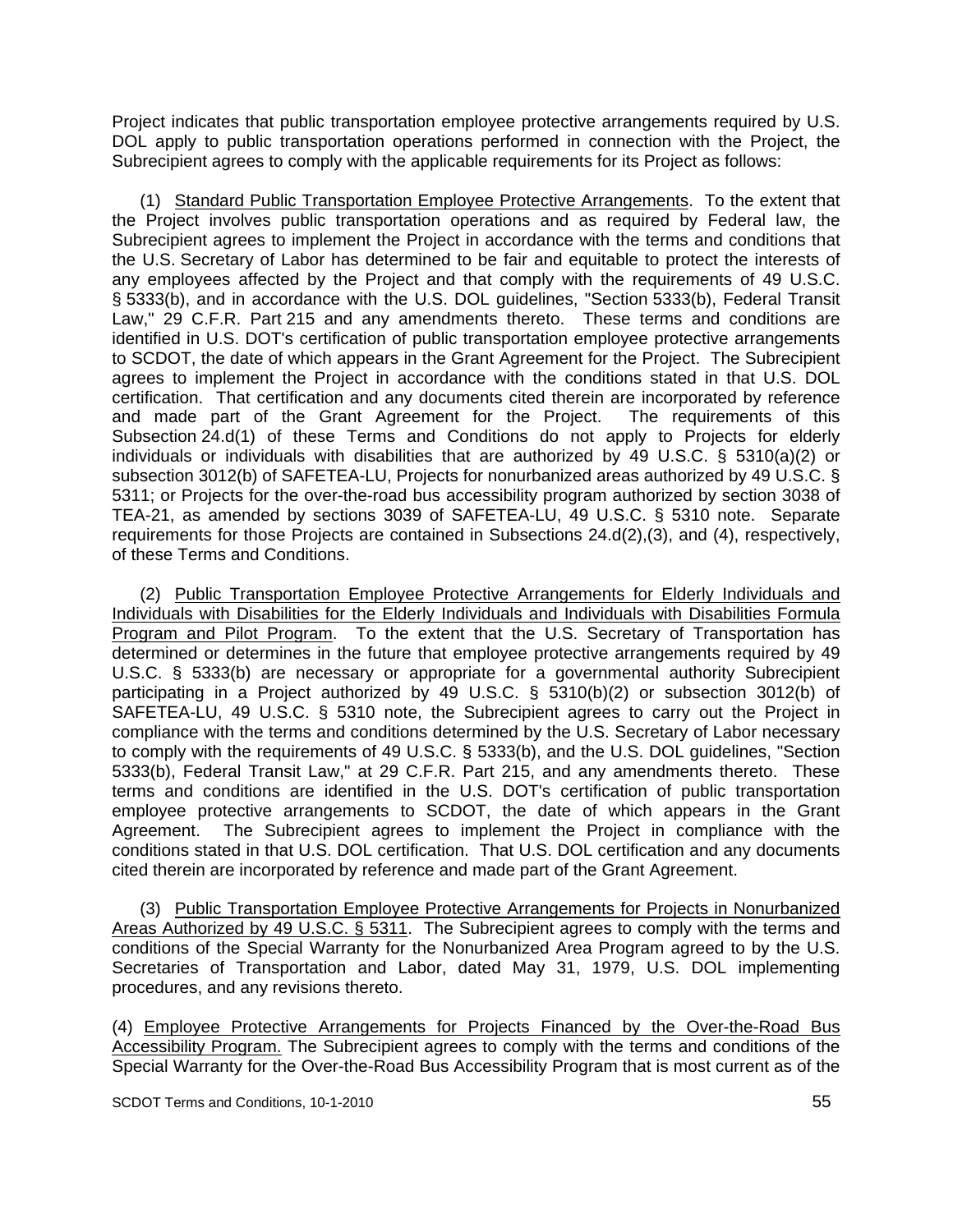date of execution of the Grant Agreement for the Project, and any alternative comparable arrangements specified by U.S. DOL for application to the Subrecipient's project, in accordance with U.S. DOL guidelines, "Section 5333(b), Federal Transit Law," 29 C.F.R. Part 215, and any revisions thereto. Any U.S.DOL Special Warranty that may be provided and any documents cited therein are incorporated by reference and made part of the Grant Agreement.

### **Section 25. Environmental Protections.**

The Subrecipient recognizes that many Federal and State laws imposing environmental and resource conservation requirements may apply to the Project. Some, but not all, of the major Federal/State laws that may affect the Project include: the National Environmental Policy Act of 1969, as amended, 42 U.S.C. §§4321 through 4335; the Clean Air Act, as amended, 42 U.S.C. §§ 7401 through 7671q and scattered sections of Title 29, United States Code; the Clean Water Act, as amended, 33 U.S.C. §§ 1251 through 1377; the Resource Conservation and Recovery Act, as amended, 42 U.S.C. §§ 6901 through 6992k; the Comprehensive Environmental Response, Compensation, and Liability Act, as amended, 42 U.S.C. §§ 9601 through 9675, as well as environmental provisions within Title 23, United States Code, and 49 U.S.C. chapter 53, the South Carolina Pollution Control Act, S.C. Code Ann. §§ 48-1-10, *et seq*., 1976, as amended, and the Storm Water Management and Sediment Reduction Act, S.C. Code. Ann. § 48-14-10, *et seq*., 1976, as amended. The Subrecipient also recognizes that U.S. EPA, FHWA, S.C. Department of Health and Environmental Control, S.C. Department of Natural Resources and other Federal/State agencies have issued, and in the future are expected to issue, Federal/State regulations and directives that may affect the Project. Thus, the Subrecipient agrees to comply, and assures the compliance of each lower-tier subrecipient and each thirdparty contractor, with any applicable Federal/State laws, regulations and directives in effect now or become effective in the future, except to the extent the Federal/State Government determines otherwise in writing. Listed below are environmental provisions of particular concern to SCDOT and the Subrecipient. The Subrecipient understands and agrees that those laws, regulations, and directives may not constitute the Subrecipient's entire obligation to meet all Federal/State environmental and resource conservation requirements.

a. National Environmental Policy. Federal assistance is contingent upon the Subrecipient's facilitating SCDOT's compliance with all applicable requirements and implementing regulations of the National Environmental Policy Act of 1969, as amended (NEPA), 42 U.S.C. §§ 4321 through 4335 (as restricted by 42 U.S.C. § 5159, if applicable); Executive Order No. 11514, as amended, "Protection and Enhancement of Environmental Quality," 42 U.S.C. § 4321 note; FTA statutory requirements at 49 U.S.C. § 5324(b); U.S. Council on Environmental Quality regulations pertaining to compliance with NEPA, 40 C.F.R. Parts 1500 through 1508; and joint FHWA/FTA regulations, "Environmental Impact and Related Procedures," 23 C.F.R. Part 771 and 49 C.F.R. Part 622, and other applicable Federal environmental protection regulations that may be promulgated at a later date. The Subrecipient agrees to comply with the applicable provisions of 23 U.S.C. § 139 pertaining to environmental procedures, and 23 U.S.C. § 326, pertaining to State responsibility for categorical exclusions, in accordance with the provisions of joint FHWA/FTA final guidance, "SAFETEA-LU Environmental Review Process (Public Law 109-59)," 71 Fed. Reg. 66576 *et seq*., November 15, 2006, and any applicable Federal/State directives that may be issued at a later date, except to the extent that SCDOT determines otherwise in writing.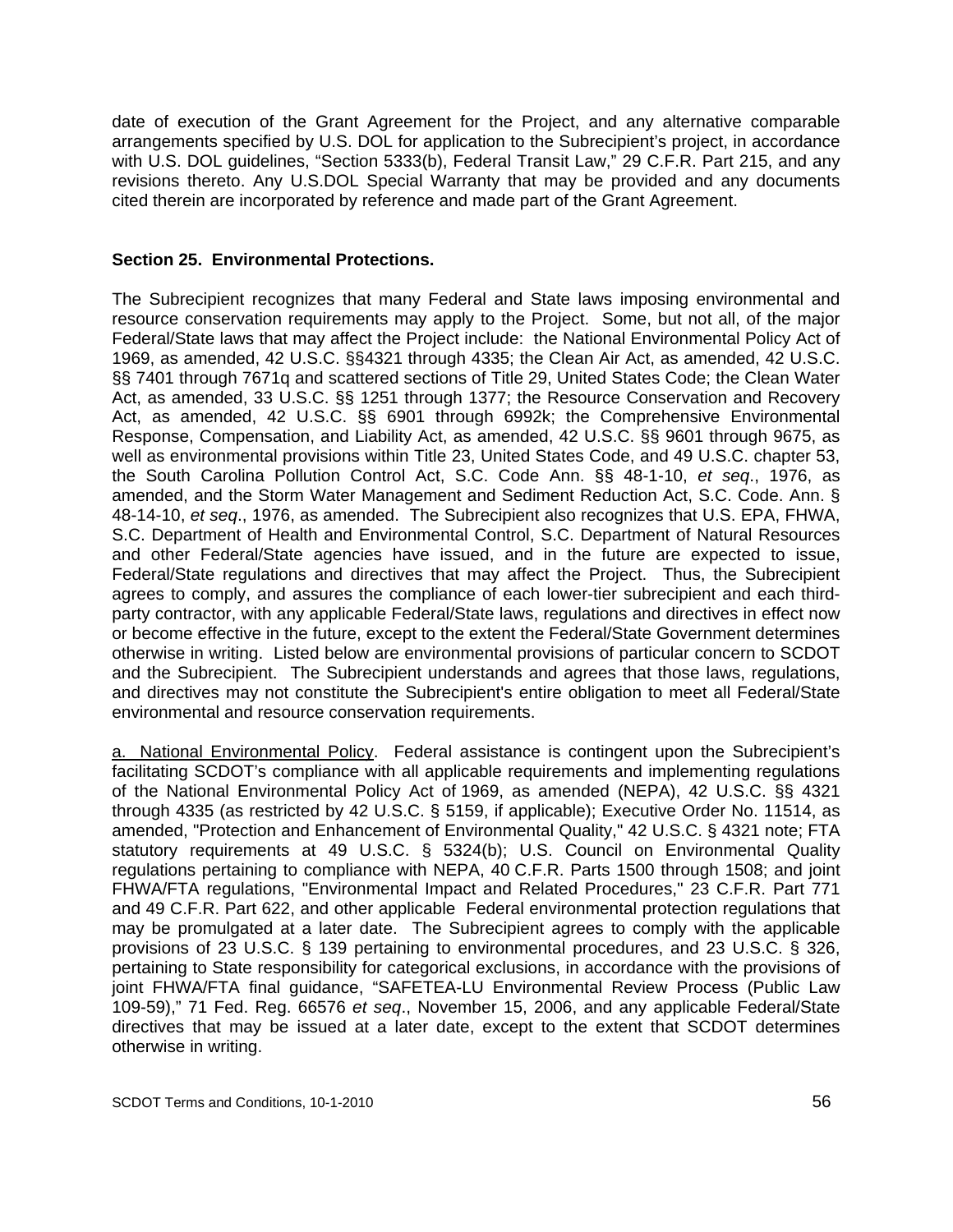b. Air Quality. Except to the extent the Federal/State Government determines otherwise in writing, the Subrecipient agrees to comply with all applicable Federal laws, regulations, and directives implementing the Clean Air Act, as amended, 42 U.S.C. §§ 7401 through 7671q. In addition:

 (1) The Subrecipient agrees to comply with the applicable requirements of section 176(c) of the Clean Air Act, 42 U.S.C. § 7506(c); with EPA regulations, "Determining Conformity of Federal Actions to State or Federal Implementation Plans," 40 C.F. R. Part 93, Subpart A; and with any other applicable Federal conformity regulations that may be promulgated at a later date. To support the requisite air quality conformity finding for the Project, the Subrecipient agrees to implement each air quality mitigation or control measure incorporated in the applicable documents accompanying the approval of the Project. The Subrecipient further agrees that any Project identified in an applicable State Implementation Plan (SIP) as a Transportation Control Measure will be wholly consistent with the design concept and scope of the Project described in the SIP.

 (2) U.S. EPA also imposes requirements implementing the Clean Air Act, as amended, that may apply to public transportation operators, particularly operators of large public transportation bus fleets. Accordingly, to the extent they apply to the Project, the Subrecipient agrees to comply with U.S. EPA regulations.: "Control of Air Pollution from Mobile Sources," 40 C.F.R. Part 85; "Control of Air Pollution from New and In-Use Motor Vehicles and New and In-Use Motor Vehicle Engines," 40 C.F.R. Part 86; and "Fuel Economy of Motor Vehicles," 40 C.F.R. Part 600, and any revisions thereto.

 (3) The Subrecipient agrees to comply with the notice of violating facility provisions of Section 306 of the Clean Air Act, as amended, 42 U.S.C. § 7414, and facilitate compliance with Executive Order No. 11738, "Administration of the Clean Air Act and the Federal Water Pollution Control Act with Respect to Federal Contracts, Grants, or Loans," 42 U.S.C. § 7606 note.

c. Clean Water. Except to the extent the Federal/State Government determines otherwise in writing, the Subrecipient agrees to comply with all applicable Federal laws and regulations and follow applicable Federal/State directives implementing the Clean Water Act, as amended, 33 U.S.C. §§ 1251 through 1377*.* Specifically:

 (1) The Subrecipient agrees to protect underground sources of drinking water in compliance with the Safe Drinking Water Act of 1974, as amended, 42 U.S.C. §§ 300f through 300j-6.

 (2) The Subrecipient agrees to comply with the notice of violating facility provisions of Section 508 of the Clean Water Act, as amended, 33 U.S.C. § 1368, and facilitate compliance with Executive Order No. 11738, "Administration of the Clean Air Act and the Federal Water Pollution Control Act with Respect to Federal Contracts, Grants, or Loans," 42 U.S.C. § 7606 note.

d. Use of Public Lands. The Subrecipient agrees that in implementing its Project, it will not use any publicly owned land from a park, recreation area, or wildlife or waterfowl refuge of national, State, or local significance as determined by the Federal, State, or local officials having jurisdiction thereof, unless the Federal/State Government makes the findings required by 49 U.S.C. § 303. The Subrecipient also agrees to comply with joint FHWA/FTA regulations, "Parks,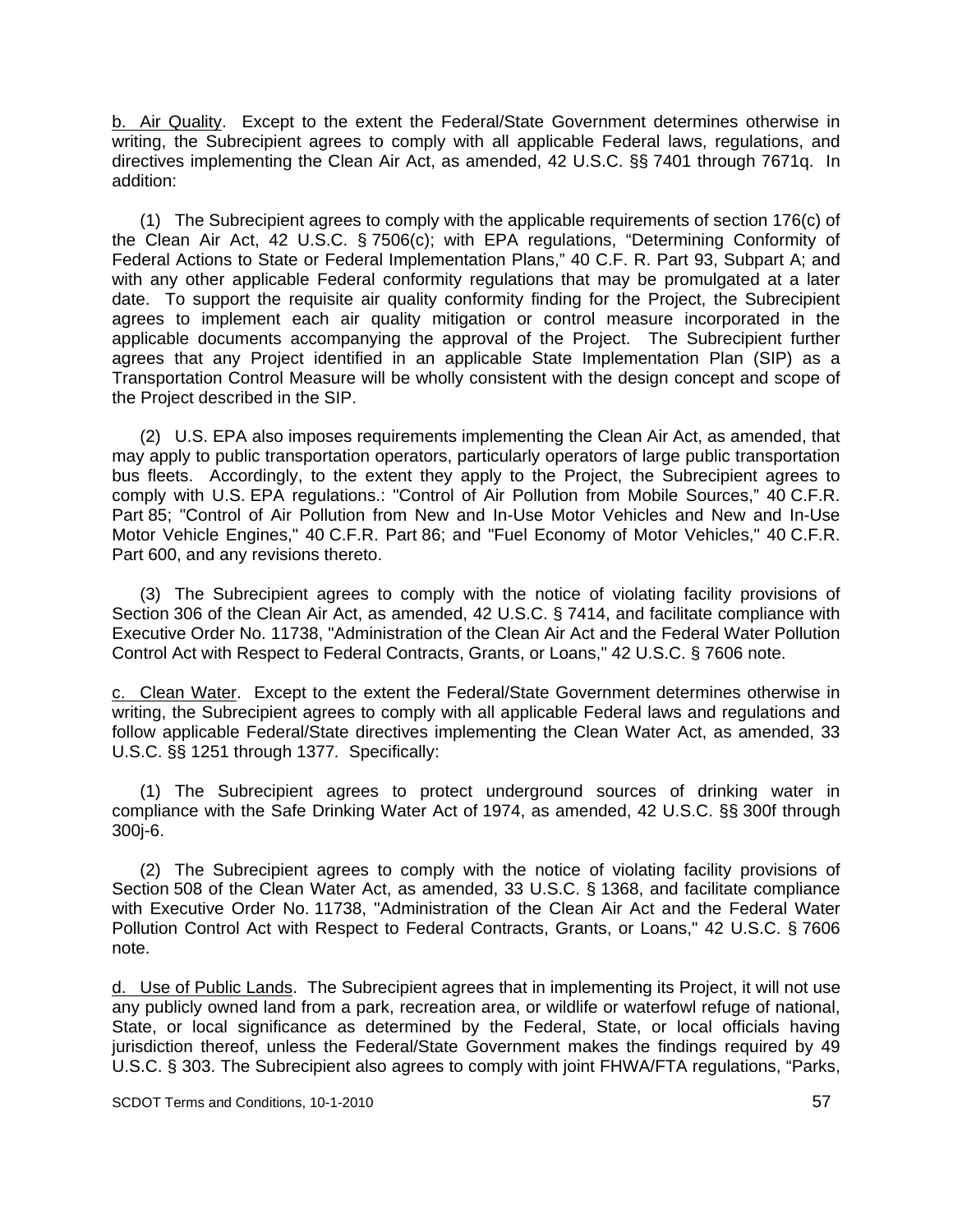Recreation Areas, Wildlife and Waterfowl Refuges, and Historic Sites," 23 C.F.R. Part 774, and referenced in 49 C.F.R. Part 622.

e. Wild and Scenic Rivers. The Subrecipient agrees to comply with applicable provisions of the Wild and Scenic Rivers Act of 1968, as amended, 16 U.S.C. §§ 1271 through 1287, relating to protecting components of the national wild and scenic rivers system; with applicable implementing U.S. Forest Service regulations, "Wild and Scenic Rivers," 36 C.F.R. Part 297, and with applicable implementing U.S. Bureau of Land Management regulations, "Management Areas," 43 C.F.R. Part 8350.

f. Coastal Zone Management. The Subrecipient agrees to assure Project consistency with the approved State management program developed under the Coastal Zone Management Act of 1972, as amended, 16 U.S.C. §§ 1451 through 1465.

g. Wetlands. The Subrecipient agrees to facilitate compliance with the protections for wetlands of Executive Order No. 11990, as amended, "Protection of Wetlands," at 42 U.S.C. § 4321 note.

h. Floodplains. The Subrecipient agrees to facilitate compliance with the flood hazards protections in floodplains in accordance with Executive Order No. 11988, as amended, "Floodplain Management," 42 U.S.C. § 4321 note.

i. Endangered Species and Fisheries Conservation. The Subrecipient agrees to comply with applicable protections for endangered species of the Endangered Species Act of 1973, as amended, 16 U.S.C. §§ 1531 through 1544, and the Magnuson Stevens Fisheries Conservation Act, as amended, 16 U.S.C. §§ 1801, *et seq*.

j. Historic Preservation. The Subrecipient agrees as follows:

(1) The Subrecipient agrees that in implementing its Project, it will not use any land from a historic site that is on or eligible for inclusion on the National Register of Historic Places, unless the Federal/State Government makes the findings required by 49 U.S.C. § 303.

(2) The Subrecipient agrees to encourage compliance with the Federal historic and archaeological preservation requirements of section 106 of the National Historic Preservation Act, as amended, 16 U.S.C. § 470f; Executive Order No. 11593, "Protection and Enhancement of the Cultural Environment," 16 U.S.C. § 470 note; and the Archaeological and Historic Preservation Act of 1974, as amended, 16 U.S.C. §§ 469a through 469c, as follows:

(a) In accordance with U.S. Advisory Council on Historic Preservation regulations, "Protection of Historic and Cultural Properties," 36 C.F.R. Part 800, the Recipient agrees to consult with the State Historic Preservation Officer concerning investigations to identify properties and resources included or eligible for inclusion in the National Register of Historic Places that may be affected by the Project, and agrees to notify SCDOT of affected properties.

 (b) The Subrecipient agrees to comply with all applicable Federal/State regulations and directives to avoid or mitigate adverse effects on those historic properties, except to the extent the Federal/State Government determines otherwise in writing.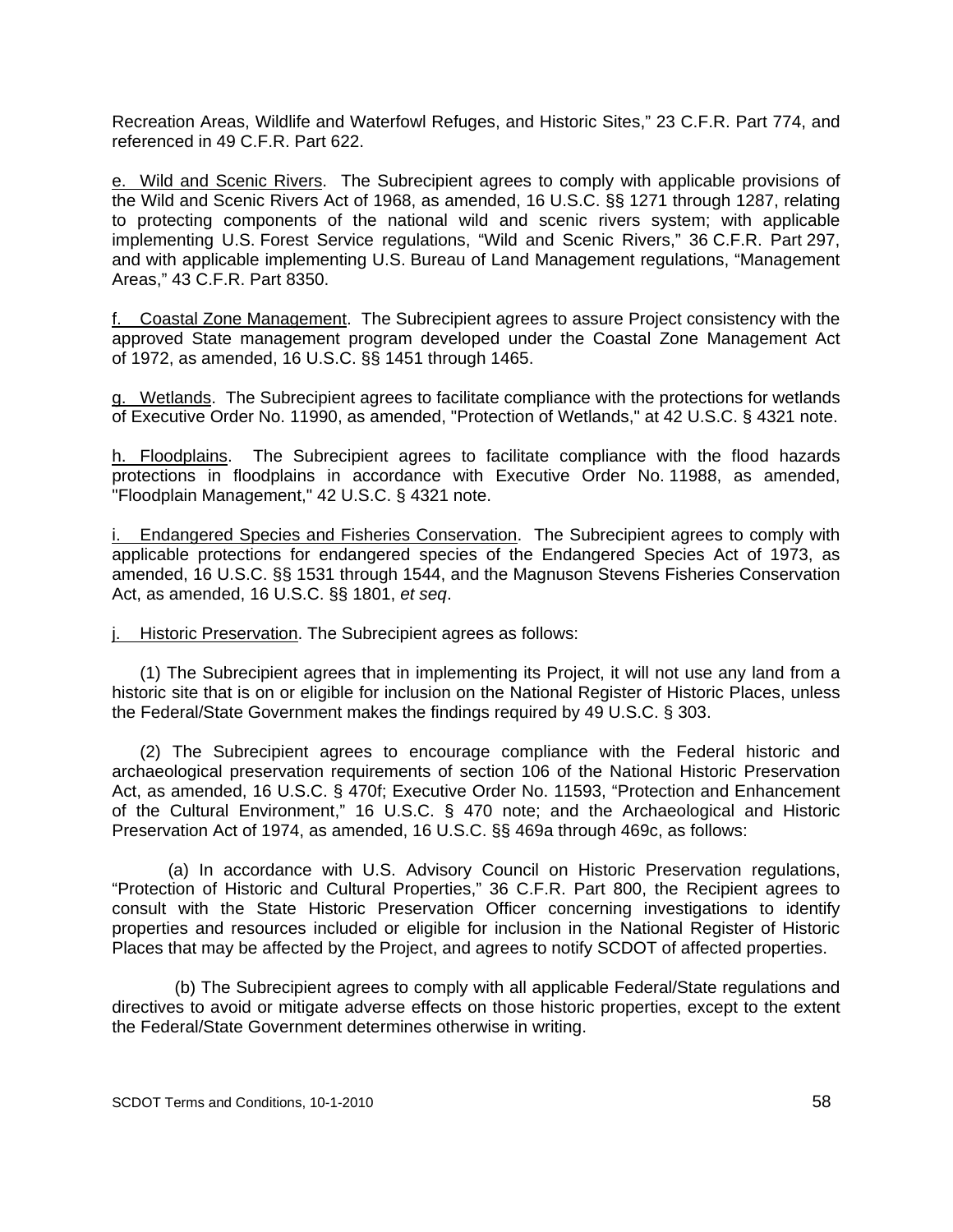k. Indian Sacred Sites. The Subrecipient agrees to facilitate compliance with the preservation of places and objects of religious importance to American Indians, Eskimos, Aleuts, and Native Hawaiians, in accordance with the American Indian Religious Freedom Act, 42 U.S.C. § 1996, and with Executive Order No. 13007, "Indian Sacred Sites," 42 U.S.C. § 1996 note, except to the extent that SCDOT determines otherwise in writing.

l. Mitigation of Adverse Environmental Effects. Should the proposed Project cause or result in adverse environmental effects, the Subrecipient agrees to take all reasonable measures to minimize the impact of those adverse effects, as required by 49 U.S.C. § 5324(b), and other applicable Federal/State laws and regulations, including 23 C.F.R. Part 771 and 49 C.F.R. Part 622. The Subrecipient agrees to comply with all environmental mitigation measures that may be identified as commitments in applicable environmental documents, (*i.e*., environmental assessments, environmental impact statements, memoranda of agreement, and other documents as required by 49 U.S.C. § 303). The Subrecipient also agrees to comply with any conditions the Federal/State Government might impose in a finding of no significant impact or record of decision. The Subrecipient also agrees that any deferred mitigation measures will be incorporated by reference and made part of the Grant Agreement for the Project The Subrecipient agrees that any deferred mitigation measures will be incorporated by reference and made part of the Federal/State Government Grant Agreement for the Project as soon as the agreement with Federal/State Government is reached. The Subrecipient agrees that those mitigation measures agreed upon may not be modified or withdrawn without the express written approval of SCDOT.

## **Section 26. Energy Conservation.**

The Subrecipient agrees to comply with applicable mandatory energy efficiency standards and policies of applicable State energy conservation plans issued in accordance with the Energy Policy and Conservation Act, as amended, 42 U.S.C. §§ 6321 *et seq.,* except to the extent that SCDOT determines otherwise in writing. To the extent applicable, the Subrecipient agrees to perform an energy assessment for any building constructed, reconstructed, or modified with Federal/State assistance, as provided in FTA regulations, "Requirements for Energy Assessments," 49 C.F.R. Part 622, Subpart C.

## **Section 27. State Management and Monitoring Systems.**

The Subrecipient agrees to comply with joint FHWA/FTA regulations, "Management and Monitoring Systems," 23 C.F.R. Parts 500, Parts A and B, and FTA regulations, "Transportation Infrastructure Management," 49 C.F.R. Part 614, to the extent applicable.

## **Section 28. Charter Service Operations.**

The Subrecipient agrees that neither it nor any public transportation operator performing work in connection with a Project financed under 49 U.S.C. chapter 53 or under 23 U.S.C. §§ 133 or 142, will engage in charter service operations, except as authorized by 49 U.S.C. § 5323(d) and FTA regulations, "Charter Service," 49 C.F.R. Part 604, and any Charter Service regulations or FTA directives that may be issued, except to the extent that SCDOT determines otherwise in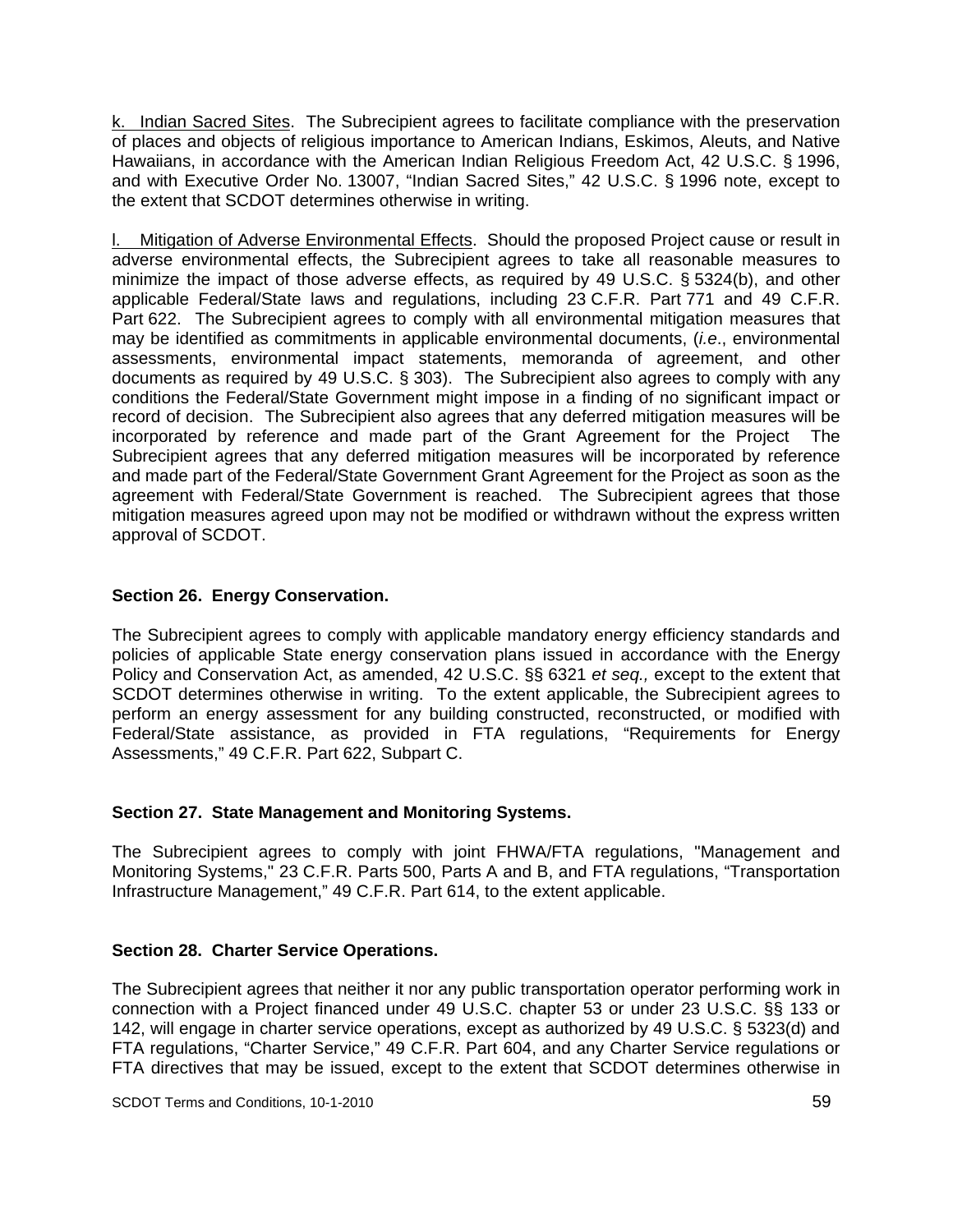writing. The Charter Service Agreement the Subrecipient has selected in its latest annual Certifications and Assurances is incorporated by reference and made part of the Grant Agreement for the Project. If the Subrecipient has failed to select the Charter Service Agreement in its latest annual Certifications and Assurances to SCDOT and does conduct charter service operations prohibited by FTA's Charter Service regulations, the Subrecipient understands and agrees that: (1) the requirements of FTA's Charter Service regulations and any amendments thereto will apply to any charter service it or its sub-subrecipients, lessees, thirdparty contractors, or other participants in the Project provide; (2) the definitions of FTA's Charter Service regulations will apply to the Subrecipient's charter operations, and (3) a pattern of violations of FTA's Charter Service regulations may require corrective measures and imposition of remedies, including barring the subrecipient, lessee, third-party contractor, or other participant in the Project operating public transportation under the Project from receiving Federal/State financial assistance from FTA/SCDOT, or withholding an amount of Federal assistance as set forth in Appendix D to FTA's Charter Service regulations.

## **Section 29. School Transportation Operations.**

The Subrecipient agrees that neither it nor any public transportation operator performing work in connection with a Project financed under 49 U.S.C. chapter 53, or under 23 U.S.C. §§ 133 or 142 will engage in school transportation operations for the transportation of students or school personnel exclusively in competition with private school transportation operators, except as authorized by 49 U.S.C. §§ 5323(f) or (g), as applicable, and FTA regulations, "School Bus Operations," 49 C.F.R. Part 605, and any subsequent School Transportation Operations regulations or FTA directives that may be issued, except to the extent that SCDOT determines otherwise in writing. Any school transportation operations agreement required by FTA regulations is incorporated by reference and made part of the Grant Agreement for the Project. The Subrecipient understands and agrees that if it or an operator violates that school transportation operations agreement, the violator will be barred from receiving Federal transit assistance in an amount to be determined by SCDOT, FTA or U.S. DOT.

#### **Section 30. Metric System.**

To the extent U.S. DOT or FTA directs, the Subrecipient agrees to use the metric system of measurement in its Project activities, in accordance with the Metric Conversion Act, as amended by the Omnibus Trade and Competitiveness Act, 15 U.S.C. §§ 205a *et seq.*; Executive Order No. 12770, "Metric Usage in Federal Government Programs," 15 U.S.C. § 205a note; and U.S. DOT or FTA regulations and directives. As practicable and feasible, the Subrecipient agrees to accept products and services with dimensions expressed in the metric system of measurement.

## **Section 31. Geographic Information and Related Spatial Data.**

In accordance with U.S. OMB Circular A-16, "Coordination of Geographic Information and Related Spatial Data Activities," August 19, 2002, the Subrecipient agrees to implement its Project so that any activities involving spatial data and geographic information systems activities financed directly or indirectly, in whole or in part, by Federal/State assistance, are or will be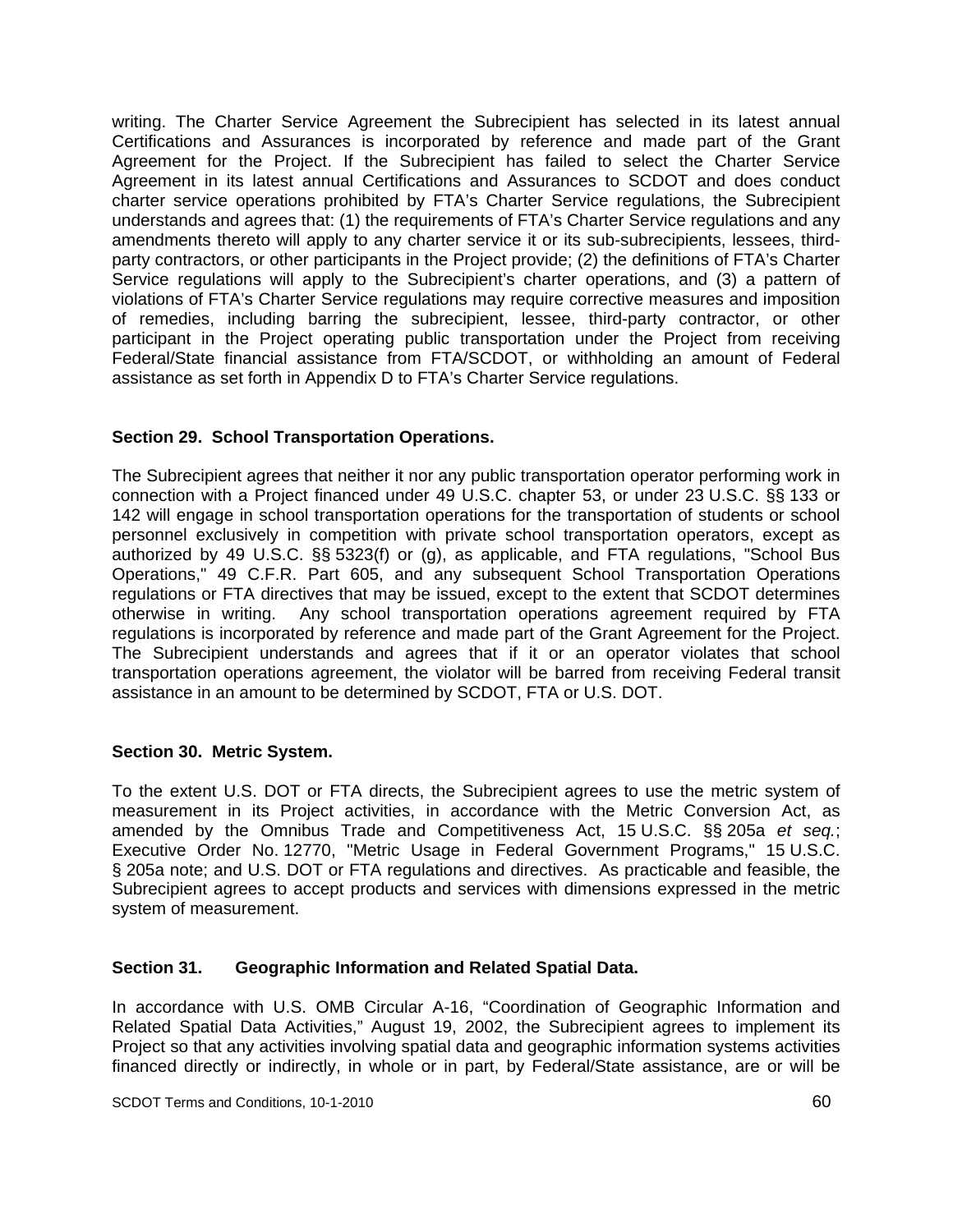consistent with the National Spatial Data Infrastructure promulgated by the Federal Geographic Data Committee, except to the extent that SCDOT determines otherwise in writing.

#### **Section 32. Substance Abuse.**

To the extent applicable, the Subrecipient agrees to comply with the following Federal regulations:

a. Drug-Free Workplace. U.S. OMB Guidance, "Governmentwide Requirements for Drug-Free Workplace (Financial Assistance)," 2 C.F.R. Part 182, and U.S. DOT regulations, "Governmentwide Requirements for Drug-Free Workplace (Financial Assistance)," 49 C.F.R. Part 32, that implement the Drug-Free Workplace Act of 1988,, as amended, 41 U.S.C. §§ 702 *et seq*., including any amendments to these U.S. DOT regulations when they are promulgated. b. Alcohol Misuse and Prohibited Drug Use. FTA regulations, "Prevention of Alcohol Misuse and Prohibited Drug Use in Transit Operations," 49 C.F.R. Part 655, that implement 49 U.S.C. § 5331.

### **Section 33. Motor Carrier Safety**.

To the extent applicable, the Subrecipient agrees to comply with, and assures the compliance of its Subrecipients, lessees, and third-party contractors with the following U.S. Federal Motor Carrier Safety Administration (U.S. FMCSA) regulations:

a. Financial Responsibility. The Subrecipient agrees as follows:

 (1) To the extent that the Subrecipient is engaged in interstate commerce and not within a defined commercial zone, the Subrecipient agrees to comply with U.S. FMCSA regulations, "Minimum Levels of Financial Responsibility for Motor Carriers," 49 U.S.C. Part 387, setting forth requirements for economic registration and insurance requirements. For Subrecipients of Federal assistance under 49 U.S.C. §§ 5307, 5310, or 5311 with interstate transit operations, 49 C.F.R. Part 387 is modified by 49 U.S.C. § 31138(e)(4) which reduces the amount of insurance required of such Subrecipients to the highest amount of any state in which the transit provider operates.

 (2). To the extent that the Subrecipient is engaged in interstate commerce and not within a defined commercial zone and is not a unit of government (defined as Federal Government, a state, any political subdivision of a state or any agency established under a compact between states), the Subrecipient agrees to comply with U.S. FMCSA regulations, Part 387, Subpart B, "Federal Motor Carrier Safety Regulations," and also with 49 CFR Parts 390 through 396.

b. Driver Qualifications. The Subrecipient agrees to comply with U.S. FMCSA's regulations, "Commercial Driver's License Standards, Requirements, and Penalties," 49 C.F.R. Part 383.

c. Substance Abuse Rules for Motor Carriers. The Subrecipient agrees to comply with U.S. FMCSA's regulations, "Drug and Alcohol Use and Testing Requirements," 49 C.F.R. Part 382, and implementing Federal guidance that applies to transit providers that operate a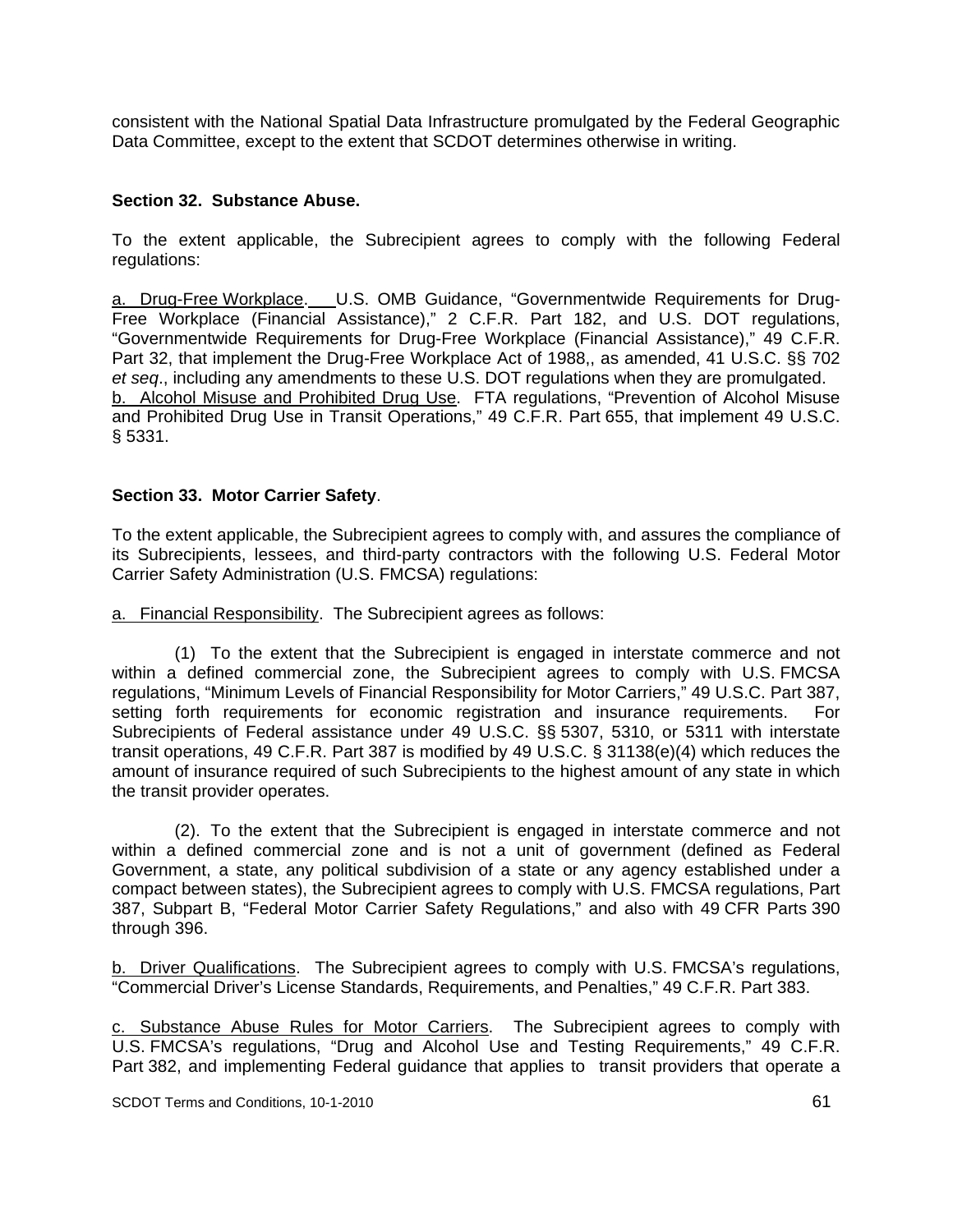commercial motor vehicle that has a gross vehicle weight rating over 26,000 pounds or is designed to transport sixteen (16) or more passengers, including the driver.

#### **Section 34. State Safety Oversight of Rail Fixed Guideway Public Systems.**

To the extent applicable, the Subrecipient agrees to comply with 49 U.S.C. § 5330 and any amendments thereto, with FTA regulations, "Rail Fixed Guideway Systems; State Safety Oversight," 49 C.F.R. Part 659 and amendments thereto, and follow applicable implementing, Federal directives except to the extent that SCDOT determines otherwise in writing.

### **Section 35. Federal "\$1 Coin" Requirements.**

To the extent required by the Federal Government, the Subrecipient agrees to comply with the provisions of Section 104 of the Presidential \$1 Coin Act of 2005, 31 U.S.C. § 5112(p), in that the Subrecipient's equipment and facilities requiring the use of coins or currency will be fully capable of accepting and dispensing \$1 coins in connection with such use. The Subrecipient also agrees to display signs and notices denoting the \$1 coin capability of its equipment and facilities on its premises where coins or currency are accepted or dispensed, including on each vending machine.

### **Section 36. Safe Operation of Motor Vehicles.**

a. Seat Belt Use. In accordance with Executive Order No. 13043, "Increasing Seat Belt Use in the United States," April 16, 1997, 23 U.S.C. § 402 note, the Subrecipient is encouraged to adopt and promote on-the-job seat belt use policies and programs for its employees and other personnel that operate company-owned, rented, or personally operated vehicles, and to include this provision in any third-party contracts, third-party subcontracts, or subagreements in connection with the Project.

b. Distracted Driving, Including Text Messaging While Driving. In accordance with Executive Order No. 13513, "Federal Leadership on Reducing Text Messaging While Driving," October 1, 2009, and DOT Order 3902.10, "Text Messaging While Driving," December 30, 2009, the Subrecipient is encouraged to comply with the terms of the following Special Provision:

(1) Definitions. As used in this Special Provision:

(a) "Driving means operating a motor vehicle on a road, including while temporarily stationary because of traffic, a traffic light, stop sign, or otherwise. "Driving" does not include being in your vehicle (with or without the motor running) in a location off the roadway where it is safe and legal to remain stationary.

(b) "Text Messaging" means reading from or entering data into any handheld or other electronic device, including for the purpose of short message service texting, e-mailing, instant messaging, obtaining navigational information or engaging in any other form of electronic data retrieval or electronic data communication. The term does not include the use of a cell phone or other electronic device for the limited purpose of entering a telephone number to make an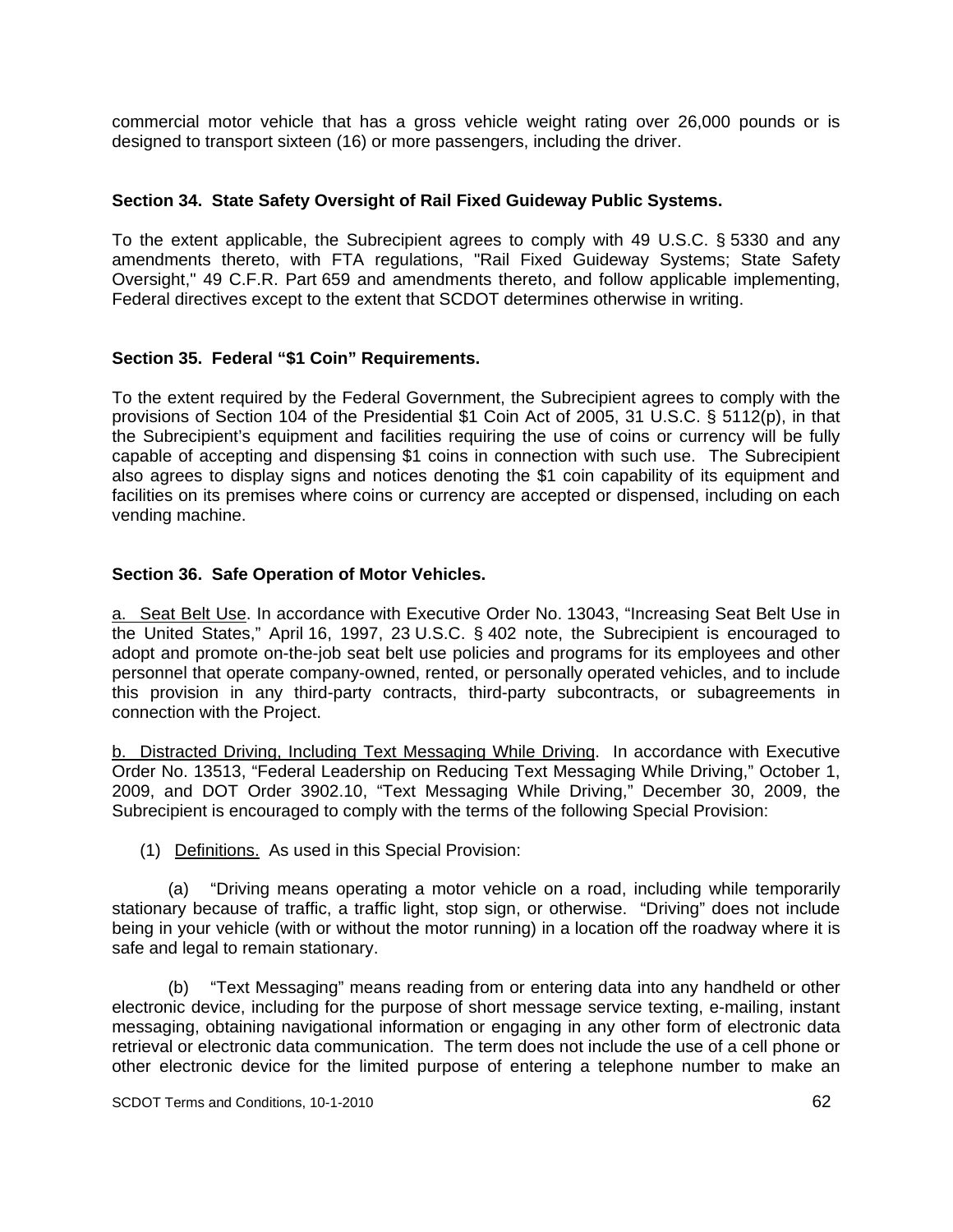outgoing call or answer an incoming call, unless the practice is prohibited by State or local law.

### (2) Safety. The Subrecipient is encouraged to:

(a) Adopt and enforce workplace safety policies to decrease crashes caused by distracted drivers including policies to ban text messaging while driving;

(b) Subrecipient-owned or Subrecipient-rented vehicles or government-owned, leased or rented vehicles;

(c) Privately-owned vehicles when on official Project related business or when performing any work for or on behalf of the Project; or

(d) Any vehicle, on or off duty, and using an employer supplied electronic device.

 (3) Subrecipient Size. The Subreicipent is encouraged to conduct workplace safety initiatives in manner commensurate with the Subrecipient's size, such as:

(a) Establishment of new rules and programs or re-evaluation of existing programs to prohibit text messaging while driving; and

(b) Education, awareness, and other outreach to employees about the safety risks associated with texting while driving.

 (4) Extension of Provision. Subrecipient is encouraged to include this Special Provision in its subagreements with its subrecipients, its lessees, and its third-party contracts and also encourage its subrecipients, lessees, and third-party contractors to comply with the terms of this Special Provision, and include this Special Condition in each subagreement, lease, and thirdparty contract at each tier financed with Federal/State assistance provided by the SCDOT.

## **Section 37. Protection of Sensitive Security Information.**

To the extent applicable, the Subrecipient agrees to comply with 49 U.S.C. § 40119(b) and implementing U.S. DOT regulations, "Protection of Sensitive Security Information," 49 C.F.R. Part 15, and with 49 U.S.C. § 114(r) and implementing U.S. Department of Homeland Security, Transportation Security Administration regulations, "Protection of Sensitive Security Information," 49 C.F.R. Part 1520.

#### **Section 38. Special Notification Requirements for States.**

To the extent required by Federal law, the State agrees that, in administering any Federal assistance Program or Project supported by the underlying Grant Agreement, any request for proposals, solicitation, grant application, form, notification, press release, or other publication involving the distribution of Federal assistance for the Program or the Project shall indicate that FTA is the Federal agency that is providing the Federal assistance, the Catalog of Federal Domestic Assistance Number of the program from which the Federal assistance is authorized, as applicable, and the amount provided.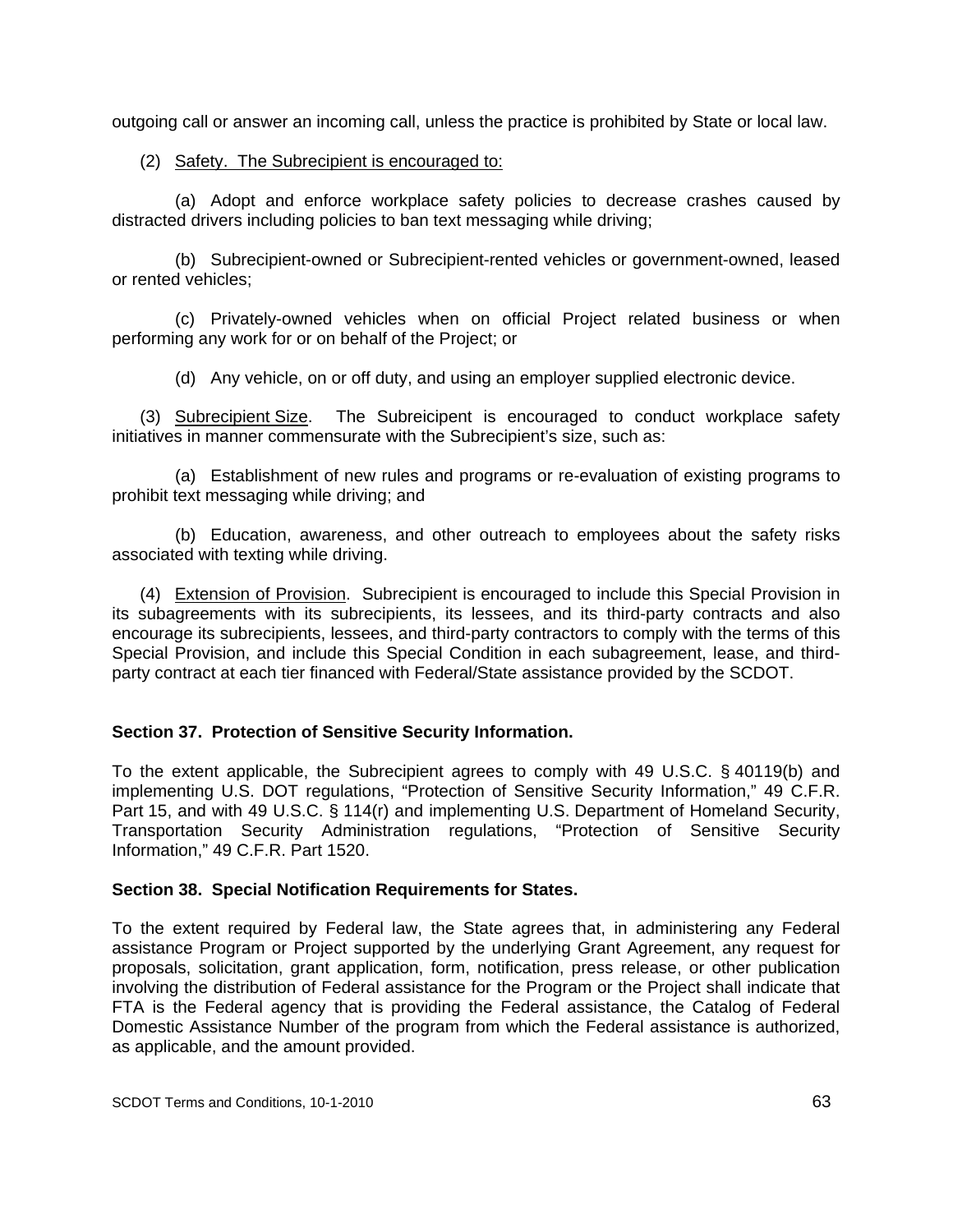## **Section 39. Special Provisions for the Urbanized Area Formula Program.**

The Subrecipient agrees that the following provisions apply to Urbanized Area Formula Program assistance authorized under 49 U.S.C. § 5307, and agrees to comply with the Federal laws and regulations applicable to that program in accordance with applicable FTA directives, except to the extent that FTA determines otherwise in writing:

a. Fares and Services. Before increasing fares or instituting a major reduction of service, the Subrecipient agrees to use its established administrative process to solicit and consider public comment.

b. Audit Requirements. The Subrecipient agrees that SCDOT may conduct, or may require the Subrecipient to engage an independent entity to conduct, annual or more frequent reviews and audits as required by 49 U.S.C. § 5307(h) and other applicable Federal laws and regulations and in accordance with applicable Federal directives. The Subrecipient agrees that such audits will be conducted in accordance with U.S. GAO "Government Auditing Standards."

c. Half-Fare Requirements. The Subrecipient agrees that the fares or rates it charges elderly individuals and handicapped individuals during nonpeak hours for public transportation using or involving Project property will not exceed one-half the rates that generally apply to other individuals at peak hours, irrespective of whether the Project property is operated by the Subrecipient or another entity connected with the Project, either through subagreement, lease, third-party contract, or otherwise. The Subrecipient also agrees to give the rate required to any individual presenting a Medicare card duly issued to that individual pursuant to Title II or Title XVIII of the Social Security Act, 42 U.S.C. §§ 401 *et seq.*, or 42 U.S.C. §§ 1395 *et. seq.*, respectively.

d. Use of Formula Assistance for Operations. A Subrecipient authorized to use Federal assistance authorized under 49 U.S.C. § 5307 to support operations agrees as follows:

(1) The Subrecipient will comply with the restrictions of 49 U.S.C. §§ 5307(b) and 5307(f) in using Urbanized Area Formula Program assistance for operations, unless permitted otherwise by Federal law, regulation, or directive issued at a later date.

(2) Federal assistance authorized by 49 U.S.C. § 5307 may be applied to the Net Project Cost of the Recipient's operating expenses incurred during the Project time period as set forth in the Approved Project Budget and, with SCDOT approval, may be extended to a later date to the extent permitted by law, provided that applicable operating assistance limits are not exceeded. e. Public Transportation Security. For each fiscal year that it receives Federal assistance authorized under 49 U.S.C. § 5307, the Subrecipient agrees to spend at least one (1) percent of that Federal assistance for public transportation security projects as described in 49 U.S.C. §  $5307(d)(1)(J)(i)$ , unless the Subrecipient has determined that such expenditures for public transportation security projects are not necessary. For a Subrecipient serving an urbanized area with a population of 200,000 or more, only capital projects are eligible for support with that Federal assistance.

f. Public Transportation Enhancements. If the Subrecipient serves an urbanized area with a population of 200,000 or more, the Subrecipient agrees to spend each fiscal year at least one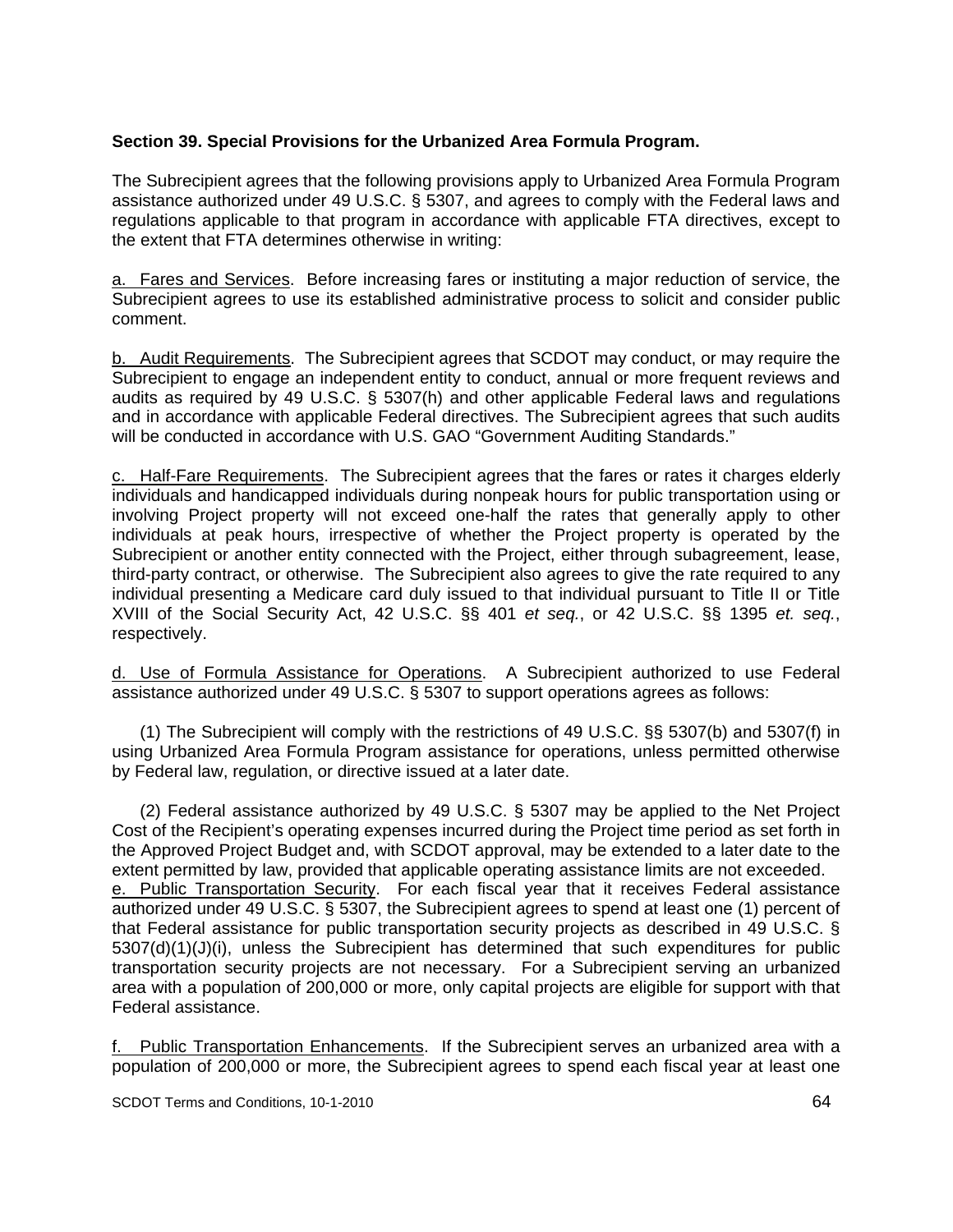(1) percent of its Federal assistance authorized under 49 U.S.C. § 5307 for public transportation enhancements as defined at 49 U.S.C. § 5302(a), and submit an annual report listing the projects carried out in the preceding fiscal year with that Federal assistance.

g. Reporting Requirements. For each fiscal year, the Subrecipient agrees to conform, and assures that any public transportation operator to which the Subrecipient provides Federal assistance authorized under 49 U.S.C. § 5307 will conform, to the National Transit Database reporting system and the uniform system of accounts and records required by 49 U.S.C. § 5335(a) for FTA's national transit database, and comply with implementing FTA regulations, "Uniform System of Accounts and Records and Reporting System," 49 C.F.R. Part 630, and any other reporting regulations and in accordance with FTA directives.

h. Participation of Subrecipients. The Subrecipient agrees to enter into a written agreement with each lower-tier subrecipient participating in an Urbanized Area Formula Project, which agreement sets forth the subrecipient's responsibilities, and includes appropriate clauses imposing requirements necessary to assure that the subrecipient will not compromise the Subrecipient's compliance with Federal requirements applicable to the Project and the Subrecipient's obligations under the Grant Agreement for the Project and these Terms and Conditions.

### **Section 40. Special Provisions for the Elderly Individuals and Individuals with Disabilities Formula Program and Pilot Program.**

The Subrecipient agrees that the following provisions apply to Elderly Individuals and Individuals with Disabilities Formula Program and Pilot Program assistance authorized under 49 U.S.C. § 5310 as amended by SAFETEA-LU and subsection 3012(b) of SAFETEA-LU, 49 U.S.C. § 5310 note, respectively, and agrees to comply with the requirements thereof, except to the extent that SCDOT determines otherwise in writing:

a. Eligible Subrecipients. SCDOT shall provide Federal assistance authorized under 49 U.S.C. § 5310 or subsection 3012(b) of SAFETEA-LU, 49 U.S.C. § 5310 note, only to a Subrecipient that qualifies as: (1) a private nonprofit organization meeting the special needs of elderly individuals and individuals with disabilities for whom public transportation services are unavailable, insufficient, or inappropriate; (2) a governmental authority approved by the State to coordinate services for elderly individuals and individuals with disabilities; or (3) a governmental authority that certifies to the Governor that there are no nonprofit organizations in its area readily available to provide service meeting the special needs of the elderly individuals and individuals with disabilities.

b. State Procedures. The Subrecipient agrees to administer each Project financed with Federal assistance authorized under the Elderly Individuals and Individuals with Disabilities Formula Program in accordance with 49 U.S.C. § 5310. A Subrecipient participating in the Elderly Individuals and Individuals with Disabilities Pilot Program agrees to administer its Projects in accordance with subsection 3012(b) of SAFETEA-LU, 49 U.S.C. § 5310 note and applicable provisions of 49 U.S.C. § 5310 note and applicable provisions of 49 U.S.C. § 5310. The Subrecipient agrees to comply with applicable Federal laws and regulations, and to follow the recent edition of FTA Circular 9070.1F, "Elderly Individuals and Individuals with Disabilities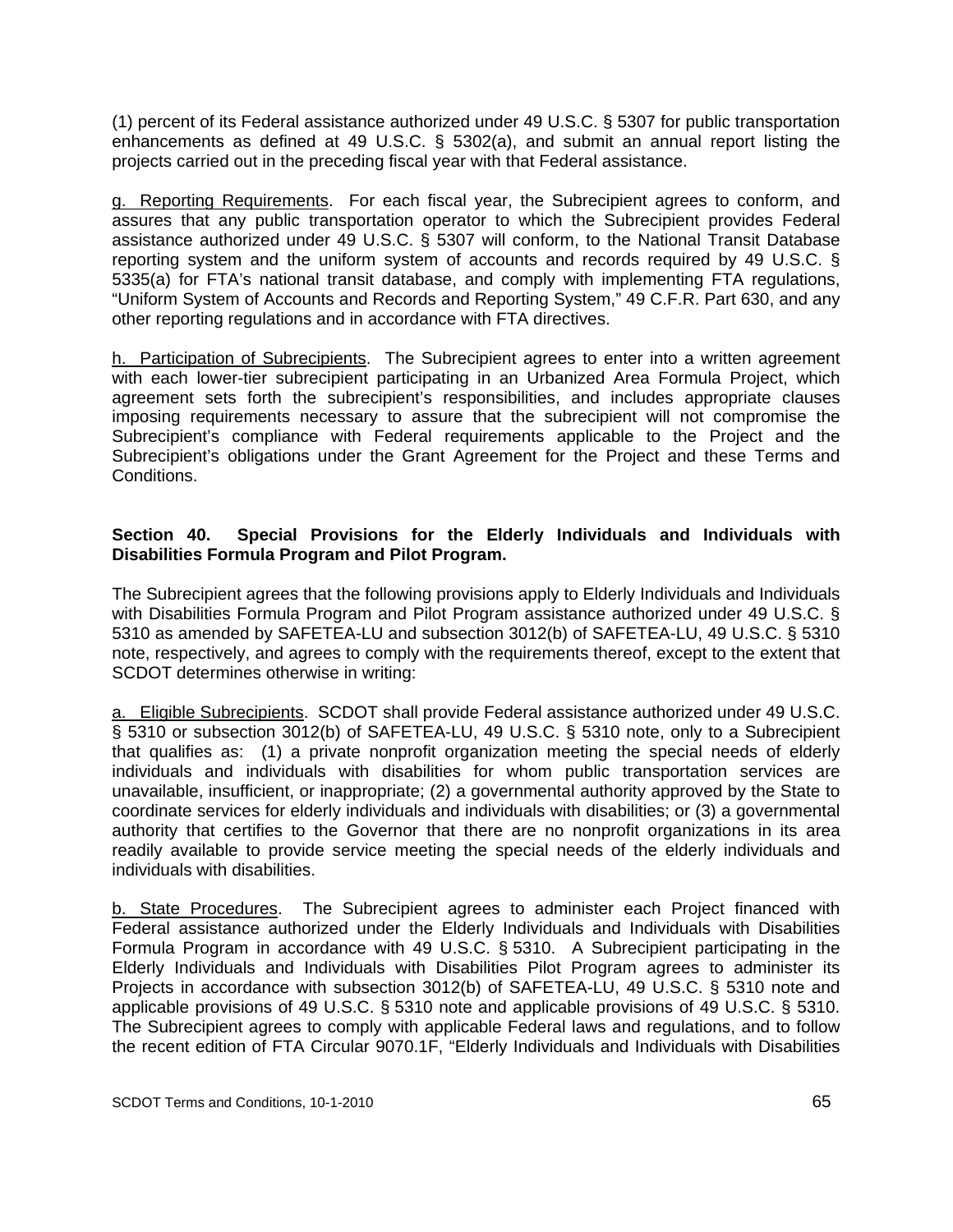Program Guidance and Application Instructions," including any revisions thereto, except to the extent SCDOT determines otherwise in writing.

c. Participation of Subrecipients. The Subrecipient agrees to enter into a written agreement with each lower-tier subrecipient participating in an Elderly Individuals and Individuals with Disabilities Formula Project or Pilot Project, which agreement sets forth the Subrecipient's responsibilities, and includes appropriate clauses imposing requirements necessary to assure that the lower-tier subrecipient will not compromise the Subrecipient's compliance with Federal requirements applicable to the Project and the Subrecipient's obligations under the Grant Agreement for the Project and these Terms and Conditions.

d. Eligible Project Activities. Federal assistance authorized under 49 U.S.C. § 5310 may be used for a Project to meet the special needs of elderly individuals and individuals with disabilities, as follows:

 (1) Capital Projects. Except as set forth in Subsection 40.d(2) of these Terms and Conditions below, only capital projects are eligible for Federal assistance authorized under 49 U.S.C. § 5310. Projects may include meal delivery service to the extent permitted by 49 U.S.C.  $§ 5310(q).$ 

 (2) Operating Assistance Limitation. Only if the Subrecipient is selected to participate in the Elderly Individuals and Individuals with Disabilities Pilot Program established by subsection 3012(b) of SAFETEA-LU, 49 U.S.C. § 5310 note, may Federal assistance authorized under 49 U.S.C. § 5310 be used to finance operating expenses, and then only 33 percent of the Federal assistance under 49 U.S.C. § 5310 apportioned to the Subrecipient may be used to finance operating expenses for projects to meet the special needs of elderly individuals and individuals with disabilities.

e. Leasing of Vehicles. Vehicles acquired with Federal assistance authorized under 49 U.S.C. § 5310 may be leased to local governmental authorities to improve transportation services to meet the special needs of elderly individuals and individuals with disabilities.

f. Transfer of Project Property. In addition to 49 U.S.C. § 5334(h), which authorizes the transfer of Project property, 49 U.S.C. § 5310(h) also authorizes the Subrecipient to transfer Project property acquired with Federal assistance authorized under 49 U.S.C. § 5310 to any entity eligible to receive assistance under 49 U.S.C. chapter 53, provided the Subrecipient currently possessing the Project property consents to the transfer, and the transferred Project property will continue to be used in accordance with the requirements of 49 U.S.C. § 5310.

#### **Section 41. Special Provisions for the New Freedom Program**.

The Subrecipient agrees that the following provisions apply to New Freedom Program assistance authorized under 49 U.S.C. § 5317, and agrees to comply with the requirements thereof, except to the extent that SCDOT determines otherwise in writing:

a. General. The Subrecipient agrees to comply with the requirements of other Federal/State laws and regulations that may apply to the Project. The Subrecipient agrees to follow the most recent edition of FTA Circular, 9045.1, "New Freedom Program Guidance and Application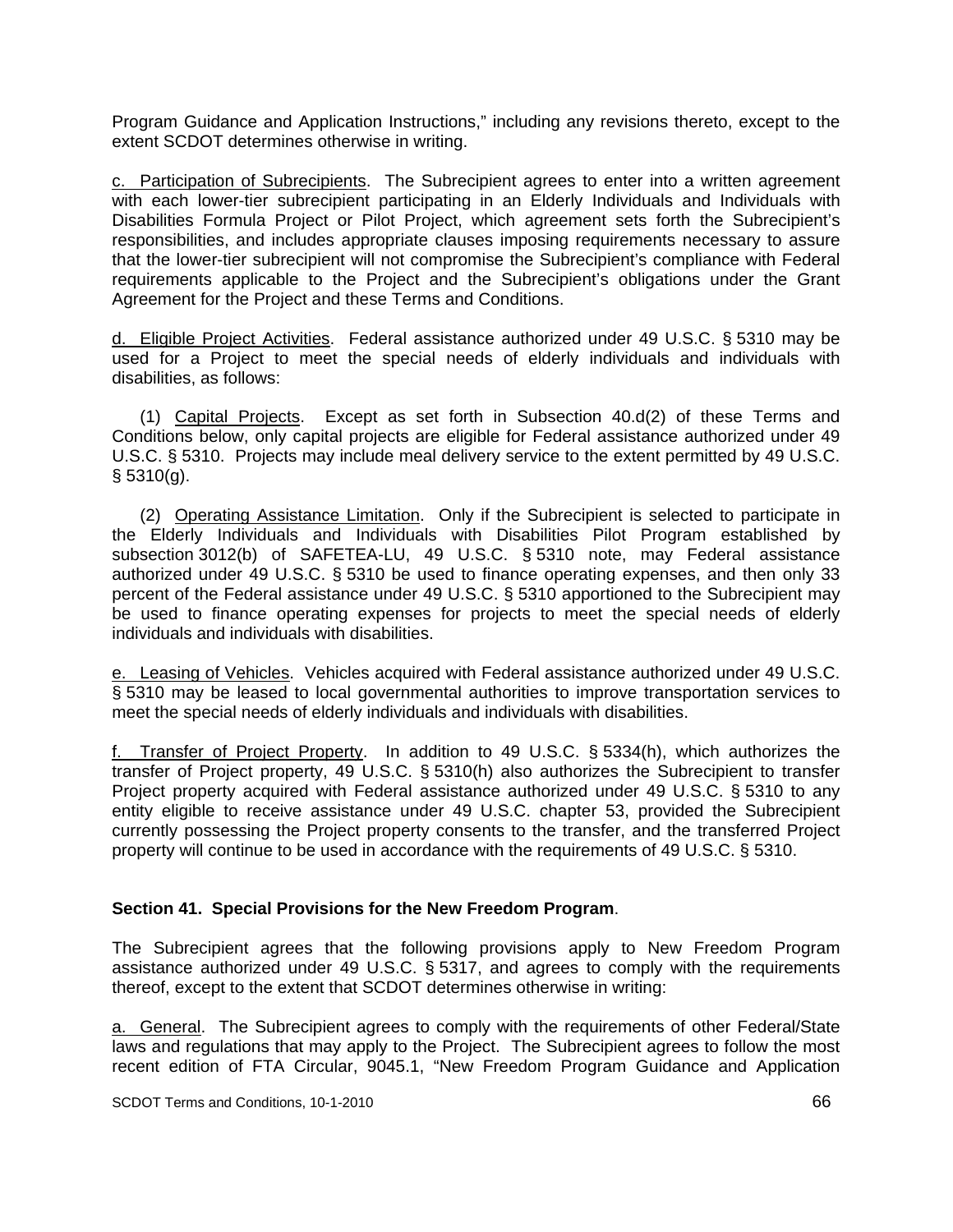Instructions," including any revisions thereto, except to the extent SCDOT determines otherwise in writing.

b. Participation of Subrecipients. The Subrecipient agrees to enter into a written agreement with each lower-tier subrecipient participating in a New Freedom Project, which agreement sets forth the lower-tier subrecipient's responsibilities, and includes appropriate clauses imposing requirements necessary to assure that the lower-tier subrecipient will not compromise the Subrecipient's compliance with Federal requirements applicable to the Project and the Subrecipient's obligations under the Grant Agreement for the Project and these Terms and Conditions.

### **Section 42. Special Provisions for the Nonurbanized Area Formula Program.**

The Subrecipient agrees that the following provisions apply to Nonurbanized Area Formula Program assistance administered by States and authorized under 49 U.S.C. § 5311(b), and agrees to comply with the requirements thereof:

#### a. Provisions Applicable to States.

 (1) State Procedures. The Subrecipient agrees to administer each Project in accordance with 49 U.S.C. § 5311(b) and other applicable provisions of 49 U.S.C. § 5311. Except to the extent that SCDOT determines otherwise in writing, the provisions of FTA Circular 9040.1F, "Nonurbanized Area Formula Program Guidance and Grant Application Instructions," including any revisions thereto, and other applicable Federal laws, regulations, and directives apply to the Project.

 (2) Participation of Subrecipients. The Subrecipient agrees to enter into a written agreement with each lower-tier subrecipient participating in a Nonurbanized Area Formula Project, which agreement sets forth the Subrecipient's responsibilities, and includes appropriate clauses imposing requirements necessary to assure that the lower-tier subrecipient will not compromise the Subrecipient's compliance with Federal requirements applicable to the Project and the Subrecipient's obligations under the Grant Agreement for the Project and these Terms and Conditions.

 (3) Eligible Project Activities. Federal assistance provided for the Grant Agreement and subagreements may be used for public transportation Projects in areas other than urbanized areas. Projects financed with Federal assistance transferred from other Federal programs must be eligible for Federal assistance authorized under 49 U.S.C. § 5311(b), and may include purchase of service agreements with private providers of public transportation service, as well as capital and operating assistance, and meal delivery service, to the extent permitted by 49 U.S.C. § 5310(g).

 (4) Transfer of Project Property. In addition to 49 U.S.C. § 5334(h), which authorizes the Subrecipient to transfer Project facilities and equipment, 49 U.S.C. § 5311(h) also authorizes the Subrecipient to transfer Project property acquired with Federal assistance authorized under 49 U.S.C. § 5311 to any entity eligible to receive Federal assistance authorized under 49 U.S.C. chapter 53, provided that the Subrecipient currently in possession of the Project property consents to the transfer, and the transferred Project property will continue to be used in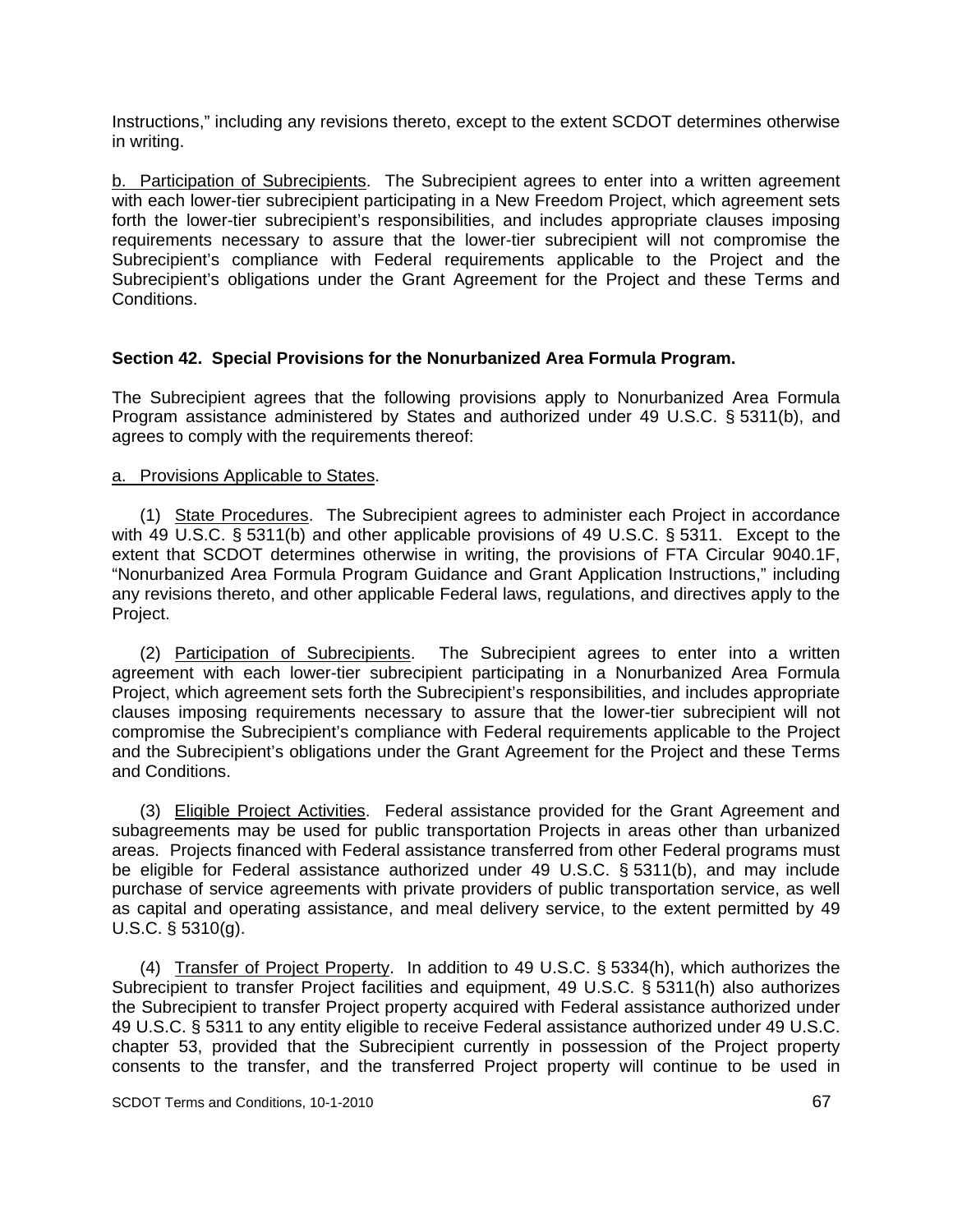accordance with the requirements of 49 U.S.C. § 5311.

 (5) Reporting Requirements. As required by 49 U.S.C. §§ 5311(b)(4) and 5335(a), the Subrecipient agrees to conform, and assures that any public transportation operator to which the Subrecipient provides Federal assistance authorized under 49 U.S.C. § 5311(b) will conform, to the reporting system and the uniform system of accounts and records required by 49 U.S.C. § 5335(a) for FTA's national transit database and FTA regulations, "Uniform System of Accounts and Records and Reporting System," 49 C.F.R. Part 630, and any additional regulations and directives FTA/SCDOT may issue at a later date, except to the extent SCDOT determines otherwise in writing.

### b. Provisions Applicable to Indian Tribes. The Subrecipient agrees as follows:

 (1) To the extent that an Indian tribe is a lower-tier subrecipient of Federal assistance authorized under 49 U.S.C. § 5311(b), agrees to comply with the requirements of Subsection 41.a of these Terms and Conditions that are applicable to other Subrecipients of the State receiving funding derived from 49 U.S.C. § 5311(c)(2), except to the extent that SCDOT determines otherwise in writing.

 (2) An Indian tribe that administers a Tribal Transit Project financed with Federal assistance authorized under 49 U.S.C. § 5311(c)(1) is not subject to the provisions of Subsections  $41(a)$  and  $40(b)(1)$  of these Terms and Conditions with respect to its implementation of that Tribal Transit Project.

### **Section 43. Special Provisions for the Clean Fuels Grant Program.**

The Subrecipient agrees that the following provisions apply to Clean Fuels Grant Program assistance authorized under 49 U.S.C. § 5308, and agrees to comply with the requirements thereof, except to the extent that SCDOT determines otherwise in writing:

a. General. The Subrecipient agrees to comply with 49 U.S.C. § 5308, and with provisions of 49 U.S.C. § 5307, and other Federal laws that may be applicable, FTA regulations, "Clean Fuels Grant Program," 49 C.F.R. Part 624, and other applicable Federal regulations applicable to the Project, the Subrecipients obligations under the Grant Agreement for the Project, and these Terms and Conditions.

b. Participation of Lower-Tier Subrecipients. The Subrecipient agrees to enter into a written agreement with each lower-tier subrecipient participating in a Clean Fuels Grant Project, which agreement sets forth the Subrecipient's responsibilities, and includes appropriate clauses imposing requirements necessary to assure that the lower-tier subrecipient will not compromise the Subrecipient's compliance with Federal requirements applicable to the Project and the Subrecipient's obligations under the Grant Agreement for the Project and these Terms and Conditions.

#### **Section 44. Special Provisions for Research, Development, Demonstration, and Special Studies Projects.**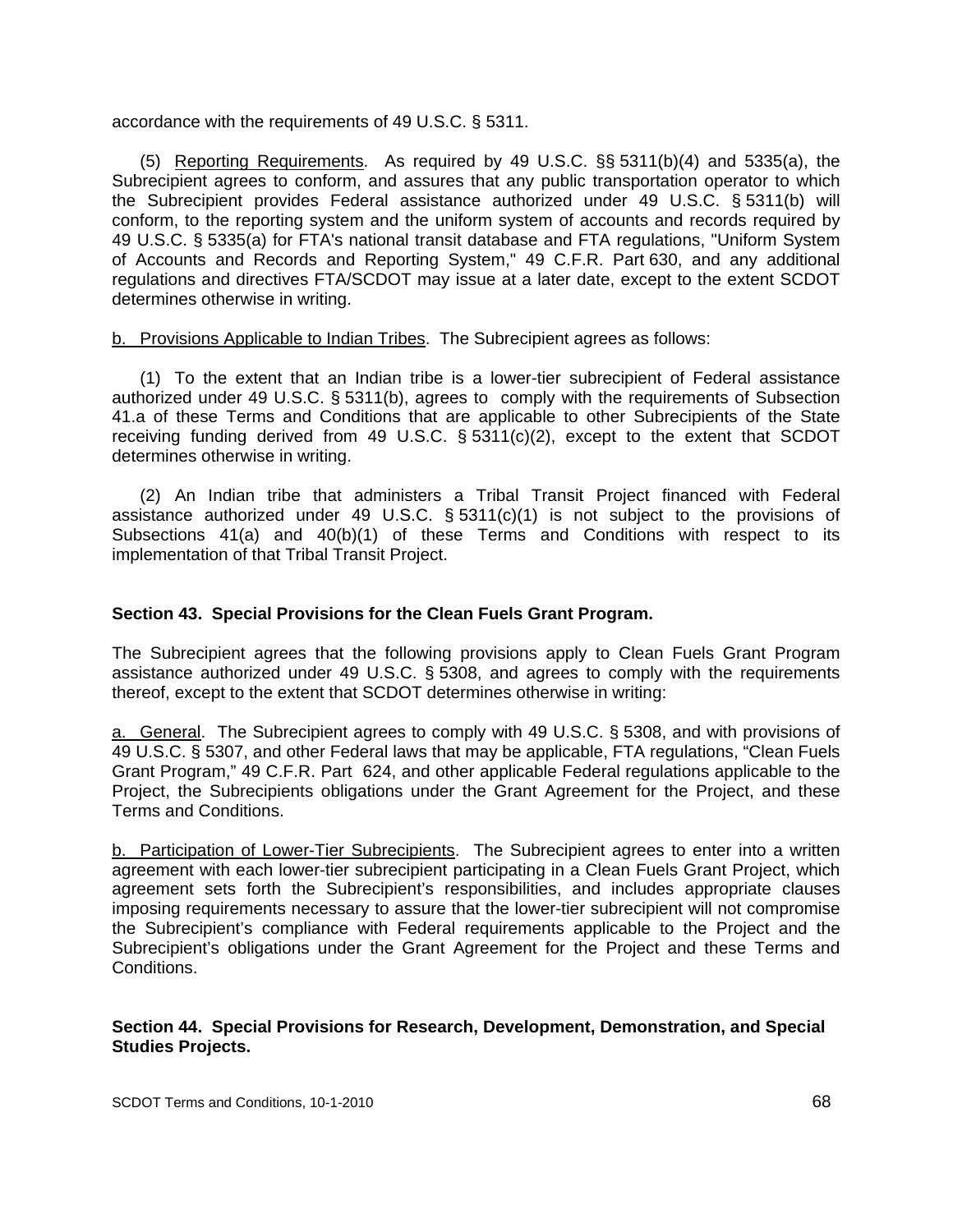The Subrecipient agrees to comply with the following provisions pertaining to Projects financed with Federal assistance authorized for research, development, demonstration or special studies projects, except to the extent that SCDOT determines otherwise in writing:

a. Project Report. The Subrecipient agrees to:

 (1) Prepare and make available a sufficiently comprehensive report, to the extent SCDOT deems satisfactory, of the results of the Project, the conclusions reached, and the methods used that SCDOT may publish or make available for publication on the Internet, in addition to other reports that SCDOT may request the Subrecipient to provide.

 (2) The Subrecipient agrees to identify clearly and precisely any specific confidential, privileged, or proprietary information or data contained within any report or document it submits to SCDOT.

 (3) Include appropriate notice in the report that: (a) the report is being disseminated under the sponsorship of the U.S.DOT, FTA, or SCDOT in order to foster information exchange, (b) U.S. Government/SCDOT assumes no liability or responsibility for the contents of that report or the use of that report, (c) the U. S. Government/SCDOT is not endorsing any manufacturers, products, or services cited in that report, and (d) any trade name that may appear in that report has been included only because it is essential to the contents of that report.

b. Project Identification. The Subrecipient understands and agrees that each tangible product resulting from the Project shall contain or include an appropriate sign, designation, or notification stating that the Project has been financed with Federal/State assistance provided by the U.S. DOT, FTA and SCDOT. Unless determined otherwise in writing by SCDOT, this requirement applies to all equipment, hardware, construction, reports, data, or any similar items produced in the course of the Grant Agreement for the Project.

c. Protection of Human Subjects. The Subrecipient agrees to comply with the requirements of the National Research Act, as amended, 42 U.S.C. §§ 289 *et seq*., and U.S. DOT regulations, "Protection of Human Subjects," 49 C.F.R. Part 11, pertaining to protections for human subjects participating in or involved in research, development, and related activities in connection with the Project.

d. Protection of Animals. The Subrecipient agrees to comply with the requirements of the Animal Welfare Act, as amended, 7 U.S.C. §§ 2131 *et seq*., and U.S. Department of Agriculture regulations, "Animal Welfare," 9 C.F.R. Subchapter A, Parts 1, 2, 3, and 4 pertaining to the care, handling, and treatment of warm blooded animals involved in Project research, development, and related activities.

e. Export Control. The Subrecipient agrees that any technical information developed in the course of implementing the Grant Agreement for the Project may be subject to export control regulations promulgated by the U.S. Department of Commerce, Bureau of Export Administration, or other Federal Government departments, including the U.S. Department of State, the U.S. Department of the Treasury, and the U.S. Department of Defense. Thus, the Subrecipient agrees that it will not export to any countries or any foreign persons any technical information or any direct product of that technical information that is subject, directly or indirectly, to U.S. Department of Commerce, "Export Administration Regulations," 15 C.F.R.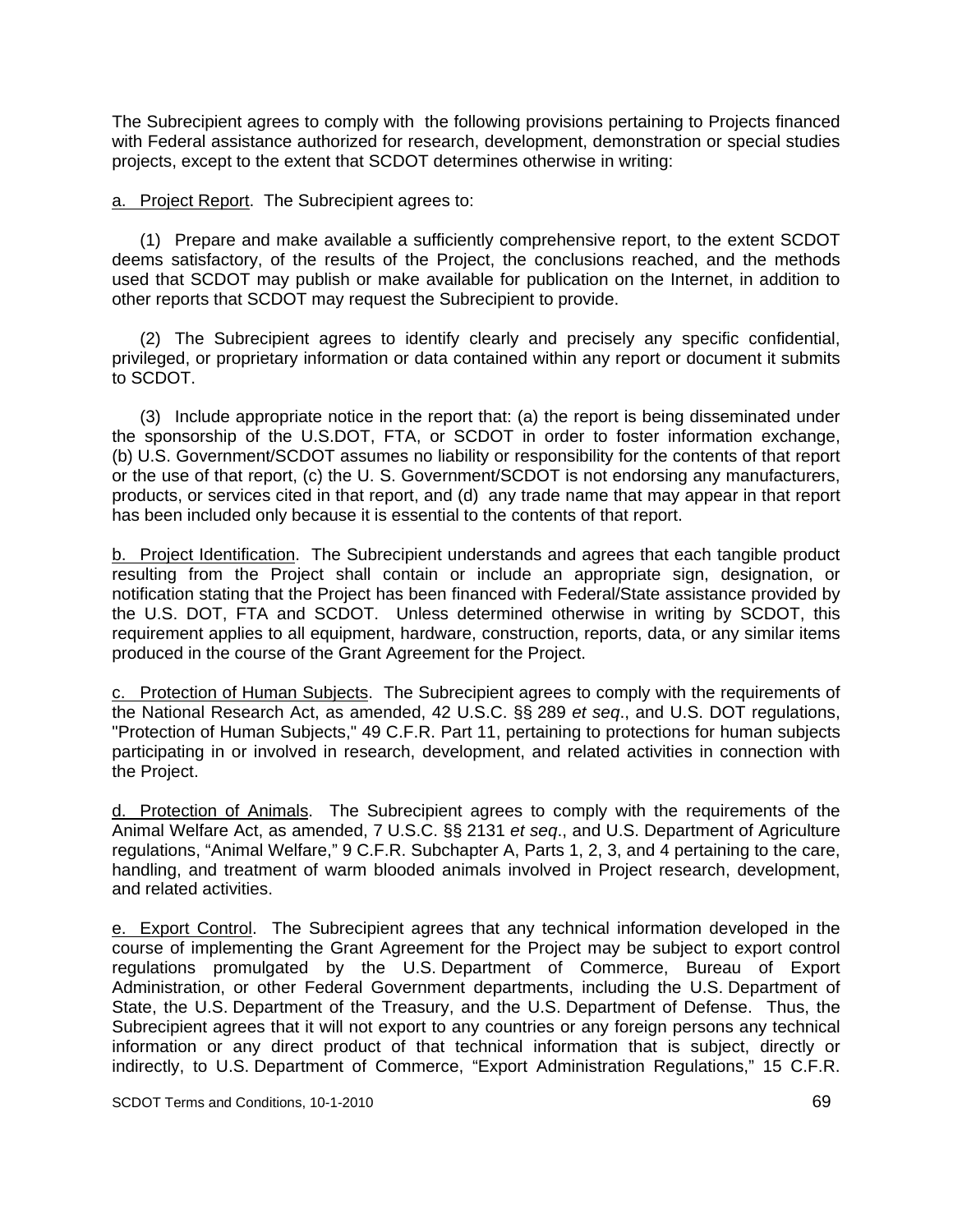Parts 730 *et seq*., or other applicable Federal regulations without first obtaining the necessary Federal license or licenses and complying with those Federal regulations.

#### **Section 45. Special Provisions for the Medical Transportation Demonstration Projects.**

The Subrecipient of Federal assistance under the Medical Transportation Demonstration Program agrees to comply with 49 U.S.C. § 5314(a)(6) and other applicable Federal laws, regulations. The Subrecipient also agrees to follow any applicable Federal directives, except to the extent SCDOT determines otherwise in writing.

### **Section 46. Special Provisions for the National Technical Assistance Center for Senior Transportation.**

The Subrecipient of Federal assistance authorized under the National Technical Assistance Center for Senior Transportation agrees to comply with the requirements of 49 U.S.C. § 5314(c) and other applicable Federal laws, and any other regulations and directives, except to the extent that SCDOT determines otherwise in writing.

### **Section 47. Special Provisions for Human Resources Fellowships.**

The Subrecipient agrees that the following provisions apply to Human Resources Fellowships Program assistance authorized under 49 U.S.C. § 5322(b), and agrees to comply with the requirements thereof, except to the extent that SCDOT determines otherwise in writing:

a. General. The Subrecipient agrees to comply with the 49 U.S.C. § 5322(b) and other applicable Federal regulations, and directives, except to the extent SCDT determines otherwise in writing.

b. Fellowship Awards. The Subrecipient agrees any individual who receives a fellowship financed with Federal assistance under the Human Resources Fellowships Program authorized under 49 U.S.C. § 5322(b) will be selected on the basis of that individual's demonstrated ability and the contribution the individual reasonably can be expected to make to an efficient public transportation operation.

#### **Section 48. Special Provisions for Job Access and Reverse Commute Formula Grant Program.**

The Subrecipient agrees that the following provisions apply to Job Access and Reverse Commute (JARC) Formula Grant Program assistance authorized under 49 U.S.C. § 5316, and agrees to comply with the requirements thereof, except to the extent that SCDOT determines otherwise in writing:

a. General. The Subrecipient agrees to comply with 49 U.S.C. § 5316, and applicable provisions of 49 U.S.C. § 5307. Except to the extent that SCDOT determines otherwise in writing, the Subrecipient agrees to comply with the most recent edition of FTA Circular, 9050.1,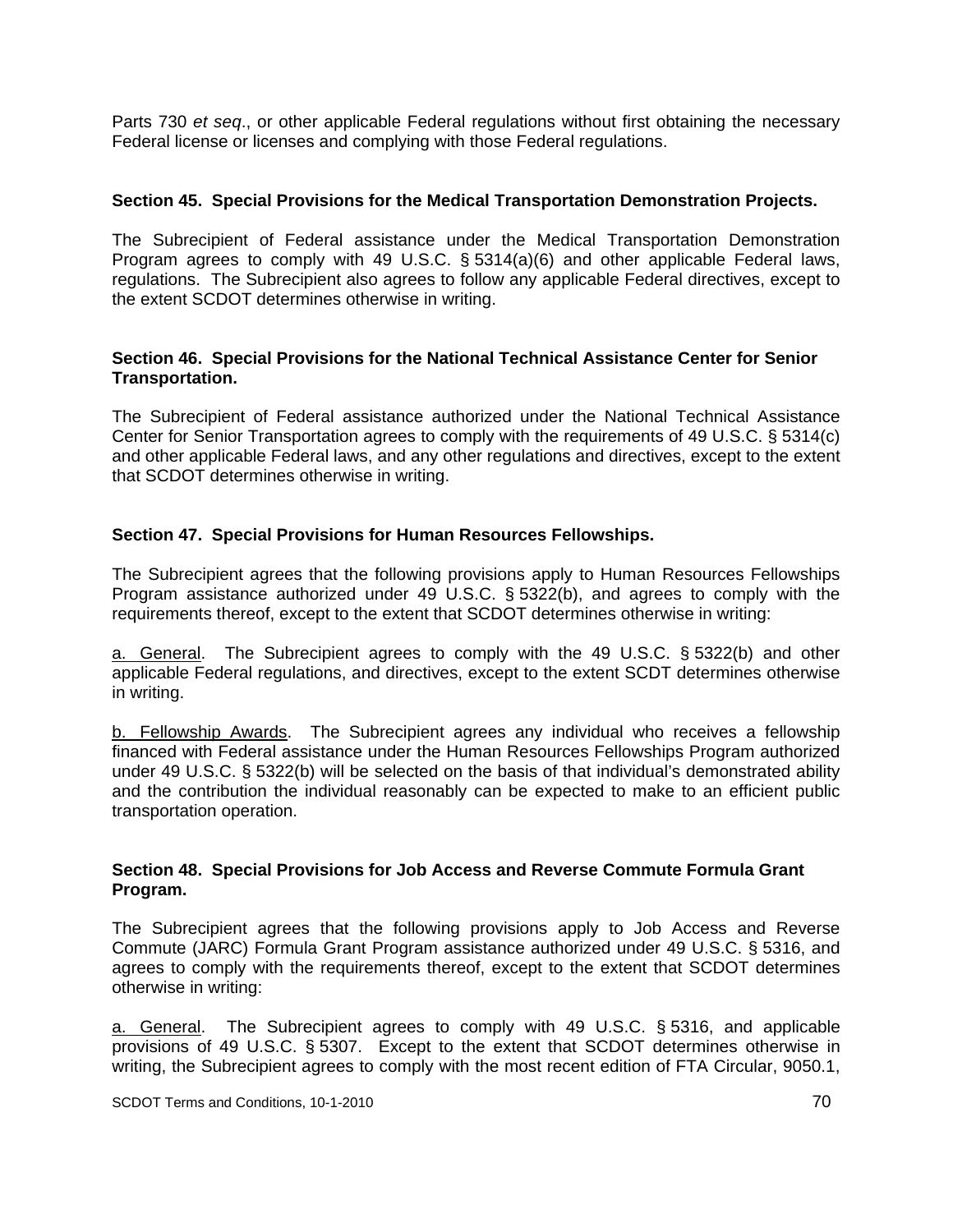"The Job Access And Reverse Commute (JARC) Program Guidance And Application Instructions," including any revisions thereto, and other applicable FTA laws, regulations, and directives that apply to the Project.

b. Participation of Lower-Tier Subrecipients. The Subrecipient agrees to enter into a written agreement with each lower-tier subrecipient participating in a Job Access and Reverse Commute Project, which agreement sets forth the lower- tier subrecipient's responsibilities, and includes appropriate clauses imposing requirements necessary to assure that the lower-tier subrecipient will not compromise the Subrecipient's compliance with Federal requirements applicable to the Project and the Subrecipient's obligations under the Grant Agreement and these Terms and Conditions.

## **Section 49. Special Provisions for the Paul S. Sarbanes Transit in Parks Program.**

The Subrecipient agrees that the following provisions apply to the Paul S. Sarbanes Transit in Parks Program authorized under 49 U.S.C. § 5320, except to the extent that SCDOT determines otherwise in writing:

a. General. The Subrecipient agrees to comply with the requirements of 49 U.S.C. § 5320, and applicable requirements of 49 U.S.C. § 5307 and other Federal laws and regulations.

b. FTA Notices. The Subrecipient agrees to follow the provisions of the most recent applicable FTA Notice pertaining to the Paul S. Sarbanes Transit in Parks Program, and other applicable FTA directives, including any amendments or revision thereto, except to the extent SCDOT determines otherwise in writing. SCDOT and the Subrecipient agree that the provisions of the latest FTA Notice and revisions thereto will supersede conflicting provisions of these Terms and Conditions.

## **Section 50. Special Provisions for Over-the-Road Bus Accessibility Projects.**

The Subrecipient agrees that the following provisions apply to Federal assistance authorized under the Over-the-Road Accessibility Program Grants, , except to the extent that SCDOT determines otherwise in writing:

a. General. The Subrecipient agrees to comply with section 3038 of TEA-21, as amended by section 3039 of SAFETEA-LU, 49 U.S.C. § 5310 note, and other Federal laws and regulations that may be applicable to the Over-the-Road Bus Accessibility Program, in accordance with applicable Federal directives, when issued..

b. Accessibility. The Subrecipient agrees to comply with the "Over-the-Road Buses," regulations within "U.S. DOT regulations, "Transportation Services for Individuals with Disabilities (ADA)," 49 C.F.R. Part 37, Subpart H, and with joint U.S. ATBCB/U.S. DOT regulations, "Americans With Disabilities (ADA) Accessibility Specifications for Transportation Vehicles," 36 C.F.R. Part 1192 and 49 C.F.R. Part 38.

c. Employee Protective Arrangements. Subsection 24.d(4) of these Terms and Conditions describes employee protections of the U.S. DOL Special Warranty for the Over-the-Road Bus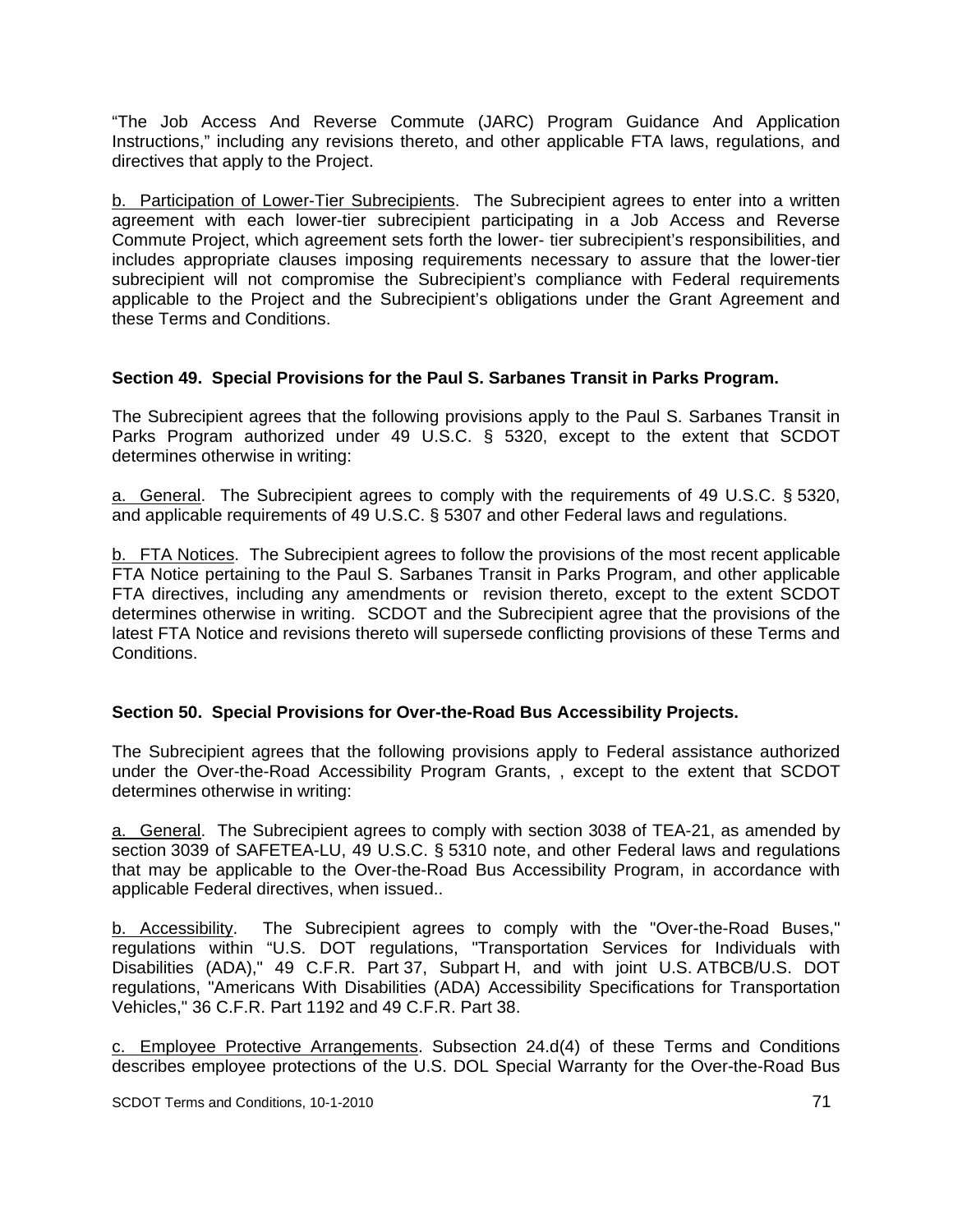Accessibility Program.

d. FTA Notice. The Subrecipient agrees to follow the provisions of the most recent applicable FTA Notice pertaining to Over-the-Road Bus Accessibility Program Grants, and any revision thereto, except to the extent SCDOT determines otherwise in writing. SCDOT and the Subrecipient agree that the provisions of the most recent FTA Notice pertaining to the Over-the-Road Bus Accessibility Program supersede conflicting provisions of these Terms and Conditions.

## **Section 51. Special Provisions for State Infrastructure Bank Projects.**

The Subrecipient agrees that the following provisions apply to a Project financed with Federal assistance deposited in a State Infrastructure Bank, and agrees to comply with the requirements thereof:

a. General. The Subrecipient agrees to administer its Project in accordance with laws applicable to the SIB that provides Federal assistance for the Project. Federal requirements for the Project may be set forth in: (1) 23 U.S.C. § 610, (2) section 1511 of TEA-21, 23 U.S.C. § 181 note to the extent it has not been superseded by 23 U.S.C. § 610, (3) section 350 of the National Highway System Designation Act of 1995, as amended, (NHS Act), 23 U.S.C. § 101 note, to the extent it has not been superseded by 23 U.S.C. § 610 (4) any law amending any of the foregoing, and any subsequent law applicable to the Project, (5) any other applicable Federal directives that may be issued, except to the extent SCDOT determines otherwise in writing, (6) the terms and conditions of U.S. Department of Labor Certification(s) of Public Transportation Employee Protective Arrangements, (7) the Cooperative Agreement establishing the State Infrastructure Bank (SIB) program in the State (entered into by the Federal Highway Administrator, Federal Transit Administrator, and authorized State official), and (8) SCDOT Grant Agreement providing Federal assistance for the SIB Project; except, however, any provision of these Terms and Conditions conflicting with applicable Federal law, applicable Federal SIB Guidelines, the Cooperative Agreement establishing the SIB program within the State, or these Terms and Conditions will not apply to the Grant Agreement or the Project to the extent the SIB program is involved, except to the extent SCDOT determines otherwise in writing.

b. Limitations on Accessing Federal Assistance in the Transit Account. The Subrecipient understands that the total amount of Federal assistance awarded under the Grant Agreement for the SIB may not be available for immediate withdrawal. Thus, the State agrees to restrict the amount of Federal assistance it withdraws to an amount not exceeding the limitations specified in its Grant Agreement or the Approved Project Budget for that Grant Agreement.

## **Section 52. Special Provisions for TIFIA Projects.**

To the extent applicable, the Subrecipient agrees to administer each Project financed with Federal credit assistance authorized under the Transportation Infrastructure Finance and Innovation Act, as amended (TIFIA), in accordance with: (1) 23 U.S.C. §§ 601 through 609, including any further amendments thereto that may be enacted; (2) 49 U.S.C. §§ 5307, 5309, and 5323(o); (3) joint U.S. DOT/FTA regulations, "Credit Assistance for Surface Transportation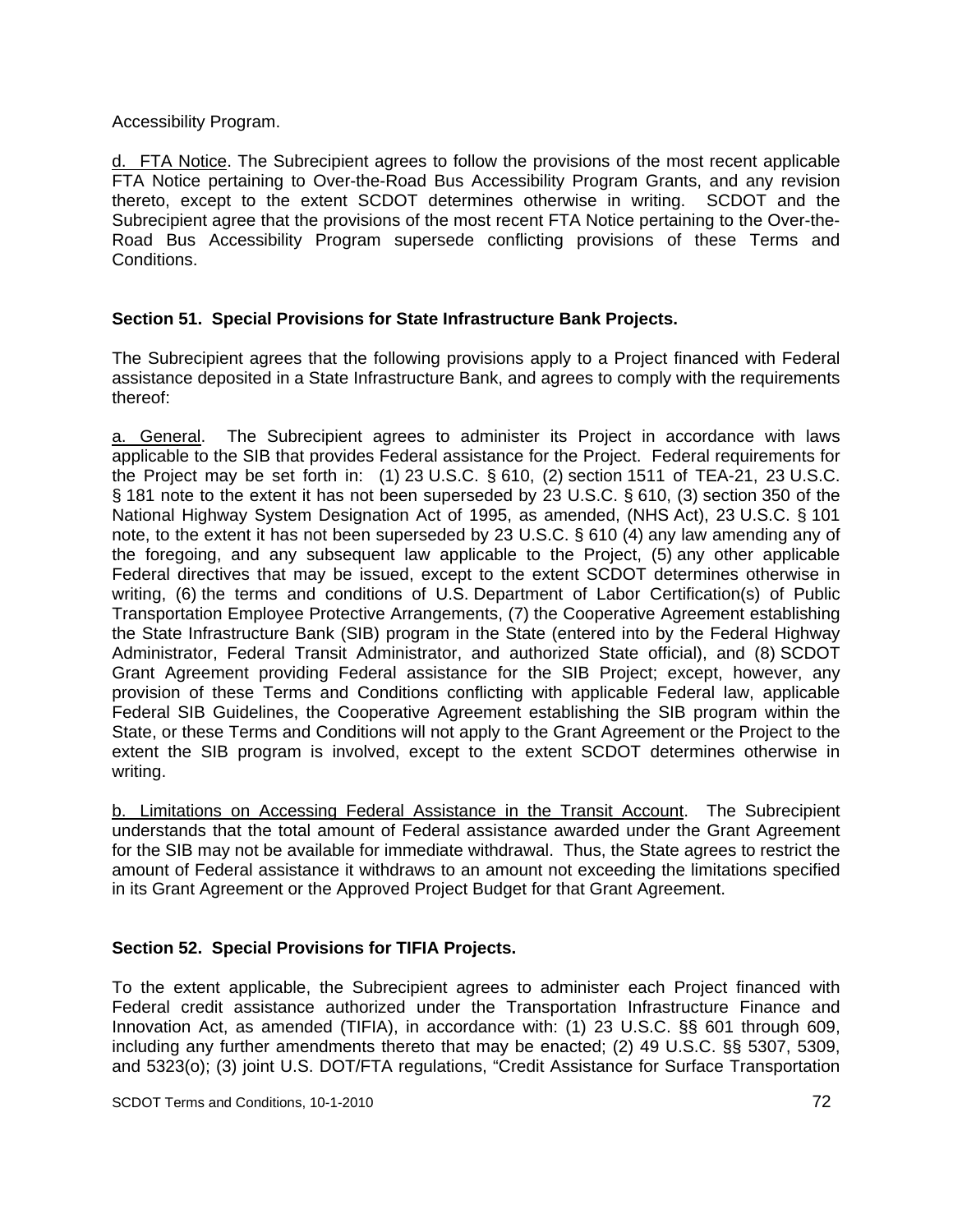Projects," 49 C.F.R. Part 80 and 49 C.F.R. Part 640, to the extent those regulations have not been superseded by SAFETEA-LU, and any amendments to those regulations when promulgated. Any provision of these Terms and Conditions that conflicts with 23 U.S.C. §§ 601 through 609, 49 U.S.C. §§ 5307, 5309, or 5323(o), or the foregoing joint U.S. DOT/FTA regulations, or amendments thereto, will not apply to the TIFIA Loan, Loan Guarantee, or Line of Credit made available for the Project. The Subrecipient agrees that SCDOT may declare the Subrecipient in violation of the Grant Agreement if the Subrecipient has defaulted on a TIFIA Loan, a Loan Guarantee under TIFIA, or a Line of Credit made available under TIFIA, and such default has not been cured within 90 days.

#### **Section 53. Special Provisions for Recovery Act Projects**

The Subrecipient agrees that the following provisions apply to funds made available under the American Recovery and Reinvestment Act of 2009, Pub. L. 111-5, February 17, 2009 ("Recovery Act"), and agrees to comply with the requirements thereof, except to the extent SCDOT determines otherwise in writing:

a. Identification of Recovery Act Funding. A Grant Agreement financed with Recovery Act funds will indicate that the Recovery Act is the source of funding as follows:

 (1) If the "Citation of Statute(s) Authoring Project" of the underlying Grant Agreement displays "49 USC 5307 – Urbanized Area - Economic Recovery," the Project or Projects are financed with Recovery Act funds appropriated for the Transit Capital Assistance for the Urbanized Area Formula Grant Program authorized by 49 U.S.C. § 5307.

 (2) If the "Citation of Statute(s) Authoring Project" of the underlying Grant Agreement displays "49 USC 5307 – Urbanized Area - Economic Recovery Flex," the Project or Projects are financed with Recovery Act appropriations for highways transferred to support the FTA Urbanized Area Formula Grant Program authorized by 49 U.S.C. § 5307.

 (3) If the "Citation of Statute(s) Authoring Project" of the underlying Grant Agreement displays "49 USC 5309 – New Starts - Economic Recovery," the Project is financed with Recovery Act appropriations for Capital Investment Grants authorized for Small Starts or New Starts by 49 U.S.C. §§ 5309(d) or (e), respectively.

 (4) If the "Citation of Statute(s) Authoring Project" of the underlying Grant Agreement displays "49 USC 5309 – Fixed Guideway - Economic Recovery," the Project is financed with Recovery Act appropriations for Fixed Guideway Infrastructure Investment for Modernization, authorized by 49 U.S.C. § 5309(b)(2).

 (5) If the "Citation of Statute(s) Authoring Project" of the underlying Grant Agreement displays "49 USC 5311 – Nonurbanized Area - Economic Recovery," the Project is financed with Recovery Act appropriations for Transit Capital Assistance for the Nonurbanized Area Formula Program authorized by 49 U.S.C. § 5311.

 (6) If the "Citation of Statute(s) Authoring Project" of the underlying Grant Agreement displays "49 USC 5311 – Nonurbanized Area - Economic Recovery Flex," the Project or Projects are financed with Recovery Act appropriations for highways transferred to support the Nonurbanized Area Formula Grant Program authorized by 49 U.S.C. § 5311.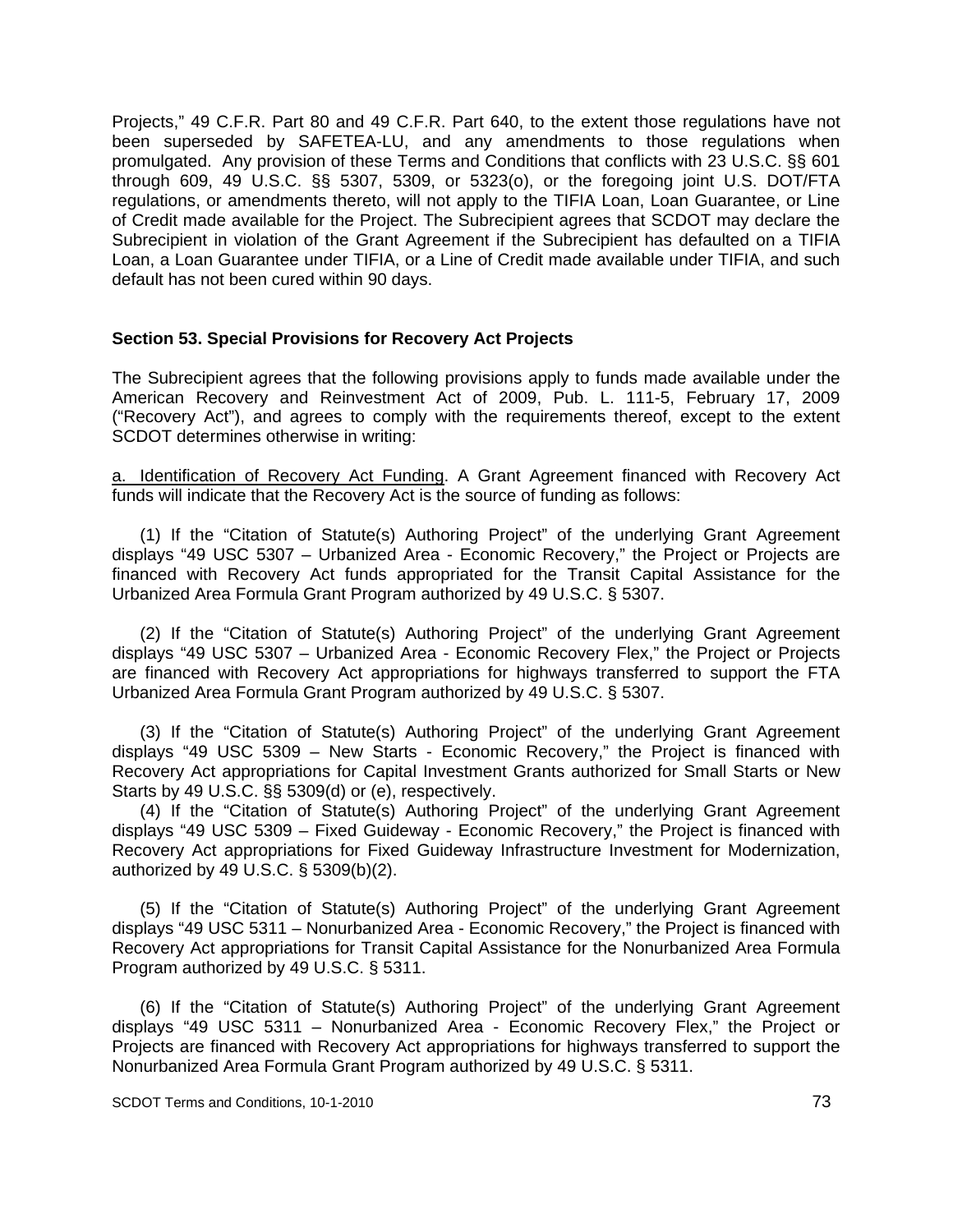(7) If the "Citation of Statute(s) Authoring Project" of the underlying Grant Agreement displays "PL 111-5 – Transp. Invest/Greenhouse Gas & Energy Red. – Economic Recovery," the Project is financed with Recovery Act funds specified in Title XII for Federal Transit Administration capital investments that will assist in reducing the energy consumption or greenhouse gas emissions of their public transportation systems.

 (8) If the "Citation of Statute(s) Authorizing Project" of the underlying Grant Agreement displays "PL 111-5 – OST Surface Transportation – Economic Recovery," the Project is financed with Recovery Act funds specified in Title XII for the U.S. DOT Office of the Secretary Supplemental Discretionary Grants for a National Surface Transportation System, also referred to as the "TIGER Discretionary Grant Program."

b. Identification of Project(s). The Project or Projects financed with Recovery Act funds are set forth in the Subrecipient's Project application and reflected in the Approved Project Budget.

c. Prompt Implementation. The Subrecipient agrees to begin work on its Recovery Act Project promptly after SCDOT has awarded Recovery Act funds for that Project, and agrees to continue to expend those Recovery Act funds expeditiously for Project purposes.

d. Federal Requirements. In addition to applicable Recovery Act statutory and regulatory requirements, the Subrecipient agrees that applicable requirements of 49 U.S.C. chapter 53 apply to each federally assisted public transportation Project financed with Recovery Act funds, except that the Federal share of the costs for which any Recovery Act award is made under this heading shall be, at the option of the Subrecipient, up to 100 percent of the cost of the Project.

e. U.S. OMB Provisions. The Subrecipient agrees to comply with applicable provisions of U.S. Office of Management and Budget, "Requirements for Implementing Sections 1512, 1605, and 1606 of the American Recovery and Reinvestment Act of 2009 for Financial Assistance Awards," 2 C.F.R. Part 176, 74 *Fed. Reg*. 18449 *et seq*., April 23, 2009. Specifically the Subrecipient acknowledges and agrees to comply with the following provisions

#### (1) Reporting and Registration Requirements under Section 1512 of the Recovery Act.

 (a) This award requires the Subrecipient to complete projects or activities that are funded under the Recovery Act and to report on use of Recovery Act funds provided through this award. Information from these reports will be made available to the public.

 (b) The Subrecipient agrees to submit the requisite reports no later than ten calendar days after each calendar quarter in which it receives the Federal assistance award funded in whole or in part by the Recovery Act.

 (c) The Subrecipient agrees to have, and require its lower-tier subrecipients to have, a Dun and Bradstreet Data Universal Numbering System (DUNS) Number (http://www.dnb.com).

 (d) The Subrecipient agrees to maintain a current registration in the Central Contractor Registration (http://www.ccr.gov) at all times during which it has an active Federal award funded with Recovery Act funds. If the Subrecipient has delegated any of its reporting requirements under Section 1512 of the Recovery Act to any lower-tier subrecipient, the Subrecipient agrees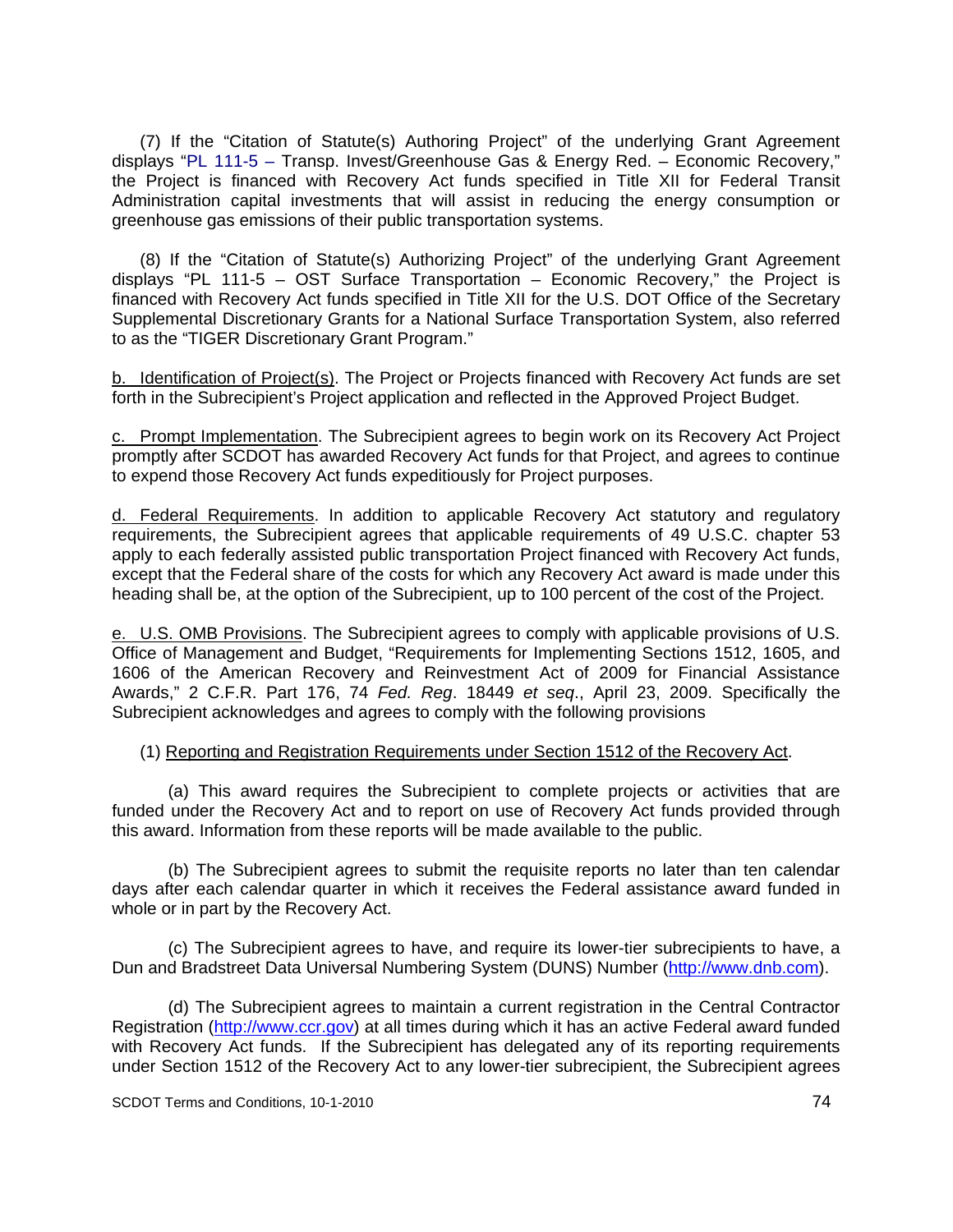to require that lower-tier subrecipient to maintain a current registration in the Central Contractor Registration (http://www.ccr.gov) at all times during which it is participating in a Project financed through an active Federal award funded with Recovery Act funds.

 (e) The Subrecipient agrees to report the information described in section 1512(c) of the Recovery Act using the reporting instructions and data elements that will be provided online at http://www.FederalReporting.gov and ensure that any information that is pre-filled is corrected or updated as needed.

 (2) Buy America Requirements under Section 1605 of the Recovery Act. Statutory provisions of 49 U.S.C. chapter 53 impose Buy America requirements sufficient for compliance with Section 1605 of the Recovery Act.

 (3) Wage Rate Requirements under Section 1606 of the Recovery Act. Statutory provisions of 49 U.S.C. chapter 53 impose Wage Rate requirements involving construction, alteration, maintenance, or repair sufficient for compliance with Section 1606 of the Recovery Act.

#### (4) Recovery Act Transactions Listed in Schedule of Expenditures of Federal Awards and Subrecipient Responsibilities for Informing Lower-Tier Subrecipients.

 (a) To maximize the transparency and accountability of funds authorized under the Recovery Act as required by Congress and in accordance with 49 C.F.R. § 18.20 or 49 C.F.R. § 19.21, as applicable, the Subrecipient agrees to maintain records that identify adequately the source and application of Recovery Act funds.

 (b) A Subrecipient covered by the Single Audit Act Amendments of 1996, and OMB Circular A-133, "Audits of States, Local Governments, and Non-Profit Organizations," agrees to separately identify the expenditures for Federal awards under the Recovery Act on the Schedule of Expenditures of Federal Awards (SEFA) and the Data Collection Form (SF-SAC) required by OMB Circular A-133. The Subrecipient agrees to accomplish this by identifying expenditures for Federal awards made under Recovery Act separately on the SEFA, and as separate rows under Item 9 of Part III on the SF-SAC by CFDA number, and inclusion of the prefix "ARRA-" in identifying the name of the Federal program on the SEFA and as the first characters in Item 9d of Part III on the SF-SAC.

 (c) The Subrecipient agrees to separately identify to each lower- tier subrecipient, and document at the time of subaward and at the time of disbursement of funds, the Federal award number, CFDA number, and amount of Recovery Act funds. When the Subrecipient awards Recovery Act funds for an existing program, the Subrecipient agrees to furnish sufficient information to each lower-tier subrecipient that distinguishes the subawards of incremental Recovery Act funds from regular subawards under the existing program.

 (d) The Subrecipient agrees to require each lower-tier subrecipient to include on its SEFA information to specifically identify Recovery Act funding similar to the requirements for the Subrecipient SEFA described above. This information is needed to allow the Subrecipient to properly monitor lower- tier subrecipient expenditure of ARRA funds as well as oversight by FTA, DOT, Offices of Inspector General and the Government Accountability Office.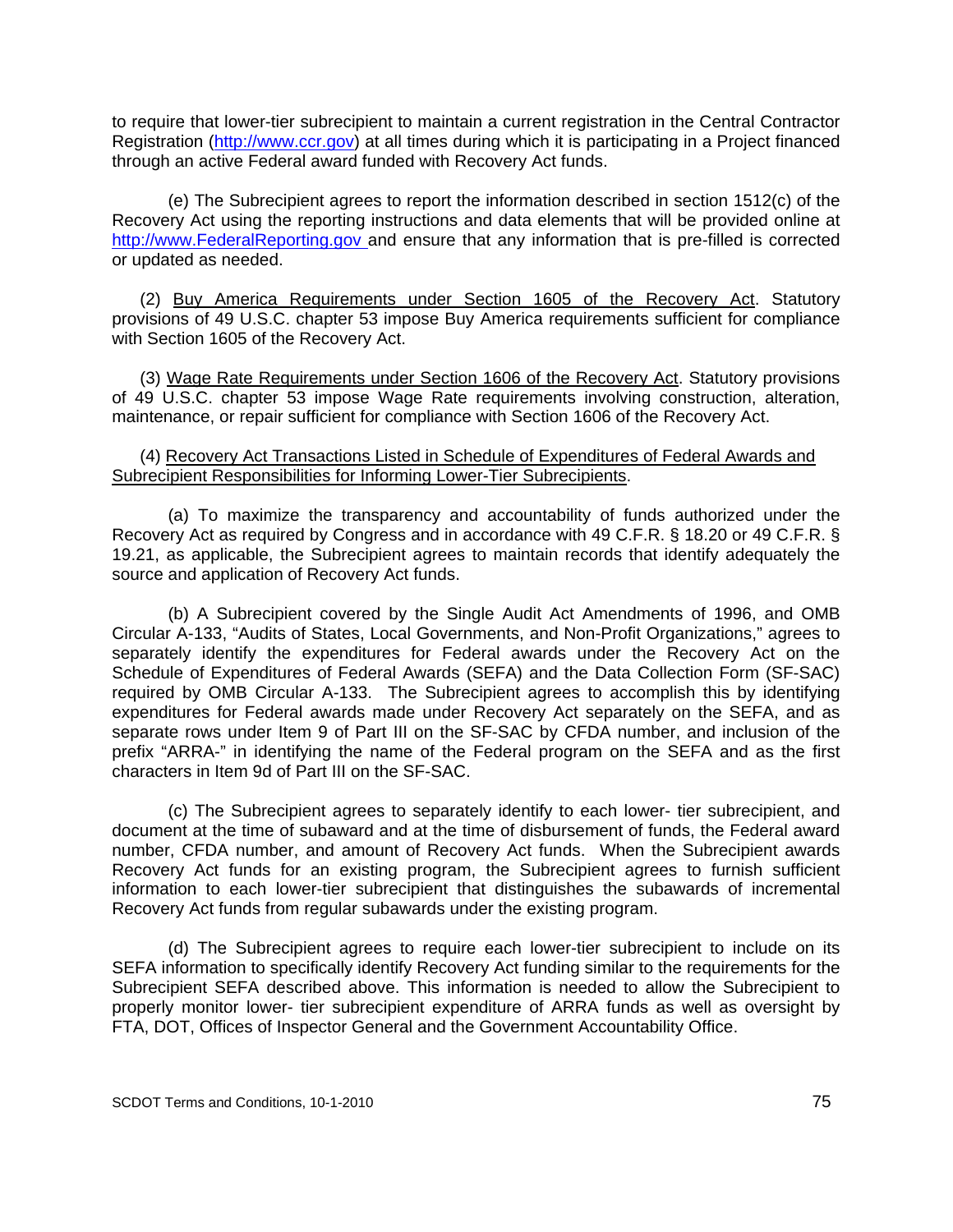f. One-Time Funding. The Subrecipient acknowledges that receipt of Recovery Act funds is a "one-time" disbursement that does not create any future obligation by the SCDOT to advance similar funding amounts. The Subrecipient agrees that the total amount of Recovery Act funds for the entire period of Project performance is the amount displayed on the underlying Grant Agreement for the Project, including the latest amendment thereto. SCDOT's liability to make payments to the Subrecipient is limited to eligible Project costs that can be financed with those Recovery Act funds as displayed on the underlying Grant Agreement for the Project including the latest amendment thereto.

g. Integrity. The Subrecipient agrees that all data it submits to SCDOT in compliance with Recovery Act requirements will be accurate, objective, and of the highest integrity.

h. Violations of Law. The Subrecipient agrees that it and each of its lower-tier subrecipients shall report to the U.S. DOT Inspector General or other appropriate Inspector General any credible evidence that a principal, employee, agent, contractor, lower- tier subrecipient, subcontractor, or other person has submitted a false claim under the False Claims Act, 31 U.S.C. §§ 3729 *et seq*., or has committed a criminal or civil violation of law pertaining to fraud, conflict of interest, bribery, gratuity, or similar misconduct involving Recovery Act funds.

Maintenance of Effort. Subrecipient agrees to comply with the maintenance of effort certification it has made in compliance with Section 1201 of Recovery Act.

j. Emblems. The Subrecipient is encouraged to use signs and materials that display both the American Recovery and Reinvestment Act (Recovery Act) emblem and the Transportation Investment Generating Economic Recovery (TIGER) program emblem to identify its Project(s) financed with Recovery Act funds that are provided by U.S. DOT in a manner consistent with Federal guidance, and to include this provision in any subagreements, leases, third-party contracts, or other similar documents used in connection with its Recovery Act Project(s).

k. Contacts Finance with Recovery Act Funds. In compliance with Section 1554 of the Recovery Act, the Subrecipient agrees to award contracts financed under this Act as fixed-price contracts through the use of competitive procedures to the maximum extent possible. The Subrecipient agrees to provide to SCDOT a summary of the contract to post on the Recovery Act web site managed by the Recovery Accountability and Transparency Board when the Subrecipient does not award fixed-priced contracts or does not use competitive procedures.

l. Further Requirements. The Subrecipient agrees to comply with applicable future Federal requirements that may be imposed on the use of Recovery Act funds, and to follow applicable Federal directives that may be issued, except to the extent the SCDOT determines otherwise in writing.

## **Section 54. Special Provisions for Joint FTA - FRA Recovery Act Projects.**

The Subrecipient agrees that, in addition to the provisions of 49 U.S.C. chapter 53, the following provisions apply to funds made available under the American Recovery and Reinvestment Act of 2009, Pub. L. 111-5, February 17, 2009 ("Recovery Act") when the U.S. Federal Railroad Administration (FRA) has also made Recovery Act funds available for the same project. The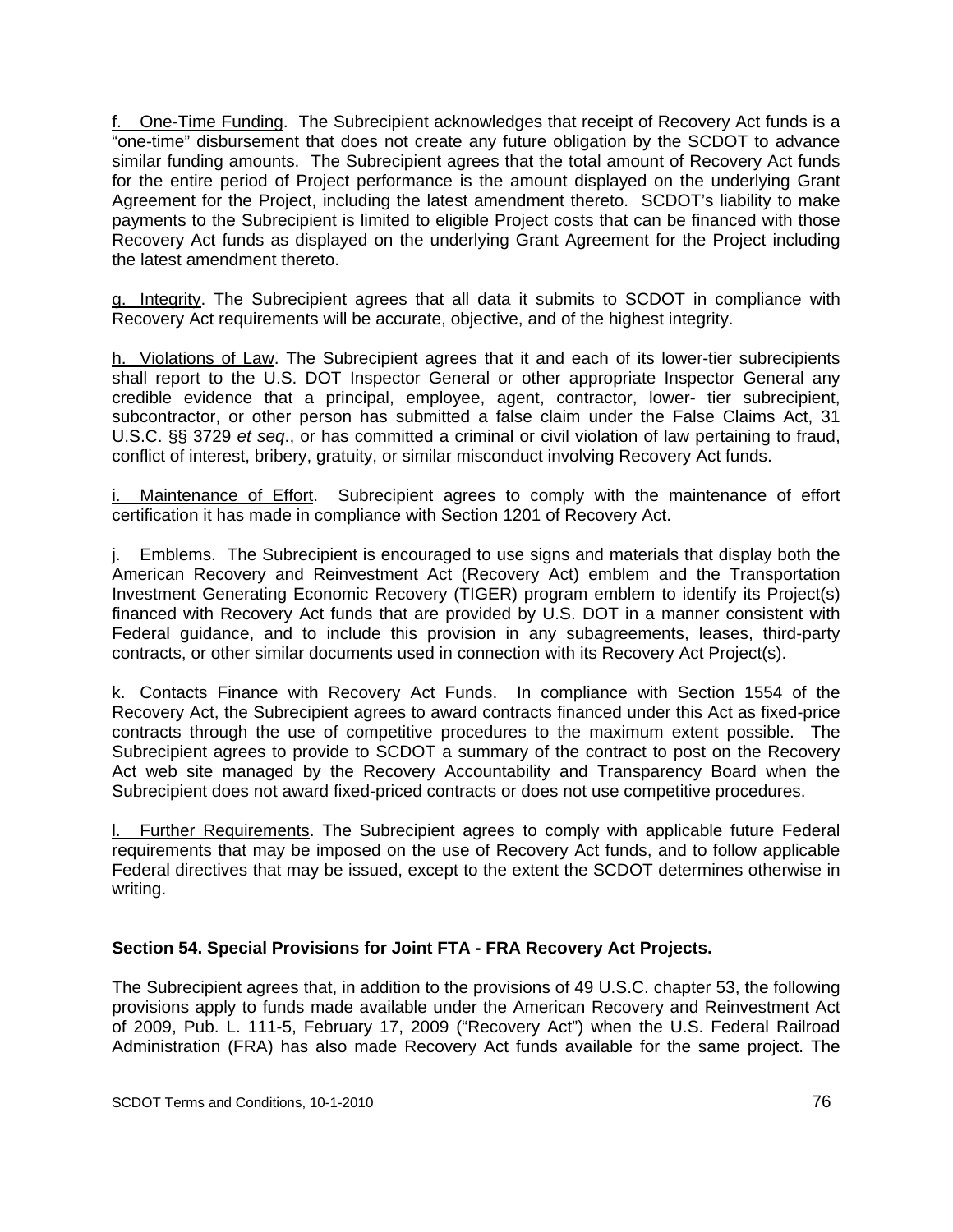Subrecipient agrees to comply with the provisions thereof, except to the extent SCDOT determines otherwise in writing:

a. Disadvantaged Business Enterprises. The statutory and regulatory provisions relating to disadvantaged business enterprises (DBE) differ significantly between FTA and FRA. Section 1101(b) of SAFETEA-LU (23 U.S.C. § 101 note) applies to FTA, but not to FRA. U.S. DOT regulations, "Participation by Disadvantaged Business Enterprises in Department of Transportation Financial Assistance Programs," 49 C.F.R. Part 26, which implement Section 1101(b) of SAFETEA-LU, apply to FTA, but not to FRA; and FRA is not authorized to use the provisions of those DBE regulations. Consequently, the Subrecipient agrees to comply with the statutory and regulatory DBE provisions applicable to FTA funds when using FTA funds for purchases and to use the "contracting with small and minority firms, women's business enterprise" provisions of 49 C.F.R. § 18.36(e) or 49 C.F.R. § 19.44(b), as applicable, when using FRA funds.

b. Buy America. The statutory and regulatory Buy America provisions applicable to FTA funds differ from those applicable to FRA funds. The Subrecipient agrees to comply with the statutory and regulatory Buy America provisions applicable to FTA funds when using FTA funds for purchases and to use the Buy American provisions applicable to FRA funds, 49 U.S.C. § 24405(a) added by section 301(a) of the Passenger Rail Investment and Improvement Act of 2008, Pub. L. 110-432, October 16, 2008 (PRIIA), when using FRA funds for purchases. If the Subrecipient uses both FTA and FRA funds for a purchase, the Subrecipient agrees to comply with the most restrictive provisions applicable to either FTA or FRA funds.

c. Force Account—Procurement. If the project is being conducted on the property of a railroad and if, under the railroad's collective bargaining agreements with its employees, certain work to be performed for the Subrecipient must be performed by force account employees, SCDOT deems Subsection 15(b) of these Terms and Conditions to be satisfied if the work is performed by the railroad's force account employees.

d. Procurement of Rolling Stock. If FRA requires the Subrecipient to acquire rolling stock for the project from the Next Generation Corridor Equipment Pool Committee established pursuant to section 305 of PRIIA, SCDOT deems Paragraph 15(n)(1) of these Terms and Conditions to be satisfied.

e. Use of Real Property, Equipment, and Supplies. Application of Section 19 of these Terms and Conditions is reserved pending resolution by the U.S. Internal Revenue Service of whether Recovery Act grant funds invested in railroad property constitute non-taxable contributions to equity.

f. Davis-Bacon. As provided in 49 U.S.C. § 24312, wages paid to railroad employees at rates provided in a collective bargaining agreement negotiated under the Railway Labor Act, 45 U.S.C. §§ 151 *et seq*., are deemed to comply with 40 U.S.C. §§ 3141-3144, 3146, and 3147.

g. Employee Protective Arrangements. The Subrecipient shall not pass down employee protective arrangements provided in Subsection 24(d) of these Terms and Conditions. Instead, the Subrecipient shall pass down to a railroad subject to the Railway Labor Act (45 U.S.C. §§ 151 *et seq*.) employee protective arrangements provided in Attachment 1A, section 3, of SCDOT's Grant Agreement with the Subrecipient.

SCDOT Terms and Conditions, 10-1-2010 **77** and Conditions, 10-1-2010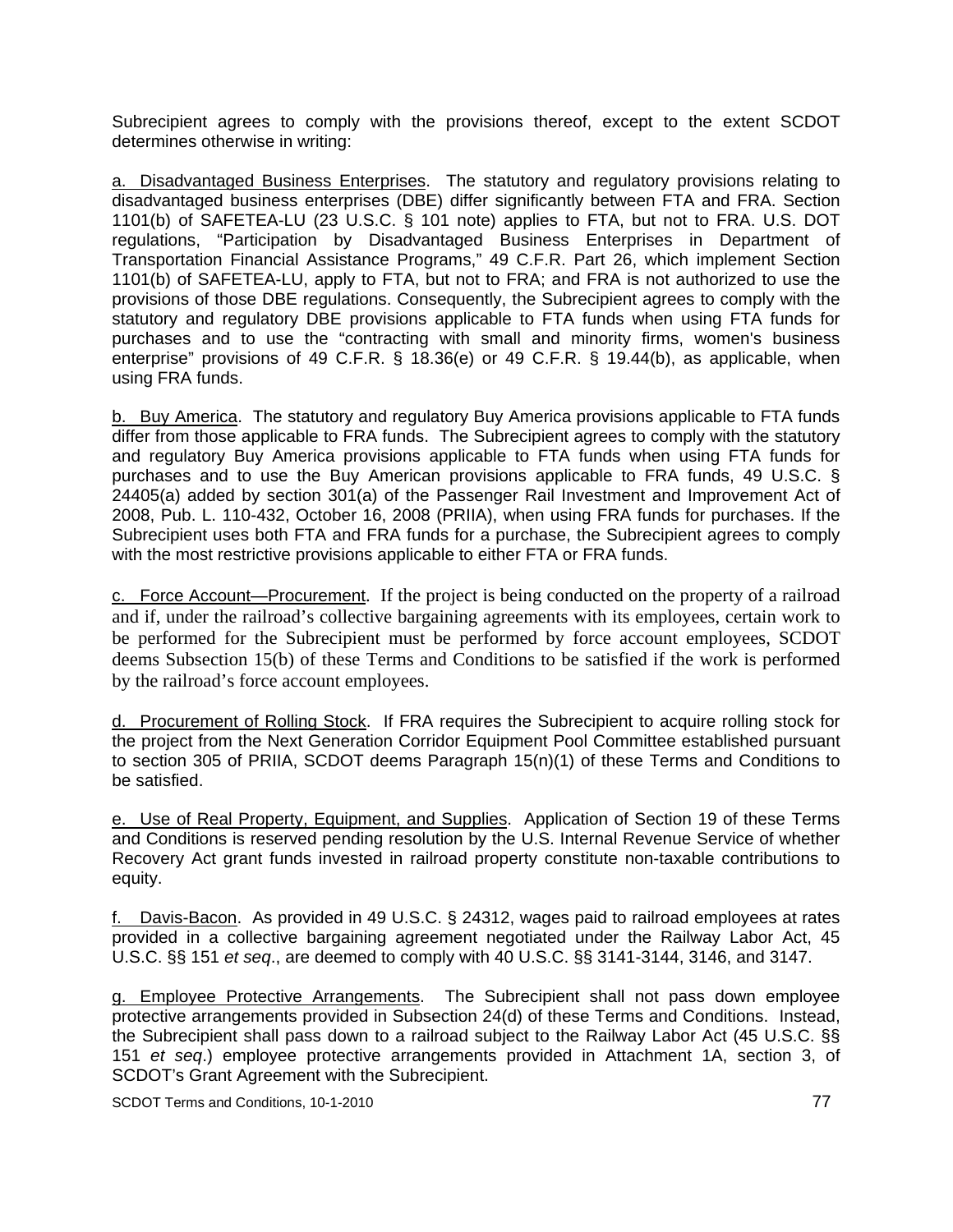h. Motor Carrier Safety. Paragraph 33(a)(2) of these Terms and Conditions does not apply to railroad signal employees concerning hours of service. *See,* 49 U.S.C. § 21104(e). Instead, those employees and their employers must comply with 49 U.S.C. § 21104 and FRA's hours of service regulation at 49 C.F.R. Part 228.

i. Railroad Safety. A railroad subject to FRA's safety jurisdiction shall comply with the Federal railroad safety laws.

# **Section 55. Freedom of Information Act.**

The Subrecipient understands and agrees that the Freedom of Information Act (FOIA), S.C. Code Ann. § 30-4-10, *et seq*. (2007), applies to information and documents, both paper and electronic, submitted to SCDOT. The Subrecipient should therefore be aware that all applications and materials submitted to SCDOT that are related to its Federal/State assisted Project will become agency records and are or will be subject to FOIA and to public release through individual FOIA requests, unless SCDOT determines that a valid exemption under FOIA or another statute applies. In addition, President Obama's January 21, 2009, Memorandum for the Heads of Executive Departments and Agencies on the Freedom of Information Act, directs Federal agencies to adopt a presumption of disclosure. Therefore, SCDOT does not consent to honor any "routine" confidentiality statements that may appear on documents, correspondence, letters, or similar correspondence (paper or electronic) that accompany submission of Project information, absent a requirement under Federal/State law or regulation that the information must be kept confidential. Genuinely confidential or privileged information, should be marked clearly and specifically, and justified as confidential or privileged. SCDOT, however, will review documents and information that is the subject of each FOIA request to determine, as permitted by Federal/State law and regulations, the extent to which SCDOT must or should exercise its discretion and withhold those documents.

## **Section 56. Disputes, Breaches, Defaults, or Other Litigation.**

The Subrecipient agrees that SCDOT has a vested interest in the settlement of any dispute, breach, default, or litigation involving the Project. Accordingly:

a. Notification to SCDOT. The Subrecipient agrees to notify SCDOT in writing of any current or prospective major dispute, breach, default, or litigation that may affect the SCDOT's interests in the Project or SCDOT's administration or enforcement of Federal laws or regulations. If the Subrecipient seeks to name SCDOT as a party to litigation for any reason, in any forum, the Subrecipient agrees to inform SCDOT in writing before doing so. Each notice to SCDOT under this Section shall be sent, at a minimum, to the Deputy Director of Intermodal and Freight Programs for SCDOT.

b. Federal/State Interest in Recovery. The Federal Government/SCDOT retains the right to a proportionate share, based on the percentage of the Federal/State share awarded for the Project, of proceeds derived from any third-party recovery, except that the Subrecipient may return any liquidated damages recovered to its Project Account in lieu of returning the Federal/State share to the SCDOT.